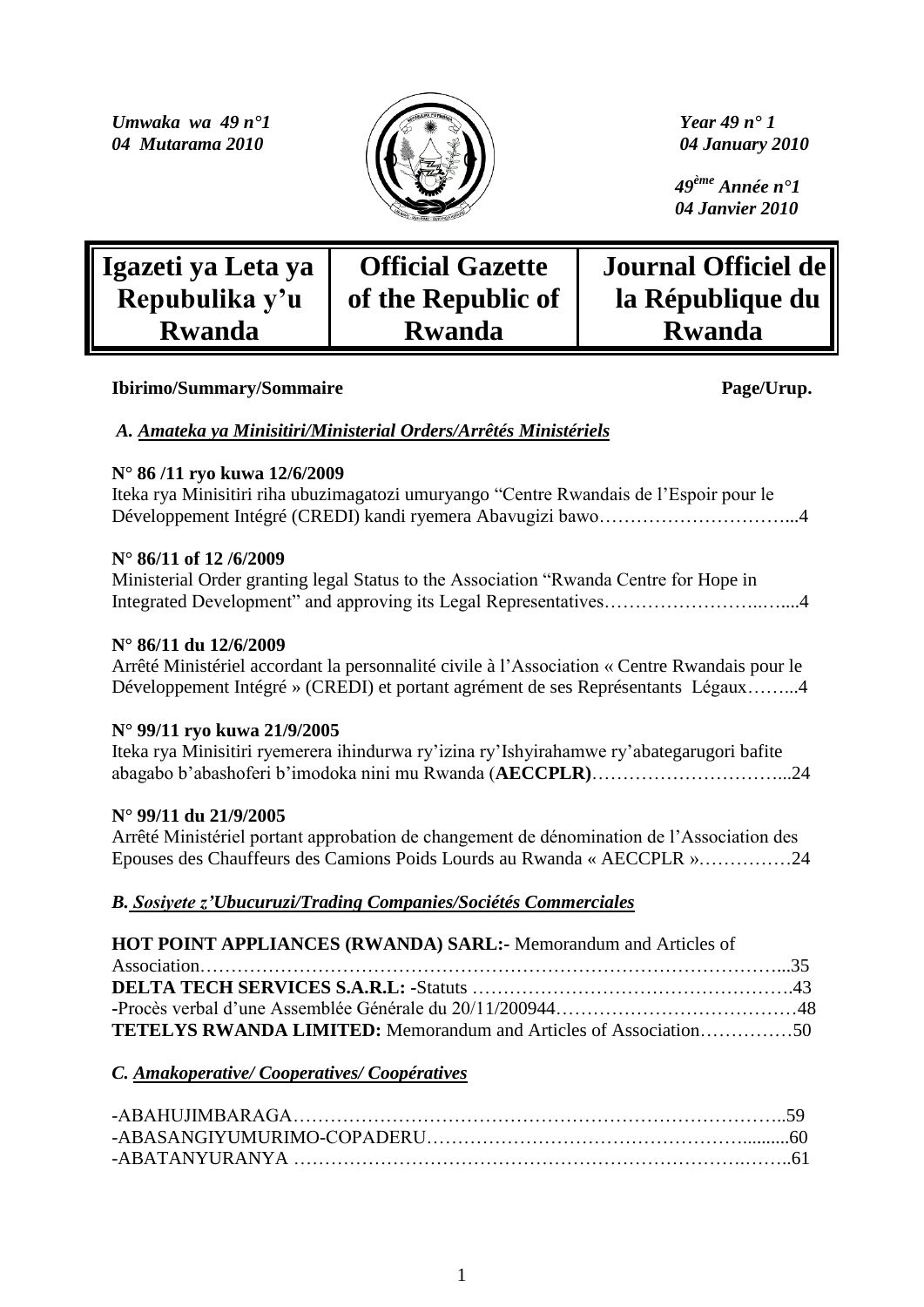| ABOGEZASUKA.      | 62  |
|-------------------|-----|
|                   | 63  |
| -COHEMARU         |     |
| -COMAGRI          |     |
| -COPDEGI -        | 66  |
|                   | 67  |
|                   |     |
| -DUFATANYENSHUTI. |     |
|                   | -70 |
| -IREBERO DN       |     |
|                   | 72  |
| -KIAKI            | 73  |
| -KOARTU           |     |
|                   | 75  |
| -KODAMABU.        | 76  |
| -KOTWIDUBU        |     |
| -MAPROCUGA        | 78  |
| -TUJYIMBERE       | 79  |
| -ZMCCO            | 80  |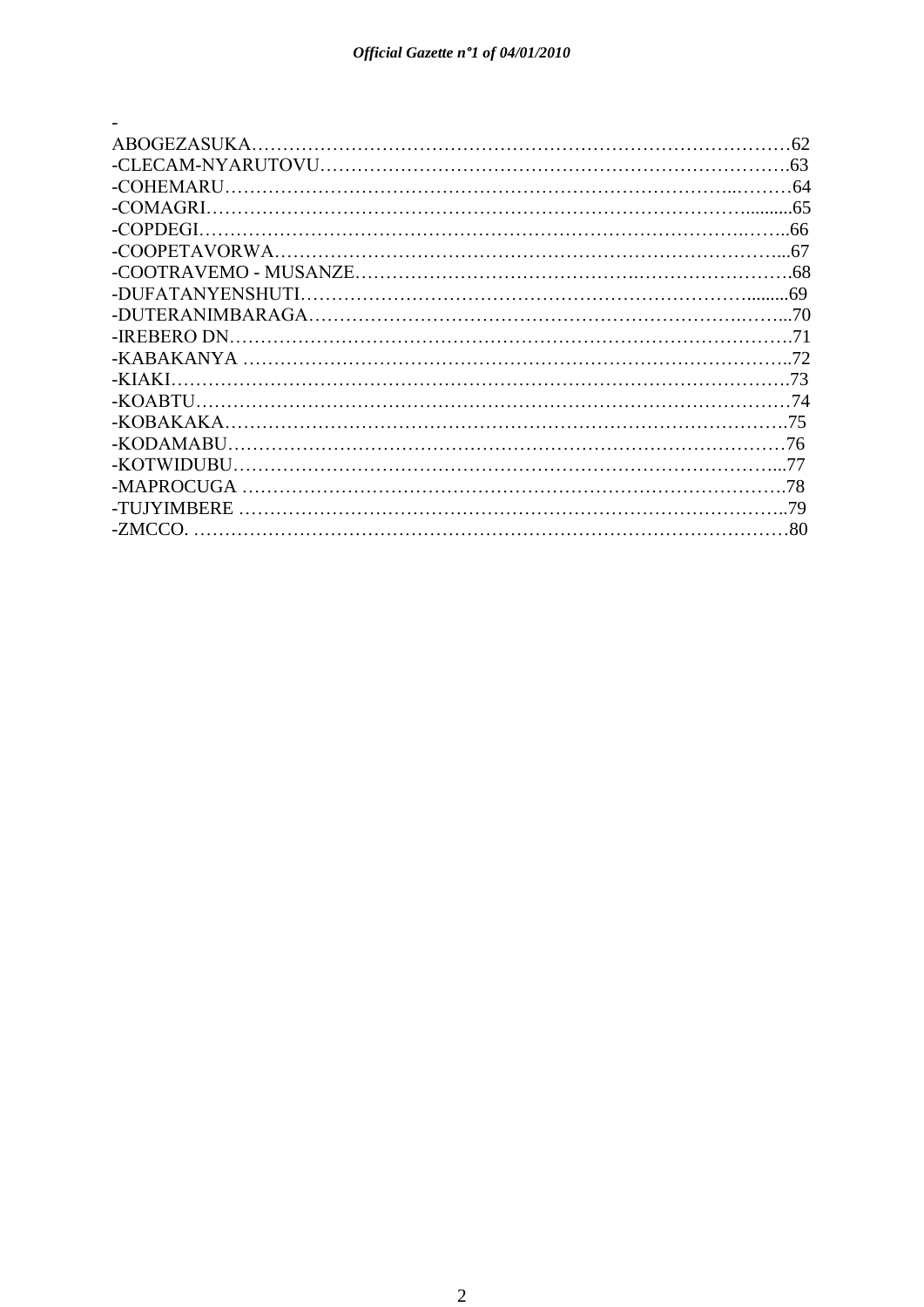**KUWA** 12/6/2009 **UBUZIMAGATOZI UMURYANGO POUR LE DEVELOPEMENT INTEGRE" DEVELOPMENT" (CREDI) AND (CREDI) KANDI RYEMERA APPROVING ITS LEGAL ABAVUGIZI BAWO**

**12/6/2009 GRANTING LEGAL STATUS TO THE ASSOCIATION RWANDA REPRESENTATIVES**

**ITEKA RYA MINISITIRI N° 86/11 RYO MINISTERIAL ORDER N° 86/11 OF ARRETE MINISTERIEL N° 86/11 DU**  "CENTRE RWANDAIS DE L'ESPOIR "CENTER FOR HOPE IN INTEGRATED L'ASSOCIATION "CENTRE RWANDAIS **12/6/2009 ACCORDANT LA PERSONNALITE CIVILE A DE L"ESPOIR POUR LE DEVELOPEMENT INTEGRE" (CREDI) ET PORTANT AGREMENT DE SES REPRESENTANTS LEGAUX**

### **ISHAKIRO**

**Ingingo ya mbere:** Izina n"Icyicaro by"Umuryango

**Ingingo ya 2**: Intego z"Umuryango

**Ingingo ya 3**: Abavugizi b"Umuryangio

**Ingingo ya 4**: Igihe Iteka ritangira gukurikizwa

#### **TABLE OF CONTENTS**

**Article One:** Name and Head Office of the Association

**Article 2**: Objectives of the Association

**Article 3**: The Legal Representatives

**Article 4**: Commencement

#### **TABLE DES MATIERES**

**Artilce premier:** Dénomination et siège de l"Association

**Article 2:** Objet de l"Association

**Article 3:** Les Représentants Légaux

**Article 4:** Entrée en vigueur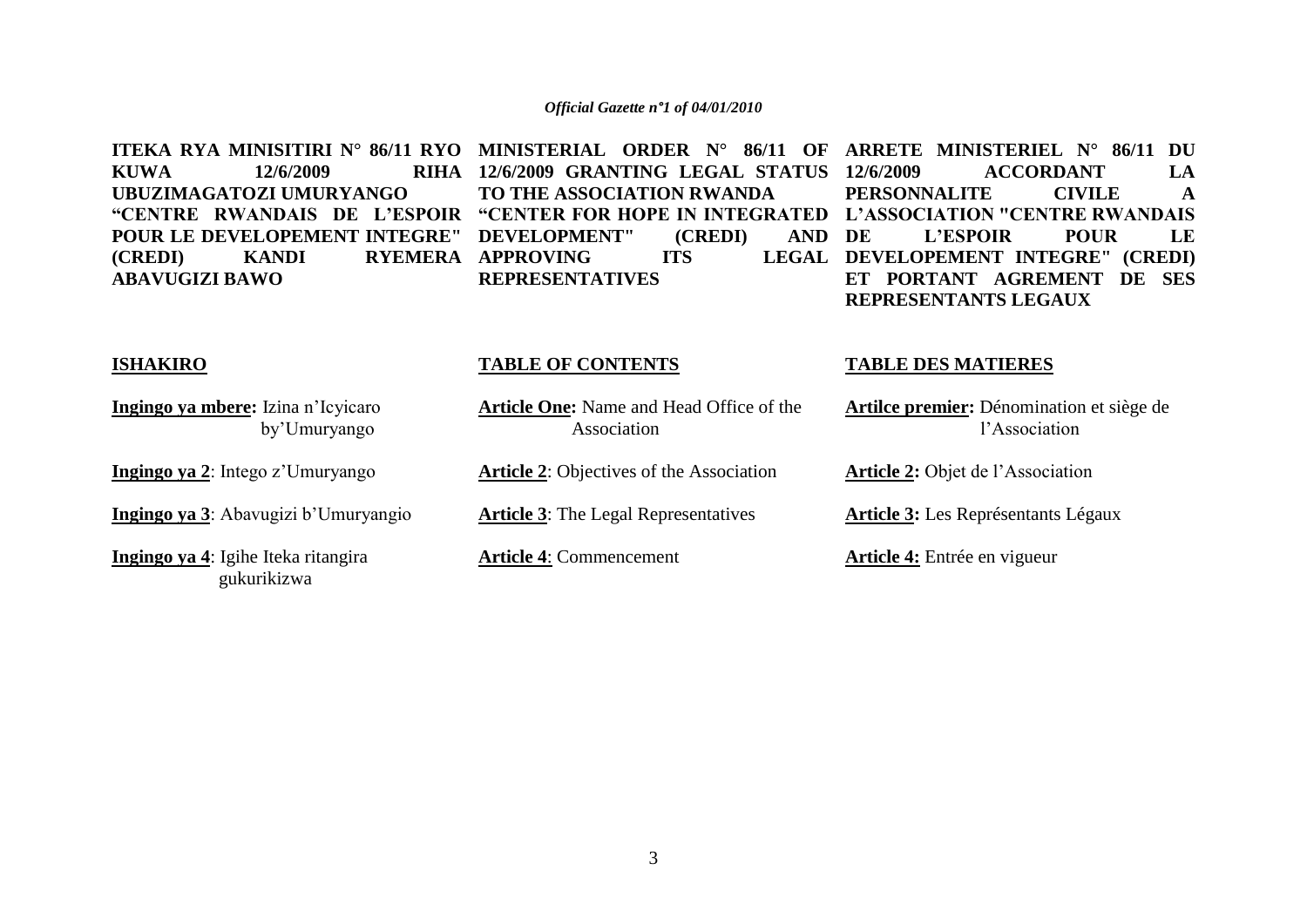**ITEKA RYA MINISITIRI Nº 86/11 RYO MINISTERIAL ORDER Nº86/11 OF ARRETE MINISTERIEL Nº 86/11 DU KUWA** 12/6/2009 **UBUZIMAGATOZI «CENTRE RWANDAIS DE L"ESPOIR CENTRE FOR HOPE IN INTEGRATED RWANDAIS DE L"ESPOIR POUR LE POUR LE DEVELOPPEMENT DEVELOPMENT» (CREDI) AND INTEGRE» (CREDI) KANDI RYEMERA APPROVING ITS LEGAL ABAVUGIZI BAWO Minisitiri w'Ubutabera/ Intumwa Nkuru ya The Minister of Justice/ Attorney General, Leta,** Ashingiye ku Itegeko Nshinga rya Repubulika Pursuant to the Constitution of the Republic of Vu la Constitution de la République du Rwanda y'u Rwanda ryo kuwa 04 Kamena 2003, Rwanda of 04 June 2003, as amended to date, du 04 Juin 2003; telle que révisée à ce jour, nk'uko ryavuguruwe kugeza ubu, cyane cyane especially in Articles 120 and 121; mu ngingo zaryo iya 120 n"iya 121 ; Ashingiye ku Itegeko nº 20/2000 ryo kuwa Pursuant to Law n° 20/2000 of 26/07/2000, 26/07/2000 ryerekeye imiryango idaharanira relating to Non Profit Making Organisations, inyungu, cyane cyane mu ngingo zaryo iya 8, especially in Articles 8, 9, 10 and 20; iya 9, iya 10 n'iya 20; Ashingiye ku Iteka rya Perezida n° 27/01 ryo Pursuant to the Presidential Order n° 27/01 of Vu l"Arrêté Présidentiel n°27/01 du 18/07/2004, kuwa 18/07/2004 rigena amwe mu mateka 18/07/2004, determining certain Ministerial determinant certains Arrêtés Ministériels qui ne y"Abaminisitiri yemezwa atanyuze mu Nama y"Abaminisitiri, cyane cyane mu ngingo yaryo ya mbere ; Abisabwe n'Umuvugizi w"Umuryango Upon request lodged by the Legal Sur requête de la Représentante Légale de «**Centre Rwandais de l"Espoir pour le**  Representative of the association «**Rwanda**  l"Association « **Centre Rwandais de l"Espoir Développement intégré» (CREDI)** mu **Centre for Hope in Integrated**  rwandiko rwe rwakiriwe kuwa 01/04/2009 ; **12/6/2009 GRANTING LEGAL STATUS 12/6/2009 ACCORDANT PERSONNALITE TO THE ASSOCIATION «RWANDA CIVILE REPRESENTATIVES** Orders which are adopted consideration by the Cabinet, especially in spécialement en son article premier ; Article One; **Development» (CREDI**) on 01/04/2009; **L'ASSOCIATION "CENTRE DEVELOPPEMENT INTEGRE" (CREDI) ET PORTANT AGREMENT DE SES REPRESENTANTS LEGAUX Le Ministre de la Justice/Garde des Sceaux,** spécialement en ses articles 120 et 121; Vu la Loi n° 20/2000 of 26/07/2000, relative aux associations sans but lucratif, spécialement en ses articles 8, 9, 10 et 20; sont pas adoptés par le Conseil des Ministres, **pour le Développement Intégré » (CREDI**) réçu le 01/04/2009;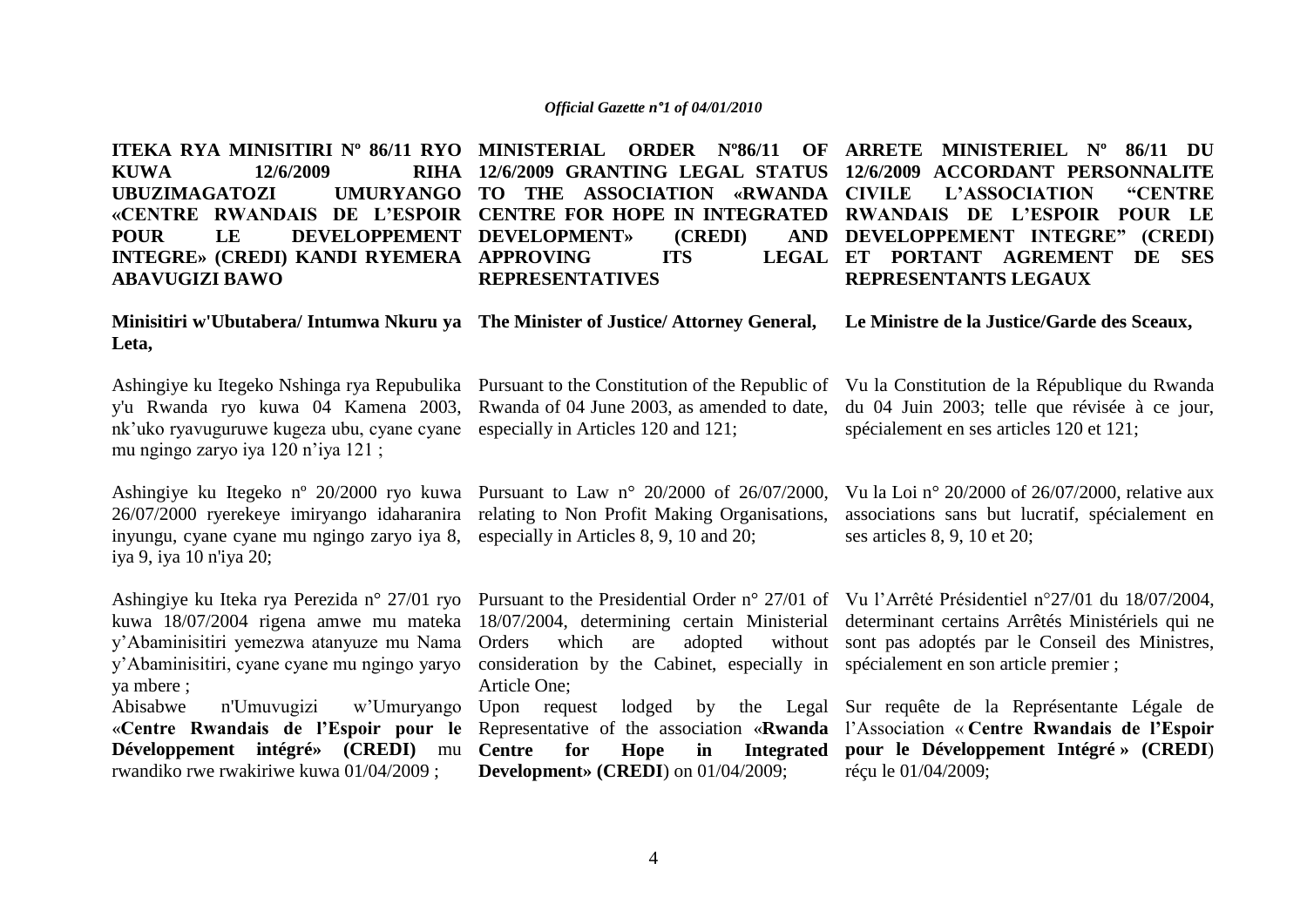### **ATEGETSE :**

### **Ingingo ya mbere: Izina n"Icyicaro by"Umuryango**

Murenge wa Muhima, Akarere Nyarugenge, mu Mujyi wa Kigali.

### **Ingingo ya 2** : **Intego z"Umuryango**

Umuryango ugamije:

bikorwa bigamije imibereho myiza;

ndwara zibyorezo nk"igituntu na malaria;

-Kushyigikira ibikorwa bigamije iterambere environmental protection activities; rusange no kurengera ibidukikije;

kijyambere;

### **HEREBY ORDERS** :

welfare;

rearing methods;

### **Article One**: **Name and Head Office of the Association**

**Article 2:Objectives of the Association**

diseases like Tuberculosis and Malaria; -Support community development

The Association has the following objectives:

Kigali City.

### **ARRETE :**

### **Article premier**: **Dénomination et siège de l"Association**

Ubuzimagatozi buhawe Umuryango «Centre Legal status is hereby granted to the La personnalité civile est accordée à Rwandais de l"Espoir pour le Développement Association «Rwanda Centre for Hope in l"association «Centre Rwandais de l"Espoir Intégré» (CREDI) ufite icyicaro cyawo mu Integrated Development» (CREDI) situated at pour le Développement Intégré» (CREDI) Muhima Sector, Nyarugenge District, in dont le siège est dans le Secteur de Muhima, District de Nyarugenge, dans la Ville de Kigali.

#### **Article 2 : Objet de l"Association**

L'Association a pour objet de :

-Kongerera ubushobozi bw'Abaturage mu -Carry out capacity building activities for the -Renforcer les capacités de la population dans population aiming at improving the social les activités visant l"amélioration de leur bien être ;

-Kurwanya icyorezo cya SIDA n'izindi -Fight against HIV/AIDS and other epidemic -Lutter contre le VIH/SIDA et les autres maladies épidémiques comme la Tuberculose and et le paludisme :

> -Appuyer les activités de développement communautaire et de la protection de l"environnement ;

-Guteza imbere ubuhinzi n' ubworozi bwa -To promote modern agricultural and livestock -Promouvoir et développer l'agriculture et l"élevage ;

-Guharanira uburenganzira bw"umuryango, -Fight for family rights, support and donate -Promouvoir le genre et le développement de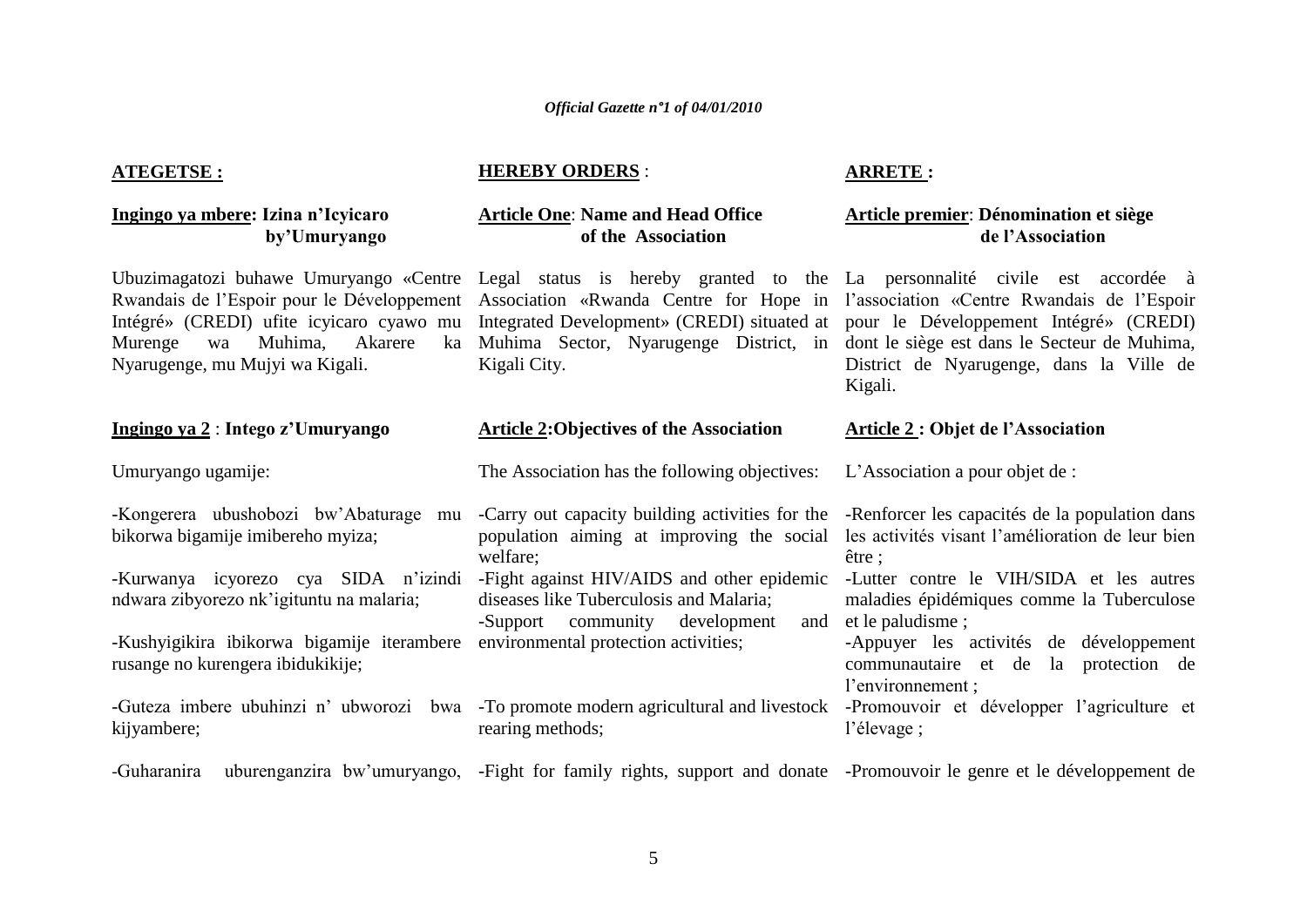gushyigikira no gutera inkunga abatishoboye, towards the needy and children in n"umwana mu iterambere;

-Gushimangira ubufatanye burambye n'imiryango ntera nkunga isangiye intego na CREDI.

### **Ingingo ya 3**: **Abavugizi b"umuryango**

Uwemerewe kuba Umuvugizi w"umuryango «Centre Rwandais de l"Espoir pour le Développement Integré» (CREDI) ni Madamu URAYENEZA Rose, umunyarwandakazi uba the association «Rwanda Centre for mu Murenge wa Kimihurura, Akarere ka Hope in Integrated Development» (CREDI). Gasabo, mu Mujyi wa Kigali.

Nyarugunga, Akarere ka Kicukiro, Umujyi wa Representative of the same Association. Kigali.

### **Ingingo ya 4: Igihe Iteka ritangira gukurikizwa**

ritangarijweho mu Igazeti ya Leta ya Republic of Rwanda. Repubulika y" u Rwanda.

development;

-Maintain a sustainable partnership with donor agencies as well as other organisations with n'imirvango similar aims as CREDI.

### **Article 3**: **The Legal Representatives**

Mrs URAYENEZA Rose

### **Article 4: Commencement**

This Order shall come into force on the date of Le présent arrêté entre en vigueur le jour de sa

la famille, appuyer les groupes vulnérables en particulier les enfants qui sont dans le besoin ;

-Maintenir un partenariat durable avec les agences d"appui ainsi que les organisations poursuivant les mêmes objectifs que CREDI.

#### **Article 3 : Les Représentants Légaux**

Nationality, residing in Kimihurura Sector, Légale de l"association «Centre Rwandais de Gasabo District, in Kigali City , is hereby l"Espoir pour le Développement Integré» authorised to be the Legal Representative of (CREDI) Madame URAYENEZA Rose de Est agréée en qualité de la Représentante nationalité rwandaise, résidant dans le Secteur de Kimihurura, District de Gasabo, dans la Ville de Kigali.

Uwemerewe kuba Umuvugizi Wungirije nationality, residing in Nyarugunga Sector, Suppléant de la même Association, Monsieur w"uwo muryango ni Bwana MUVARA Kicukiro District, in Kigali City, is hereby MUVARA Charles, de nationalité rwandaise, Charles, Umunyarwanda uba mu Murenge wa authorised to be the deputy Legal résidant dans le Secteur de Nyarugunga, Mr MUVARA Charles of Rwandan Est agréé en qualité du Représentant Légal District de Kicukiro, dans la Ville de Kigali.

### **Article 4 : Entrée en vigueur**

Iri teka ritangira gukurikizwa umunsi its-publication-in-the-Official-Gazette-of-the-publication au Journal Officiel de la République du Rwanda.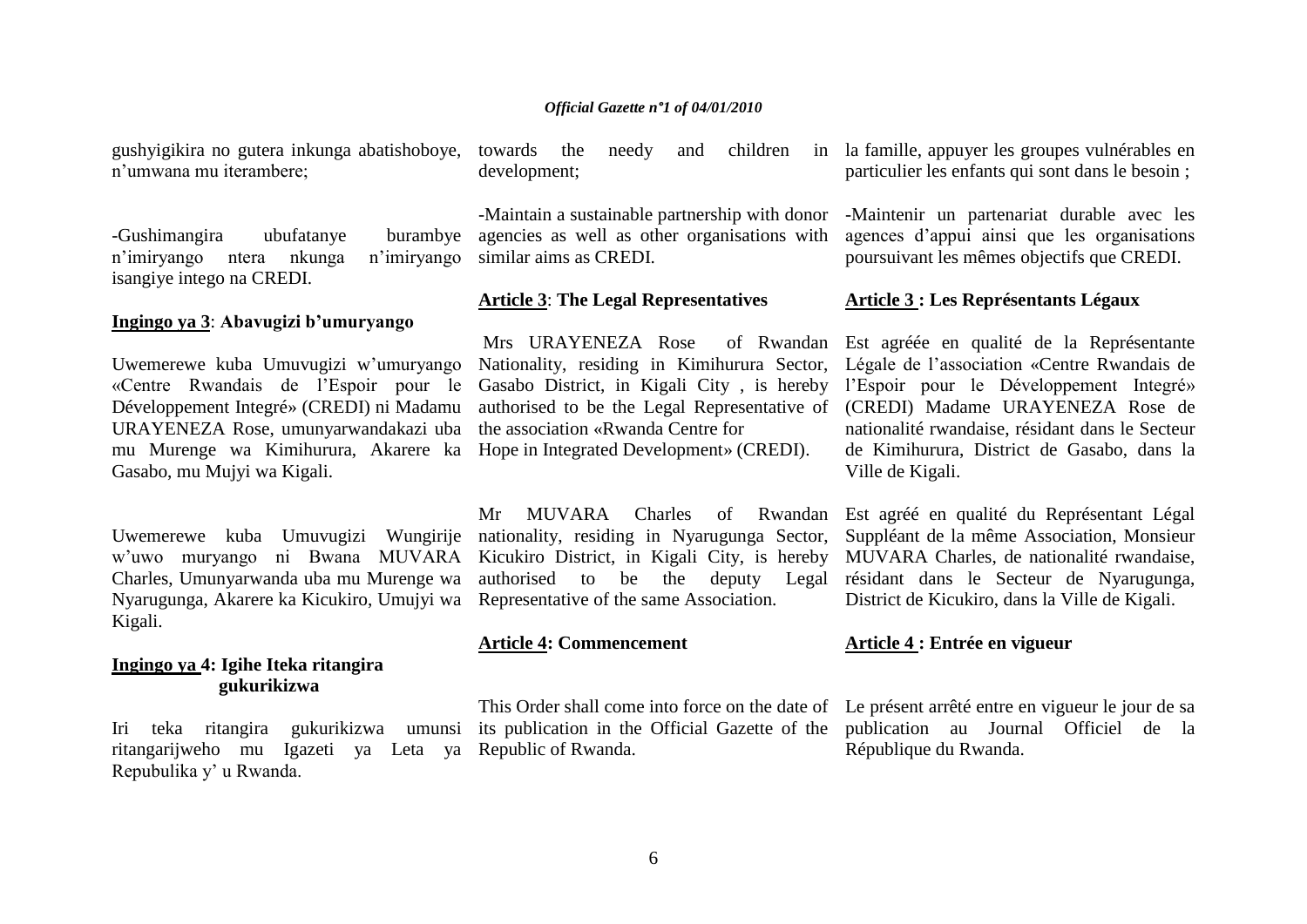Kigali, on 12/6/2009

Kigali, le 12/6/2009

**(sé) KARUGARAMA Tharcisse**

Kigali, kuwa 12/6/2009

Minisitiri w'Ubutabera/Intumwa Nkuru ya Leta

**(sé) KARUGARAMA Tharcisse**

Minister of Justice/ Attorney General

Ministre de la Justice /Garde des Sceaux

**(sé) KARUGARAMA Tharcisse**

7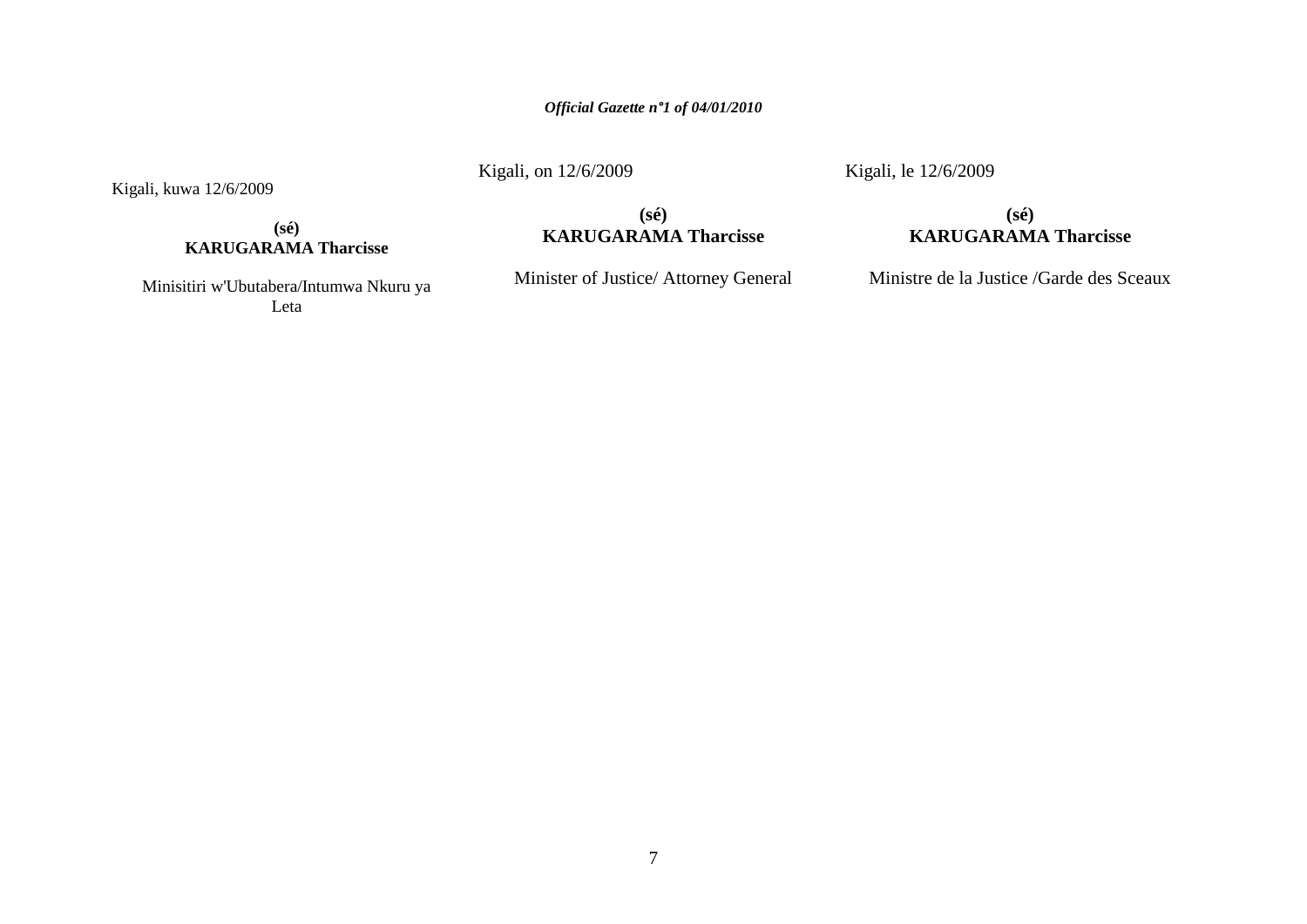#### **UMURYANGO NYARWANDA W"AMIZERO Y"EJO HAZAZA MU ITERAMBERE INTEGRATEDDEVELOPMENT (CREDI) RIRAMBYE (CREDI) AMATEGEKO AVUGURUYE CENTRE FOR HOPE REVISED STATUTES**

#### **UMUTWE WA MBERE**

#### **IZINA, INTEBE , IGIHE N"INTEGO**

#### **Ingingo ya mbere :**

umuryango udaharanira inyungu witwa :

**Y"EJO HAZAZA MU TERAMBERE INTEGRATED DEVELOPMENT RIRAMBYE(CREDI) ,**

ugengwa n"aya mategeko shingiro hamwe n"Itegeko n° 20/2000 ryo kuwa 26 Nyakanga 2000 ryerekeranye n'imiryango idaharanira inyungu.

#### **Ingingo ya 2 :**

Icyicaro cy"umuryango gishyizwe mu mujyi wa Kigali; Akarere ka Nyarugenge, Umurenge wa Muhima. Gishobora ariko kwimurirwa ahandi aho aroho hose mu Rwanda byemejwe n"Inteko Rusange.

#### **Ingingo ya 3 :**

# **CHAPTER ONE**

#### **DENOMINATION, HEADQUARTER, DURATION AND AIM**

#### **Article One**:

Abashyize umukono kuri aya mategeko bashinze It is made up between the undersigned, a Non Profit Il est créé entre les soussignés une association sans Organization called:

**UMURYANGO NYARWANDA W"AMIZERO RWANDA CENTRE FOR HOPE IN (CREDI),**

> by these statutes and subjected to the provisions of the Law  $N^{\circ}$  20/2000 of July 26, 2000 relating to the non -profit making organizations.

### **Article 2:**

The head quarter of the Organization is established in Kigali City; Nyarugenge District, Muhima sector. It can nevertheless be transferred elsewhere in Rwanda under decision from the General meeting.

### **Article 3:**

#### **CENTRE RWANDAIS DE L"ESPOIR POUR LE DEVELOPPEMENT INTEGRE (CREDI)**

#### **STATUTS REVISES**

#### **CHAPITRE PREMIER**

**DENOMINATION, SIEGE, DUREE ET OBJET**

#### **Article premier :**

but lucratif dénommée :

**CENTRE RWANDAIS DE L"ESPOIR POUR LE DEVELOPPEMENT INTEGRE (CREDI),**

conformément à loi n° 20/2000 du 26 juillet 2000 relative aux associations sans but lucratif.

### **Article 2 :**

Le siège de l"association est fixé dans la Ville de Kigali ; District de Nyarugenge, Secteur Muhima. Il peut néanmoins être transféré en toute autre localité de la République du Rwanda sur décision de l"Assemblée Générale.

### **Article 3 :**

Umuryango uzakorera imirimo yawo ku butaka The Organization carries out its activities in all parts L'organisation exerce ses activités sur toute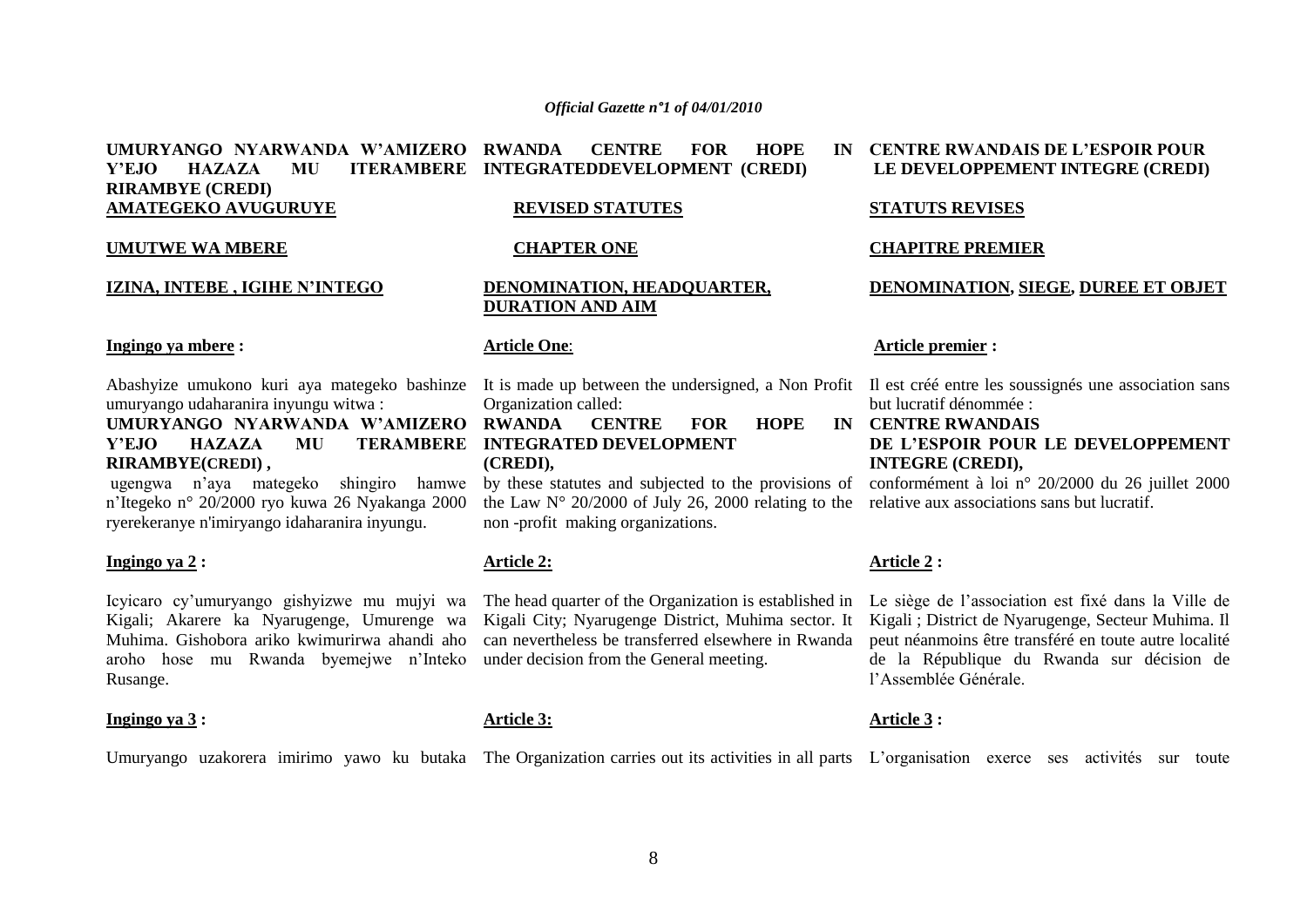ntikigenwe.

#### **Ingingo ya 4: Intego z"Umuryango:**

1) Kongerera ubushobozi bw"Abaturage mu bikorwa bigamije imibereho myiza.

zibyorezo nk' igituntu na malaria.

3) Kushyigikira ibikorwa bigamije iterambere rusange no kurengera ibidukikije.

kijyambere.

5) Guharanira uburenganzira bw"umuryango, Gushyigikira no gutera inkunga abatishoboye, n"umwana mu iterambre.

6) Gushimangira ubufatanye burambye n"imiryango ntera nkunga n"imiryango isangiye intego na CREDI.

#### **UMUTWE WA II : ABANYAMURYANGO**

**Ingingo ya 5 :**

unspecified duration.

#### **Article 4: Objectives of the NGO**:

- 1) Carry out capacity building activities for the population aiming at improving the social welfare.
- 2) Kurwanya icyorezo cya SIDA n"izindi ndwara 2) Fight against HIV/AIDS and other epidemic diseases like Tuberculosis and Malaria.
	- Support community development environmental protection activities.
	- improved livestock.

5) Mainstreaming gender into poverty reduction, support to vulnerable groups and support the children who are in need.

6) Maintain a sustainable partnership with donor agencies as well as other organisations with similar aims as CREDI.

**CHAPTER II: MEMBERS** 

# **Article 5:**

bwose bwa Repubulika y'u Rwanda. Igihe uzamara of the Republic of Rwanda. It is created for an l'étendue de la République du Rwanda. Elle est créée pour une durée indéterminée.

#### **Article 4: Objectifs de l"ONG :**

1) Renforcer les capacités de la population dans les activités visant l"amélioration de leur bien être.

2) Lutte contre le VIH/SIDA et les autres maladies épidémique comme la Tuberculose et le paludisme.

3) Appuyer les activités de développement communautaire et de la protection de l"environnement.

4) Guteza imbere ubuhinzi n"ubworozi bwa 4) To promote the improved agriculture and 4) Promouvoir et développer l"agriculture et l"élevage.

> 5) Promouvoir le genre et le développement de la famille, appuyer les groupes vulnérables en particulier les enfants qui sont dans le besoin.

> 6) Maintenir un partenariat durable avec les agences d"appui ainsi que les organisations poursuivant les mêmes objectifs que CREDI.

### **CHAPITRE II : DES MEMBRES**

**Article 5 :**

Umuryango ugizwe n'abanyamuryango bawushinze, The Organization is composed of the founder L'organisation se compose des membres fondateurs,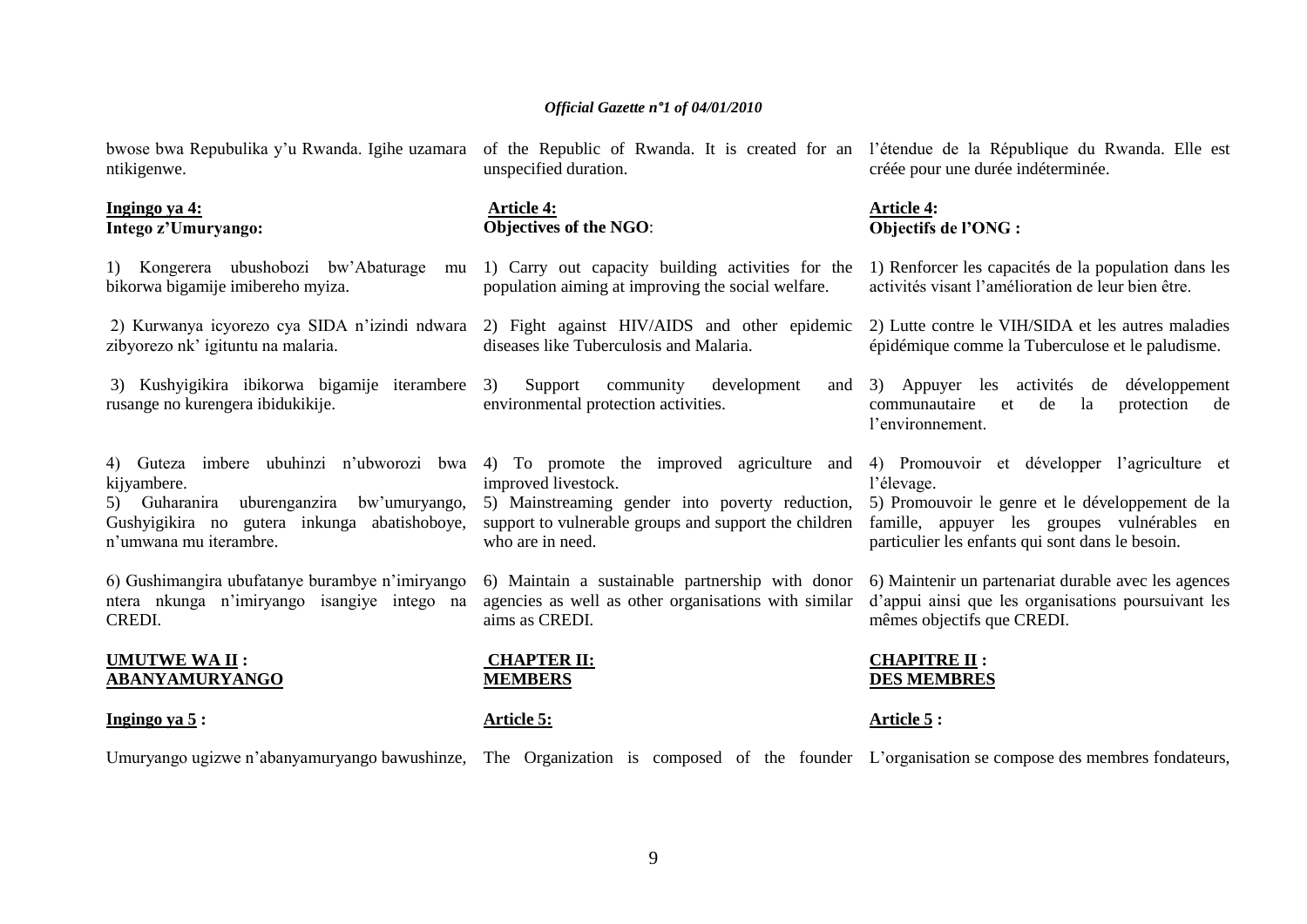abawinjiyemo n"ab"icyubahiro.

#### **Ingingo ya 6 :**

Abashinze umuryango ni abashyize umukono kuri aya mategeko shingiro.

#### **Ingingo ya 7 :**

Abawinjiyemo ni ababisabye bamaze kwiyemeza gukurikiza aya mategeko, bakabyemererwa n"inteko rusange.

#### **Ingingo ya 8 :**

Abashinze umuryango n"abawinjiyemo ni abanyamuryango nyakuri, bose bafite uburenganzira bugana.

### **Ingingo ya 9 :**

cyabo cyangwa ibigo bifite ubuzimagatozi, bashyigikira intego z"umuryango kandi bakawuha imfashanyo.

y"Ubuyobozi. Baza mu nama z"Inteko Rusange ku buryo ngishwanama ariko ntibatora.

members, full members and the members of honor.

#### **Article 6:**

Founder members are the signatories of these statutes.

#### **Article 7:**

Adherent members, natural persons who, on request and after having subscribed to the present statutes, are approved by the General Assembly.

### **Article 8:**

Founder members and adherent ones are full members of the organization, they all have acolytes.

### **Article 9:**

Abanyamuryango b'icyubahiro ni abantu ku giti Members of honour are persons or entities to which Bemerwa n'inteko rusange ibisabwe n'Inama Committee and are approved by the General meeting. the General meeting award this title in recognition of the special and appreciable services rendered to the organization. They are proposed by the Executive They play an advisory part but do not take part in ballots during the General Assembly.

des membres adhérents et des membres d"honneur.

#### **Article 6:**

Sont membres fondateurs, les signataires des présents statuts.

#### **Article 7:**

Les membres adhérents sont ceux qui, sur demande, après avoir souscrit aux présents statuts, sont agréés par l"assemblée générale.

#### **Article 8:**

Les membres fondateurs et les membres adhérents sont les membres effectifs de l"organisation, ils ont les mêmes droits et devoirs vis-à-vis de l"association.

#### **Article 9:**

Les membres d"honneur sont des personnes physiques ou morales qui soutiennent moralement les objectifs de l"association et lui apportent une aide matérielle.

Ils sont agréés par l"assemblée générale sur proposition du Conseil d"Administration. Ils assistent aux réunions de l"assemblée générale à titre consultatif mais sans voix délibérative.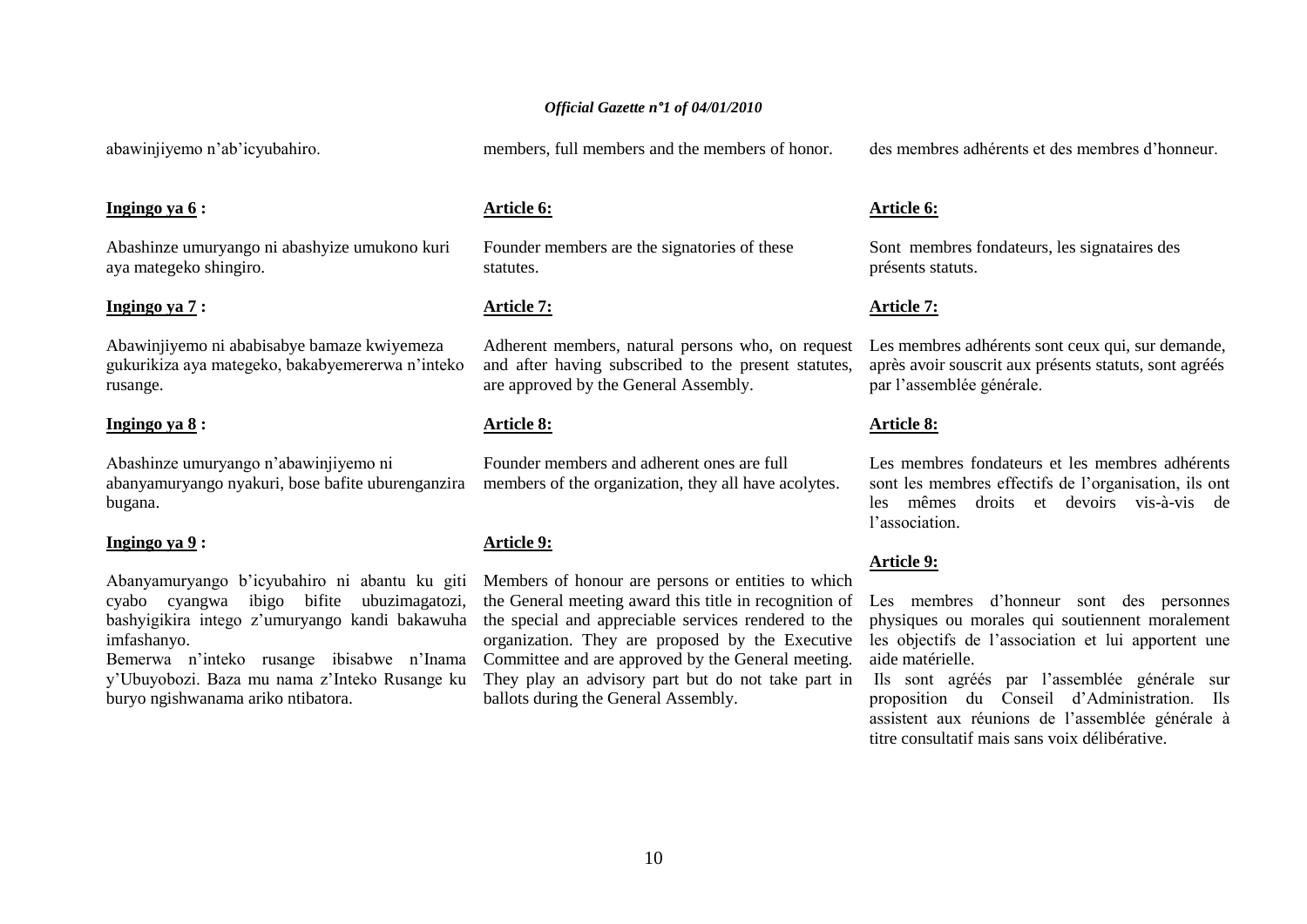#### **Ingingo ya 10 :**

Inzandiko zisaba kwinjira mu umuryango zohererezwa Perezida w"Inama y"ubutegetsi zikemezwa n"Inteko Rusange.

#### **Ingingo ya 11 :**

Abanyamuryango nyakuri bahamagarirwa kugira uruhare muri gahunda z"umuryango, kwitabira inteko rusange. Basabwa gutanga umusanzu nk"uko uteganywa n"inteko rusange.

#### **Ingingo ya 12 :**

Kuba umunyamuryango bitakara igihe habaye The membership is lost by death, voluntary urupfu, kuwuvamo ku bushake, kwirukanwa cyangwa guseswa kw"umuryango.

#### **Ingingo ya 13:**

Gusezera mu muryango ku bushake bisabwa mu The voluntary withdrawal is addressed in writing to nyandiko Perezida w"inama y"ubutegetsi bikemezwa n"Inteko Rusange.

#### **Ingingo ya 14 :**

Kwirukanwa mu muryango bikorwa n"Inteko Rusange hakurikijwe ubwiganze by'amajwi, iyo umunyamuryango yica

### **Article 10:**

Requests for adherence are addressed to the Chairperson of the Executive Committee and approved by the General Assembly.

#### **Article 11:**

Full members undertake to take part in the programs of the organization. They take part in the meetings of the General Assembly. They have the obligation to pay their contribution whose amount is fixed by the General Assembly.

### **Article 12:**

withdrawal, the exclusion or the dissolution of the association.

#### **Article 13:**

the Chairperson of the Executive Committee and subjected to the approval of the General Assembly.

### **Article 14:**

Exclusion is pronounced by the General Assembly in L'exclusion d'un membre est prononcée par the majority of 2/3 of the votes against a member l"Assemblée Générale à la majorité de 2/3 des voix, who does not conform any more to the present pour violation grave de ces statuts ou du règlement

#### **Article 10 :**

Les demandes d"adhésion sont adressées au Représentant Légal de l"organisation qui les soumet à l"Assemblée Générale pour approbation.

#### **Article 11 :**

Les membres effectifs de l"association participent activement aux programmes de l"organisation, à l"Assemblée Générale. Ils versent la cotisation selon la proposition de l"Assemblée Générale**.**

#### **Article 12 :**

La qualité de membre se perd par le décès, la démission volontaire, la dissolution de l"association ou l"exclusion.

#### **Article 13 :**

La démission volontaire d'un membre est présentée par écrit adressé au Président du conseil d"administration et approuvé par l"Assemblée Générale.

#### **Article 14 :**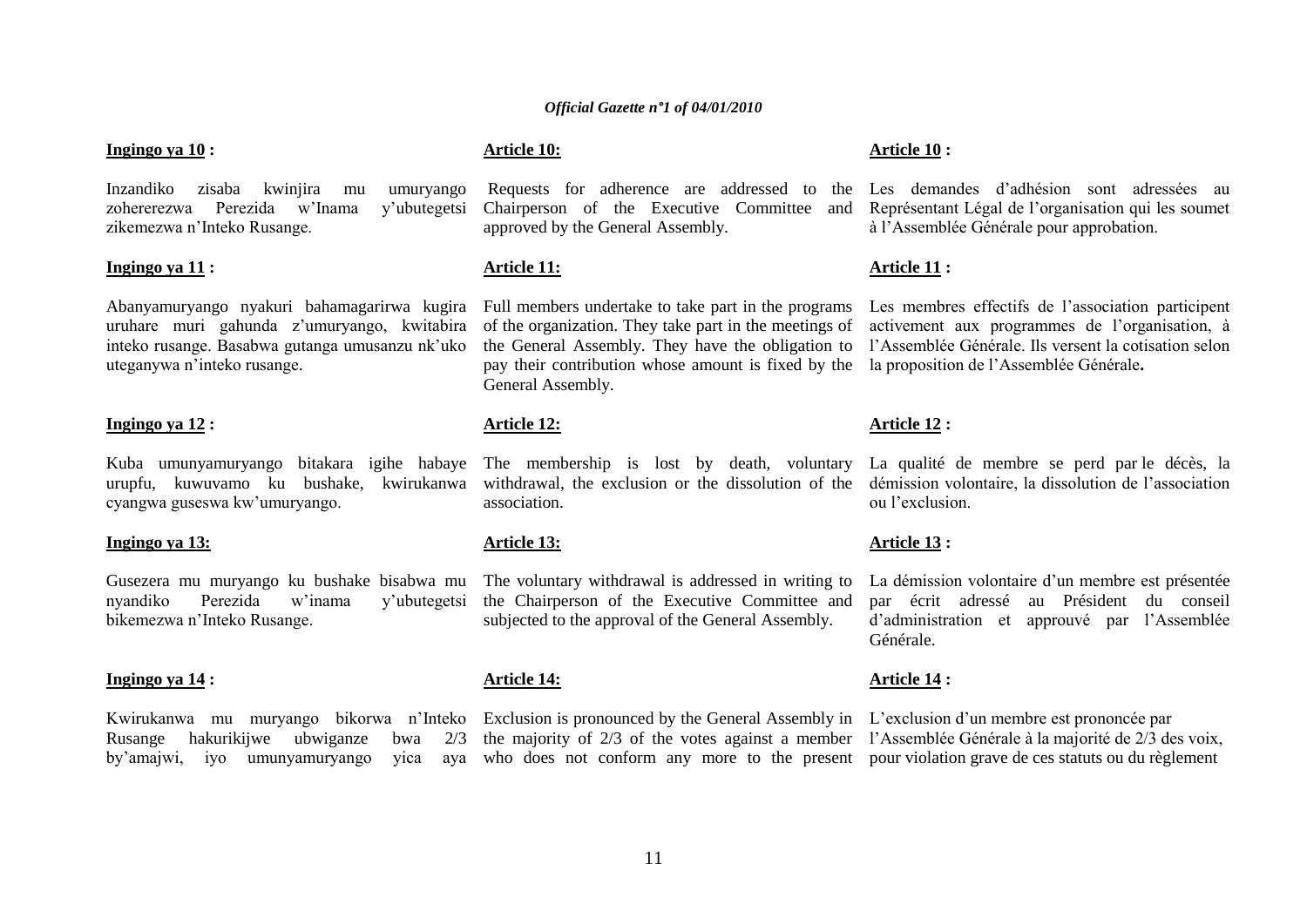mategeko shingiro cyangwa amabwiriza statutes and the rules of procedure of the association. ngengamikorere y"umuryango.

#### **UMUTWE WA III : IBYEREKEYE INZEGO**

#### **Ingingo 15 :**

Inzego z"Umuryango zigizwe: ni Inteko Rusange, n"Inama y"Ubuyobozi n"Ubugenzuzi bw"imari.

#### **Igice cya mbere : Ibyerekeye Inteko Rusange**

#### **Ingingo ya 16 :**

Inteko Rusange nirwo rwego rw"ikirenga rw"umuryango. Igizwe n"abanyamuryango bose.

#### **Ingingo ya 17 :**

Inteko Rusange ihamagazwa kandi ikayoborwa n"Umuvugizi w"umuryango; yaba adahari cyangwa atabonetse, bigakorwa n"Umwungirije. Igihe Umuvugizi n"Umwungirije badahari, batabonetse cyangwa banze gutumiza inama, Inteko Rusange ihamagazwa na 1/3 cy"abanyamuryango nyakuri. Icyo gihe, abagize Inteko Rusange bitoramo Perezida n"umwanditsi w"inama.

### **CHAPTER III: ORGANS AND DUTIES**

### **Article 15:**

The organs of the Organization are: the General Assembly, the Executive Committee and the Audit Office.

#### **Section One: The General Assembly**

#### **Article 16:**

organization.

### **Article 17:**

The General Assembly is called on and presided by the Legal representative or in case of his absence by the Legal representative. In case of absence, or when something has cropped up and simultaneous absences of the Legal representative and the Vice Legal representative, the General meeting is called, by l"Assemblée Générale est convoquée par 1/3 des writing, by 1/3 of the full members. In such circumstances, the Assembly elects from members a Chairperson of the session.

#### **CHAPITRE III : DES ORGANES**

#### **Article 15 :**

Les organes de l'organisation sont : l'Assemblée Générale, le Conseil d"Administration et le Commissariat aux comptes.

#### **Section première : De l"Assemblée Générale**

#### **Article 16 :**

The General Assembly is the supreme organ of the L"Assemblée Générale est l"organe suprême de organization. It is made up of all members of the l"organisation. Elle est composée de tous les membres de l"organisation.

#### **Article 17 :**

L"Assemblée Générale est convoquée et présidée par le Représentant Légal ou à défaut, par le Représentant Légal Suppléant.

En cas d"absence, d"empêchement ou de refus simultanés du Représentant Légal et du Suppléant, membres effectifs. Pour la circonstance, l"Assemblée élit en son sein un Président et un rapporteur de la réunion.

intérieur de l"association.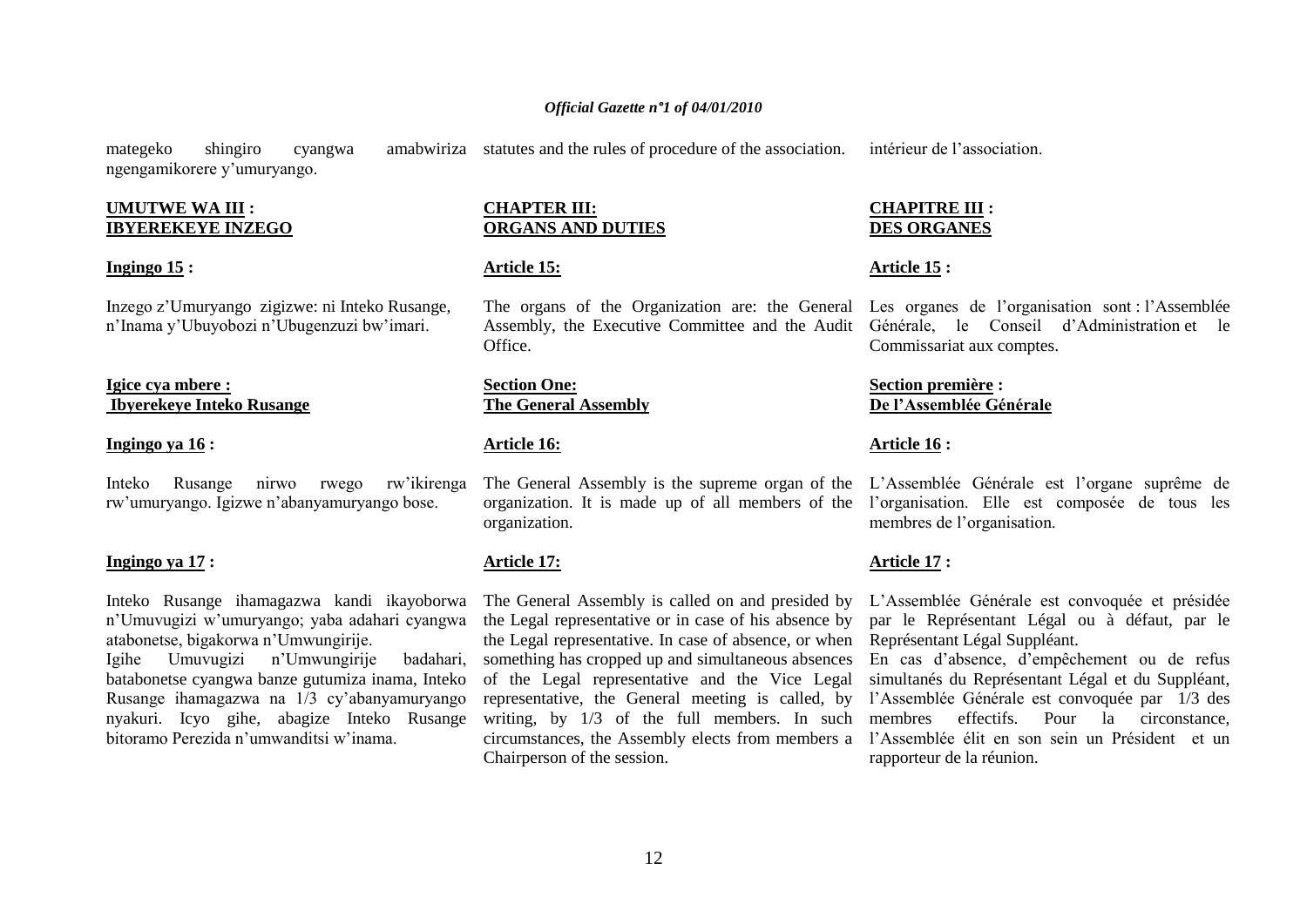### **Ingingo ya 18 :**

Inteko Rusange iterana kabiri mu mwaka mu nama zisanzwe. Inzandiko z"ubutumire zikubiyemo ibiri ku murongo w"ibyigwa, itariki, isaha n"ahantu, zohererezwa abanyamuryango nibura mbere y"iminsi 15.

#### **Ingingo ya 19:**

Inteko Rusange iterana kandi igafata ibyemezo iyo 2/3 by"abanyamuryango nyakuri bahari. Iyo uwo mubare utuzuye, indi nama itumizwa mu minsi 15. Icyo gihe, Inteko Rusange iraterana kandi igafata ibyemezo bifite agaciro uko umubare w"abahari waba ungana kose.

#### **Ingingo ya 20 :**

Uretse ibigenwa n"itegeko ryerekeye imiryango idaharanira inyungu n"aya mategeko shingiro, ibyemezo by"Inteko Rusange bifatwa hakurikijwe ubwiganze busesuye bw"amajwi. Iyo amajwi angana, irya Perezida rigira uburemere bw"abiri.

#### **Ingingo ya 21 :**

Inteko Rusange idasanzwe iterana buri gihe bibaye ngombwa, Ihamagazwa kandi ikayoborwa mu buryo bumwe nk"ubw"Inteko Rusange isanzwe.

### **Article 18:**

The General Assembly takes place twice a year in its ordinary sessions. The invitations containing the agenda, the date, the hour and the venue, are given to the members at least 15 days before the meeting.

#### **Article 19:**

The General meeting sits and deliberates validly when 2/3 of full members are present. If this quorum is not reached, a new invitation is launched within 15 days. In this term, the General meeting sits and deliberates validly whatever the number of participants.

### **Article 20:**

Except for the cases expressly provided for by the law governing the not for profit Organization and by these statutes, the decisions of the General meeting are made in the absolute majority of the votes. In case of parity of votes, one of the Chairpersons is considered double.

#### **Article 21:**

The extraordinary General meeting takes place as many times as of need. Procedures to call it and its presidency are the same as the ones of the Ordinary convocation et sa présidence sont les mêmes que

#### **Article 18 :**

L"Assemblée Générale se réunit deux fois par an en session ordinaire. Les invitations contenant l"ordre du jour, la date, l"heure et l"endroit, sont envoyées aux membres au moins 15 jours avant la réunion.

#### **Article 19 :**

L"Assemblée Générale siège et délibère valablement lorsque les 2/3 des membres effectifs sont présents. Si ce quorum n'est pas atteint, une nouvelle convocation est lancée dans un délai de 15 jours. A cette occasion, l"Assemblée Générale siège et délibère valablement quel que soit le nombre de participants.

#### **Article 20:**

Sauf pour les cas expressément prévus par la loi relative aux organisations sans but lucratif et par les présents statuts, les décisions de l"Assemblée Générale sont prises à la majorité absolue des voix. En cas de parité de voix, celle du Président compte double.

#### **Article 21:**

L"assemblée générale extraordinaire se tient autant de fois que de besoin. Les modalités de sa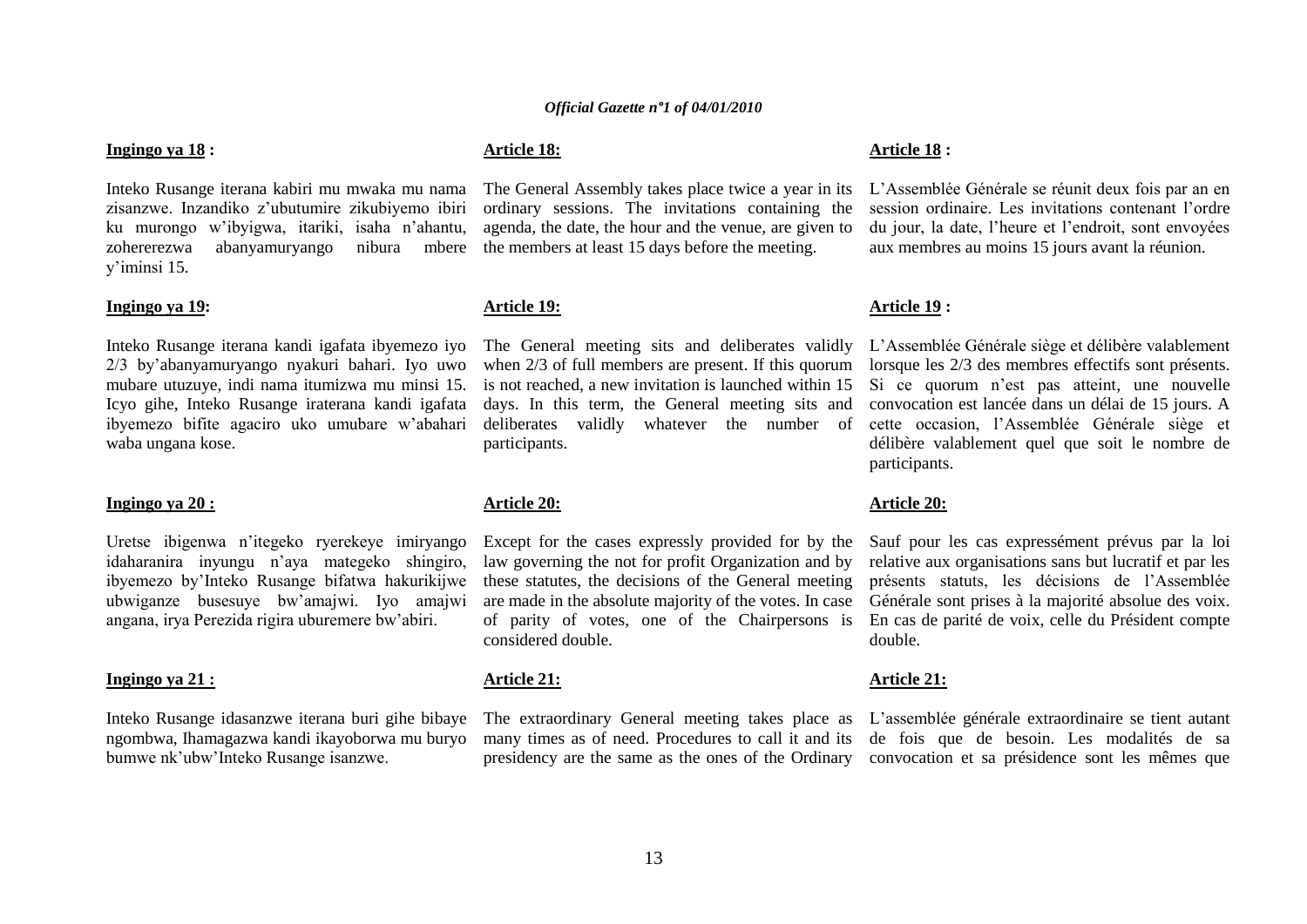Bitabangamiye ibivugwa mu ngingo ibanziriza iyi, igihe cyo gutumiza inama y"Inteko Rusange idasanzwe gishobora kumanurwa ku minsi 7 iyo hari ikibazo cyihutirwa cyane. Icyo gihe, impaka zigibwa gusa ku kibazo cyateganyijwe mu butumire.

#### **Ingingo ya 22 :**

Ububasha bw"Inteko Rusange ni ubu bukurikira : -kwemeza no guhindura amategeko agenga

umuryango n"amabwiriza mbonezamikorere yawo ; -gushyiraho no kuvanaho abahagarariye umuryango

n"ababungirije ;

-kwemeza ibyo umuryango uzakora ;

-kwemerera , guhagarika no kwirukana umuntu mu muryango ;

-kwemeza buri mwaka imicungire y"imari ;

-kwemera impano n"indagano ;

-gusesa umuryango.

#### **Ingingo ya 23 :**

Inyandiko-mvugo z"inama z"Inteko Rusange n"iz"Inama y"Ubuyobozi zishyirwaho umukono n"Umuyobozi w"inama hamwe n"Umunyamabanga. reduced to 7 days in case of extreme urgency. In this case, the debates focus only on the points on the agenda of the invitation.

### **Article 22:**

The General Assembly is endowed with the Les pouvoirs dévolus à l"Assemblée Générale sont authorities hereafter:

- Adoption and modification of the statutes as well as the rules of procedures;

- Appointment and revocation of the legal representatives and the temporary legal representatives;

- Determine the activities of the organization;

- Admit, suspend or expel a member;

- Approval of the annual accounts;

- Accept gifts and legacy;

- Dissolution of organization.

#### **Article 23:**

Minutes of general Assembly Meetings are signed in conjunction with the Organization secretary and meeting chairperson.

General meeting. However, times to call it can be celles de l"assemblée générale ordinaire. Sans préjudice à l"article précédent, les délais peuvent être réduits à sept jours en cas d"extrême urgence. Les débats ne peuvent alors porter que sur la question inscrite à l"ordre du jour.

#### **Article 22 :**

ceux définis comme suit :

-adoption et modification des statuts et du règlement d"ordre intérieur ;

-nomination et révocation des représentants légaux et leurs suppléants ;

-détermination des activités de l"organisation ;

-admission, suspension ou exclusion d'un membre ;

-approbation des comptes annuels ;

-acceptation des dons et legs ;

-dissolution de l"organisation.

### **Article 23 :**

Les procès-verbaux des réunions de l"Assemblée Générale et du Conseil d"Administration sont signés par le Président de la réunion et le Secrétaire.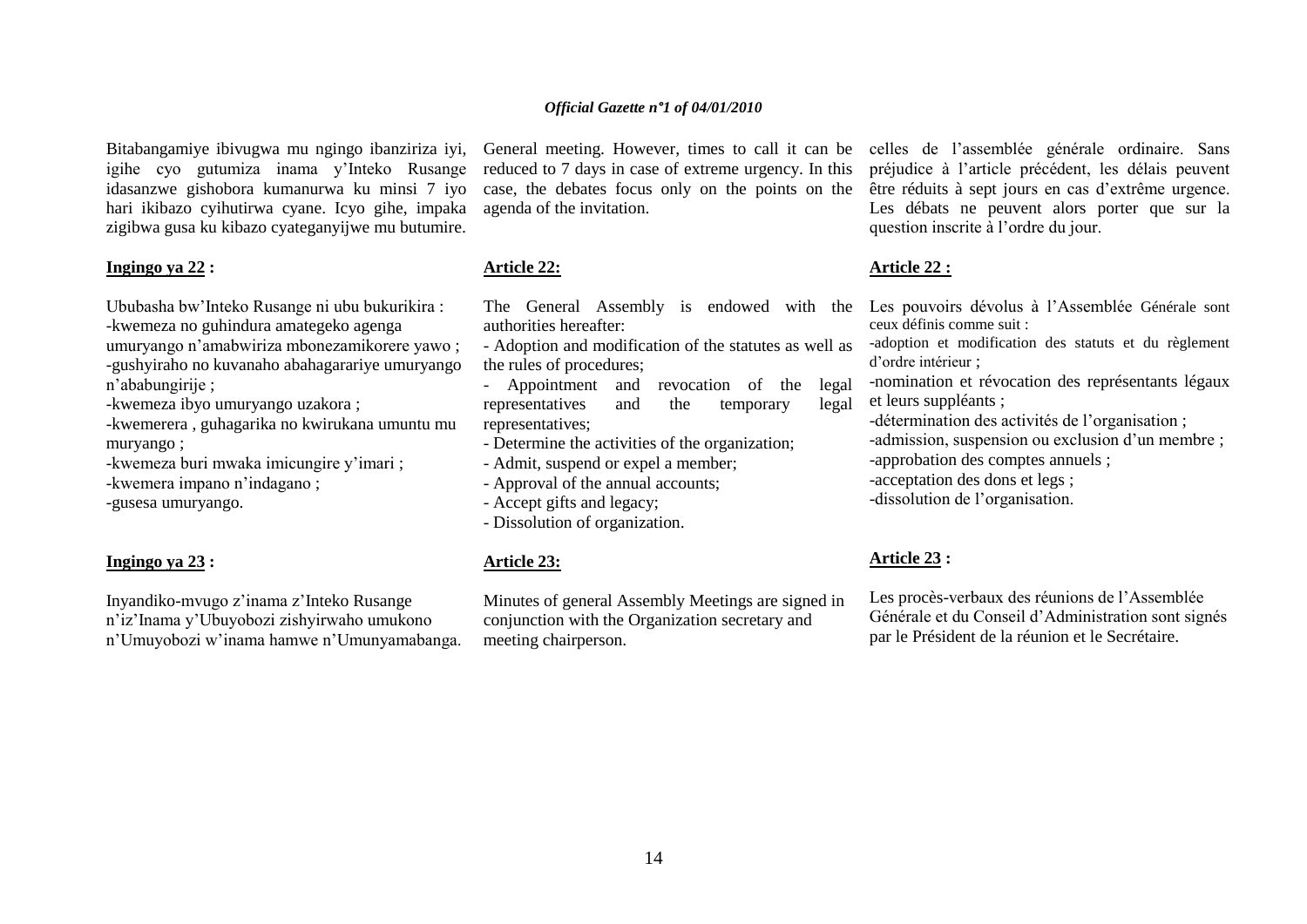**Igice cya 2: Ibyerekeye Inama y"Ubuyobozi**

#### **Ingingo ya 24 :**

### **Inama y"Ubuyobozi igizwe na :**

-Uhagarariye Umuryango ariwe Muvugizi

-Uwungirije Uhagarariye Umuryango

-Umwanditsi

-Umuyobozi Nshingwabikorwa w"Umuryango

#### **Ingingo ya 25 :**

Abagize Inama y"Ubuyobozi nibo bagize Biro y"Inteko Rusange. Batorwa mu banyamuryango nyakuri. Manda yabo imara imyaka itatu ishobora kwongerwa.

#### **Ingingo ya 26 :**

Inama y"Ubuyobozi iterana nibura rimwe mu gihembwe n"igihe cyose bibaye ngombwa. Inama zayo zihamagarwa kandi zikayoborwa na Perezida wayo, yaba adahari cyangwa atabonetse, bigakorwa n"Umusimbura we.

Iterana kandi igafata imyanzuro ifite agaciro hakurikijwe ubwiganze bw"abayigize.

Iyo amajwi angana, irya Perezida rigira uburemere bw"abiri.

#### **Section 2: Executive Committee**

### **Article 24:**

### **The Executive Committee is made up of:**

- The Chairperson as Legal Representative :
- The Vice-Chairperson
- The Secretary
- The Executive Director of the Organization.

#### **Article 25:**

The members of the Executive Committee are elected among the full members by the General meeting. Their mandate is three years renewable.

### **Article 26:**

The Executive Committee meets as many times as of need, but necessarily, every three months, under the invitation of the Chairperson and is presided by himself or by the Vice-Chairperson in case of the absence of the former. It sits when majority of the members are present.

Its decisions are taken into account considering the absolute majority of the votes when there is no consensus on opinions.

In case of parity of votes, the one of the President is considered in double.

### **Section 2 : Du Conseil d"Administration**

### **Article 24 :**

### **Le Conseil d"Administration est composé :**

-du Président et Représentant Légal:

- -du Vice-président :
- -un Secrétaire
- du Directeur Exécutive de

l"Organisation.

#### **Article 25 :**

Les membres du Conseil d "Administration constituent le Bureau de l"Assemblée Générale. Ils sont élus parmi les membres effectifs pour un mandat de trois ans renouvelable.

### **Article 26 :**

-Le Conseil d"Administration se réunit au moins une fois par trimestre et autant de fois que l"intérêt de l"association l"exige. Les réunions du Conseil d"Administration sont convoquées et présidées par son Président, ou le cas échéant, par le Vice-Président.

-Il siège et délibère valablement lorsque la majorité absolue de ses membres est présente.

En cas de parité de voix, celle du Président compte double.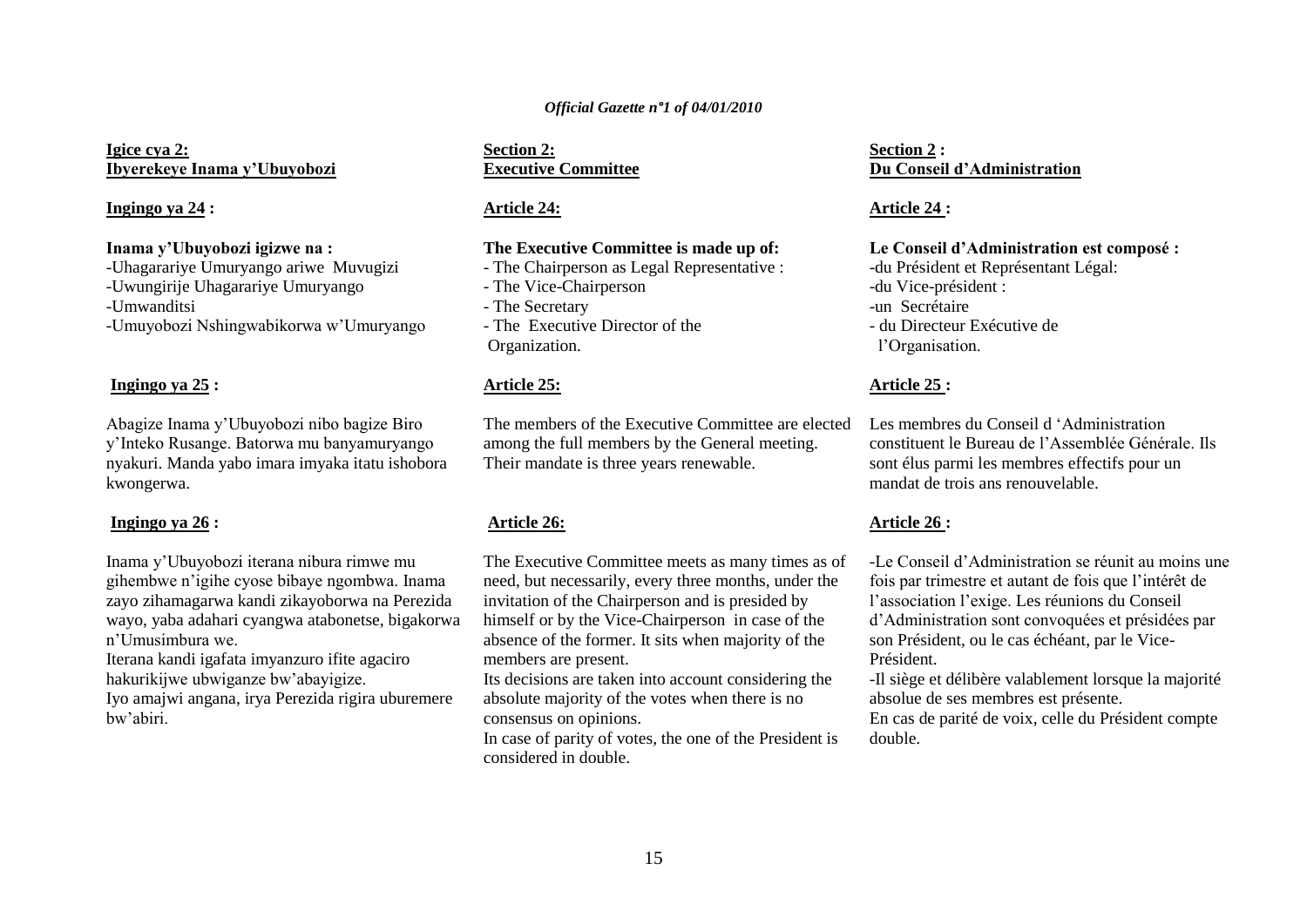### **Ingingo ya 27:**

Inama y"Ubuyobozi ishinzwe :

-kubahiriza ibyemezo n"ibyifuzo by"Inteko Rusange ;

-gucunga umutungo w"umuryango ;

-gutegura inama zisanzwe n"izidasanzwe z"Inteko Rusange ;

-gusaba ihindurwa ry"amategeko agenga umuryango no gutegura no kubahiriza amabwiriza

mbonezamikorere y"umuryango.

-gutegura imishinga y"ingengo y"imari na raporo z'imicungire y'umutungo w'umuryango bigenewe Inteko Rusange ;

#### **Ingingo ya 28 :**

Umuvugizi niwe userukira umuryango. Awuhagararira imbere y"ubutegetsi no mu nkiko, mu gihugu no mu mahanga. Ahuza ibikorwa byose by"umuryango.

Asimburwa by"agateganyo mu mirimo ye n"Umwungirije igihe adahari cyangwa atabonetse.

### **Ingingo ya 29 :**

Umunyamabanga afata inyandiko-mvugo z"Inama y"Ubuyobozi n"iz"Inteko Rusange, agatanga inzandiko kandi akabika inyandiko n"izindi mpapuro zose zerekeye umuryango.

### **Article 27:**

The Executive Committee is in charged of:

- Implementing decisions and recommendations of the General Assembly;

- Daily management of the organization;

- Prepare ordinary and extraordinary sessions of the General Assembly;

- Suggest to the General meeting the modifications related to the statutes and the rules of procedures; a elaborate projects, budgets and management reports estimate to submit to General Assembly.

### **Article 28 :**

The Legal Representative is official representative of the. He is the one who represent the organization to the administrative authority and judicial inside the country and to the foreigners institutions. He coordinates all activities of organization. He is replaced temporally by vice Legal Representative in his assignments. In case of his absence or when something has cropped up, his deputy take place.

### **Article 29 :**

The secretary is in charged of Making meeting report of executive committee and General Assembly, distributing administrative documents, keeping archives of Organization with

### **Article 27:**

Les attributions du Conseil d"Administration sont : -exécution des décisions et recommandations de l"Assemblée Générale ;

-gestion du patrimoine de l"association ; -préparation des sessions ordinaires et extraordinaires de l"Assemblée Générale ; -proposition de modifications aux statuts de l"association et élaboration et application du règlement d"ordre intérieur de l"organisation. -élaboration des projets, des budgets et des rapports de gestion à soumettre à l"Assemblée Générale ;

### **Article 28 :**

Le Représentant Légal est le Mandataire de l"association. Il la représente devant les instances administratives et judiciaires à l"intérieur du Pays et devant les institutions étrangères. Il coordonne toutes les activités de l"organisation. Il est remplacé temporairement dans ses fonctions, en cas d"absence ou d"empêchement, par son Suppléant.

### **Article 29 :**

Le Secrétaire rédige les procès-verbaux des réunions du Conseil d"Administration et celles de l"Assemblée Générale, distribue le courrier et conserve les archives de l"organisation ainsi que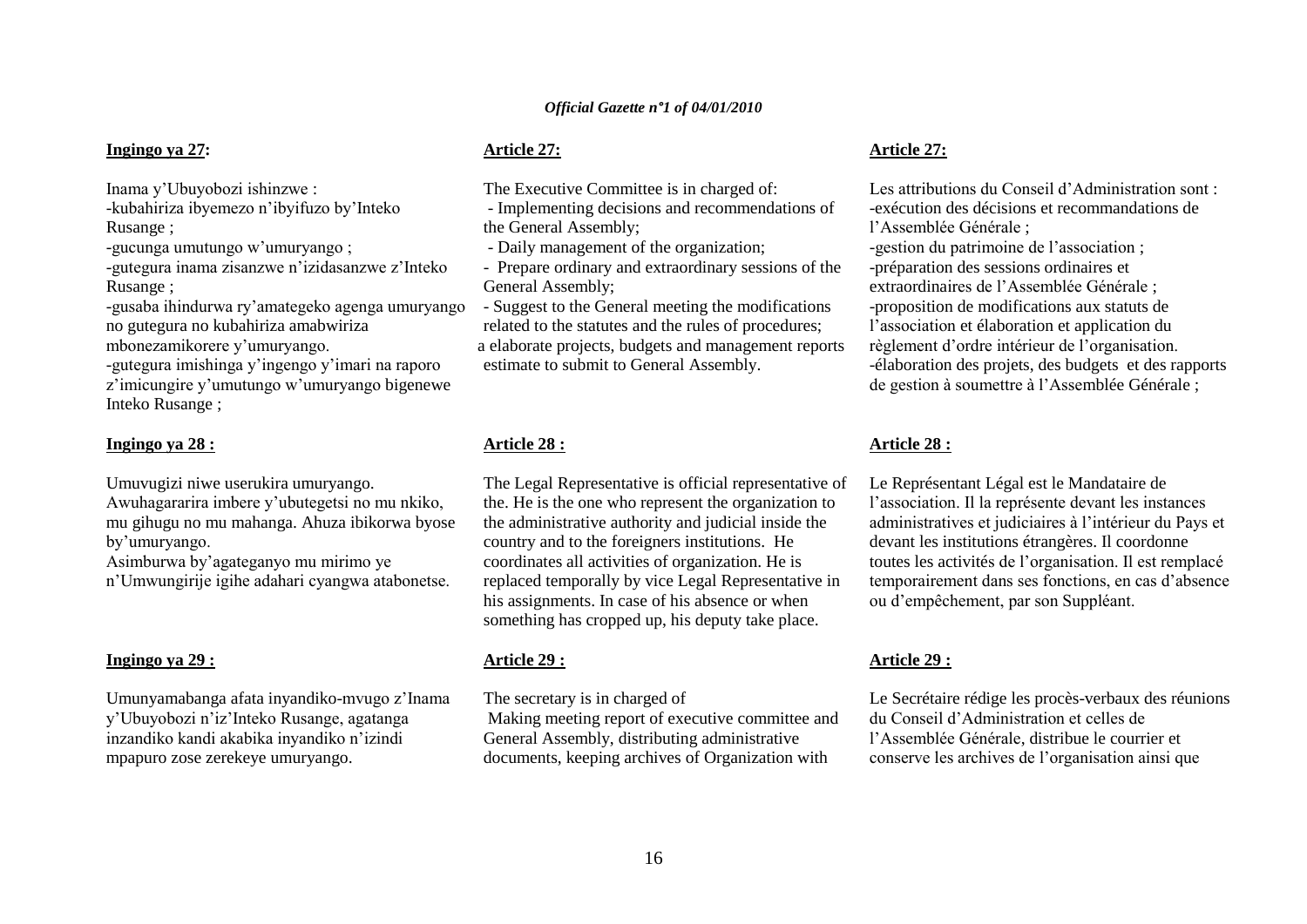other interested documentation.

### **Igice cya 3 : Ubugenzuzi bw"imari** *:*

#### **Ingingo ya 30 :**

Inteko Rusange ishyiraho abagenzuzi b"imari batatu bamara igihe cy"imyaka ibiri, bafite inshingano zo kugenzura buri gihe imicungire y"imari y"umuryango no kuvuga icyo bayitekerezaho. Bafite uburenganzira bwo kureba mu bitabo n"inyandiko z"ibaruramari z"Umuryango ariko batabivanye mu bubiko. Batanga raporo zabo mu Nteko Rusange.

### **Ingingo ya 31 :**

Inteko Rusange ishobora kuvanaho Umugenzuzi w"imari utuzuza neza inshingano ze, igashyiraho umusimbura wo kurangiza manda ye.

### **UMUTWE WA IV : IBYEREKEYE UMUTUNGO**

### **Ingingo ya 32:**

Umuryango ushobora gutira cyangwa gutunga ibintu byimukanwa n"ibitimukanwa ukeneye kugirango ugere ku nshingano zawo.

### **Section 3 Audating**

### **Article 30:**

The General assembly nominates for two years Three Auditors having as mission to control, in any time, the management of finances and any other inheritance of the Organization as well as submitting a report. They have access to verify accounting books of the Organization without moving them. They Prepare report for the General assembly.

### **Article 31 :**

The General assembly can cancel the mandate of auditor whose assignments are inadequate according to his mission and nominates another one in his place for achieving the assigned mandate.

**CHAPTER IV: Organizational Property**

### **Article 32:**

The Organization can have, either in possession use, or in property, personal property or the capital goods necessary to the achievement of its objectives.

toute autre documentation intéressant celle-ci.

### **Section 3 : Du Commissariat aux comptes**

### **Article 30 :**

L"assemblée générale nomme, pour un mandat de deux ans, trois Commissaires aux comptes ayant pour mission de contrôler en tout temps la gestion des finances de l"association et lui en fournir avis. Ils ont l"accès, sans les déplacer, aux livres et autres écritures comptables de l"organisation. Ils rendent des comptes à l"assemblée générale.

### **Article 31 :**

L"assemblée générale peut mettre fin au mandat d"un Commissaire aux comptes qui ne remplit pas convenablement sa mission et pourvoir à son remplacement pour achever son mandat.

#### **CHAPITRE IV : DU PATRIMOINE**

### **Article 32:**

L"organisation peut posséder, soit en jouissance, soit en propriété, les biens meubles et immeubles nécessaires à la réalisation de son objet.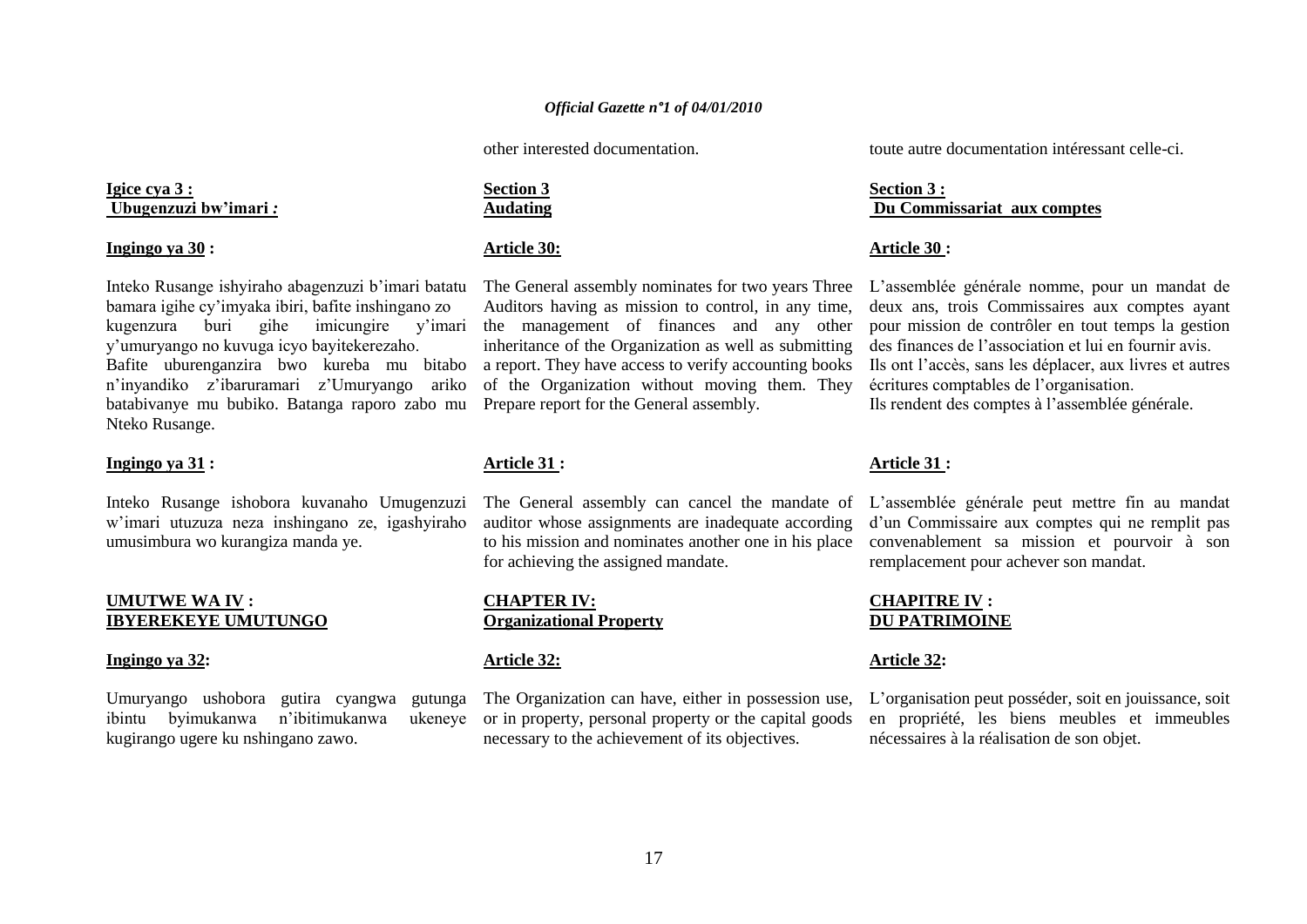#### **Ingingo ya 33 :**

Umutungo w"umuryango ugizwe n"imisanzu y"abanyamuryango, impano, imirage, imfashanyo zinyuranye n"umusaruro ukomoka ku bikorwa by"umuryango.

#### **Ingingo ya 34 :**

Umuryango ugenera umutungo wawo ibikorwa byose bituma ugera ku ntego zawo.

Nta munyamuryango ugomba kuwiyitirira cyangwa ngo agire icyo asaba igihe asezeye, yirukanwe cyangwa iyo umuryango usheshwe.

#### **Ingingo ya 35** :

Igihe umuryango usheshwe, Inteko Rusange kurangiza iryo seswa.

Iyo hamaze gukora ibarura ry"agaciro k"ibintu byimukanwa n"ibitimukanwa byUmuryango no kwishyura imyenda, umutungo usigaye uhabwa undi muryango ufite amatwara amwe.

### **Article 33:**

The inheritance of Organization is composed of the contributions of members, gifts, legacies, various subsidies and the incomes resulting from the activities of the organization.

#### **Article 34:**

contributes directly or indirectly to implementation of its objectives. No member can assume the right neither to possess it nor to require any share in case of voluntary withdrawal, of exclusion or dissolution of the organization.

#### **Article 35:**

ishyiraho umuntu umwe cyangwa benshi bashinzwe one or more trustees in charge of liquidation of the In case of dissolution, the General Assembly appoints goods of the organization. After inventory of the personal properties and capital properties of the association and after the auditing of the liability, the credit of the inheritance will be yielded to another association which operates under the similar poursuivant les objectifs similaires.objectives.

### **Article 33 :**

Les ressources de l'organisation sont constituées par les cotisations des membres, des dons, des legs, des subventions diverses et autres revenues issues des activités de l"organisation.

#### **Article 34 :**

The Organization assigns its resources to all that L'organisation affecte ses ressources à tout ce qui concourt directement ou indirectement à la réalisation de son objet.

> Aucun membre ne peut s"en arroger le droit de possession ni en exiger une part quelconque en cas de démission, d"exclusion ou de dissolution de l'organisation.

#### **Article 35 :**

En cas de dissolution, l"Assemblée Générale désigne un ou plusieurs curateurs chargés de procéder à la liquidation des biens de l"organisation. Après réalisation des biens meubles et immeubles de l"association et apurement du passif, l"actif du patrimoine sera cédé à une autre association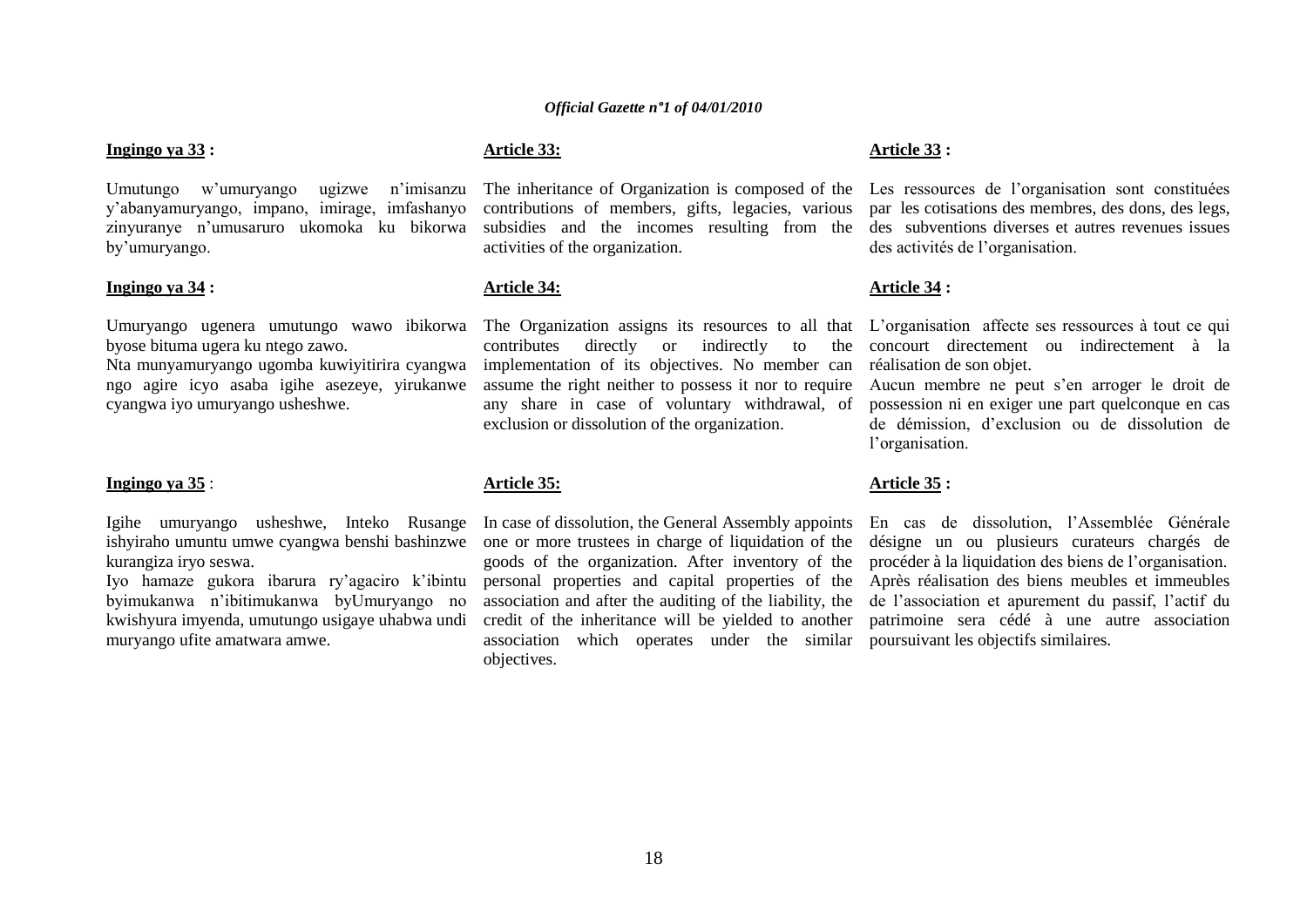### **UMUTWE WA V : IBYEREKEYE GUHINDURA AMATEGEKO N"ISESWA RY"UMURYANGO**

#### **Ingingo ya 36 :**

Byemejwe n"Inteko Rusange ku bwiganze busesuye bw"amajwi, aya mategeko shingiro ashobora guhindurwa, bisabwe n"Inama y"Ubuyobozi cyangwa na 1/3 cy"abanyamuryango nyakuri.

**Ingingo ya 37:**<br>Byemeiwe n'abagize Byemejwe n"abagize ubwiganze bwa 2/3 by"amajwi, Inteko Rusange ishobora gusesa umuryango, kuwufatanya n"undi muryango cyangwa kuwomeka ku wundi bifite inshingano zihwanye.

#### **Ingingo ya 38 :**

Ibarura ry"umutungo w"umuryango rikorwa n"abo Inteko Rusange ishinze uwo murimo hakurikijwe ubwiganze bwa 2/3 by"amajwi. Ishyirwaho ry"abashinzwe kurangiza iseswa ry"umuryango rivanaho nta mpaka abagize Inama y"Ubuyobozi n'Abagenzuzi b'imari.

### **CHAPTER V: MODIFICATION OFTHE STATUTES AND DISSOLUTION OF THE ORGANIZATION**

#### **Article 36:**

These statutes can be revised under the decision of the General Assembly, with the absolute majority of votes, either under the proposal of the Executive Committee, or under the request of the 1/3 of the full members.

#### **Article 37:**

Under the decision of the majority of 2/3 of votes the General Assembly can pronounce the dissolution of the organization, its fusion or affiliation with any other organization working towards a similar goal.

### **Article 38 :**

The liquidation is made by official liquidator nominated by General Assembly through 2/3 of votes. The nominations of official liquidator settle off mandate of the executive committee members and auditors.

### **CHAPITRE V : MODIFICATION DES STATUTS ET DISSOLUTION DE L"ORGANISATION**

#### **Article 36:**

Sur décision de l"Assemblée Générale prise à la majorité absolue des voix, les présents statuts peuvent faire l"objet de modifications, soit sur proposition du Conseil d"Administration, soit à la demande des 1/3 membres effectifs.

#### **Article 37 :**

Sur décision de la majorité de 2/3 des voix, l"Assemblée Générale peut prononcer la dissolution de l"organisation, sa fusion avec ou son affiliation à toute autre organisation poursuivant un but analogue.

#### **Article 38 :**

La liquidation s'opère par les soins des liquidateurs désignés par l"assemblée générale à la majorité de 2/3 des voix. La nomination des liquidateurs met fin aux mandats des membres du Conseil d"Administration et des Commissaires aux comptes.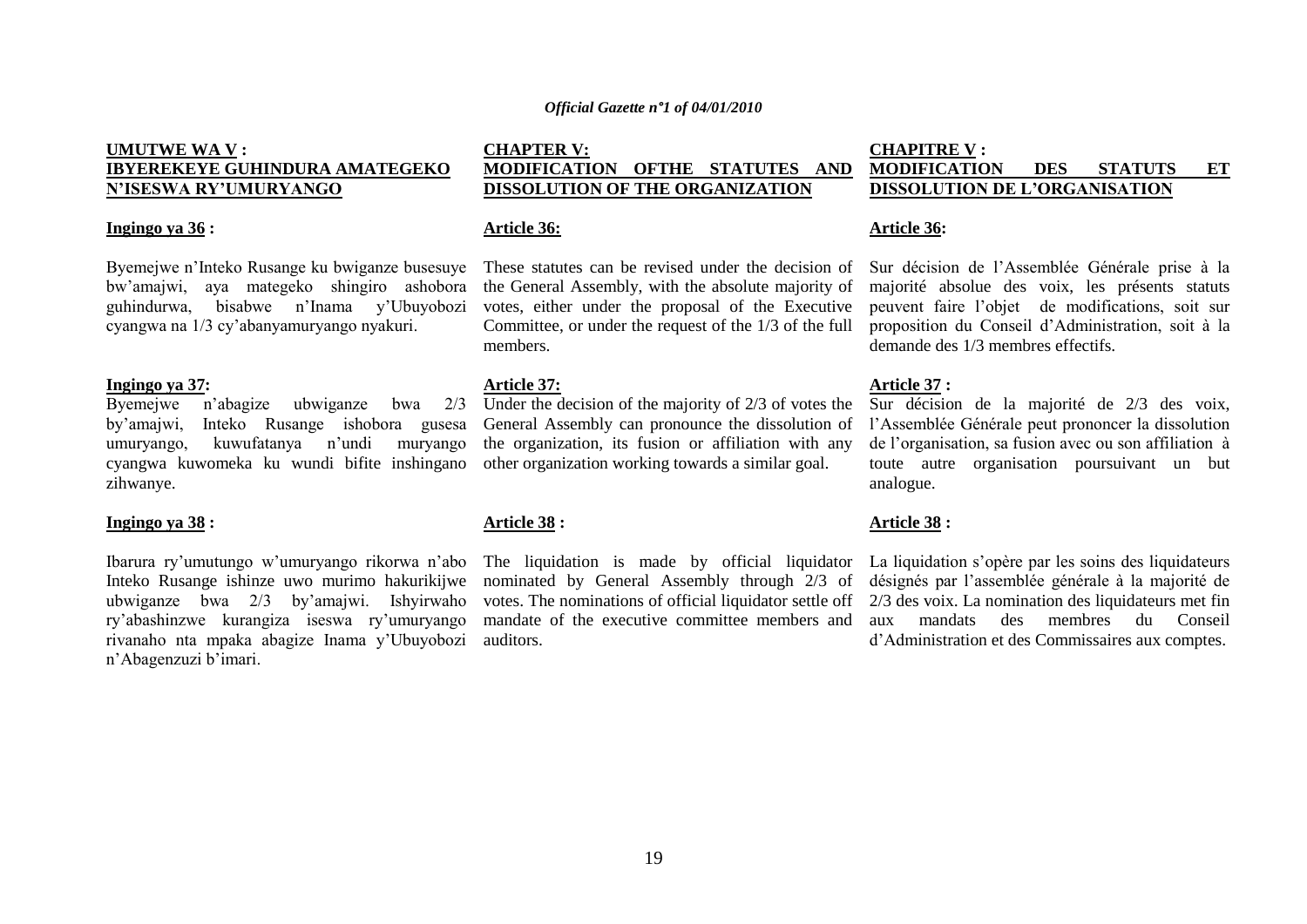#### **UMUTWE WA VI : INGINGO ZISOZA**

#### **Ingingo ya 39 :**

bidateganyijwe nayo bizasobanurwa ku buryo burambuye mu mabwiriza ngengamikorere y"umuryango yemejwe n"Inteko Rusange ku bwiganze busesuye bw"amajwi.

#### **Ingingo ya 40 :**

Aya mategeko yemejwe kandi ashyizweho umukono n'abanyamuryango nyakuri b'umuryango members of the organization, with a list in appendix. bari ku ilisiti yometseho.

Bikorewe i Kigali, kuwa 25/03/2009.

Uhagarariye Umuryango akaba n"Umuvugizi

#### (sé) **Mme URAYENEZA Rose**

Uwungirije Uhagarariye Umuryango akaba n"Umuvugizi

> (sé) **Mr MUVARA Charles**

#### **CHAPTER VI** : **FINAL ARRANGEMENTS**

#### **Article 39:**

that is not provided by them herein will be determined in rules of procedures of the organization, adopted by the General Assembly with the absolute majority of the votes.

#### **Article 40:**

These statutes are approved and adopted by full

Done at Kigali, on  $25/03/2009$ .

Chairperson, Legal Representative

#### (sé) **Mme URAYENEZA Rose**

The Vice Chairperson and Legal Representative

 $(s\acute{e})$ **Mr MUVARA Charles**

### **CHAPITRE VI** : **DISPOSITIONS FINALES**

#### **Article 39 :**

Uburyo aya mategeko azubahirizwa kimwe n'ibindi Details of implementation of these statutes and all Les modalités d'exécution des présents statuts et tout ce qui n"y est pas prévu seront déterminées dans un règlement d"ordre intérieur de l"organisation adopté par l"assemblée générale à la majorité absolue des voix.

#### **Article 40:**

Les présents statuts sont approuvés et adoptés par les membres effectifs de l"organisation dont la liste est en annexe.

Fait à Kigali, le 25/03/2009.

Président et Représentant Légal

#### (sé) **Mme URAYENEZA Rose**

Président et Représentant Légal

 $(s<sub>é</sub>)$ **Mr MUVARA Charles**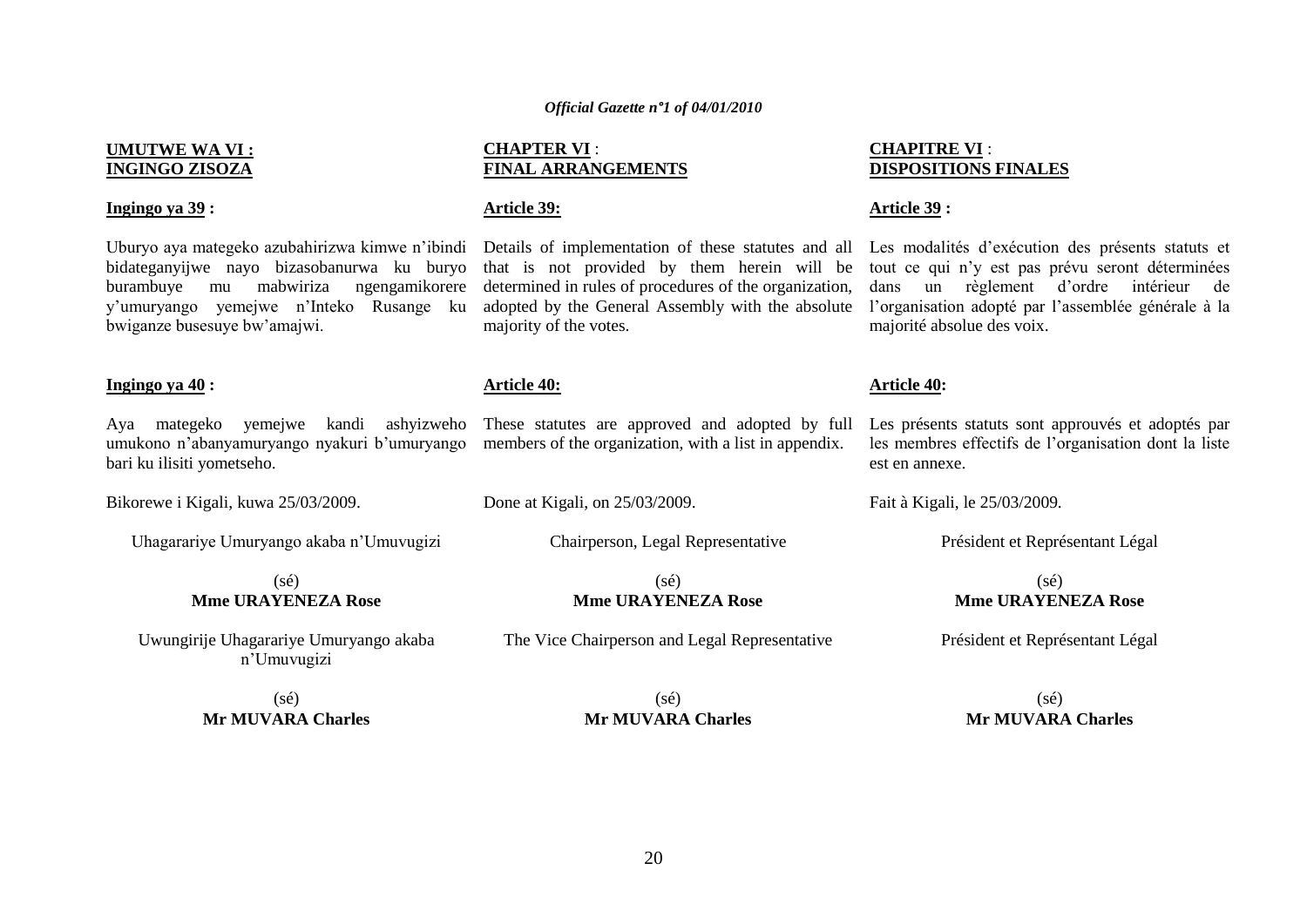### **PROCES VERBAL DE L"ASSEMBLEE GENERALE DE CREDI.**

L'Assemblée Générale de l'ONG CREDI s'est tenue en date du 09/3/2009 à Remera ;

### **Etaient présents:**

- 1. URAYENEZA Rose Représentant Légal
	-
- 2. MUVARA Charles Représantant Légal Supléant
- 3. TWAHIRWA Stephen Membre
- 4. NKUSI Johnson Membre
- 5. GASANA Anasthase Membre
- 6. MUHINDA Charles Membre
- 7. NSABIMANA Onesphore Membre

### **Deux points figuraient à l"ordre du jour**:

- 1. Adoption de statuts de l"ONG
- 2. Confimation de membres fondateurs

Après un débat bien animé et riche en idées, il a été conclu ce qui suit:

- $\triangleright$  Après lecture de tous les chapitres et articles des statuts, ceux-ci ont été adoptés à l'unanimité par les membres présents;
- Les membres de l"association ont été confirmés à l"unanimité tout en espérant l"intégration des autres membres dans l"avenir;
- L"appellation de l"ONG a été adoptée à l"unanimité. Il s"agit du CENTRE RWANDAIS DE L"ESPOIR POUR LE DEVELOPPEMENT INTEGRE (CREDI) asbl.

Les points à l'ordre du jour étant épuisés et personne ne demendant plus la parole, la réunion ayant commencé à 10h°°, s"est terminée à 15h°° sur une note de satisfaction et de détermination.

Ainsi fait à Kigali, le 09/03/2009

 $(s\acute{e})$  (sé) **NSABIMANA Onesphore URAYENEZA Rose** Secrétaire rapporteur  $\overline{\phantom{a}}$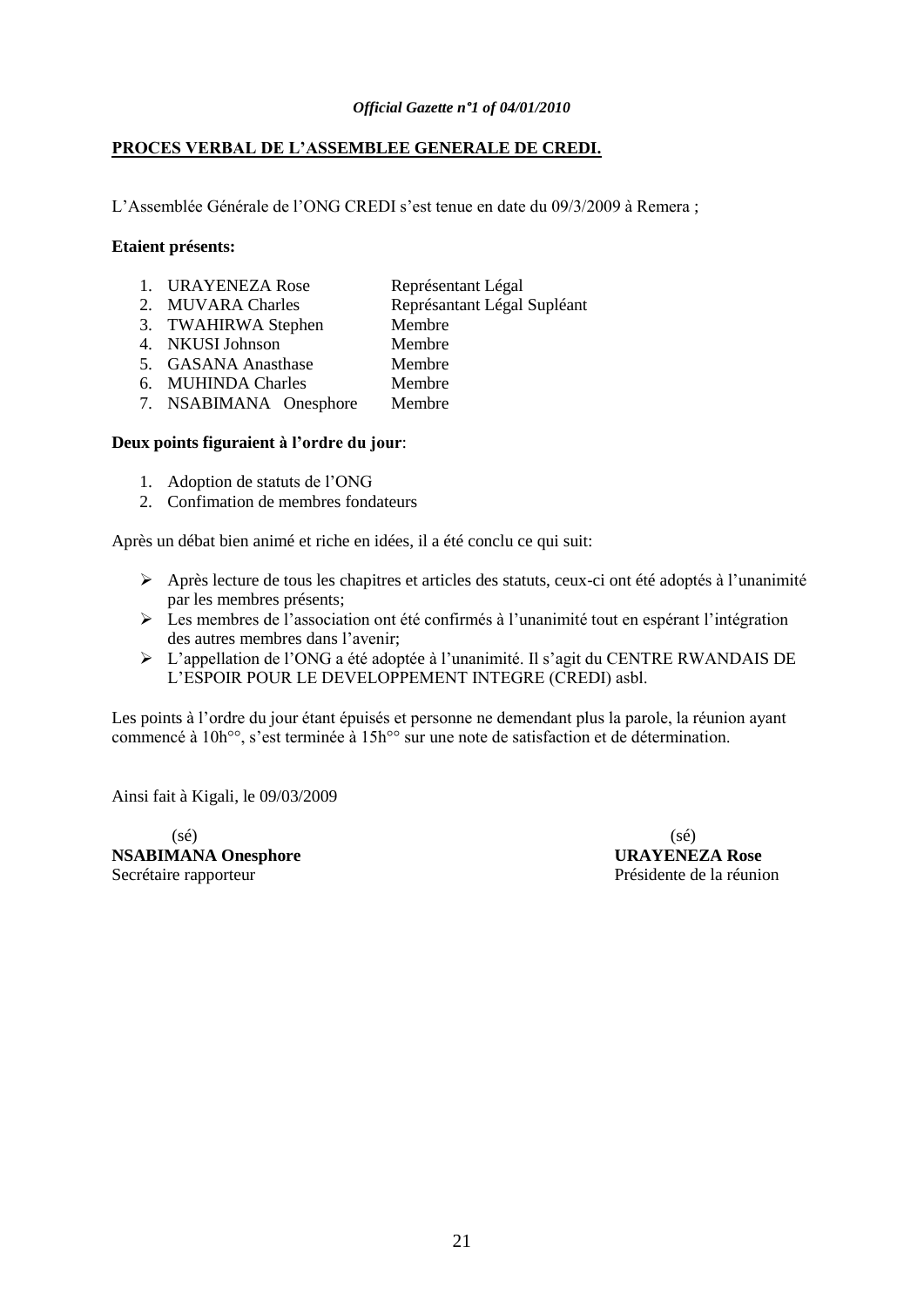### **LISTE DES MEMBRES FONDATEURS DE CREDI**

| $\mathbf{N}^{\circ}$ | Nom et prénom           | Fonction à l'CREDI           | $N^{\circ}$ CI   | Signature |
|----------------------|-------------------------|------------------------------|------------------|-----------|
| $\mathbf{1}$         | <b>URAYENEZA Rose</b>   | Représentant Légal           | 10803            | sé        |
| 2                    | <b>MUVARA Charles</b>   | Représentant Légal Suppléant | 13717            | sé        |
| 3                    | <b>TWAHIRWA Stephen</b> | Directeur Exécutif           | 1196980003762048 | sé        |
| $\overline{4}$       | <b>NKUSI Johnson</b>    | Member                       | 1197280089075073 | sé        |
| 5                    | <b>GASANA Anastase</b>  | Membre                       | 20227            | sé        |
| 6                    | <b>MUHINDA Charles</b>  | Member                       | 1196780039699055 | Sé        |
| $\overline{7}$       | NSABIMANA Onesphore     | Member                       | 03323            | Sé        |

### **DECLARATION DES REPRESENTANTS LEGAUX**

Nous, URAYENEZA Rose et MUVARA Charles, respectivement Représentant Légal et Représentant Légal Suppléant, déclarent avoir accepté d"assumer les fonctions ci haut citées sans contrainte et acceptent de se conformer aux instructions et aux règles de l"institution.

> Fait à Kigali, le 09/03/2009  $(s<sub>é</sub>)$ **URAYENEZA Rose** Présidente de la réunion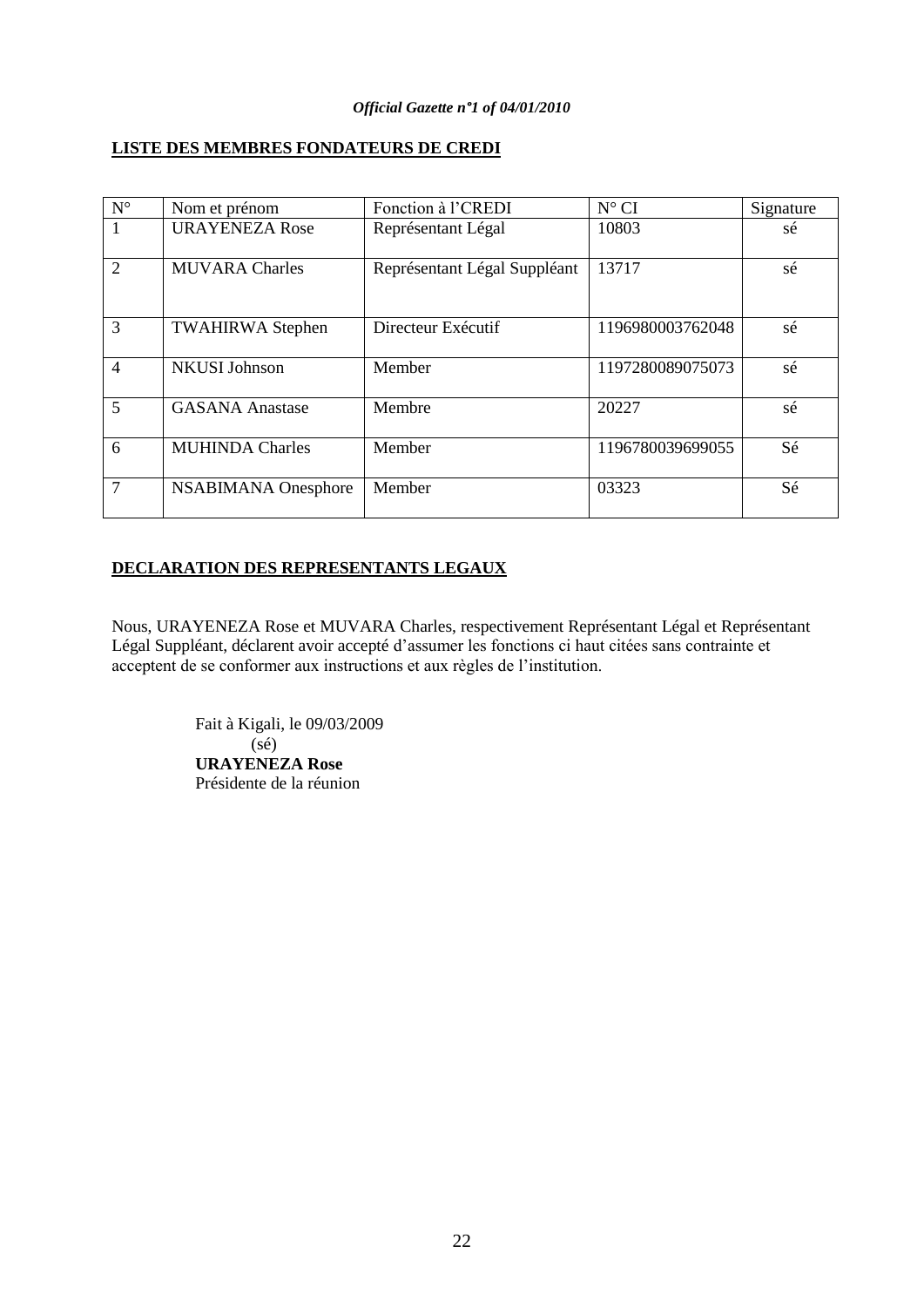**ARRETE MINISTERIEL N°135/11 DU 04/11/2004 ACCORDANT LA PERSONNALITE CIVILE A L"ASSOCIATION DES EPOUSES DES CHAUFFEURS DES CAMIONS POIDS LOURS AU RWANDA (A.E.C.C.P.L.R.) ET PORTANT AGREMENT DE SES REPRESENTANTES LEGALES**

#### **Le Ministre de la Justice,**

Vu la Constitution de la République du Rwanda du 04 juin 2003, spécialement en ses articles 120 et 121 ;

Vu la loi N° 20/2000 du 26 juillet 2000 relative aux associations sans but lucratif, spécialement en ses articles 8,9 et 10 ;

Vu l"Arrêté Ministériel N°27/01 du 18 juillet 2004 déterminant certains arrêtés ministériels qui ne sont pas le Conseil des Ministres, spécialement en son article premier ;

Sur requête introduite le 19 juillet 2004 par la Représentante Légale de l"Association des Epouses des Chauffeurs des Camions Poids Lourds au Rwanda (A.E.C.C.P.L.R.) ;

### **ARRETE**

#### **Article premier** :

La personnalité civile est accordée à l"Association des Epouses des Chauffeurs des Camions Poids Lourds au Rwanda (A.E.C.C.P.L.R.) dont le siège social est à Gikondo, District de Gikondo, Ville de Kigali.

### **Article 2** :

L'association a pour objet :

-soutenir moralement et matériellement les foyers des membres à l"absence de leurs maris ;

-encadrer les membres dans de petits groupes de commerce général pour subvenir aux besoins élémentaires ;

-fournir une assistance aux orphelins, aux veuves et aux malades du VIH/SIDA ;

-militer pour la défense des droits des époux des membres auprès de leurs employeurs.

**ITEKA RYA MINISITIRI N° 135/11 RYO KUWA 04/11/2004 RIHA UBUZIMAGATOZI ISHYIRAHAMWE RY"ABATEGARUGORI BAFITE ABAGABO B"ABASHOFERI B"IMODOKA NINI MU RWANDA (A.E.C.C.P.L.R) KANDI RYEMERA ABAVUGIZI BAWO**

### **Minisitiri w"Ubutabera,**

Ashingiye ku Itegeko Nshinga rya Repubulika y"u Rwanda ryo kuwa Kamena 2003, cyane cyane ingingo yaryo ya 120 n"iya 121 ;

Ashingiye ku Itegeko N° 20/2000 ryo kuwa 26 Nyakanga 2000 ryerekeye imiryango idaharanira inyungu, cyane cyane mu ngingo yaryo ya 8 iya 9 n"iya 10 ;

Amaze kubona Iteka rya Perezida N° 27/01 ryo kuwa 18 Nyakanga 2004 rigena amwe mu mateka y"abaminisitiri yemezwa atanyuze mu Nama y"Abaminisitiri, cyane cyane mu ngingo yayo ya mbere ;

Abisabwe n"Umuvugizi w"Ishyirahamwe ry"abategarugori Bafite Abagabo b"Abashoferi b"Imodoka Nini mu Rwanda (A.E.C.C.P.L.R.) mu rwandiko rwakiriwe kuwa 19 Nyakanga 2004 ;

### **ATEGETSE**

#### **Ingingo ya mbere** :

Ubuzimagatozi buhawe Ishyirahamwe ry"Abategarugori Bafite Abagabo b"Abashoferi b"Imodoka Nini mu Rwanda (A.E.C.C.P.L.R.) ufite icyicaro i Gikondo, Akarere ka Gikondo, Umujyi wa Kigali.

### **Ingingo ya 2** :

Umuryango ugamije :

-gushyigikira mu bitekerezo no mu bikorwa imiryango y"abanyamuryango igihe abagabo babo badahari ;

-kubungabunga abanyamuryango mu matsinda mato mato y"ubucuruzi rusange kugirango bakemure ibibazo by"ibanze ;

-gufasha impfubyi, abapfakazi n"abarwayi ba SIDA ;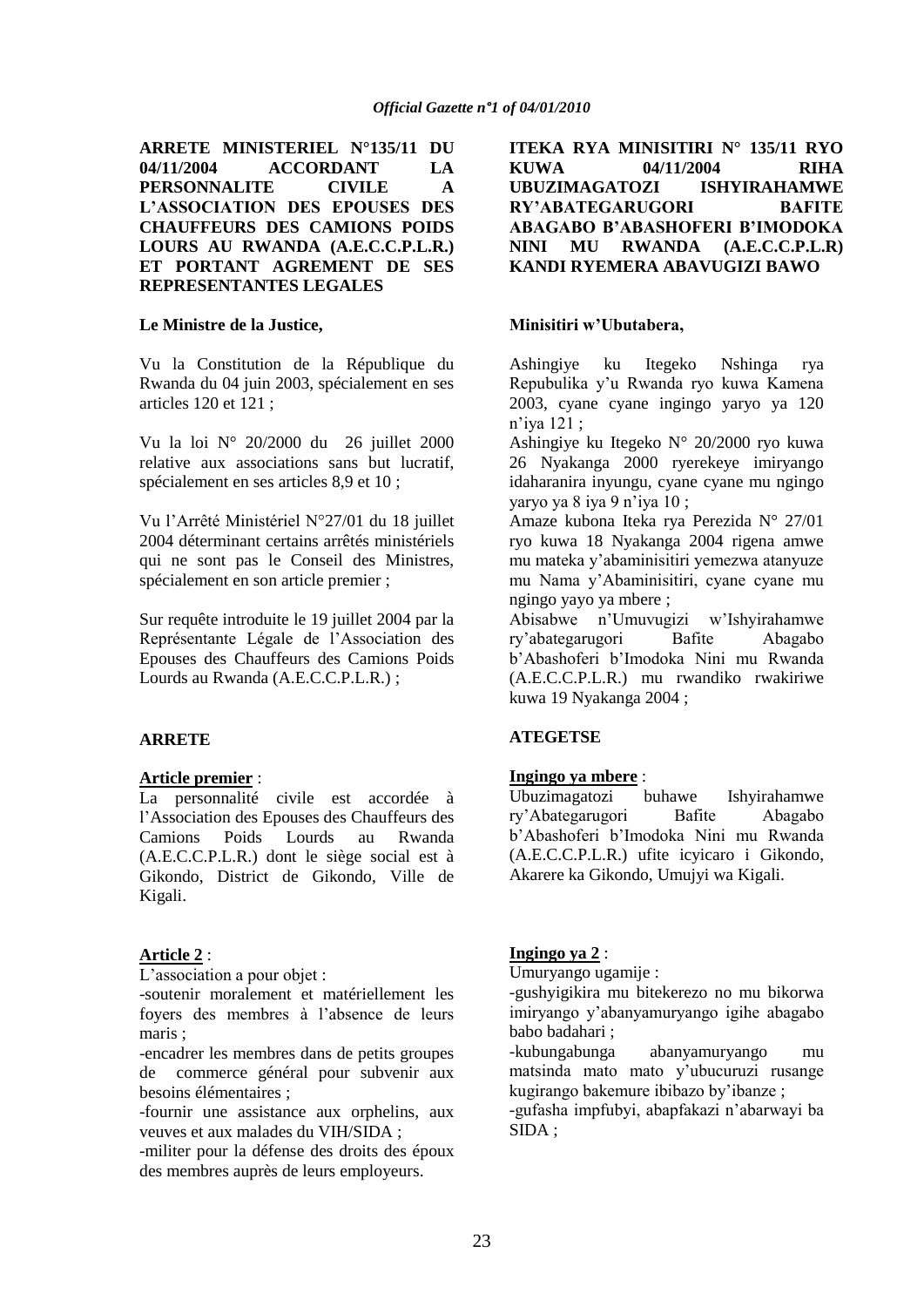### **Article 3** :

Est agréée en qualité de Représentante Légale de l"Association des Epouses des !chauffeurs des Camions Poids Lourds au Rwanda (A.E.C.C.P.L.R.), Madame MURORUNKWERE Mariam, de nationalité rwandaise, domiciliée et résidant à Gikondo, District de Gikondo, Ville de Kigali.

Est agréée en qualité de Représentante Légale Suppléante de la même association, Madame GASENGAYIRE Vérédiane, de nationalité rwandaise, domiciliée et résidant à Gikondo, District de Gikondo, Ville de Kigali.

### **Article 4**:

Le présent arrêté entre en vigueur le jour de sa signature.

> Kigali, le 04/11/2004 **(sé) MUKABAGWIZA Edda Ministre de la Justice**

### **Ingingo ya 3** :

Uwemerewe kuba Umuvugizi w"Ishyirahamwe ry"Abategarugori Bafite Abagabo B"Abashoferi b"Imodoka Nini mu Rwanda (A.E.C.C.P.L.R.) ni Madamu MURORUNKWERE Mariam. umunyamuryango utuye kandi uba i Gikondo, Akarere ka Gikondo, Umujyi wa Kigali.

Uwemerewe kuba Umusimbura w"Uhagarariye iryo shyirahamwe ni Madamu GASENGAYIRE Vérédiane, umunyamuryango utuye kandi uba i Gikondo, Akarere ka Gikondo, Umujyi wa Kigali.

#### **Ingingo ya 4** :

Iri teka ritangira gukurikizwa umunsi rishyiriweho umukono.

> Kigali, kuwa 04/11/2004 **(sé) MUKABAGWIZA Edda Minisitiri w"Ubutabera**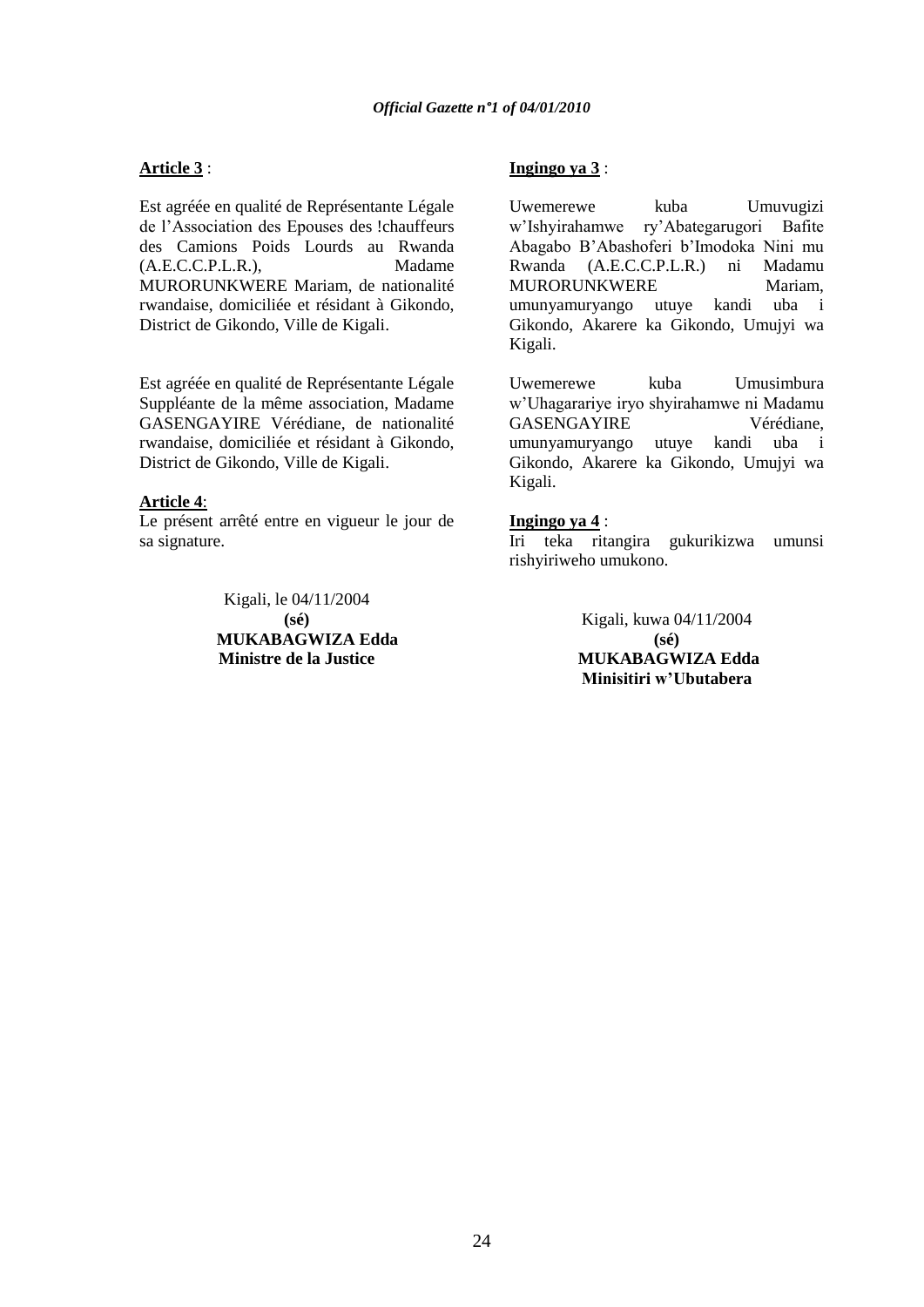**ARRETE MINISTERIEL N°99/11 DU 21/09/2005 PORTANT APPROBATION DE CHANGEMENT DE DENOMINATION DE L"ASSOCIATION DES EPOUSES DES CHAUFFEURS DES CAMIONS POIDS LOURDS AU RWANDA « AECCPLR»**

#### **Le Ministre de la Justice,**

Vu la Constitution de la République du Rwanda du 04 juin 2003, spécialement en ses articles 120 et 121 ;

Vu la loi N° 20/2000 du 26 juillet 2000 relative aux associations sans but lucratif, spécialement en ses articles 12,14 et 42 ;

Vu l"Arrêté Ministériel N° 27/01 du 18 juillet 2004 déterminant certains arrêtés ministériels qui ne sont pas le Conseil des Ministres, spécialement en son article premier ;

Revu l"Arrête Présidentiel N° 135/11 du 04 novembre 2004 accordant la personnalité civile à l"Association des Epouses des Chauffeurs des Camions Poids Lourds au Rwanda « AECCPLR.» spécialement en son article premier ;

Sur requête introduite le 19 juillet 2004 par la Représentante Légale de l"Association des Epouses des Chauffeurs des Camions Poids Lourds au Rwanda « AEC.CP.LR. » ;

#### **ARRETE**

#### **Article premier**:

Est approuvée la décision de la majorité des membres effectifs de l"Association des Epouses des Chauffeurs des Camions poids Lourds «AECCPLR » prise le 10 novembre 2004 de changer la dénomination de la dite association en celle de « Association des Epouses des Chauffeursau Rwanda /DUHUGURANE » (AEC/DUHUGURANE).

#### **Article 2**:

Toutes les dispositions réglementaires antérieures contraires au présent arrêté sont abrogées.

**ITEKA RYA MINISITIRI N° 99/11 RYO KUWA 21/09/2005 RYEMERA IHINDURWA RY"IZINA RY"ISHYIRAHAMWE RY"ABATEGARUGORI BAFITE ABAGABO B"ABASHOFERI B"IMODOKA NINI MU RWANDA (AECCPLR) KANDI RYEMERA ABAVUGIZI BAWO**

#### **Minisitiri w"Ubutabera,**

Ashingiye ku Itegeko Nshinga rya Repubulika y"u Rwanda ryo kuwa Kamena 2003, cyane cyane ingingo yaryo ya 120 n"iya 121 ;

Ashingiye ku Itegeko N° 20/2000 ryo kuwa 26 Nyakanga 2000 ryerekeye imiryango idaharanira inyungu, cyane cyane mu ngingo yaryo ya 12, iya 14 n"iya 42 ;

Amaze kubona Iteka rya Perezida N° 27/01 ryo kuwa 18 Nyakanga 2004 rigena amwe mu mateka y"abaminisitiri yemezwa atanyuze mu Nama y"Abaminisitiri, cyane cyane mu ngingo yayo ya mbere ;

Asubiye ku Iteka rya Minisitiri N° 135/11 ryo kuwa 04 Ugushyingo 2004 riha ubuzimagatozi w"Ishyirahamwe ry"abategarugori Bafite Abagabo b"Abashoferi b"Imodoka Nini mu Rwanda (AECPLR) cyane cyane mu ngingo yaryo ya mbere ;

Abisabwe n"Umuvugizi w"Ishyirahamwe ry"abategarugori Bafite Abagabo b"Abashoferi b"Imodoka Nini mu Rwanda (AECPLR) mu rwandiko rwakiriwe kuwa 05 Gicurasi 2005 ;

#### **ATEGETSE**

#### **Ingingo ya mbere** :

Icyemezo cyafashwe n"abagize ubwiganze bw" Ishyirahamwe ry"Abategarugori Bafite Abagabo b"Abashoferi b"Imodoka Nini mu Rwanda (AECCPLR.) kuwa 10 Ugushyingo 2004 cyo guhindura izina ry"uwo muryango, ukitwa « w"Ishyirahamwe ry"Abafasha b"Abashoferi mu Rwanda/DUHUGURANE

(AEC/DUHUGURANE) kiremewe.

#### **Ingingo ya 2:**

Ingingo zose z"amateka yabanjirije iri kandi zinyuranyije naryo zivanyweho.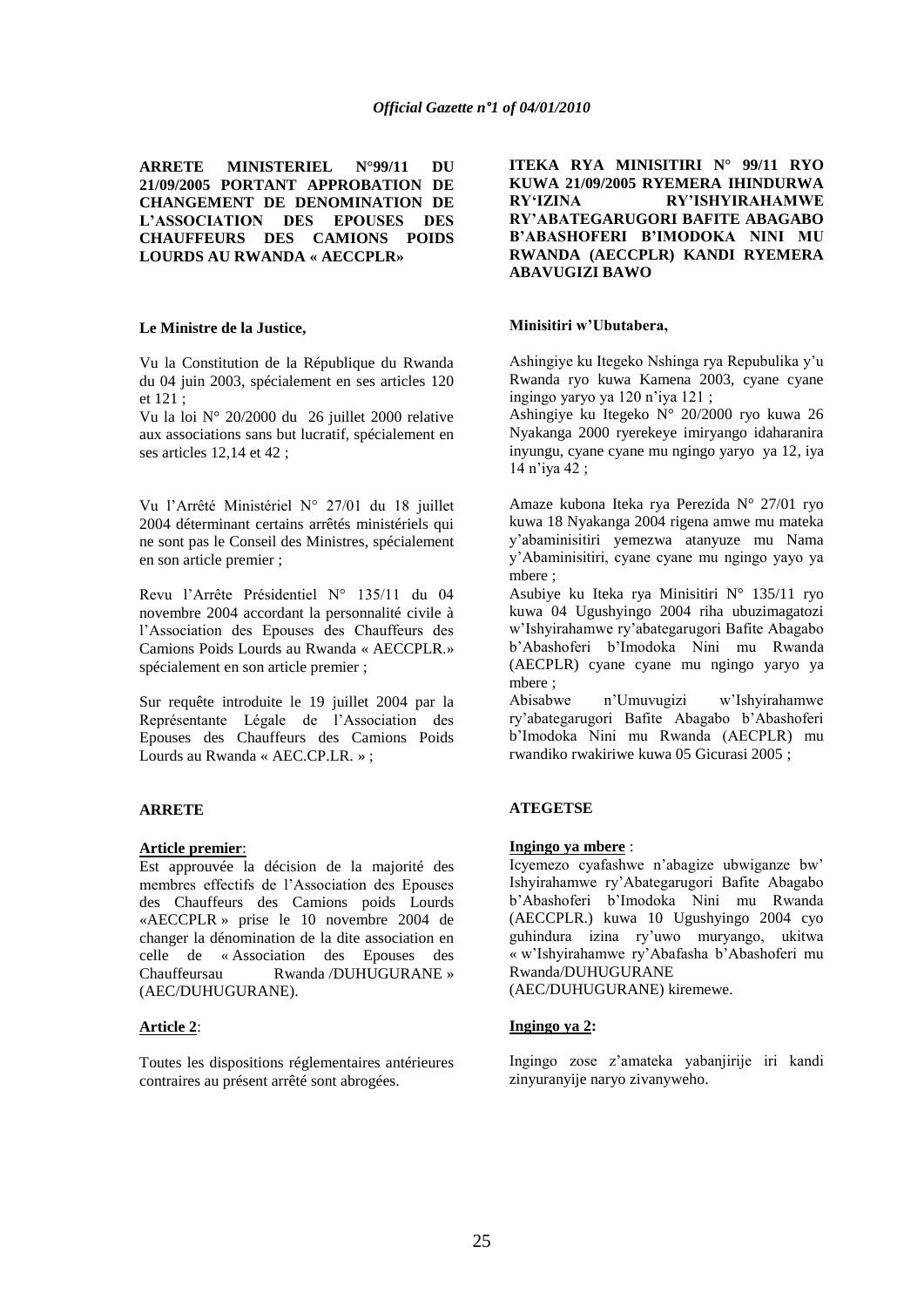### **Article 3**

Le présent arrêté entre en vigueur le jour de sa signature. Il sort ses effets à la date du 10 novembre 2004.

Kigali, le 21 /09/2005

**(sé)**

 **MUKABAGWIZA Edda Ministre de la Justice**

### **Ingingo ya 3 :**

Iri teka ritangira gukurikizwa umunsi rishyiriweho umukono. Agaciro karyo gahera ku itariki ya 10 Ugushyingo 2004.

Kigali, kuwa 21/09/ 2005

**(sé) MUKABAGWIZA Edda Minisitiri w"Ubutabera**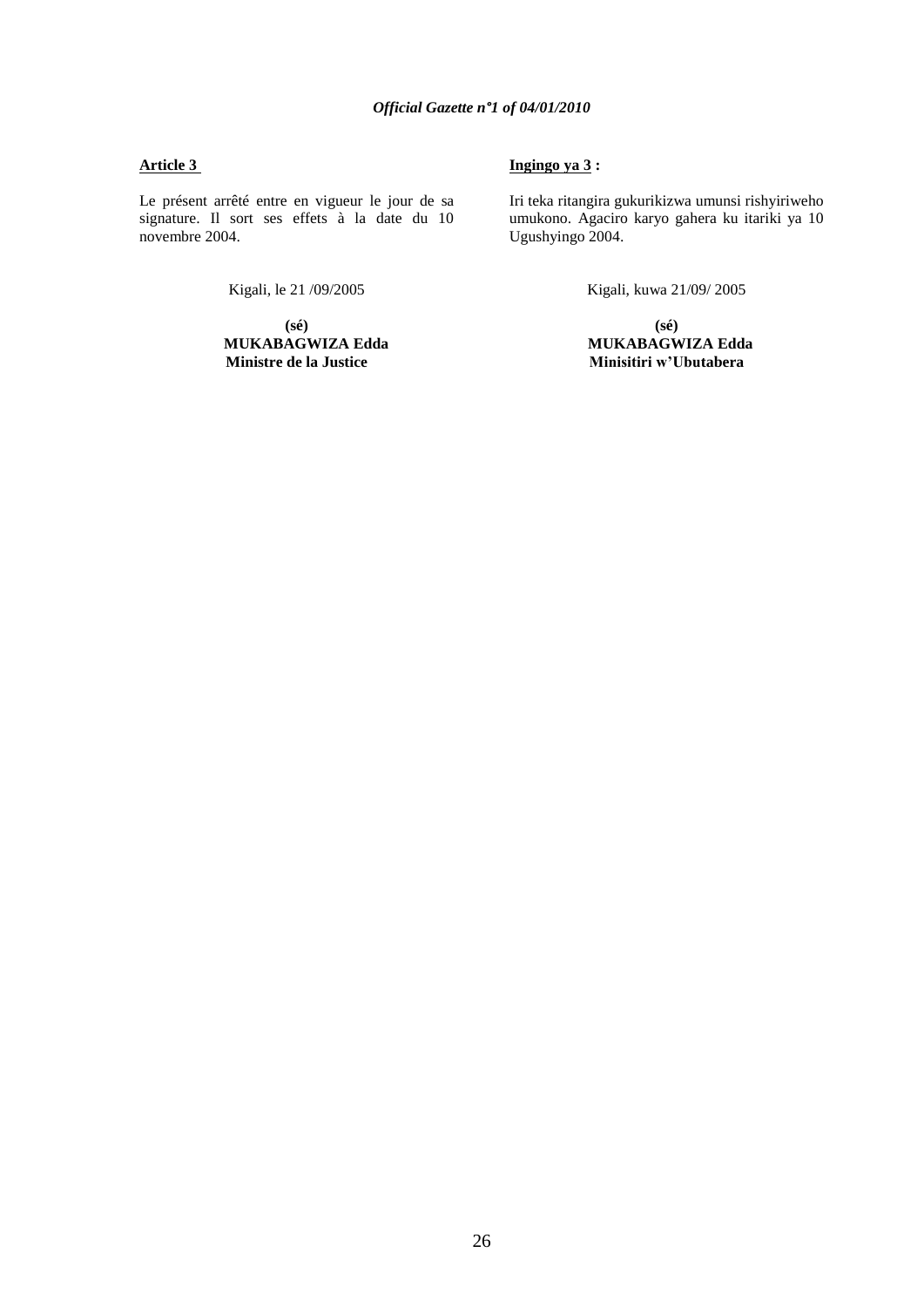### **ASSOCIATION SANS BUT LUCRATIF ASSOCIATION DES EPOUSES DES CHAUFFEURS DES CAMIONS POIDS LOURDS AU RWANDA (A.E.C.C.P.L.R.)**

### **STATUTS**

#### **CHAPITRE PREMIER**

### **DENOMINATION, SIEGE, DUREE ET OBJET**

#### **Article premier**:

Il est constitué entre les soussignés, une association sans but lucratif dénommée « Association des Epouses des Chauffeurs des Camions Poids Lourds au Rwanda », A.E.C.C.P.L.R. en sigle, régie par les présents statuts et soumise aux dispositions de la loi n° 20/2000 du 26 juillet 2000 relative aux associations sans but lucratif.

### **Article 2:**

Le siège de l"association est établi à Gikondo, District de Gikondo, Ville de Kigali. Il peut néanmoins être transféré ailleurs sur décision de l"assemblée Générale.

### **Article 3:**

L"association exerce ses activités sur toute l"étendue de la République du Rwanda et dans les pays limitrophes. Elle peut être créée pour une durée indéterminée.

### **Article 4:**

L"association a pour objet :

-soutenir moralement et matériellement les foyers des membres à l"absence de leurs maris :

-encadrer les membres dans de petits groupes de commerce général pour subvenir aux besoins élémentaires ;

-fournir une assistance aux orphelins, aux veuves et aux malades du VIH/SIDA ;

-militer pour la défense des droits des époux des membres auprès de leurs employeurs.

| <b>UMURYANGO</b>                   | <b>UDAHARANIRA</b>  |
|------------------------------------|---------------------|
| <b>INYUNGU</b>                     | <b>ISHYIRAHAMWE</b> |
| <b>RY'ABATEGARUGORI</b>            |                     |
| <b>BAFITE ABAGABO B'ABASHOFERI</b> |                     |
| B'IMODOKA NINI MU RWANDA           |                     |
| (A.E.C.C.P.L.R.)                   |                     |

### **AMATEGEKO SHINGIRO**

### **UMUTWE WA MBERE**

### **IZINA, INTEBE, IGIHE N"INTEGO**

### **Ingingo ya mbere** :

Abashyize umukono kuri aya mategeko bashinze umuryango udaharanira inyungu witwa « Ishyirahamwe ry"Abategarugori Bafite Abagabo b"Abashoferi b"Imodoka Nini mu Rwanda » A.E.C.C.P.L.R. mu magambo ahinnye, ugengwa n"aya mategeko shingiro hamwe n"itegeko n° 20/2000 ryo kuwa 26 Nyakanga 2000 ryerekeye imiryango idaharanira inyungu.

### **Ingingo ya 2:**

Icyicaro cy"umuryango gishyizwe i Gikondo, Akarere ka Gikondo, Umujyi wa Kigali, Gishobora ariko kwimurirwa ahandi byemejwe n"Inteko Rusange.

#### **Ingingo ya 3:**

Umuryango ukorera imirimo yawo ku butaka bwose bwa Repubulika y"u Rwanda no mu bihugu birukikije. Igihe uzamara ntikigenwe.

### **Ingingo ya 4:**

Umuryango ugamije:

-gushyigikira mu bitekerezo no mu bikorwa imiryango y"abanyamuryango igihe abagabo babo badahari;

-kubungabunga abanyamuryango mu matsinda mato mato y"ubucuruzi rusange kugirango bakemure ibibazo by"ibanze ;

Gufasha impfubyi, abapfakazi n"abarwayi ba SIDA.

-guharanira kurengera uburenganzira bw"abagabo babo ku bakoresha babo.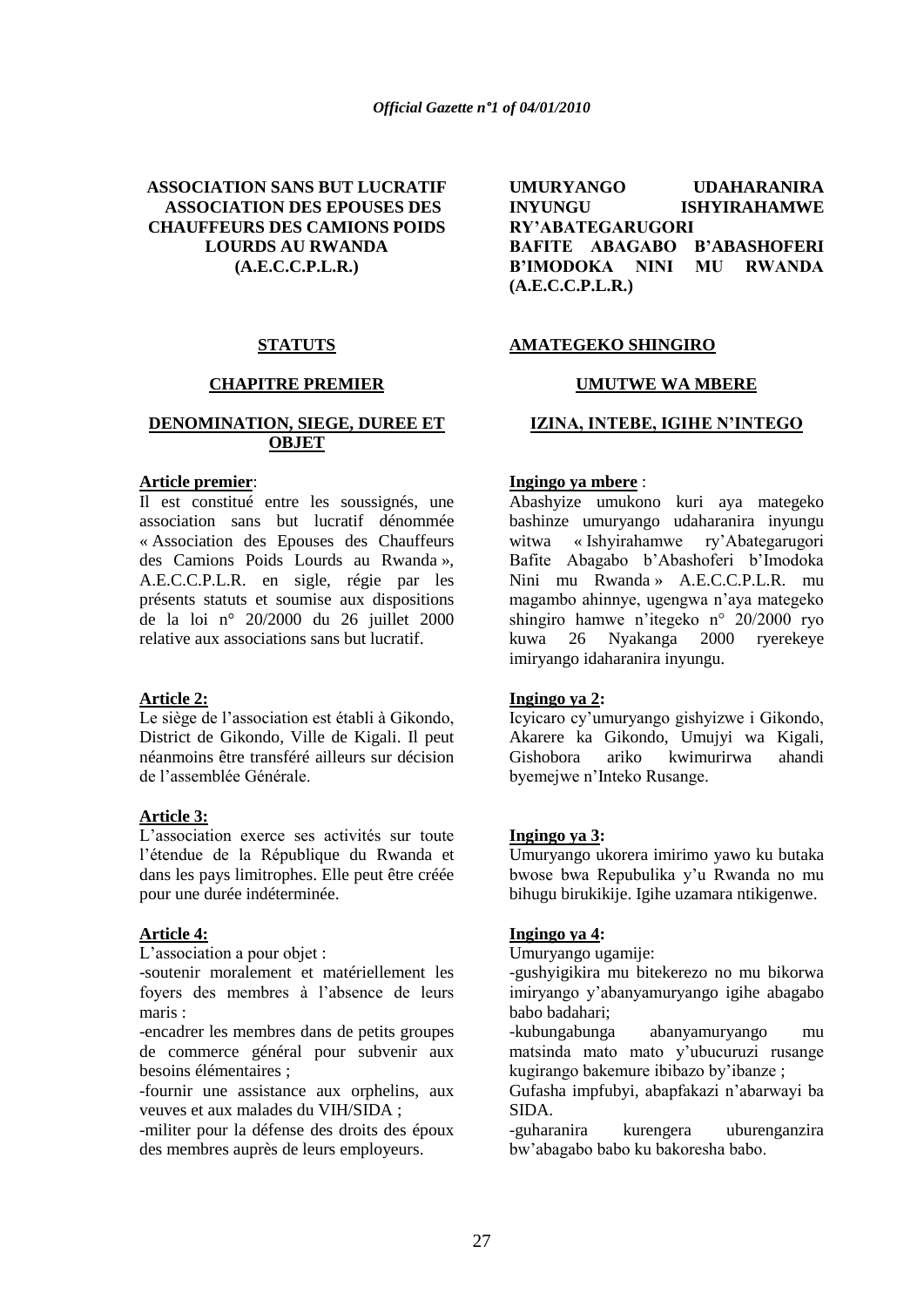### **CHAPITRE II : DES MEMBRES**

### **Article 5:**

L"association se compose des membres effectifs et des membres d"honneur.

Sont membres effectifs, les signataires des présents statuts ainsi que toute personne physique ou morale qui y adhèrera. Ils ont les mêmes droits et devoirs vis-à-vis de l"association.

Les membres d"honneur sont toutes personnes physiques ou morales auxquelles l"Assemblée Générale aura décerné ce titre en reconnaissance des services spéciaux et appréciables rendus à l"association.

### **Article 6:**

Les membres effectifs prennent l'engagement de participer inconditionnellement aux activités de l"association. Ils ont le devoir de verser une cotisation dont le montant est fixé par l"Assemblée Générale.

### **Article 7** :

Les demandes d"adhésion sont adressées à la présidente du Conseil d"Administration qui les soumet à l"approbation de la Conférence Générale.

### **Article 8 :**

Les membres d"honneur sont proposés par le Conseil d"Administration et agréés par l"Assemblée Générale. Ils jouent un rôle consultatif mais ne prennent pas part au vote lors de l"assemblée générale.

### **Article 9 :**

La qualité de membre se perd par le décès, la démission volontaire, l'exclusion ou la dissolution de l"association.

La démission volontaire est adressée à la Présidente du Conseil d"Administration et approuvée par l"Assemblée Générale.

L"exclusion est prononcée par l"Assemblée Générale à la majorité de 2/3 des voix contre un membre qui ne se conforme plus aux présents statuts et au règlement intérieur de l"association.

### **UMUTWE WA II : ABANYAMURYANGO Ingingo ya 5**:

Umuryango ugizwe n"abanyamuryango nyakuri n"ab"icyubahiro. Abanyamuryango nyakuri ni abashinze umuryango, bashyize umukono kuri aya mategeko shingiro kimwe n"undi muntu wese cyangwa umuryango uzawinjiramo. Bafite uburenganzira bumwe n"inshingano zimwe ku birebana n"umuryango.

Abanyamuryango b"icyubahiro ni abantu ku giti cyabo cyangwa imiryango, bemerwa n"Inteko Rusange kubera ibikorwa byiza by"akarusho bakoreye umuryango.

### **Ingingo ya 6**:

Abanyamuryango nyirizina biyemeza gukorera umuryango nta buhemu. Bagomba gutanga umusanzu ugenwa n"Inteko Rusange.

### **Ingingo ya 7 :**

Abashaka kwinjira mu muryango babisaba Perezida w"Inama y"Ubuyobozi akabashyikiriza Inteko Rusange kugirango ibemere.

### **Ingingo ya 8** :

Abanyamuryango b"icyubahiro batangwa n"Inama y"Ubuyobozi, bakemerwa n"Inteko Rusange.

Bafishwa inama gusa, ariko ntibatora mu nteko Rusange.

### **Ingingo ya 9** :

Umuntu areka kuba umunyamuryango iyo apfuye, iyo yeguye ku bushake, iyo yirukanywe cyangwa iyo umuryango usheshwe.

Usezeye ku bushake abimenyesha Perezida w"Inama y"Ubuyobozi, bikemezwa n"Inteko Rusange.

Icyemezo cyo kwirukana umunyamuryango gifatwa n"Inteko Rusange ku bwiganze bwa 2/3 by"amajwi iyo atacyubahiriza aya mategeko shingiro n"amabwiriza ngengamikorere y"umuryango.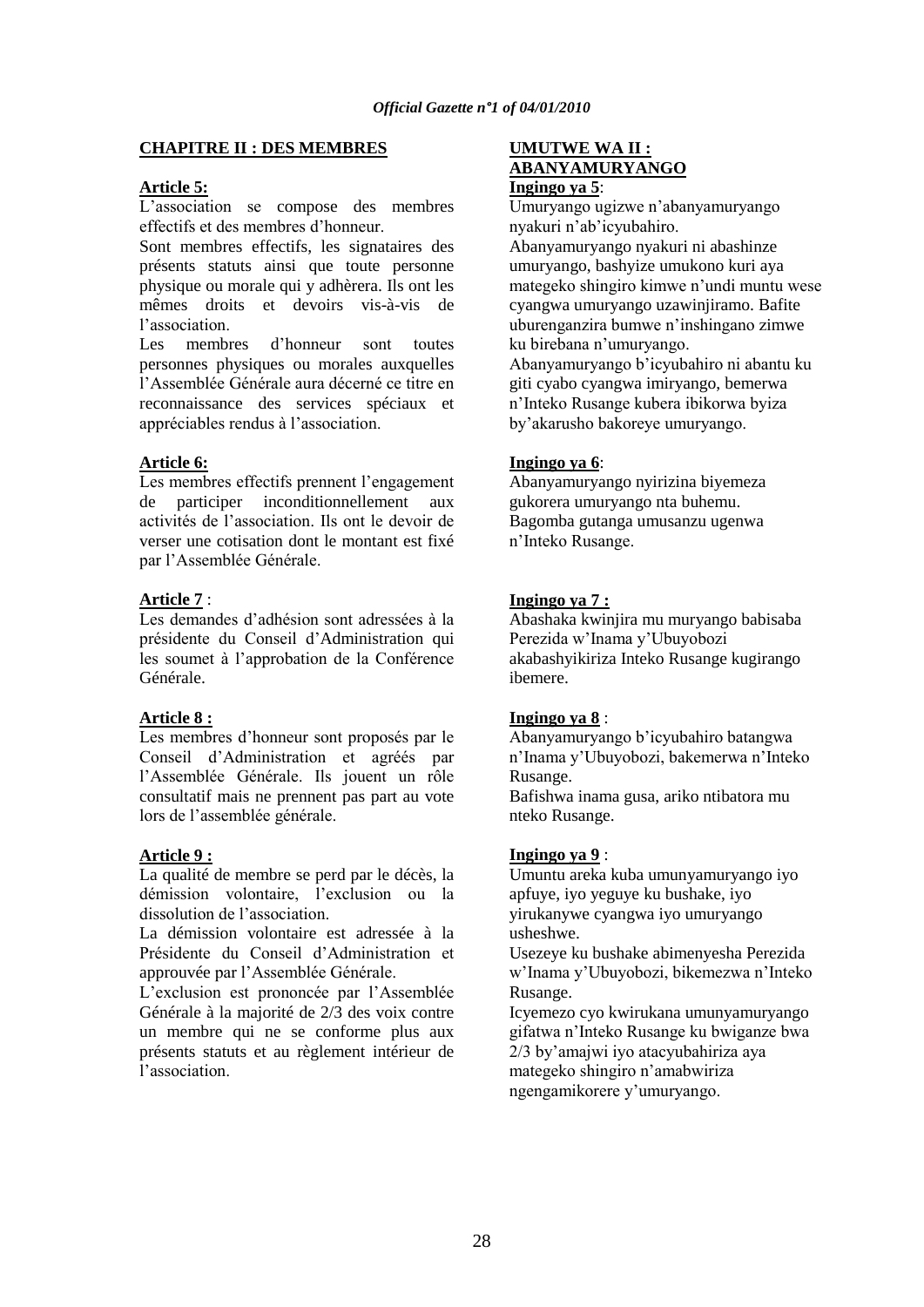### **CHAPITRE III : DU PATRIMOINE**

### **Article 10**:

L"association peut posséder, soit en jouissance, soit en propriété, les biens meubles nécessaires à la réalisation de sont objet.

### **Article 11:**

Le patrimoine de l"association est constitué par : - les cotisations des membres ;

-les dons, legs et subventions diverses ;

-des revenus issus de diverses activités rentables de l"association

### **Article 12 :**

Les biens de l'association sont sa propriété exclusive. Elle affecte ses ressources à tout ce qui concourt directement ou indirectement à la réalisation de son objet. Aucun membre ne peut s"en arroger le droit de possession ni en exiger une par quelconque en cas de démission, d"exclusion ou de dissolution de l"association.

### **Article 13**:

En cas de dissolution, l"Assemblée Générale désigne un ou plusieurs curateurs chargés de procéder à la liquidation des biens de l"association. Après inventaire des biens meubles et immeubles de l"association et apurement du passif, l"actif du patrimoine sera cédé à une autre association poursuivant les objectifs similaires.

### **CHAPITRE IV : DES ORGANES**

### **Article 14** :

Les organes de l'association sont : -l"Assemblée Générale ; -le Conseil d"Administration ; -le Commissariat aux comptes.

### **Section première : De l"Assemblée Générale**

### **Article 15** :

L"Assemblée Générale est l"organe suprême de l"association. Elle est constituée de tous les membres de l"association.

### **UMUTWE WA III: UMUTUNGO**

### **Ingingo ya 10:**

Umuryango ushobora gutira cyangwa gutunga ibintu byimukanwa n"ibitimukanwa ukeneye kugirango ugere ku nshingano nzawo.

### **Ingingo ya 11**:

Umutungo w"umuryango ugizwe na :

-imisanzu y"abanyamuryango ;

-impano, imirage n"imfashanyo zinyuranye ; -amafaranga akomoka ku bikorwa binyuranye by"umuryango bibyara umusaruro.

### **Ingingo ya 12:**

Umutungo w"umuryango ni uwawo bwite. Ugenera umutungo wawo ibikorwa byose byatuma ugera ku ntego zawo ku buryo buziguye cyangwa butaziguye.

Nta munyamuryango ushobora kuwiyitirira cyangwa ngo agire icyo asaba igihe asezeye, yirukanywe cyangwa iyo umuryango usheshwe.

### **Ingingo ya 13:**

Igihe umuryango usheshwe, Inteko Rusange ishyiraho umuntu umwe cyangwa benshi bashinzwe kurangiza iryo seswa.

Iyo hamaze gukorwa ibarura ry"ibintu byimukanwa n"ibitimukanwa by"umuryango no kwishyura imyenda, umutungo usigaye uhabwa undi muryango ufite intego zisa.

### **UMUTWE WA IV : INZEGO**

## **Ingingo ya 14 :**

Inzego z"umuryango ni : -Intego Rusange; -Inama y"Ubuyobozi; -Ubugenzuzi bw"imari.

### **Igice cya mbere: Ibyerekeye Inteko Rusange**

### **Ingingo ya 15:**

Inteko Rusange nirwo rwego rw"ikirenga rw"umuryango, Igizwe n"abanyamuryango bose.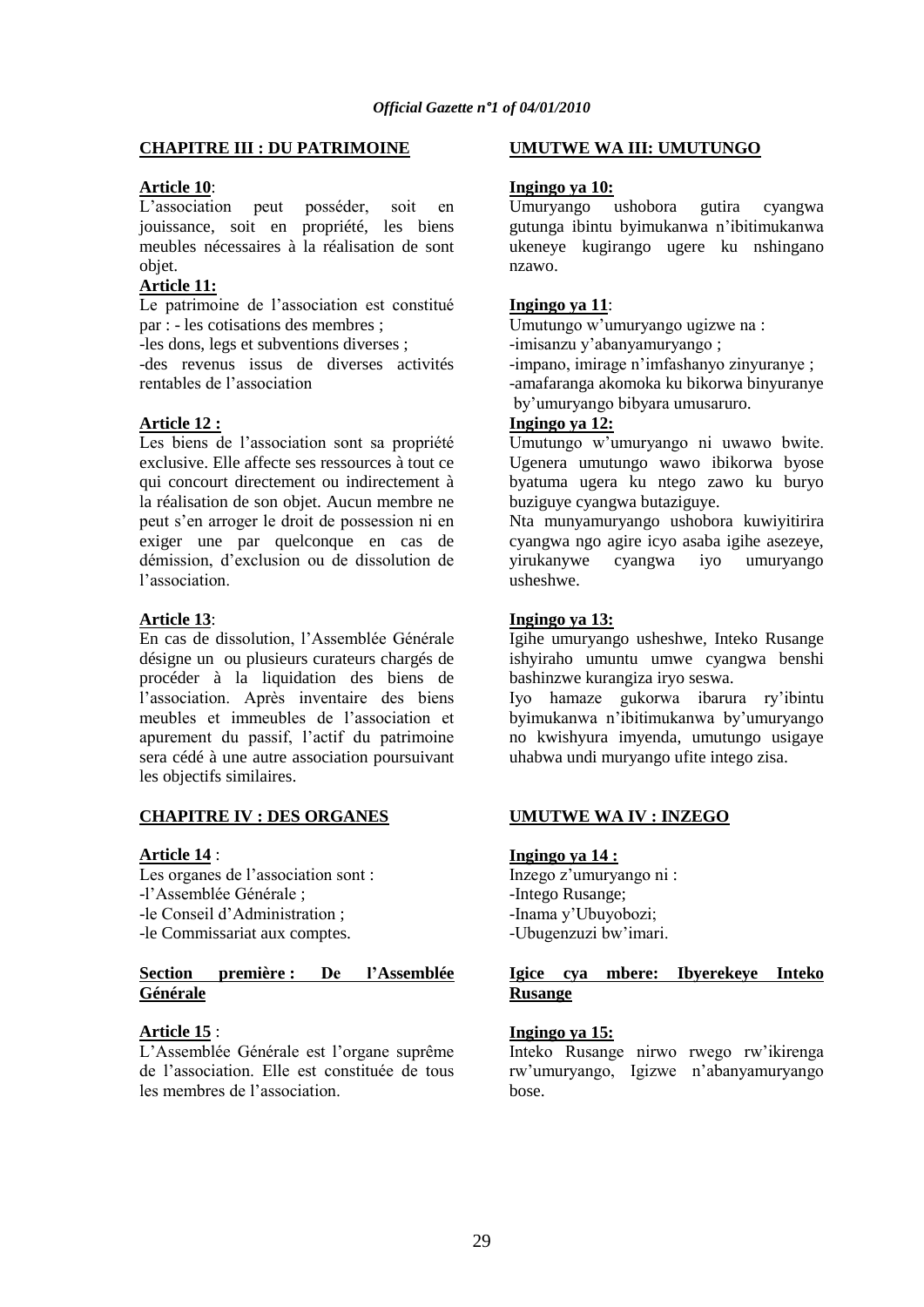### **Article 16:**

L"assemblée Générale est convoquée et préside par le Président du Conseil d"Administration ou à défaut, par le Vice-Président. En cas d"absence, d"empêchement ou de refus simultanés du Président et du Vice-président, l"Assemblée Générale est convoquée par écrit par ½ des membres effectifs. Pour la circonstance, l"Assemblée élit en son sein une Présidente de la session.

### **Article 17 :**

L"Assemblée Générale se réunit une fois par trimestre en sessions ordinaires. Les invitations indiquant l"ordre du jour, le lieu, la date et l"heure de la réunion sont remises aux membres au moins 15 jours avant la réunion.

### **Article 18 :**

L"Assemblée Générale siège et délibère valablement lorsque les **2/3** de membres effectifs sont présents. Si ce quorum n"est pas atteint, une nouvelle convocation est lancée dans un délai de 10 jours. A cette échéance quel que soit le nombre de participants.

### **Article 19** :

K"Assemblée Générale extraordinaire se tient autant de fois que de besoin sur convocation de la Présidente du Conseil d"Administration ou de la vice-présidente, soit d"initiative ou à la demande de la moitié des membres effectifs de l"association.

### **Article 20 :**

Les procès verbaux de réunions de l"Assemblée Générale sont signés par la Présidente de la réunion et la Secrétaire de l"association.

Sauf pour les cas expressément prévus par la loi relative aux associations sans but lucratif et par les présents statuts, les décisions de l"Assemblée Générale sont prises à la majorité absolue des voix. En cas de parité de voix, celle de la présidente compte double.

### **Ingingo ya 16 :**

Inteko Rusange ihamagazwa kandi ikayoborwa na Perezida w"Inama y"Ubuyobozi ; yaba adahari cyangwa atabonetse, bigakorwa na visi-perezida. Iyo Perezida na visi-perezida badahari, batabonetse cyangwa banze, Inteko Rusange ihamagara mu nyandiko isinyweho na ½ cy"abanyamuryango nyakuri. Icyo gihe, Inteko Rusange yitoramo Perezida w"inama.

### **Ingingo ya 17:**

Inteko Rusange iterana rimwe mugihembwe mu nama zisanzwe. Inzandiko z"ubutumire zikubiyemo ibiri ku murongo w"ibyigwa, ahantu, itariki n"isaha inama izateraniraho, zishyikirizwa abnyamuryango nibura mbere y"iminsi 15.

### **Ingingo ya 18:**

Inteko Rusange iterana kandi igafata ibyemezo iyo **2/3** by"abanyamuryango nyakuri bahari. Iyo uwo mubare utagezeho, indi nama itumirwa mu minsi 10. icyo gihe, Inteko Rusange iraterana kandi igafata ibyemezo bifite agaciro uko umubare w"abahari waba ungana kose.

### **Ingingo ya 19:**

Inteko Rusange idasanzwe iterana buri gihe iyo bibaye ngombwa, ihamagawe na Perezida w"Inama y"Ubuyobozi cyangwa visiperezida, bisabwe n"Inama y"Ubuyobozi cyangwa bisabwe na ½ cy"abanyamuryango nyakuri.

### **Ingingo ya 20:**

Inyandiko-mvugo z"inama s"inteko Rusange zishyirwaho umukono na Perezida w"inama hamwe n"Umunyamabanga w"umuryango. Uretse ibiteganywa ukundi n"itegeko ryerekeye imiryango idaharanira inyungu n"aya mategeko shingiro, ibyemezo by"Inteko !rusange bifatwa hakurikije ubwiganze busesuye bw"amajwi. Iyo amajwi angina, irya Perezida rigira uburemere bw"abiri.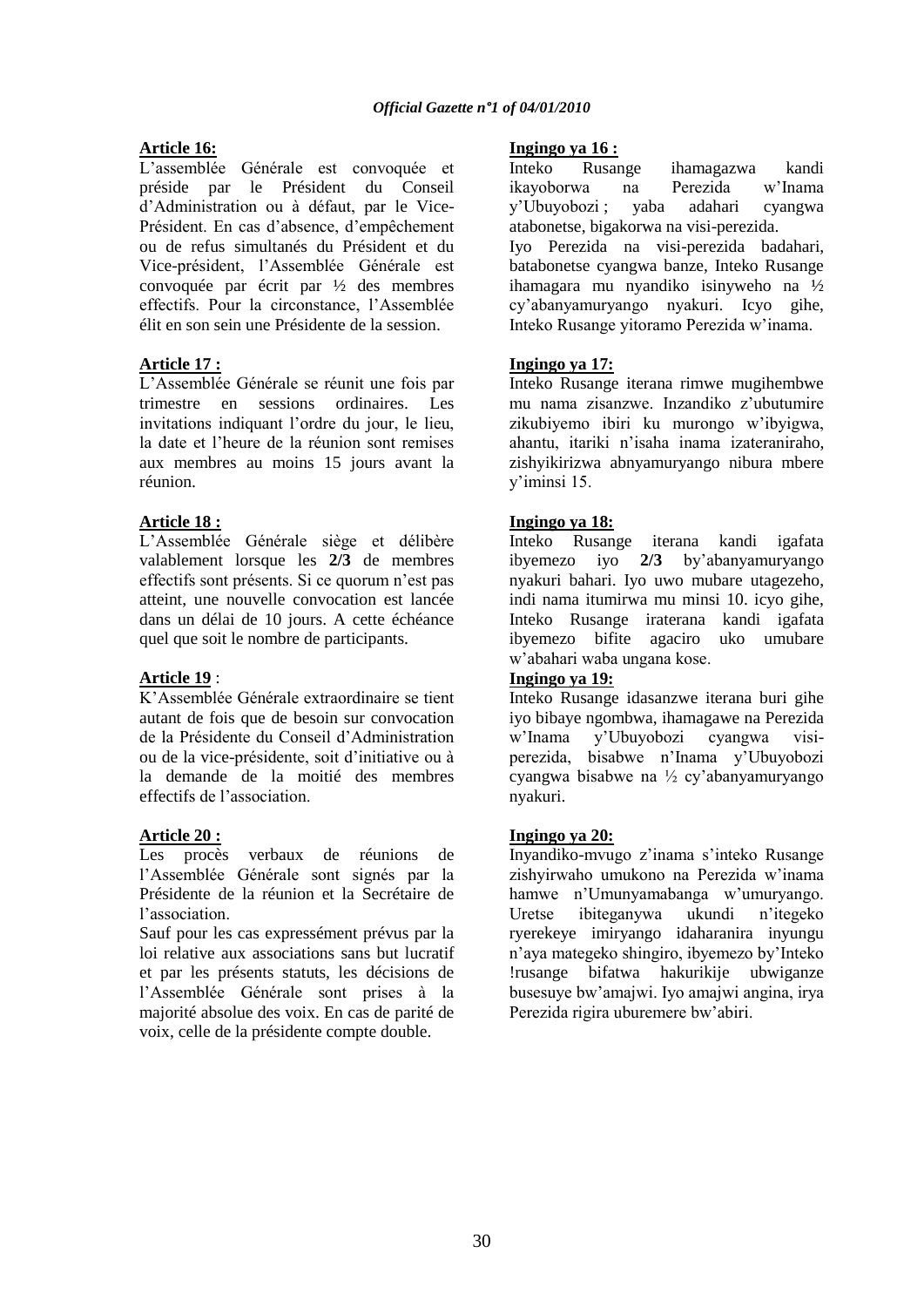### **Article 21:**

Les pouvoirs dévolus à l"Assemblée Générale sont ceux définis à l'article 16 de la loi n° 20/2000 du 26 juillet 2000 relative aux associations sans but lucrative, à savoir:

-adoption et modification des statuts et du règlement d"ordre intérieur.

-nomination et révocation des représentants légaux et des représentants légaux suppléants ;

-détermination des activités de l"association ; -admission, suspension ou exclusion d'un membre ;

-approbation des comptes annuels ;

-acceptation des dons et legs ;

-dissolution de l"association.

### **Section deuxième: Du Conseil d"Administration**

### **Article 22** :

Le Conseil d"Administration est composé : -de la Présidente : Représentante Légale ;

-de la Vice-présidente : Suppléante ;

- d"une Secrétaire ;

-d"une Trésorière ;

-deux Conseillères.

### **Article 23** :

Les membres du Conseil d"Administration constituent le Bureau de l"Assemblée Générale. Ils sont élus par l"Assemblée Générale parmi les membres effectifs pour un mandat de trois ans renouvelable.

Ils peuvent se faire aider dans leurs fonctions par des conseillères choisies en raison de leurs connaissances et leurs compétences.

### **Article 24** :

Le Conseil d"Administration se réunit autant de fois que de besoin, mais obligatoirement une fois par mois, sur convocation et sous la présidence, soit de la Présidente, soit de la Vice-présidente en cas d"absence ou d"empêchement du premier. Il siège et délibère à la majorité absolue des membres. En cas de parité de voix, celle de la Présidente compte double.

### **Ingingo ya 21** :

Ububasha bw"Inteko Rusange ni bumwe n"ubuteganywa mu ngingo ya 16 y"itegeko n° 20/2000 yo kuwa 26 Nyakanga 2000 ryerekeye imiryango idaharanira inyungu, aribwo :

-kwemeza no guhindura amategeko agenga umuryango n"amabwiriza mbonezmikorere yawo ;

-gushyuraho no kuvananaho abahagarariye umuryango n"ababungirije ;

-kwemeza ibyo umuryango uzakora ;

-kwemera guhagarika no kwirukana umunyamuryango.

-kwemeza buri mwaka imicungire y"imari ;

-kwemera impano n"indagano ;

-gusesa umuryango.

### **Igice cya kabiri: Inama y"Ubuyobozi**

### **Ingingo ya 22:**

Inama y"Ubuyobozi igizwe na : -Perezida: Umuvugizi w'umuryango; -Visi-perezida: Umuvugizi wungirije; -Umunyamabanga; -Umubitsi; -Abajyanama 2.

### **Ingingo ya 23**:

Abagize Inama y"Ubuyobozi nibo bagize Biro y"Inteko Rusange. Batorwa n"Inteko Rusange mu banyamuryango nyakuri mu gihe cy"imyaka itatu ishobora kongerwa.

Iyo umwe mu bagize Inama y"Ubuyobozi yeguye ku bushake, avanywe ku mwanya we n"Inteko Rusange cyangwa yitabye Imana, umusimbuye arangiza manda uwo asimbuye yari yaratorewe.

### **Ingingo ya 24:**

Inama y"Ubuyobozi iterana igihe cyose bibaye ngombwa, ariko byanze bikunze rimwe mu kwezi, ihamagawe kandi iyobowe na Perezida wayo, yaba adahari cyangwa atabonetse, bigakorwa n"Umusimbura we.

Iterana kandi igafata ibyemezo hakurikijwe ubwiganze busesuye bw"abayigize. Iyo amajwi angana, irya Perezida rigira uburemere bw"abiri.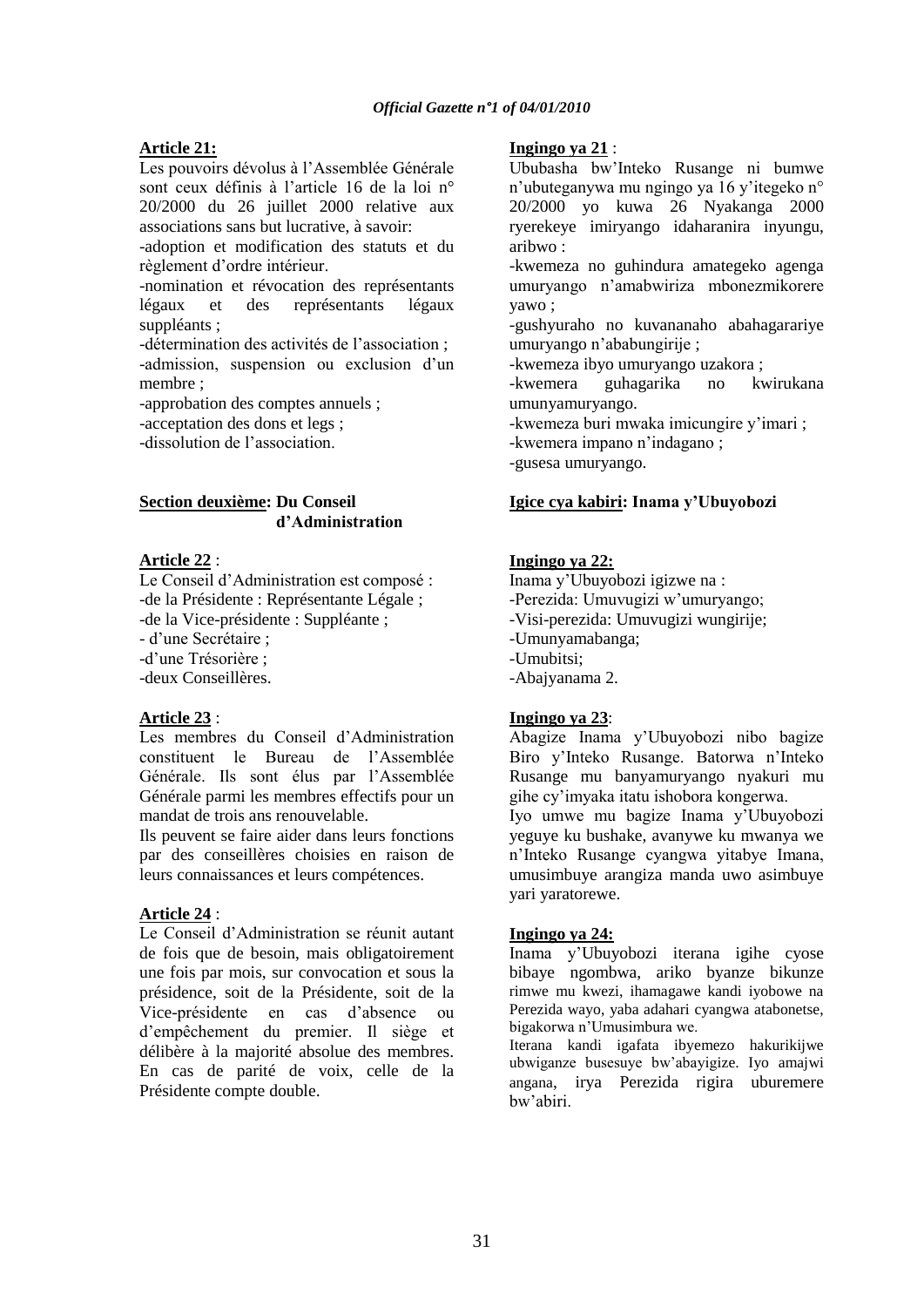### **Article 25:**

Le Conseil d"Administration est chargé de : -exécuter les décisions et les recommandations de l"assemblée générale ;

-s"occuper de la gestion quotidienne de l"association ;

-rédiger le rapport annuel d"activités de l"exercice écoulé ;

-élaborer les prévisions budgétaires à soumettre à l"Assemblées Générale ;

-proposer à l"assemblée générale les modifications aux statuts et au règlement intérieurs ;

-préparer les sessions de l"assemblée générale ;

-négocier les accords de coopération et de financement avec des partenaires ;

-recruter, nommer et révoquer le personnel de différents services de l"association.

### **Section troisième: Du Commissariat aux comptes**

### **Article 26** :

L"Assemblée Générale nomme annuellement un collège de deux Commissaires aux comptes ayant pour mission de contrôler en tout temps la gestion des finances et autre patrimoine de l"association et lui en fournir avis. Ils ont accès, sans les déplacer, aux livres et aux écritures comptables de l'association. Ils rendent des comptes à l"Assemblée Générale.

### **Article 27** :

L"Assemblée Général peut mettre fin au mandat d"un Commissaire aux comptes qui ne remplit pas convenablement sa mission et pourvoir à son remplacement pour achever son mandat.

### **CHAPITRE V : MODIFICATION DES STATUTS ET DISSOLUTION DE L"ASSOCIATION**

### **Article 28** :

Les présenta statuts peuvent faire objet de modifications sur décision de l"Assemblée Générale à la majorité absolue des voix, sur proposition du Conseil d"Administration ou à la demande de la moitié des membres effectifs.

### **Ingingo ya 25**:

Inama y"Ubuyobozi ishinzwe:

-gushyira mu bikorwa ibyemezo n"ibyifuzo by"inteko rusange;

-kwita ku micungire ya buri munsi y"umuryango;

-gukora raporo y"ibyakozwe mu mwaka urangiye

-gutegura ingengo y"imari igomba gushyikirizwa inteko rusange;

-gushyikiriza inteko rusange Ingingo

z"amategeko n"iz"amabwiriza

ngengamikorere zigomba guhindurw;

-gutegura inama z"inteko rusange;

-kugirana imishyikirano n"indi miryango

igamije ubutwererane no gushaka inkunga;

-gushaka, gushyiraho no kuvanaho abakozi bo mu nzego zinyuranye z"imirimo y"umuryango.

### **Igice cya gatatu: Ubugenzuzi bw"imari**

### **Ingingo ya 26**:

Inteko Rusange ishyiraho buri mwaka abagenzuzi b'imari babiri bafite inshingano zo kugenzura buri gihe imicungire y"imari n"indi mitungo y"umuryango no kuvuga icyo bayitekerezaho.

Bafite uburenganzira bwo kureba mu bitabo n"inyandiko z"ibaruramari z"umuryango ariko batabivanye mu bubiko. Batanga raporo zabo mu Nteko Rusange.

### **Ingingo ya 27:**

Inteko Rusange ishobora kuvanaho Umugenzuzi w"imari utuzuza neza inshingano ze, igashyiraho umusimbura wo kurangiza manda ye.

### **UMUTWE WA V: GUHINDURA AMATEGEKO N"ISESWA RY"UMURYANGO**

### **Ingingo ya 28**:

Aya mategeko ashobora guhindurwa byemejwe n"Inteko Rusange ku bwiganze busesuye bw"amajwi, bisabwe n"Inama y"ubuyobozi cyangwa na **½**  cy"abanyamuryango nyakuri.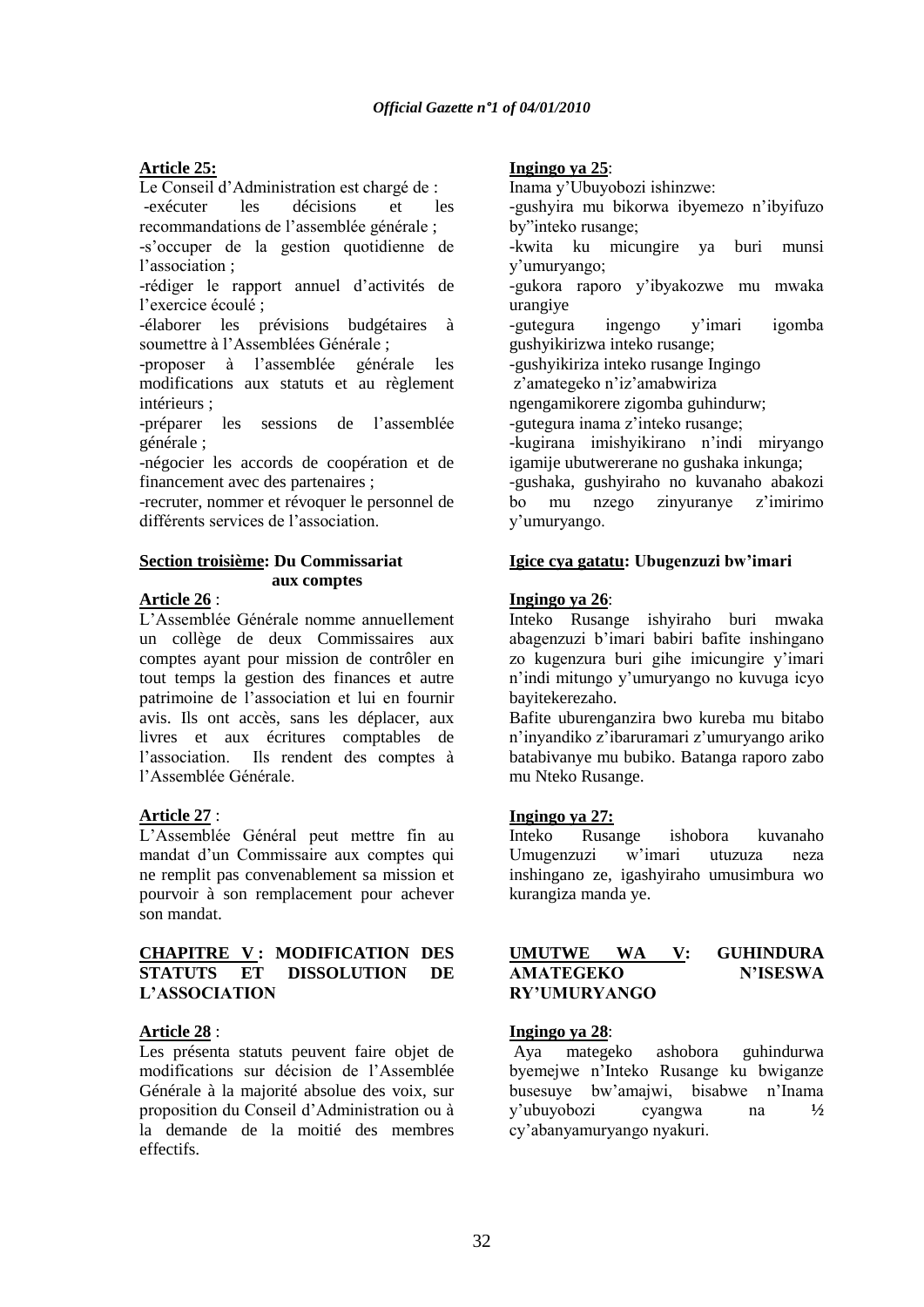### **Article 29:**

Sur décision de la majorité de 2/3 des voix, l"Assemblée Générale peut prononcer la dissolution de l"association, sa fusion avec ou son affiliation avec toute autre association poursuivant un but analogue.

### **Article 30** :

L"association déclare qu"aucune personne ou association n"a le droit d"utiliser son nom, sans l"autorisation écrite de ses membres, même en cas de sa dissolution ou sa fusion avec une autre association.

### **Article 31** :

Les modalités d"exécution des présents statuts et tout ce qui n"y est pas prévu seront déterminées dans un règlement intérieur de l"association adopté par l"Assemblée Générale à la majorité absolue des voix.

### **Article 32** :

Les présents statuts sont approuvés et adoptés par les membres fondateurs de l"association dont la liste est en annexe.

Fait à Gikondo, le 29/06/2003

(sé) **MURORUNKWERE Mariam** La Représentante Légale

**(sé) GASENGAYIRE Vérédiane** La Représentante Légale Suppléante

### **Ingingo ya 29** :

Byemejwe ku bwiganze bwa 2/3 by"amajwi, Inteko Rusange ishobora gusesa umuryango, kuwufatanya n"undi muryango cyangwa kuwomeka ku wundi ufite inshingano zihwanye.

### **Ingingo ya 30** :

Umuryango wemeje ko nta muntu numwe, cyangwa umuryango wemerewe gukoresha izina ry"uwo muryango, atabihawe n"abagize umuryango mu nyandiko, kabone niyo umuryango waseswa cyangwa ugahuzwa n"undi.

### **Ingingo ya 31** :

Uburyo aya mategeko shingiro azubahirizwa kimwe n"inbindi bidateganyijwe nayo bizasobanurwa ku buryo burambuye mu mabwiriza ngengamikorere yemejwe n"Inteko Rusange ku bwiganze busesuye bw"amajwi.

### **Ingingo ya 32** :

Aya mategeko yemejwe kandi ashyizweho umukono n"abashinze umuryango bari ku lisiti iyometseho.

Bikorewe i Gikondo, kuwa 29/06/2003.

(sé)

**MURORUNKWERE Mariam** Umuvugizi w"umuryango

**(sé) GASENGAYIRE Vérédiane** Umuvugizi Wungirije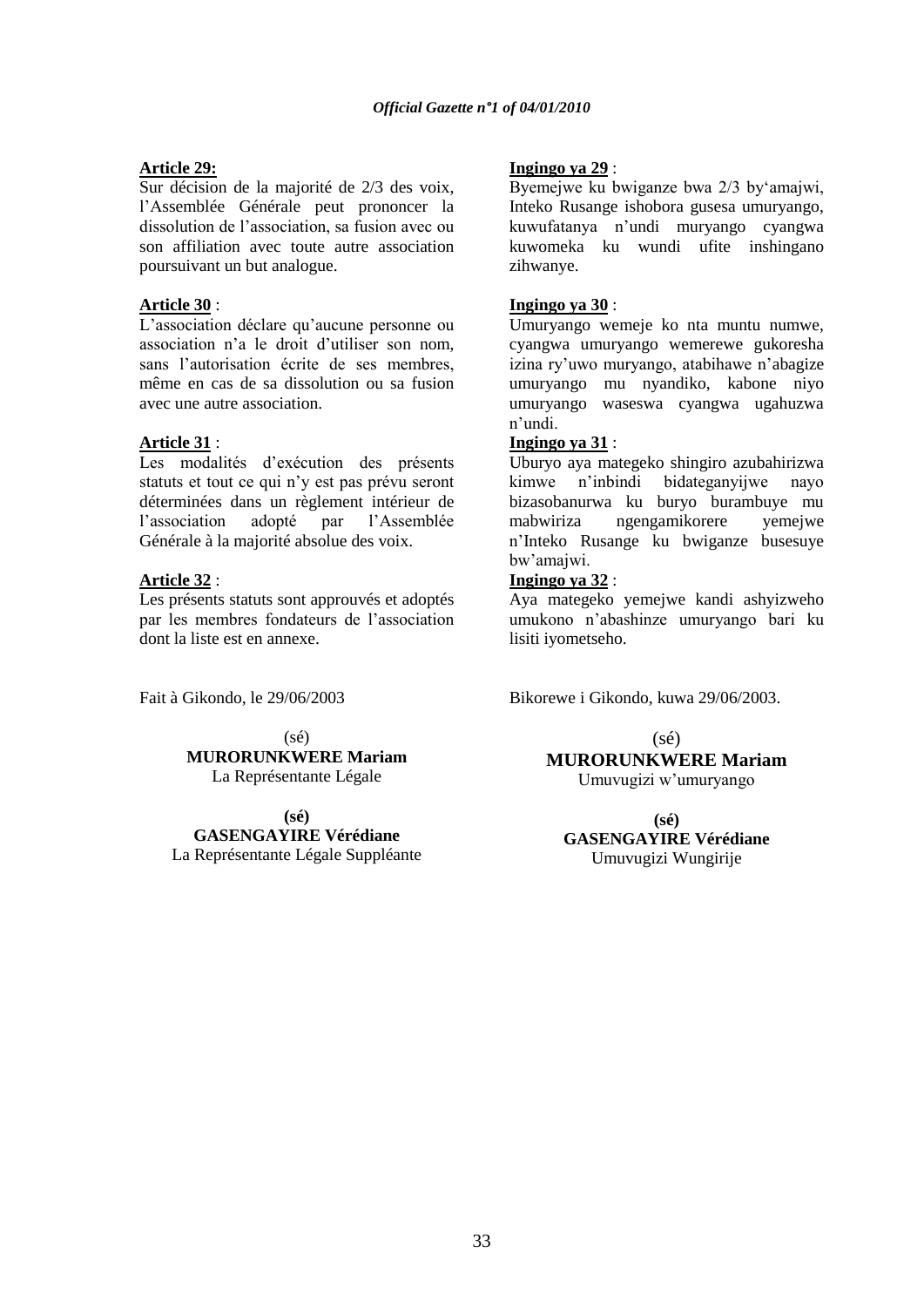### **HOTPOINT APPLIANCES (RWANDA) SARL MEMORANDUM AND ARTICLES OF ASSOCIATION**

The undersigned:

- 1. **Sailas RATILAL JIVRAJ KANANI**, of Kenyan Nationality, residing in Nairobi and holding Passport nº C013163, issued in Nairobi, KENYA on 18/12/2007 and expiring on 18/12/2017;
- 2. **Shashikant RATILAL JIVRAJ KANANI**, of Kenyan Nationality, residing in Nairobi and holding Passport nº A1029402, issued in Nairobi, KENYA on 26/04/2006 and expiring on 26/04/2011**.**

Do hereby agree on the following:

### **CHAPTER ONE: NAME, OBJECTIVES, HEAD OFFICE, DURATION**

### **Article One:**

A limited liability Company to be known as **HOTPOINT APPLIANCES (RWANDA) SARL** is hereby established. It shall be governed by the laws of the Republic of Rwanda and these Articles of Association.

### **Article 2:**

The object for which the company is established is to mainly deal in imports, exports and trading in appliances and provide accompanying services.

The Company's core activities will include, but won't be limited to:

- Carrying on the business of electricians, mechanical engineers and manufacturers, workers and dealers in electrical apparatus and goods and the manufacture, sale or hire of apparatus or goods to which the application of electricity or any like power, or any power that can be used as a substitute therefore, is or may be useful, convenient or ornamental, or any other business of a like nature;
- Manufacturing and producing, either as principals or agents, trade and deal in any articles belonging to any such business and all apparatus, appliances and things used in connection therewith, or with any inventions, patents or privileges for the time being belonging to the company;
- Making experiments in, and public exhibitions of electrical machinery and appliances;
- Letting out on hire all or any of the property of the company (whether real or personal) including every description of apparatus or appliances of the company;
- deal in all other goods, articles and products for human consumption, office and/or industrial use and as the market would, from time to time, direct;

The Company will also be entitled to:

 do any or any of the above things in any part of the world either as principal agents, contractors, trustees or otherwise and either solely or in conjunction with others, either through managers, managing agents, sub-contractors, trustees or otherwise with the power to appoint a trustee or trustees personal or corporate, to hold any property on behalf of the company and to allow any property to remain outstanding in such trustee or trustees;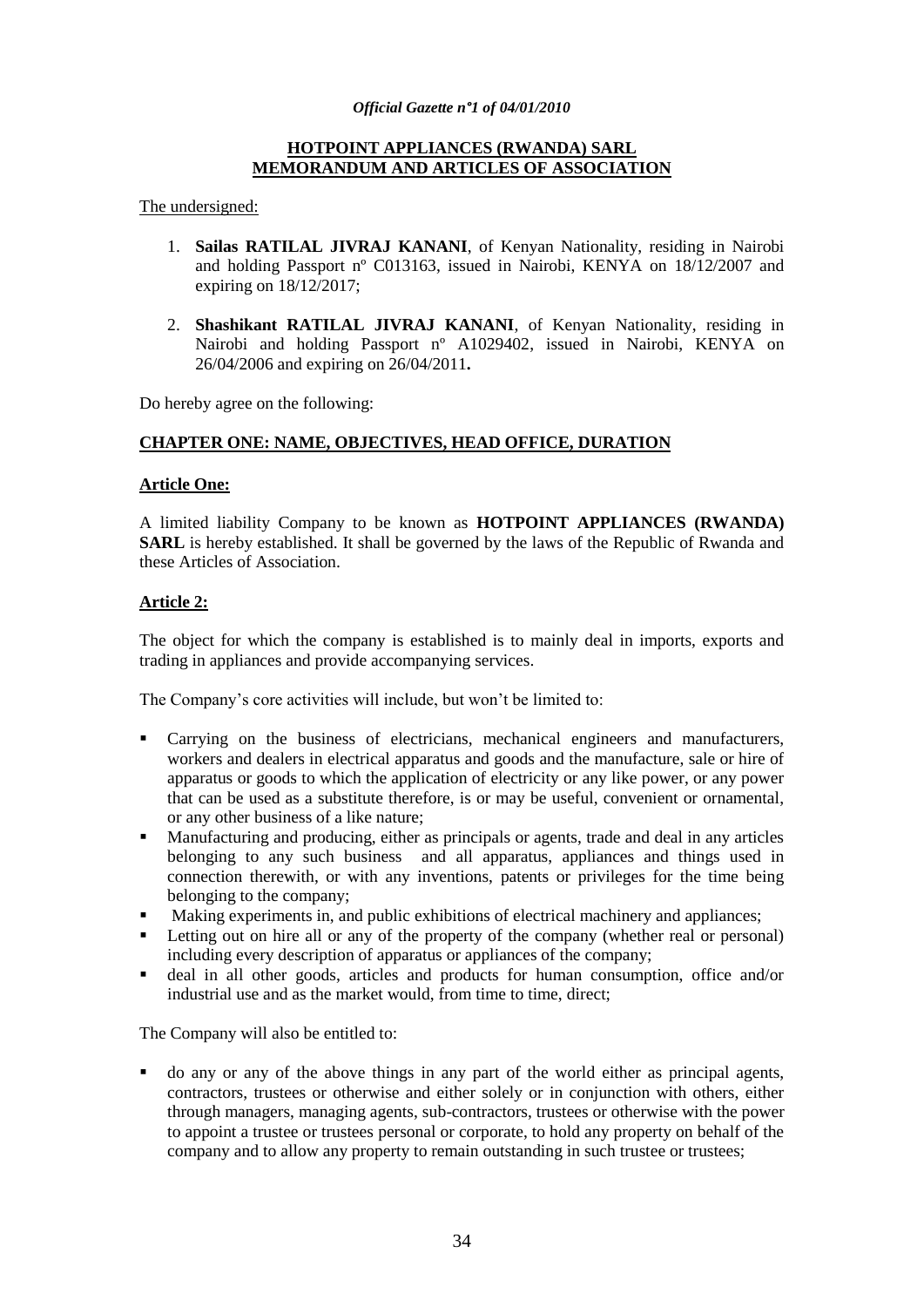- enter into partnership or amalgamate with any person or body for the purpose of carrying on any business or transaction within the objects of the Company, and to enter into such arrangements for co-operation, sharing profits, losses, mutual assistance, or other working arrangements as may seem desirable.
- invest, lend or otherwise deal with unemployed money, in such manner, and upon such terms, as may thought fit, and to vary investments.
- do all such other things as are incidental or may be deemed conducive to the attainment of the above objectives or any of them.

### **Article 3:**

The head-office of the Company shall be situated in Kigali the capital city of the Republic of Rwanda. It may be transferred to any other place in the Republic of Rwanda when the shareholders so decide.

### **Article 4:**

The Company may upon a decision by the shareholders during the General Meeting establish branches or subsidiaries in the Republic of Rwanda or elsewhere in the world.

### **Article 5:**

The registration of the Company shall be complete upon entering its name in the registry of companies. The Company shall continue to exist for an undetermined period of time. It may however be dissolved by decision of the General Meeting.

### **CHAPTER TWO: CAPITAL-SHARES**

### **Article 6:**

The authorised share capital of the Company is One Million Rwanda Francs (RWF 1,000,000) divided into One Thousand (1,000) Shares of One Thousand Rwanda Francs (RWF 1,000) each.

The shares are fully paid for in the following manner:

| Name of shareholder                                                    | of shares  | <b>Number</b> Equivalent in RWF   |
|------------------------------------------------------------------------|------------|-----------------------------------|
| 1. Sailas RATILAL JIVRAJ KANANI<br>2. Shashikant RATILAL JIVRAJ KANANI | 650<br>350 | <b>650,000 RWF</b><br>350,000 RWF |
| <b>TOTAL</b>                                                           | 1000       | 1,000,000 RWF                     |

### **Article 7:**

The Company has the power from time to time to increase the authorised capital.

### **Article 8:**

The liability of the members is limited.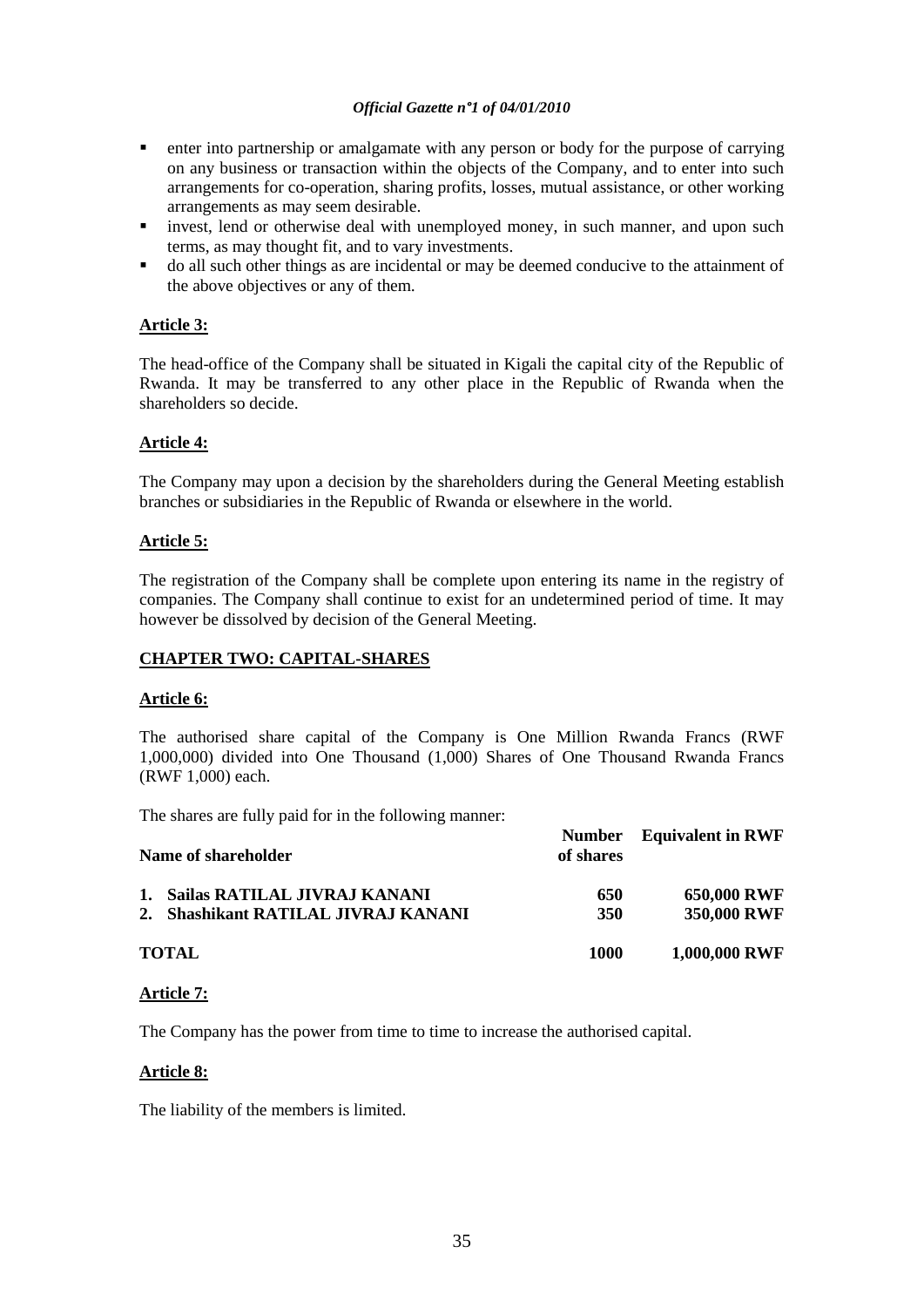### **Article 9:**

In accordance with legal provisions, a register of shareholders shall be kept at the head-office. Any shareholder and any other interested party shall have access to the same. This access to the register shall not include its movement from the Head Office.

### **Article 10:**

Any Transfer of Shares shall be subject to the right of first refusal as described in this Clause:

### *1. Notification*

Any holder of shares desiring to effect a transfer (hereinafter the "Offering Shareholder"), must inform the Board thereof beforehand. The notification must be sent by registered mail, and state:

- (i) the number and the Shares the Transfer of which is proposed;
- (ii) the name and address of the candidate-transferee;
- (iii) the price offered per Share by the candidate-transferee (or in case the consideration does not consist of cash, the cash equivalent of the offered consideration), and
- (iv) all other terms and conditions of the planned Transfer.

### *1. Right of first refusal*

Within five (5) business days from the receipt of the notification the Board will send a copy of this notification to the other Shareholders. As of the receipt of this Notification from the Board, the Other Shareholders shall have a period of twenty one (21) days to exercise their right of first refusal on the offered shares. Each of the other shareholders may exercise this right of first refusal on all or a part of the offered shares.

### **Article 11:**

The legal personal representative of a deceased shareholder or to any other person to whom he/she may have specifically bequeathed the same shall be the only person recognised by the company as having any title to the share of the deceased.

### **Article 12:**

Shares are indivisible. In case there are several claimants to one share, all rights arising from the share will be suspended until one person is decided upon as the rightfully owner of the share.

### **CHAPTER THREE: MANAGEMENT**

### **Article 13:**

The Company shall be managed by a Board of Directors appointed by the shareholders. The day to day management of the company shall be managed by a Chief Executive Officer appointed by the Board of Directors on such terms and conditions as it deems fit. For the first 3 months, Mr. Sailas RATILAL JIVRAJ KANANI is appointed as the Chief Executive **Officer**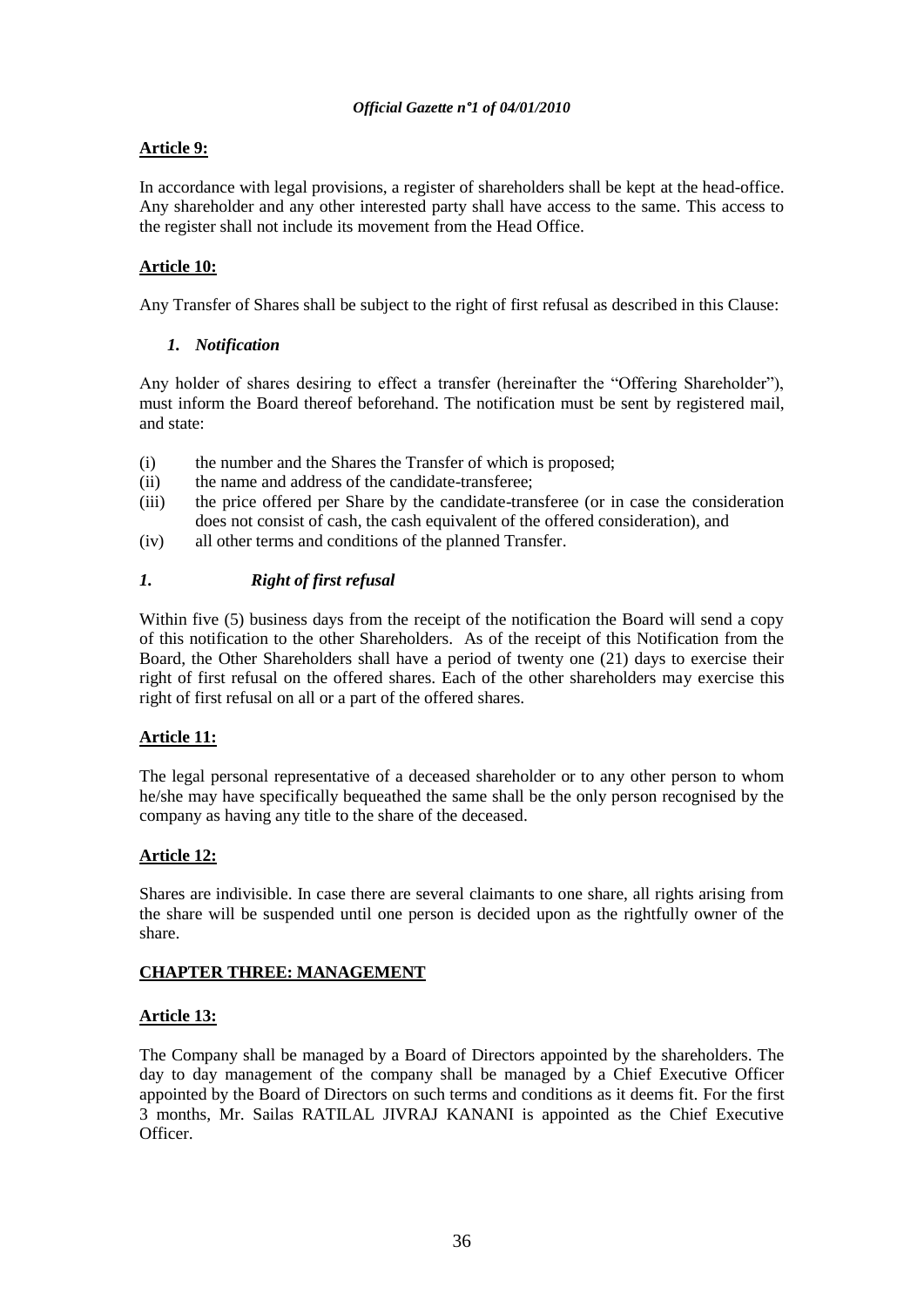The Board of Directors shall appoint on terms and conditions as it deems appropriate, a General Manager/Country Manager directly reporting to the Chief Executive Officer. The Chief Executive Officer shall delegate some of his/her responsibilities and powers to the General/Country Manager.

# **Article 14:**

The Chief Executive Officer is in charge of the day to day management of the company. He/She shall have full powers to manage and administer assets and activities of the company within the limits of the company's objectives. It shall be within his/her powers to carry out all those duties which are not expressly reserved for the General Meeting either by the law or by these articles of association.

The Chief Executive Officer shall submit monthly performance reports to the Board of Directors and seek its input and/or authority for key decisions involving the Company's commitment to a bigger extent.

# **Article 15:**

The Chief Executive Officer shall receive remuneration (whether by way of salary, commission and/or participation in profits in one way or another) as the Board, in its meeting, may determine. He may be replaced at any time by decision of the Board of **Directors** 

# **Article 16:**

The Chief Executive Officer may resign at any time from his position, with a 30 days notice to the Board of Directors.

# **Article 17:**

The Chief Executive Officer is accountable before the General Meeting. He/She will deliver, on a basis to be determined by the General Meeting, a full report of all activities within the company and answer all questions asked by the other partners in regards with the management of the company.

# **Article 18:**

The Board of Directors shall be appointed by the shareholders for a term not exceeding 6 years and shall be eligible for re-election for a similar term. The Directors shall not be less than three and not more than twelve.

# **Article 19:**

The Board of Directors shall meet at least once every six months. At the last meeting of the Board of Directors of each financial year, the Board shall consider, review and approve the operating program and budget for the next financial year.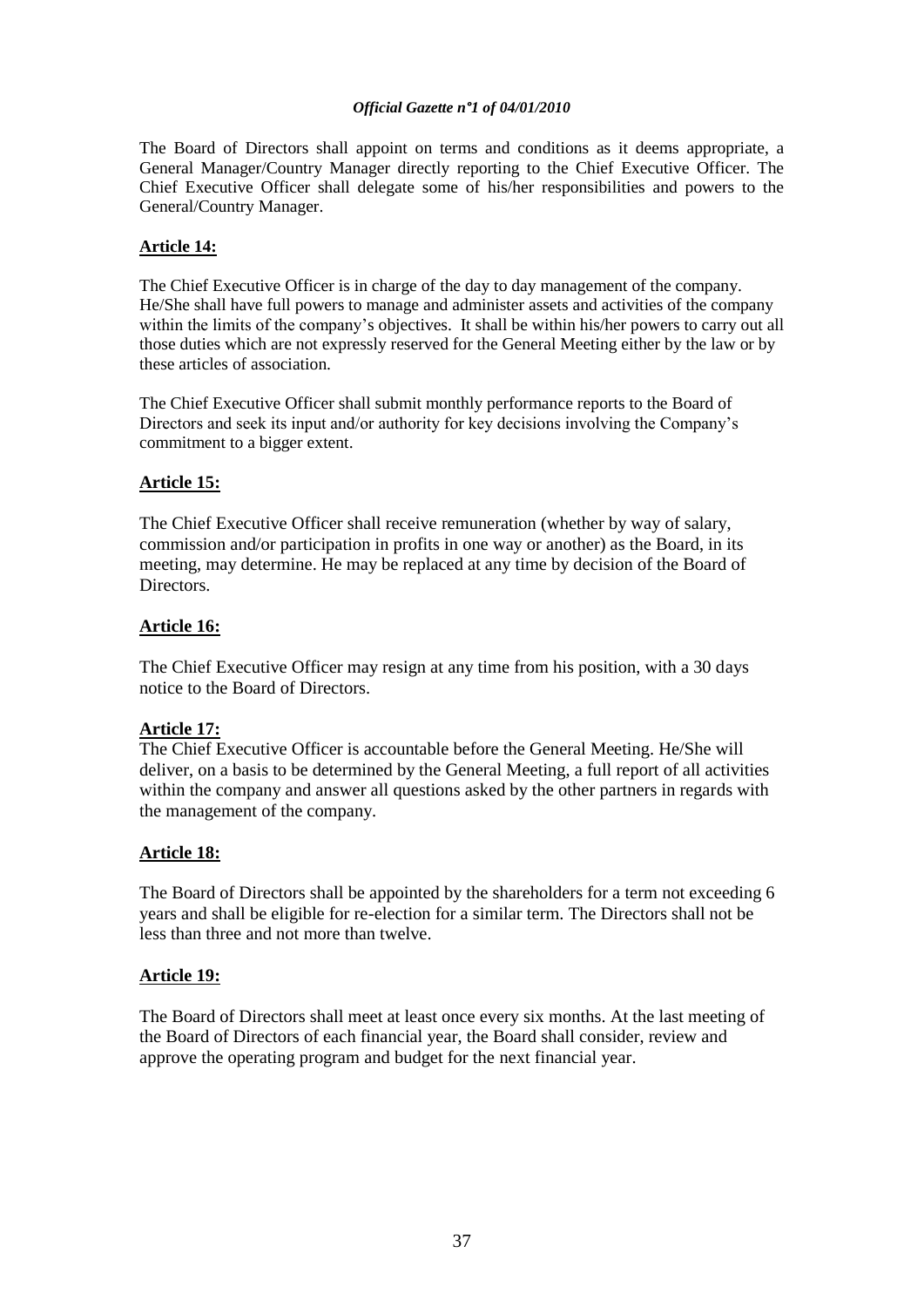# **CHAPTER FOUR: GENERAL MEETING**

# **Article 20:**

The General Meeting is constituted of all shareholders that hold at least 25 (twenty five) shares, issued up to fifteen (15) days prior to the meeting of the General Meeting or its continuation, and that is registered in the Company"s share register.

The General Meeting shall appoint for 2 renewable years a Chairperson and a Vice-Chairperson among the shareholders. The General Meeting is chaired by the Chairperson or the Vice-Chairperson in the absence of the Chairperson. The Chairperson and the Vice-Chairperson may be dismissed by the General Meeting. They are not entitled to any salary but may seek reimbursement of all fees engaged on behalf of the company.

# **Article 21:**

The General Meeting shall convene once a year at the head-office of the Company or any other location mentioned in the notice of the meeting when such location is convenient and in harmony with the interests of the company. Such general meeting shall be called « Ordinary meeting ».The Chairperson or the Vice-Chairperson shall cause the general meeting to convene.

The General Meeting is convened with at least thirty (30) days notice, or fifteen (15) days notice in the case of extra-ordinary meetings, in writing by means of regular mail, fax or electronic mail as well as by publication in a local newspaper. The notice can be waived by all shareholders either in writing or by appearing at the meeting.

All general meetings other than annual general meetings shall be called extraordinary meetings. An extraordinary meeting may be called each time the company deems it necessary, or at the request of shareholders representing at least 1/10 of the Capital share.

# **Article 22:**

The fully constituted general meeting shall be representative of all the shareholders' interests and all decisions taken there are in conformity with the law and the Company"s Articles of Association which shall be binding on all shareholders.

Any shareholder can be represented at the General Meeting by another shareholder, by a Board member, by a person given power of attorney or by participation by conference call, provided that all participants can hear and communicate with each other.

As an instrument of representation, a letter, telegram, telex, telefax or e-mail to the chairperson of the meeting will suffice, and must be received at least two days before the date fixed for the meeting. If the chairperson has any doubt as to the origin, authenticity of the signature, the letter can be notarized or/and the mandated person provide an identification document.

# **Article 23:**

When the number of shareholders reaches five (5) at least, the General Meeting shall appoint for three renewable years auditors to supervise the Company"s operations. The number of auditors and their remuneration will be decided by the General Meeting. The auditors shall have an unlimited right of supervision and control on all Company"s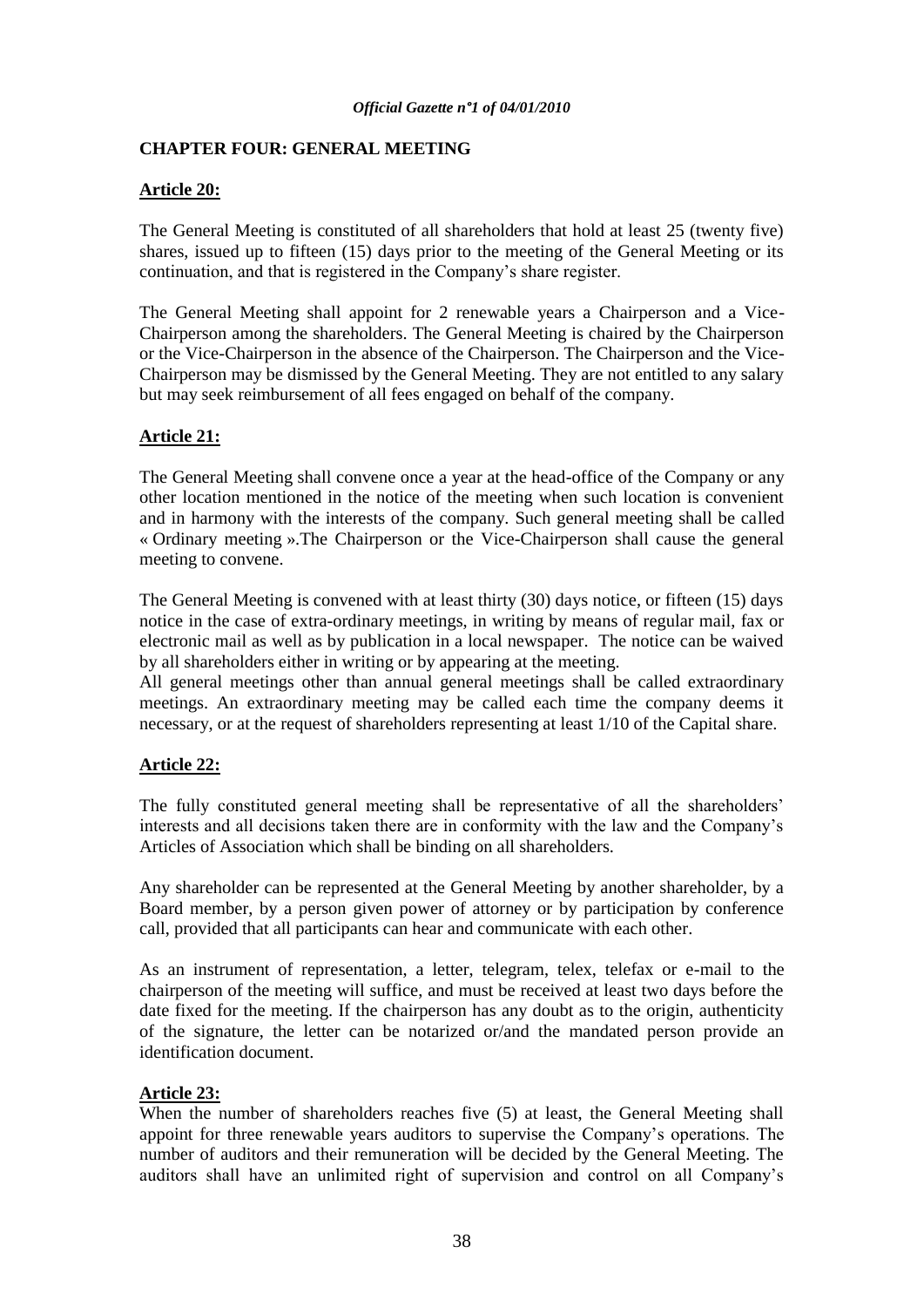operations. The shareholders agree that for the time being, it will not be necessary to appoint auditors, as they have extended powers of control and monitoring of the company"s operations.

# **Article 24:**

The resolutions of the General Meeting shall be taken on the basis of majority vote. They shall be signed by the Chairperson and in his absence, by the Vice-Chairperson of the Board or such other shareholder that the company may appoint and the Secretary. The resolutions shall be kept in a special register to be found at the company head-office.

# **CHAPTER FIVE: BALANCE SHEET-DIVIDENDS**

# **Article 25:**

The financial year starts on the 1st of January and ends on the 31st of December of the same year. The first financial year starts on the day the company is entered into the register of companies and ends on 31st December of the same year.

# **Article 26:**

The Management shall cause proper accounts to be kept with respect to: All sums of money received and expended by the company and the matters in respect of which the receipt and expenditure took place; All sales and purchase of goods by the company, and;

The assets and liabilities of the company.

# **Article 27:**

At the end of each financial year, a complete inventory of the company"s assets will be carried out by the Chief Executive Officer. The company"s books will be balanced on a day to day basis and at the end of the financial year; the Chief Executive Officer will submit a full financial report to the General Meeting for approval.

# **Article 28:**

The Management shall from time to time cause to be prepared and to be laid before the company in a General meeting such profit and loss accounts, balance sheets and such other reports that shall be required by the general meeting.

# **Article 29:**

The profits of the company available for dividends and resolved for distribution shall be presented to the General meeting;

The company in a general meeting may determine the dividends to be paid;

No dividend shall be payable except out of profits of the company or in excess of the amount recommended by the general meeting.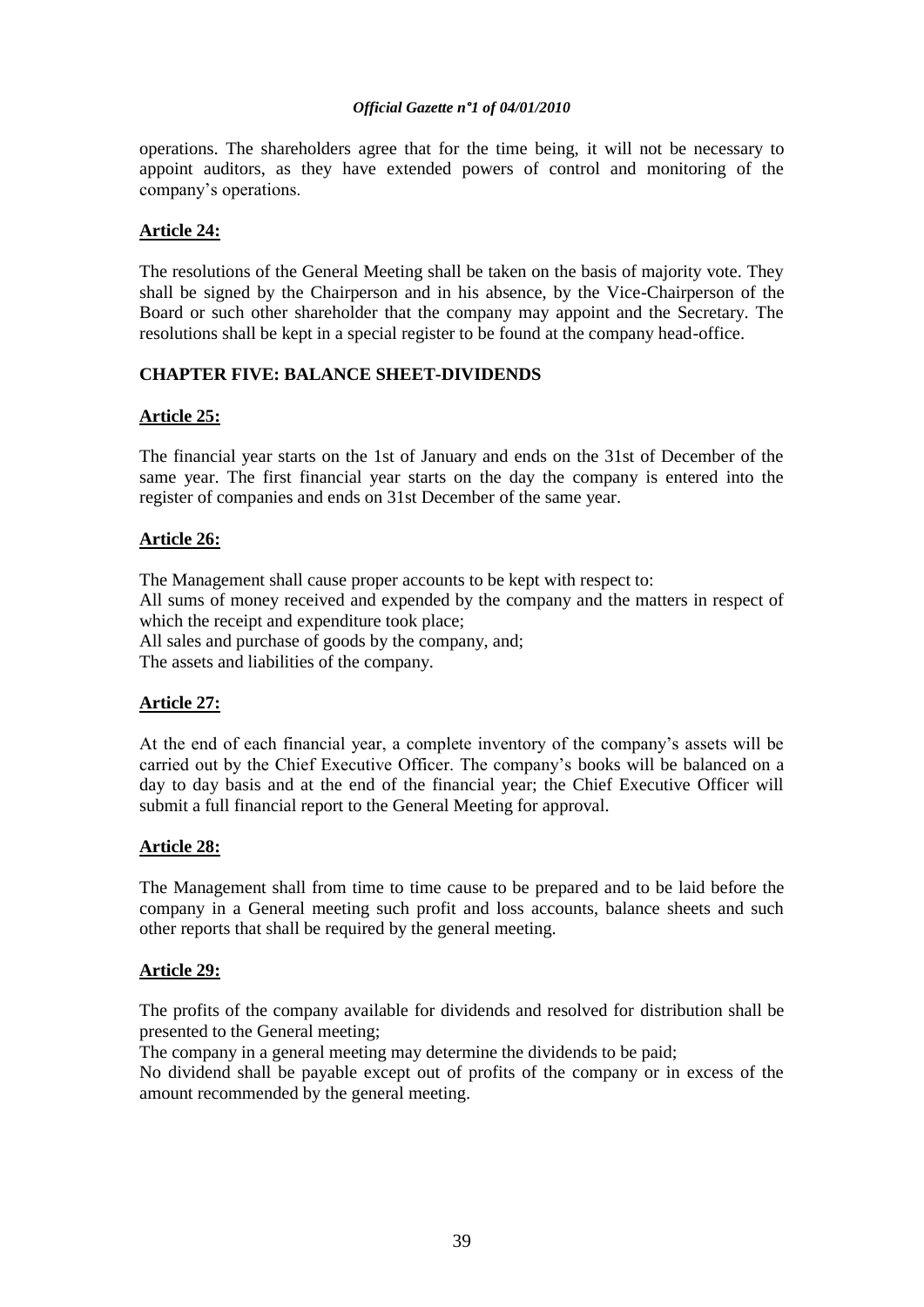# **CHAPTER SIX: WINDING UP**

# **Article 30:**

If the company's share capital shall for any reason be reduced by  $\frac{1}{2}$ , then the Chief Executive Officer shall cause the matter to be tabled before an extraordinary general meeting which decide on the winding up of the company.

# **Article 31:**

If the company shall be wound up, the General Meeting shall appoint one or several liquidators who with the authority of an extraordinary resolution shall divide among the shareholders in specie or in kind the whole or any part of the assets of the company.

# **Article 32:**

The liquidator shall divide among the shareholders, on prorata of the shares held by them respectively, the assets remaining after payment of debts, liabilities of the company and the costs of liquidation.

# **CHAPTER SEVEN: FINAL PROVISIONS**

# **Article 33:**

For any matter not taken care of by articles of association, the members shall be bound by the laws governing companies in the Republic of RWANDA.

# **Article 34:**

Any disputes involving the company shall first be brought to the attention of the General meeting and when the General meeting fails to resolve the matter, it shall be referred to an arbitrator or panel of arbitrators agreed upon by the parties. The decision taken by the Arbitrator or panel of arbitrators shall be final and binding on all the parties involved.

# **Article 35:**

The members declare that the company"s incorporation charges are 1,000,000 RWF (One Million Rwandan Francs).

Done in Kigali on the  $15<sup>th</sup>$  of July 2008

# **THE SUBSCRIBERS**

 $(s\acute{e})$  (sé)

**Sailas RATILAL JIVRAJ KANANI Shashikant RATILAL JIVRAJ KANANI**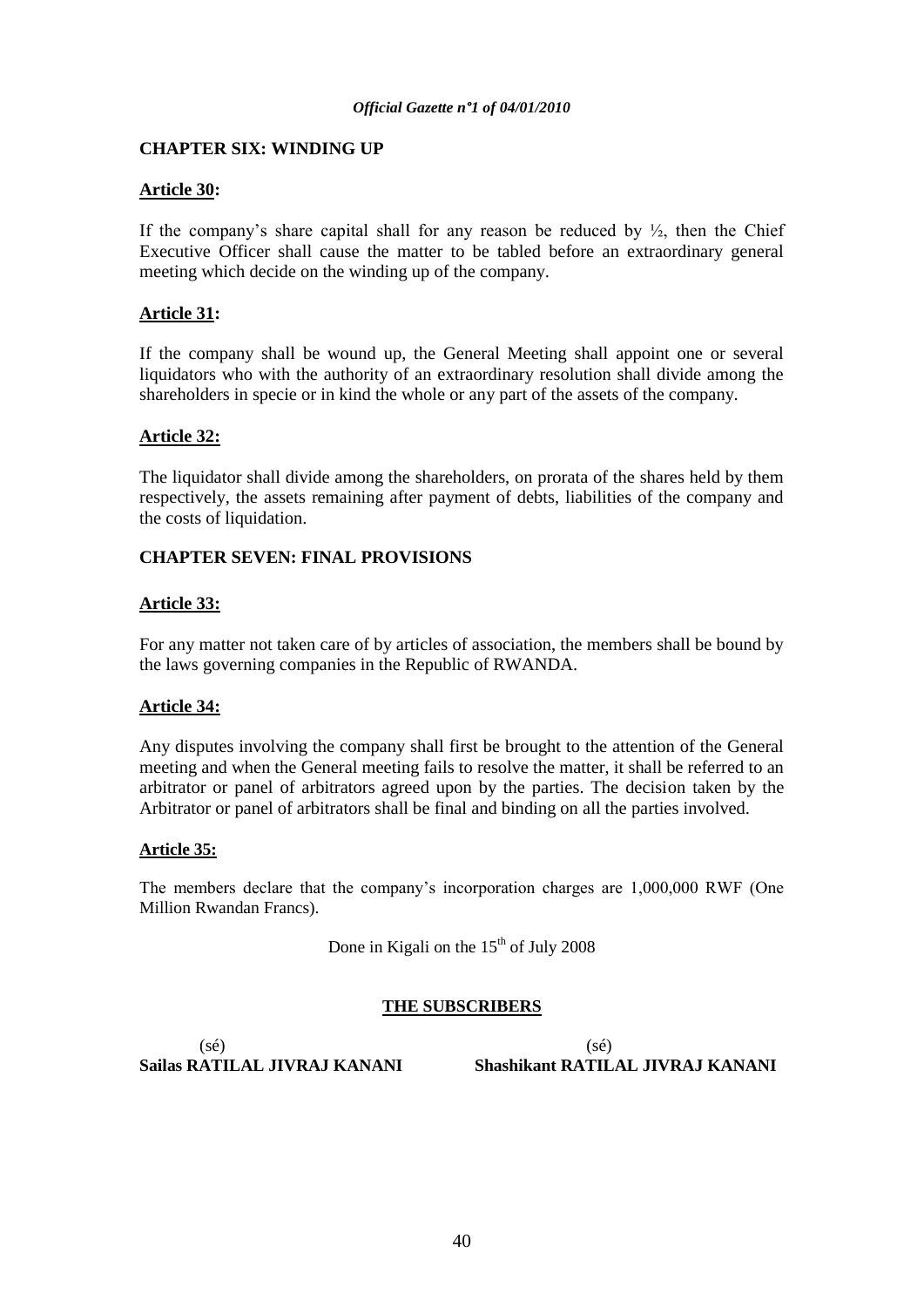# **AUTHENTIC DEED NUMBER FOUR THOUSAND ONE HUNDRED AND FORTY EIGHT,**

### **VOLUME XCI**

The year two thousand and eight, the fifteenth day of July, We, **RUZINDANA Landrine**, KICUKIRO District Notary being and living in Kigali, certify that the deed, the clauses of which are here before reproduced were presented to us by:

- **1. Sailas Ratilal Jivraj KANANI**
- **2. Shashikant Ratilal Jivraj KANANI**

Were present Ms. Peggy MUTABARUKA and Mr. Benjamin NTAGANIRA all being in KIGALI as witnesses to the deed and fulfilling the legal requirements.

Having read to the subscribers and witnesses the content of the deed, the subscribers have declared before us and in the presence of the aforesaid witnesses that the deed, as it is written down, includes well their will.

In witness whereof, the hereby deed was signed by the shareholders and us, authenticated and imprinted of the seal of the KICUKIRO District's Notary office.

### **THE SUBSCRIBERS**

 **(sé) (sé)** 

**Sailas Ratilal Jivraj KANANI Shashikant Ratilal Jivraj KANANI** 

#### **THE WITNESSES**

 **(sé) (sé) Peggy MUTABARUKA Benjamin NTAGANIRA**

**(sé) RUZINDANA Landrine Notary**

#### **DERIVED RIGHTS**

#### **The deed fees:**

The deed fees 2,500 FRW, registered by us, **RUZINDANA Landrine,** Kicukiro District Notary being and living in Kigali, under number 4148, Volume XCI, the price of which amounts to 2,500 FRW transferred to the account of the District of Kicukiro at ECOBANK and derived under receipt  $N^{\circ}$  CAR/6/909076 of July 14<sup>th</sup>, 2008 and issued by ECOBANK, Head Office

# **(sé) RUZINDANA Landrine Notary**

#### **The drawing up fees:**

For authentic drawing up the price of which amounts to Twenty Eight Thousand Eight Hundred Rwanda Francs derived from an authentic drawing up under the same receipt.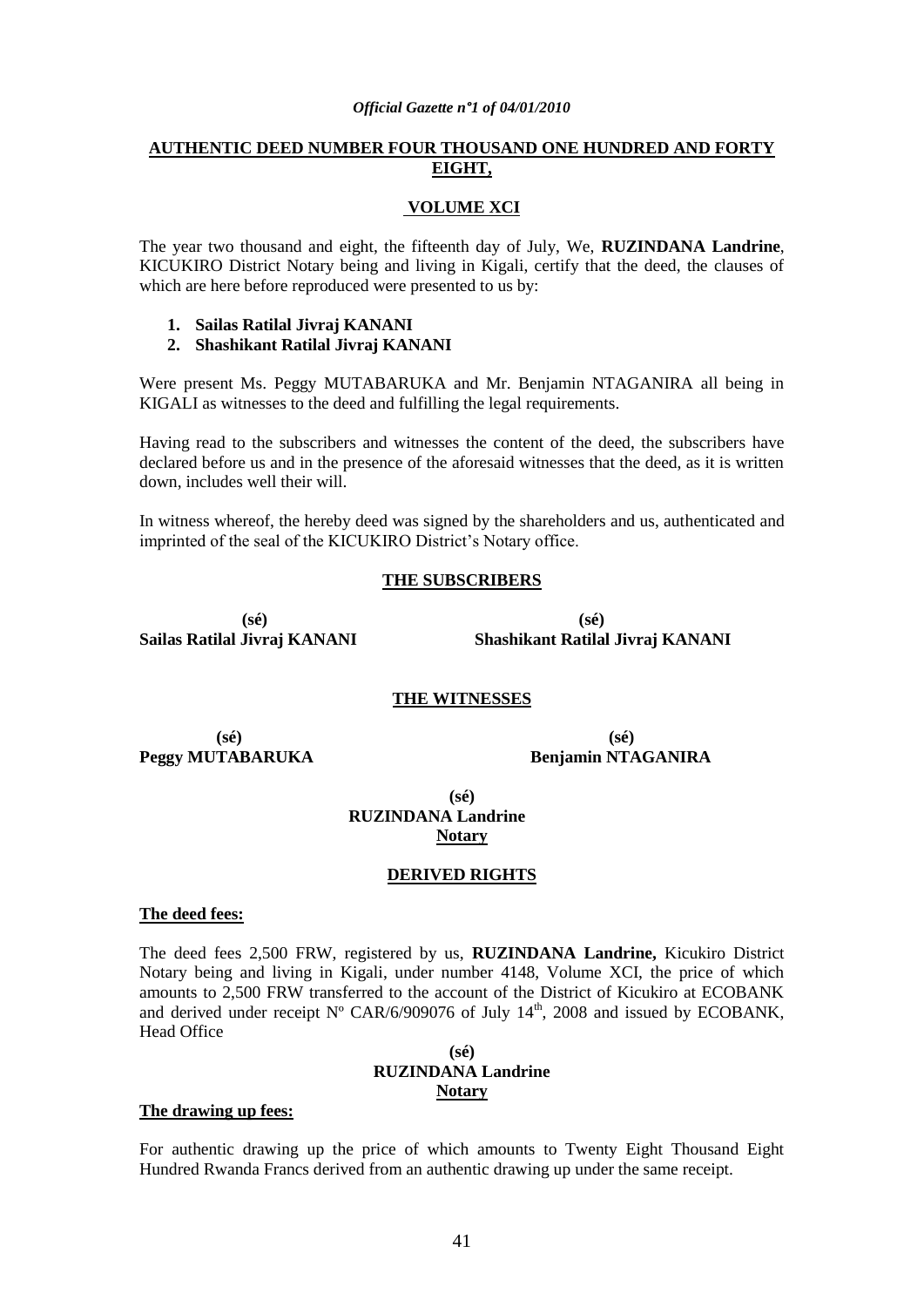# **Kigali, the 15th day of July 2008**

#### **(sé) RUZINDANA Landrine**

# **Notary**

# **A.S. N° 199**

Reçu en dépôt au Bureau de l"Agence Nationale d"Enregistrement Commercial, le 17/7/2008 et inscrit au Registre ad hoc des actes de Société, sous le N° R.C 0164/08/NYR, le dépôt de : Statuts de la Société **HOT POINT APPLIANCES (RWANDA) SARL.**

# **DROITS PERCUS:**

- Droit de dépôt : 5000 FRW
- Amande pour dépôt tardif : FRW
- Suivant quittances n°1863 du 14/7/2008

**Le Registraire Général Eraste KABERA (sé)**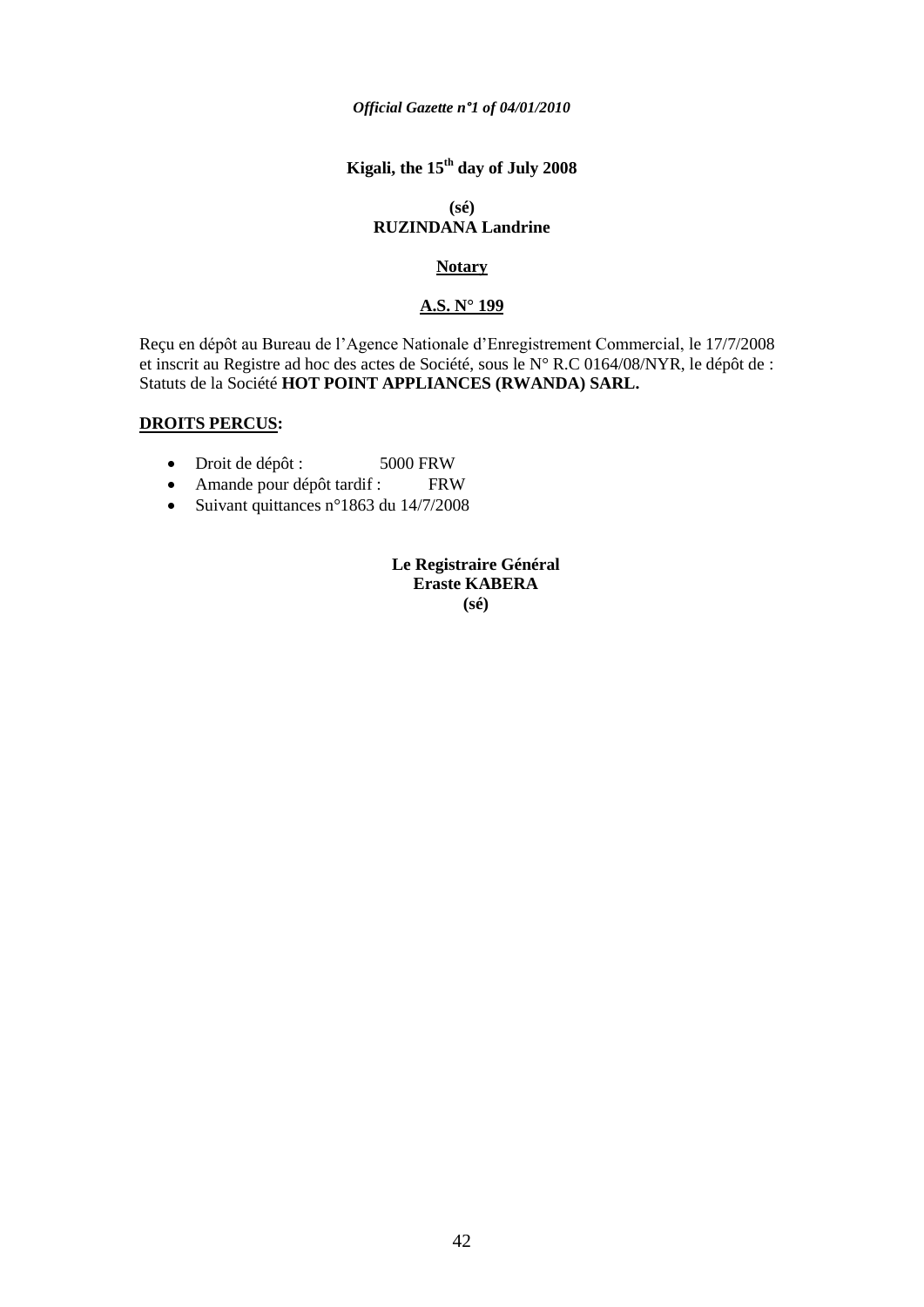# **DELTA TECH SERVICES S.A.R.L. «D.T.S. S.A.R.L»**

# **STATUTS**

Entre les soussignés:

Monsieur Lionel TIVERT, de nationalité Française, résidant à Kigali, Monsieur Jean Claude SHUMBUSHO, de nationalité Rwandaise, résidant à Kigali.

Il a été convenu ce qui suit:

# **CHAPITRE PREMIER: DENOMINATION, SIEGE SOCIAL - OBJET – DUREE**

#### **Article premier**

Il est constitué entre les-soussignés, une société à responsabilité limitée regie par les lois en vigueur au Rwanda et par les présents statuts, dénommée **DELTA TECH SERVICES "D.T.S. S.A.R.L "** en sigle.

# **Article 2**

Le siège social est fixé à Kigali, District de Nyarugenge, Ville de Kigali où tous les actes doivent être légalement notifiés, le siège social pourra être transféré en toute autre localité de la République du Rwanda par décision de l'Assemblée Générale. La société peut avoir des succursales, agences ou représentations tant au Rwanda qu'à l'étranger.

# **Article 3**

La société a pour objet de Commerce de biens et services dans les domaines suivants:

- Cousultance et services de commercialisation de produits de Technologie de l"information au Rwanda.
- Commerce de biens et importation de biens.
- Services de réparation/formation aux Produits de Technologie de l'lnforrnation.
- Consultances techniques diverses-supervision et réalisation de travaux et installation Éléctriques solaires, techniques ; -

La société pourra accomplir toutes opérations généralement quelconques, financières, mobilières ou irnmobilières, se rapportant directement ou indirectement à son objet ou de nature à le favoriser : elle pourra notamment s'intéresser à toute entreprise ayant un objet simulaire analogue ou connexe au sien ou simplement utile à.la réalisation de tout ou partie de son objet social.

# **Article 4**

La société est créée pour une durée indéterminée prenant cours à la date d'immatriculation au registre de commerce. Elle peut être dissoute à tout moment par décision de l'assemblée générale.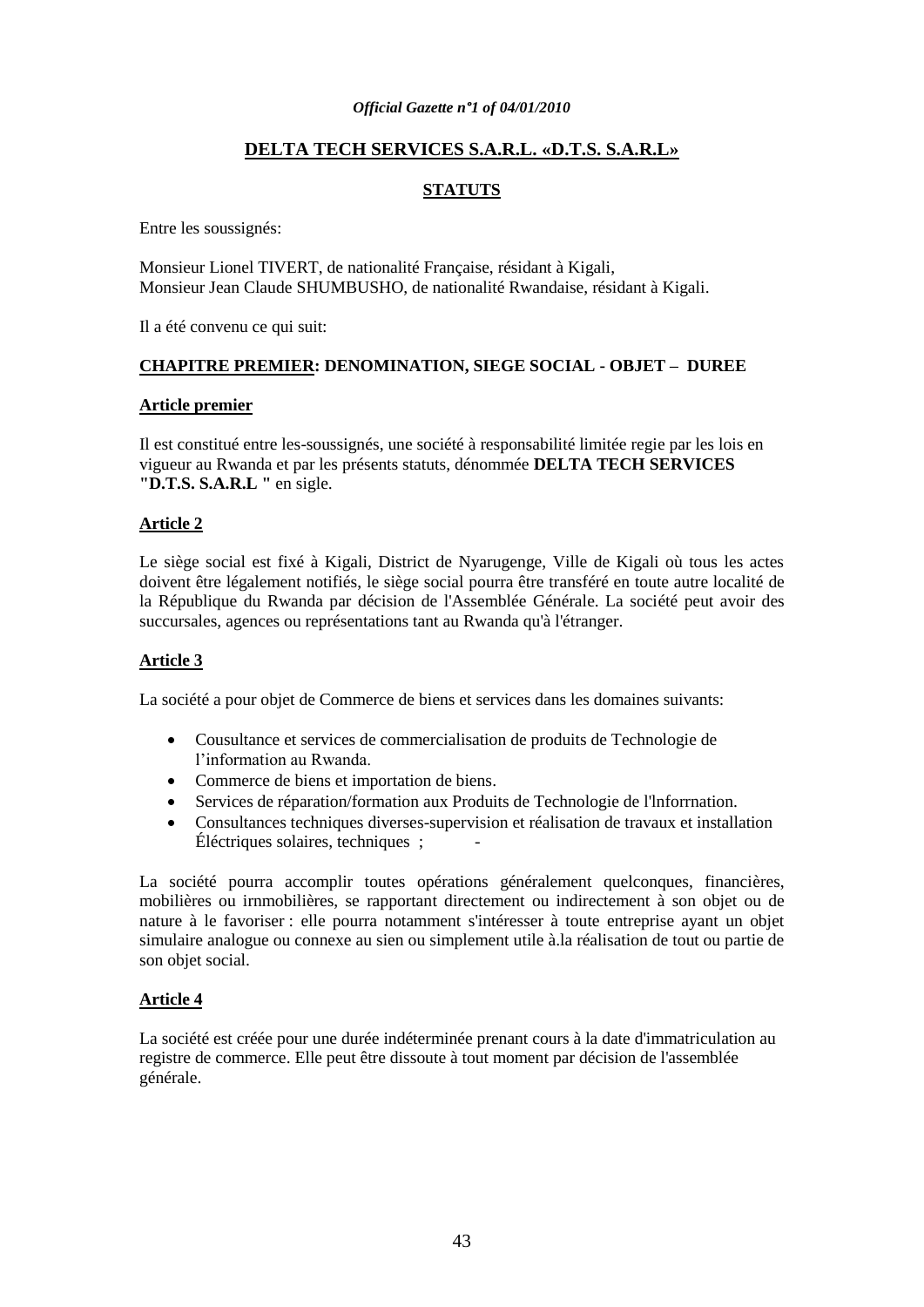# **CHAPITRE II : CAPITAL SOCIAL-PARTS SOCIALES'**

# **Article 5**

Le capital social est fixé à la somme de Deux millions de francs rwandais (2.000 000 frw), répartis en 1 00 parts sociales de 20.000 frws chacune. Les pats sont intégralement souscrites el entièrement libérées comme suit: Monsieur LioneL TIVERT, 70 parts socailes, soit 1.400.000 Frw Monsieur Jean Claude SHUMBUSHO, 30 parts sociales, soit 600.000 frw.

# **Article 6**

Le capital social peut être augmenté ou réduit par décision de l'assemblée générale statuant dans les conditions requises pour la modification des statuts. En cas d'augmentation du capital, les associés disposent d'un droit de préférence pour la souscription de tout ou partie de ladite augmentation. Le cas échéant, l'assemblée générale décide de l'importance dudit droit de préférence ainsi que du délai dans lequel il devra être exercé et toutes autres modalités de son exercice.

# **Article 7**

Les associés ne sont responsables des engagements de la société que jusqu'à concurrence du montant de leurs parts souscrites.

# **Article 8**

Les parts sont nominatives. Il est tenu au siège social un registre des associés qui rnentionne la désignation précise de chaque associé et le nombre de ses parts, les cessions des parts datées et signées par le cédant et le cessionnaire ou par leurs fondés de pouvoir, les transmissions à cause de mort et les attributions par suite de partage datées et signées par les bénéficiaires et le Directeur Général. Tout associé et tout tiers intéressé peut en prendre connaissance sans le deplacer.

# **Article 9**

Les parts sociales sont librement cessibles entre les associés. Toute cession ou transmission des parts sociales à d'autres personnes est subordonnée à l'agrément de l"assemblee generale sauf si la cession ou transmission s'opère au profit du conjoint de l"associé cedant ou défunt ou descendants en ligne directe.

# **CHAPITRE III : ADMINISTRATION-SURVEILLANCE**

# **Article 10**

La société est gérée et administrée par un Directeur Général, associé ou non, nommé par l'Assemblée Générale pour une durée de 3 ans rénouverable. Il est révocable par elle conformément à la loi.

# **Article 11**

Le Directeur Général a les pouvoirs les plus étendus pour gérer et administrer les biens et affaires de la société dans les limites de l'objet social. Tout ce qui n'est pas expressément réservé a l'assemblée générale par la loi est de sa compétence.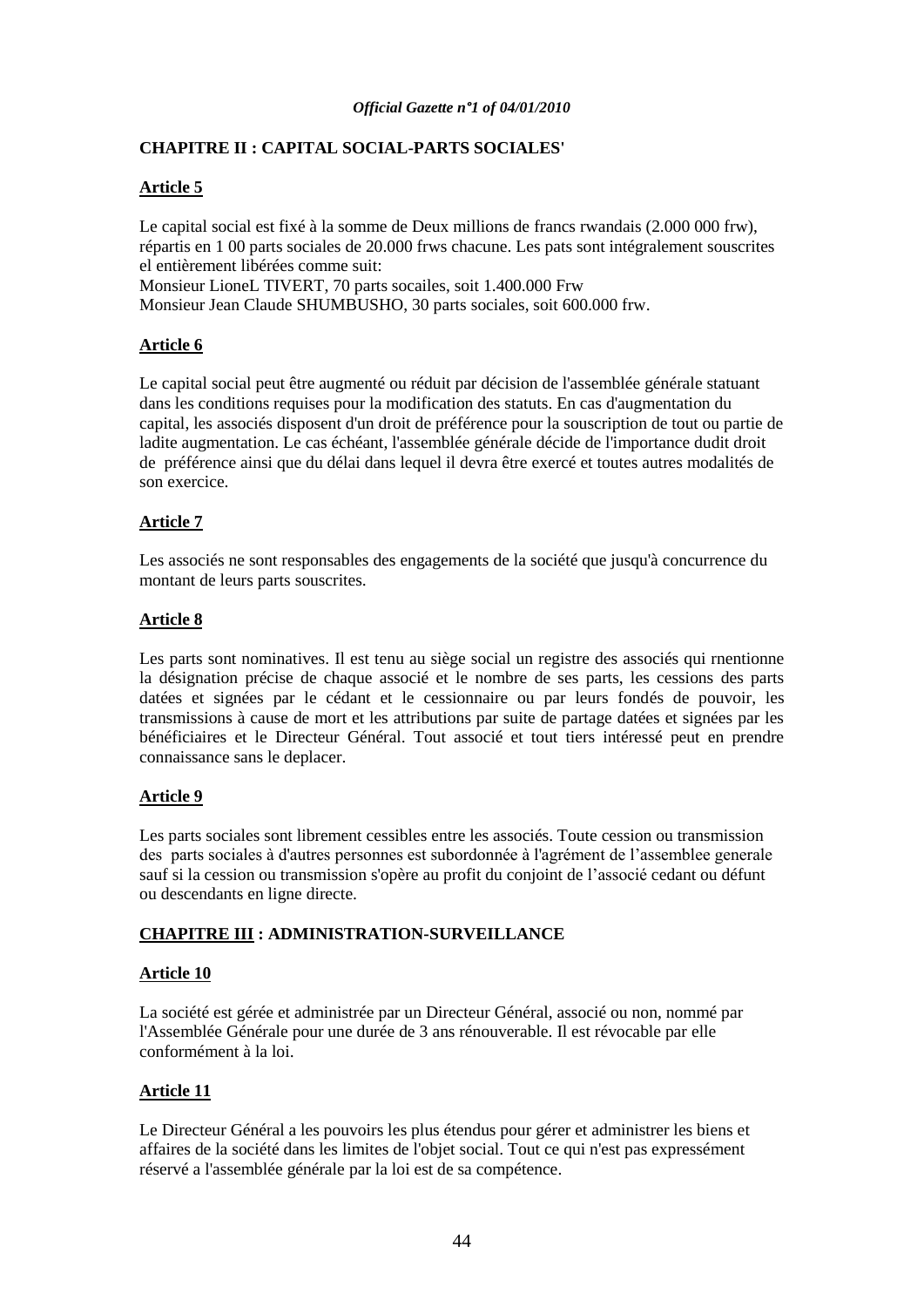# **Article 12**

Les actions en Justice tant en demandant qu'en défendant de même que tous recours judiciaires ou administratifs, sont intentés, formés ou soutenus au nom de la société poursuites et diligences du Directeur Général pouvant se substituer un mandataire de son choix.

# **Article 13**

Est nommé pour la première fois Directeur général Monsieur TIVERT.

# **Article 14**

Les opérations de la société sont contrôlées par les associés eux-mêmes. Ils jouissent du libre accès aux archives de la société et peuvent vérifier sans les déplacer, tous les documents comptables.

# **CHAPITRE IV : ASSEMBLEE GENERALE**

# **Article 15**

L'assemblée générale régulièrement constituée représente l'universalité des associés. Les délibérations, prises conformément à la loi et aux statuts, obligent tous les tous les associés, même les absent, les dissidents ou les Incapables.

# **Article 16**

L'assemblée générale ordinaire se tient deux fois par an, dans la première quinzaine du mois de mars et dans la première quinzaine du mois de septembre. Des assemblées extraordinaires se tiennent chaque fois que l'intérêt de la société l'exige ou à la demande de l'un des associés.

# **Articles 17**

Les résolutions se prennent à la majorité des parts sociales. Pour délibérer valablemcnt l'assemblée générale doit réunir la majorité des parts sociales.

# **CHAPITRE V: BILAN-INVENTAIRE-REPARTITION DES BENEFICES**

# **Article 18**

L'exercice social commence le premier janvier pour se terminer le 31 décembre de chaque année.

Toutefois le premier exercice commence le jour de l'immatriculation au registre de commerce pour expirer le 31 décembre suivant.

# **Article 19**

Il est établi à la fin de chaque exercice social, par les soins du Conseil d'Administration, lin inventaire général de l'actif et du passif, un compte de pertes et profits. La tenue de la comptabilité est journalière et à la fin d'un an d'exercice, le Conseil d'Administration arrête la situation comptable qu'il présente à l'assemblée générale ordinaire pour information de lai bonne marche de la société et l'approbation.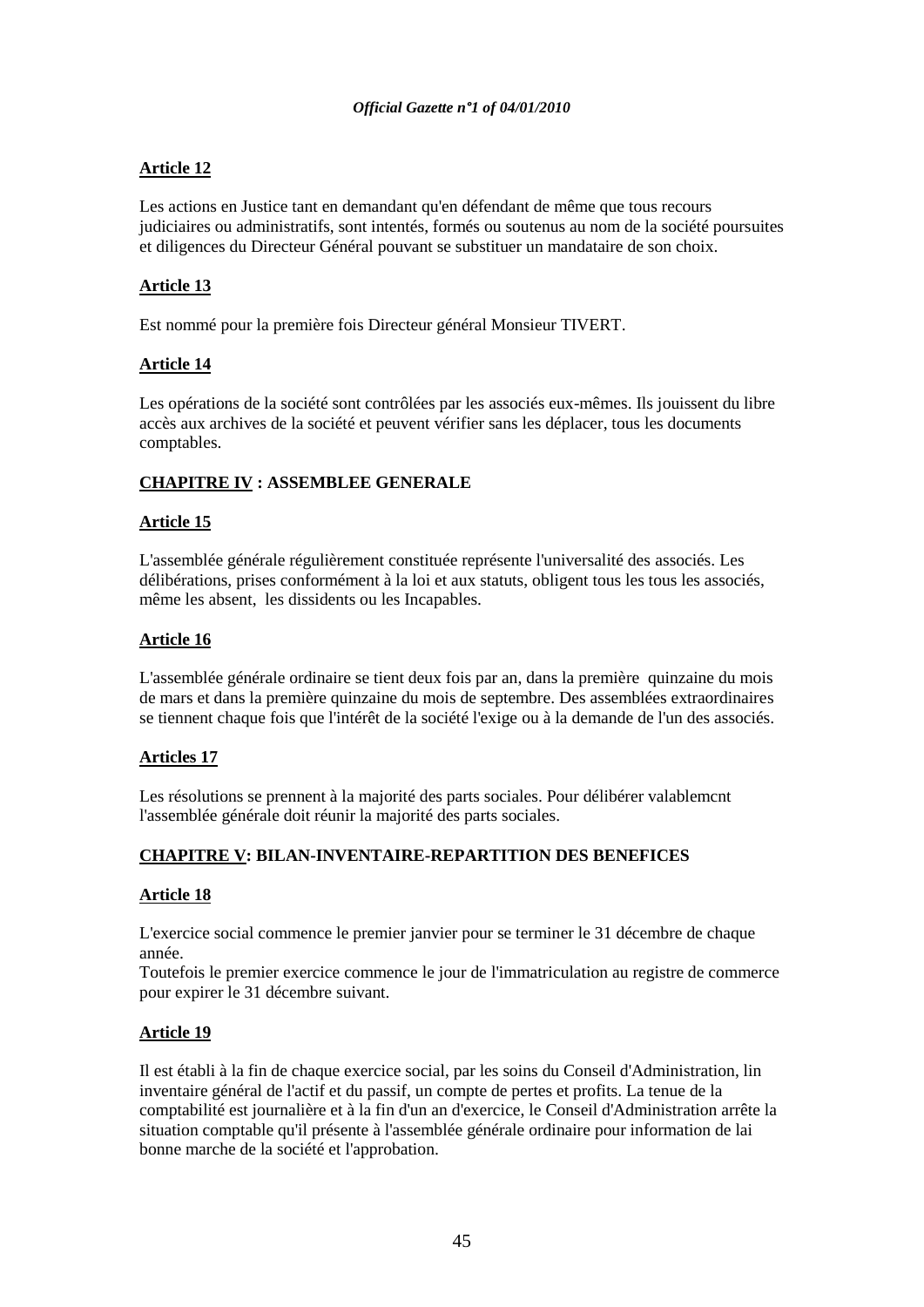# **Article 20**

L'assemblée générale ordinaire statue sur l'adoption du bilan et les comptes des pertes et profits. elle se prononce après l'adoption du bilan par un vote spécial, sur décharge du Conseil d"Administration.

# **Article 21**

Les bénéfices sont répartis entre les associés au prorata de leurs parts dans les limites et selon les modalités à fixer par l'assemblée générale qui peut affecter tout ou partie des bénéfices à telle réserve q u"elle estime nécessaire ou utile.

# **CHAPITRE VI : DISSOLUTION-LIQUIDATION**

# **Article 22**

En cas de perte du quart du capital, le Directeur Général doit convoquer une assemblée generale extraordinaire et lui soumettre les mesures de redressement de la société.

Si la perte atteint la moitié du capital, Le Directeur Général est tenu de convoquer l"assemblée générale des associés à l'effet de décider s'il ya lieu de prononcer la dissolution de la société.

# **Article 23**

En cas de dissolution, le solde bénéficiaire de la liquidation est partagé entre les associés suivant le nombre de leurs parts respectives, chaque part conférant un droit égal. Les pertes éventuelles sont supportées entre les associés dans la même proportion. Sans toutefois qu'un associé puisse être tenu d'effectuer un versement au-delà de son apport en société.

# **CHAPITRE VII : DISPOSITIONS FINALES**

# **Article 24**

Pour l'exécution des présents statuts, les soussignés font élection de domicile au siège social de la société avec attributions de juridiction aux tribunaux du Rwanda.

# **Article 25**

Toute disposition légale à laquelle il n'est pas licitement dérogé par les présents statuts y est réputée inscrite, et toute clause des présents statuts qui serait contraire à une disposition impérative de la loi est réputée non écrite.

# **Aticle 26**

Les associés déclarent que les frais de constitution de la société s'élèvent a environ DEUX CENTS MILLE FRANCS RWANDAIS.

# **Les associés**

 $(s\acute{e})$  (sé)

**1.Mr Lionel TIVERT 2. Mr Jean claude SHUMBUSHO**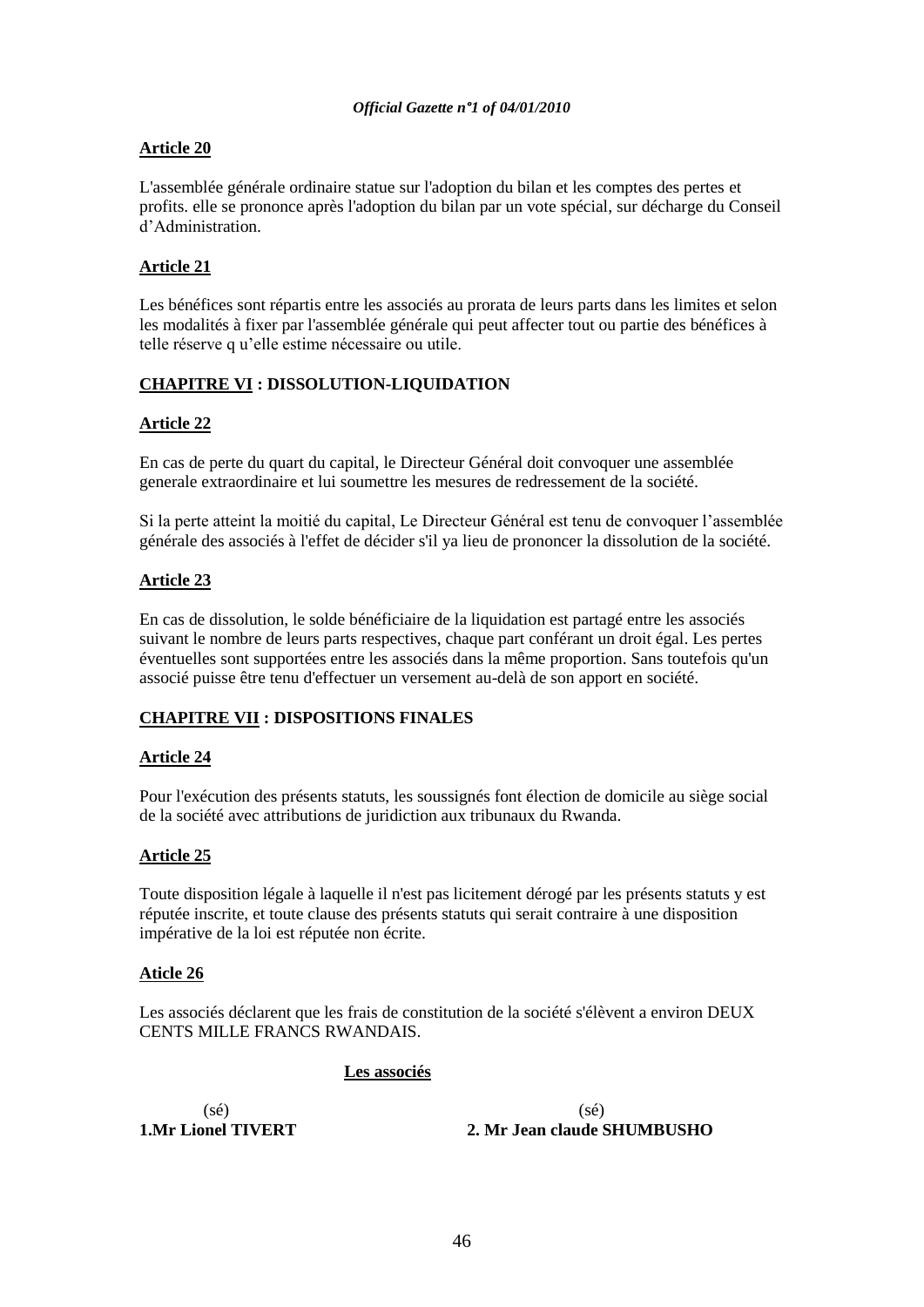# **ACTE NOTARIE NUMERO VINGT QUATRE MILLE HUIT CENT SOIXANTE DIX. VOLUME CD XCII.**

L'an deux mille trois, le vingt et unième jour du mois d'août, Nous NDIBWAMI Alain, Notaire Officiel de l'Etat Rwandais, étant et résidant à Kigali, certifions que l'acte dont les claluses sont reproduites ci- avant Nous a été présenté par:

1 . Monsieur Lionel TIVERT, résident à Kigali

2. Monsieur Jean Claude SHUMBUSHO, résident à Kigali

En présence de UMULISA Odette et de MURORUNKWERE Jeanne d'Arc, témoins instrumentaires à ce requis et réunissant les conditions exigées par la loi

Lecture du contenu de l'acte ayant été faite aux comparants et aux témoins, les cornparants ont déclaré devant Nous et en présence desdits témoins que l'acte tel qu'il est rédigé renferme bien l'expression de leur volonté.

En foi de quoi, le présent acte a été signé par les comparants, les témoins et Nous, Notaire el revêtu du sceau de l'Office Notarial de Kigali.

# **LES COMPARANTS**:

 $(s\acute{e})$  (sé)

Mr. Lionel TIVERT Mr. Jean Claude SHUMBUSHO

#### **LE TEMOINS**

 $(s\acute{e})$  (sé) UMULISA Odette MURORUNKWERE Jeanne d'Arc

### $(sé)$ NDIBWAMI Alain **NOTAIRE**

#### **DROITS PERCUS:**

Frais d"acte : Deux mille cinq cents francs rwandais enregistré par Nous NDIBWAMI Alain, Notaire Officiel de l"Etat Rwandais, étant et résidant à Kigali, sous le numéro 24.870, volume CDXCII, dont le coût deux mille cinq cents francs rwandais perçus suivant quittance n° 0944863 du 21 Août deux mille trois, délivrée par le Comptable Public de Kigali.

### $(sé)$ NDIBWAMI Alain **NOTAIRE**

#### **FRAIS D"EXPEDITION:**

POUR EXPEDITION AUTHENTIQUE DONT COUT QUATRE MILLE HUIT CENTS FRANCS RWANDAIS, PERCUS POUR UNE EXPEDITION AUTHENTIQUE SUR LA MEME QUITTANCE.

# **(sé) NDIBWAMI Alain NOTAIRE**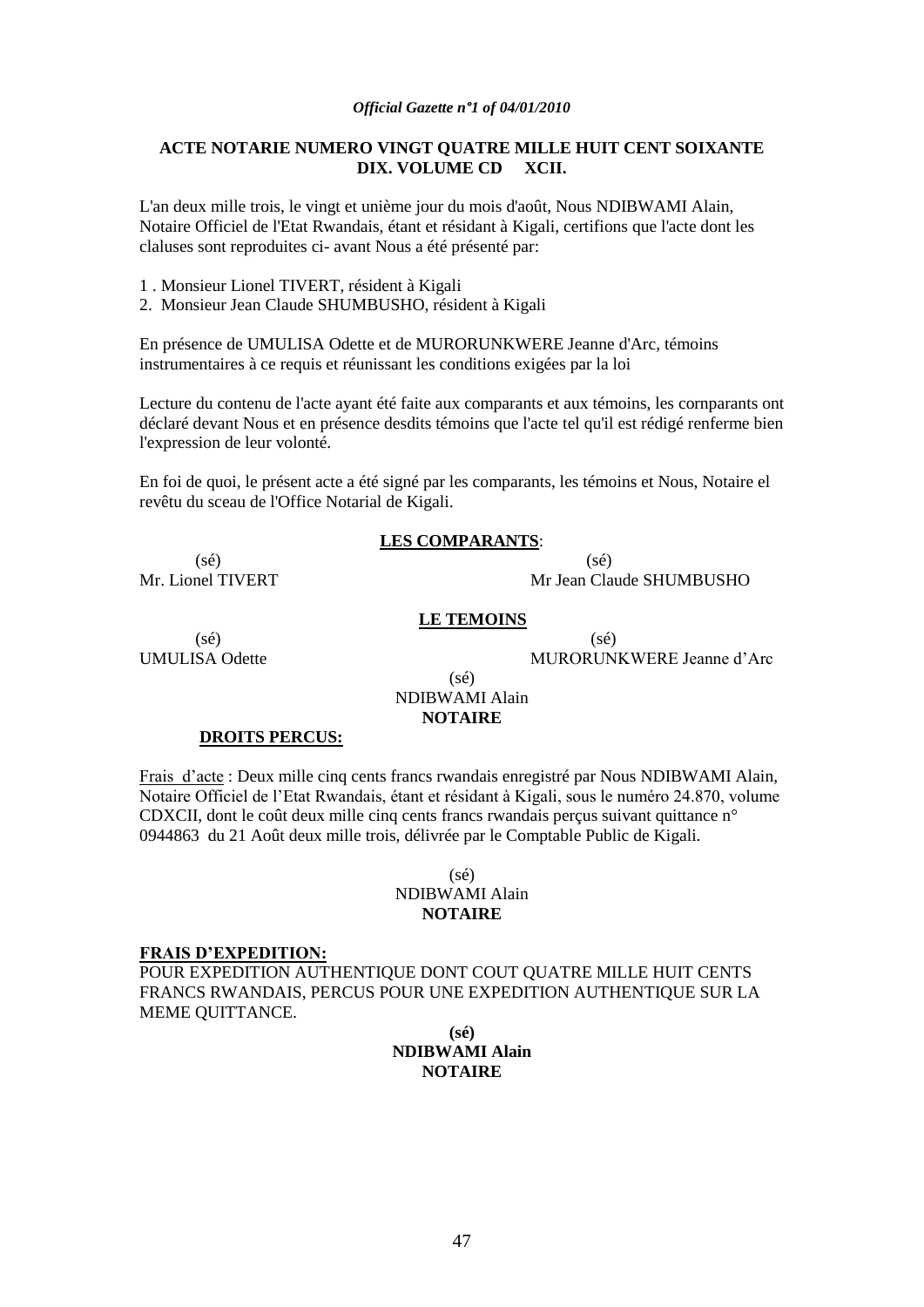# **PROCES - VERBAL DE L"ASSEMBLEE GENERALE DES ASSOCIES DU 20/11/2009 :**

**DELTA TECH SERVICES SARL Société à responsabilité limitée Au capital de 2.000.000 frw Siège social : KIGALI RCS.21378/KIGALI**

#### **Procès - verbal de l"Assemblée Générale extraordinaire des associés du 20/11/2009**

L"an Deux mille neuf, Le Vingtième jour de Novemebre à 14 heures. Les associés de la société **DELTA TECH SERVICES SARL** (dénomination sociale), SARL au capital de 2.000.000 frw divisé en 100 parts sociales, dont le siège social est à Kigali, se sont réunis audit siège sur convocation qui leur a été adressée individuellement, par lettre récommandée avec accusé de réception, par la gérance.

L"Assemblée est présidée par M Lionel TIVERT Directdur Général (préciser ses noms, prénom (s) et qualité au sein de la société).

#### **Sont présents :**

-Mr Lionel TIVART, propriétaire de 70 parts sociales, numérotées de 1 à 70 ; -Mr SHUMBUSHO Justin, propriétaire de 30 parts sociales, numérotées de 1 à 100

Soit au total 2 (nombre) associés présents ou représentés, totalisant 1000 (nombre) parts , le Président constate que l"ansemblée est valablement constituée et déclare qu"elle peut délibérer et prendre les décisions à la majorité requise.

Le président rappelle que l'ordre du jour est le suivant :

-Publication au Jouranl Officiel -Questions diverses

Le président dépose sur le bureau les documents suivants :

- Le texte des résolutions soumises au vote de l'assemblée ;
- Les accusés récéption des lettres de convocation ;
- Les pouvoirs des associés représentés ;
- La feuille de présence, etc…..

Le président déclare que les documents requis ont été adressés aux associés au moins quinze jours avant la date de la présente assemblée et que ceux-ci ont pu exercer leur droit de communication et d"information dans les conditions prévues par la loi. Les associés lui donnent acte de cette déclaration.

Le président donne ensuite lecture des rapports mentionnés ci-dessus Il déclare la discussion ouverte, personne ne demandant plus la parole, le président met aux voix les résolutions figurant à l"ordre du jour :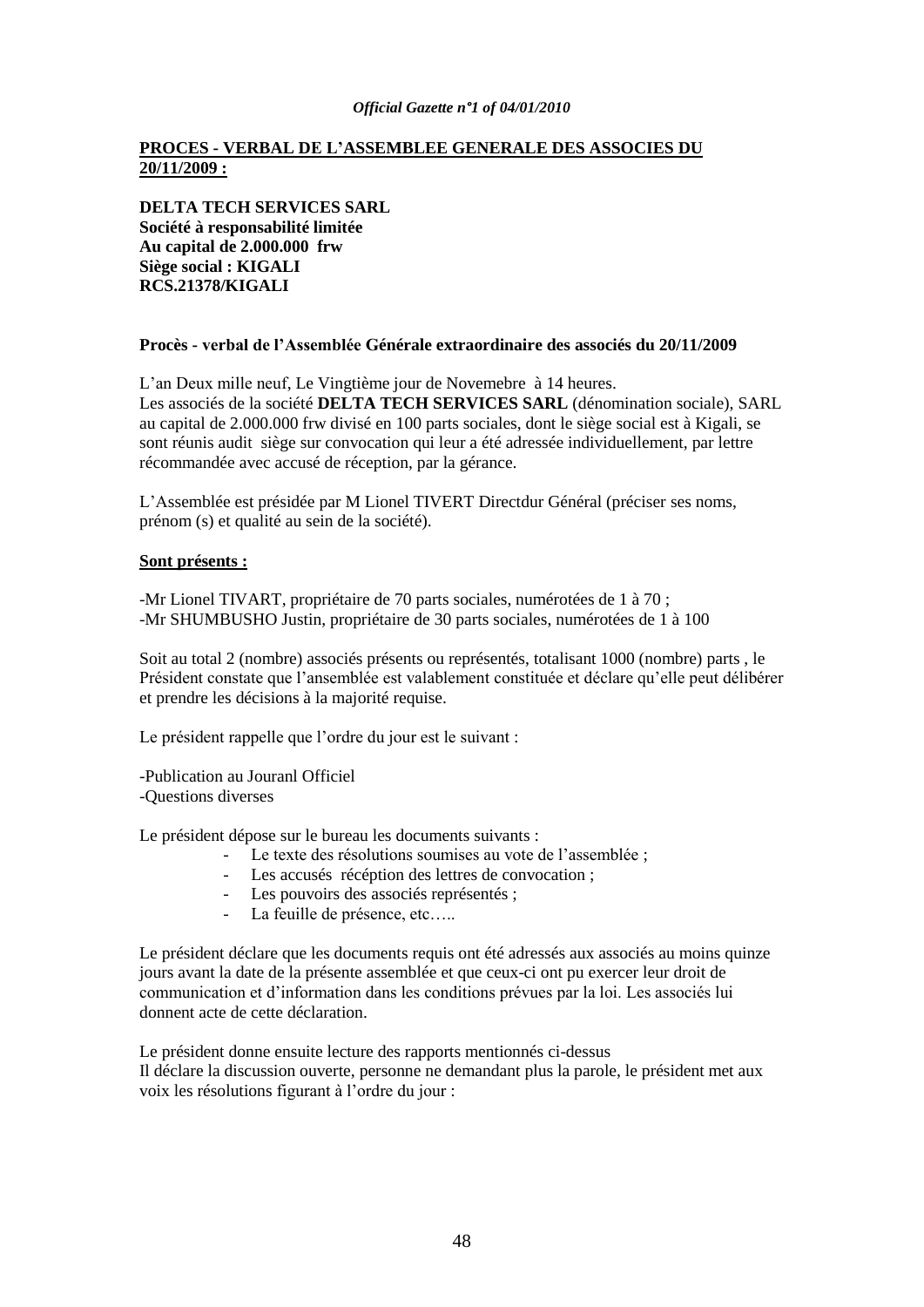# **Première Résolution :**

Le Directeur Général expose que notre cabinet d"avocat nous a fait remarquer que les statuts de la société n"ont pas été publiés au Journal Officiel de la République Rwandaise. A cet effet, le Direteur demande l"accord de l"associé pour publication.

Cette résolution est acceptée 70 (nombre) parts sociales ayant voté pour la majorité recquise est atteinte.

L"ordre du jour étant épuisé et personne ne demandant plus la parole, la séance est levée de tout ce qui précède, il a été dressé le présent procès-verbal qui a été signé par la gérance et tous les associés présents.

# **Les associés**.

# **AS N° 118**

Reçu en dépôt au Bureau de l"Agence Nationale d"Enregistrement Commercial, le 30/11/2009 et inscrit au registre ad hoc des actes de Société, sous le N° R.C 2378/ Kig, le dépôt de : **Statuts et Procès Verbal de l"Assemblée Générale du 20/11/2009 de la Société : DELTA TECH SERVICES SARL.**

# **DROITS PERCUS**:

- Droit de dépôt : ……………………………2000 FRW
- Amande pour dépôt tarif :………………………...RFW
- Suivant quittances n° 04963/du 26/11/2009.

**Le Regitre Général Eraste KABERA (sé)**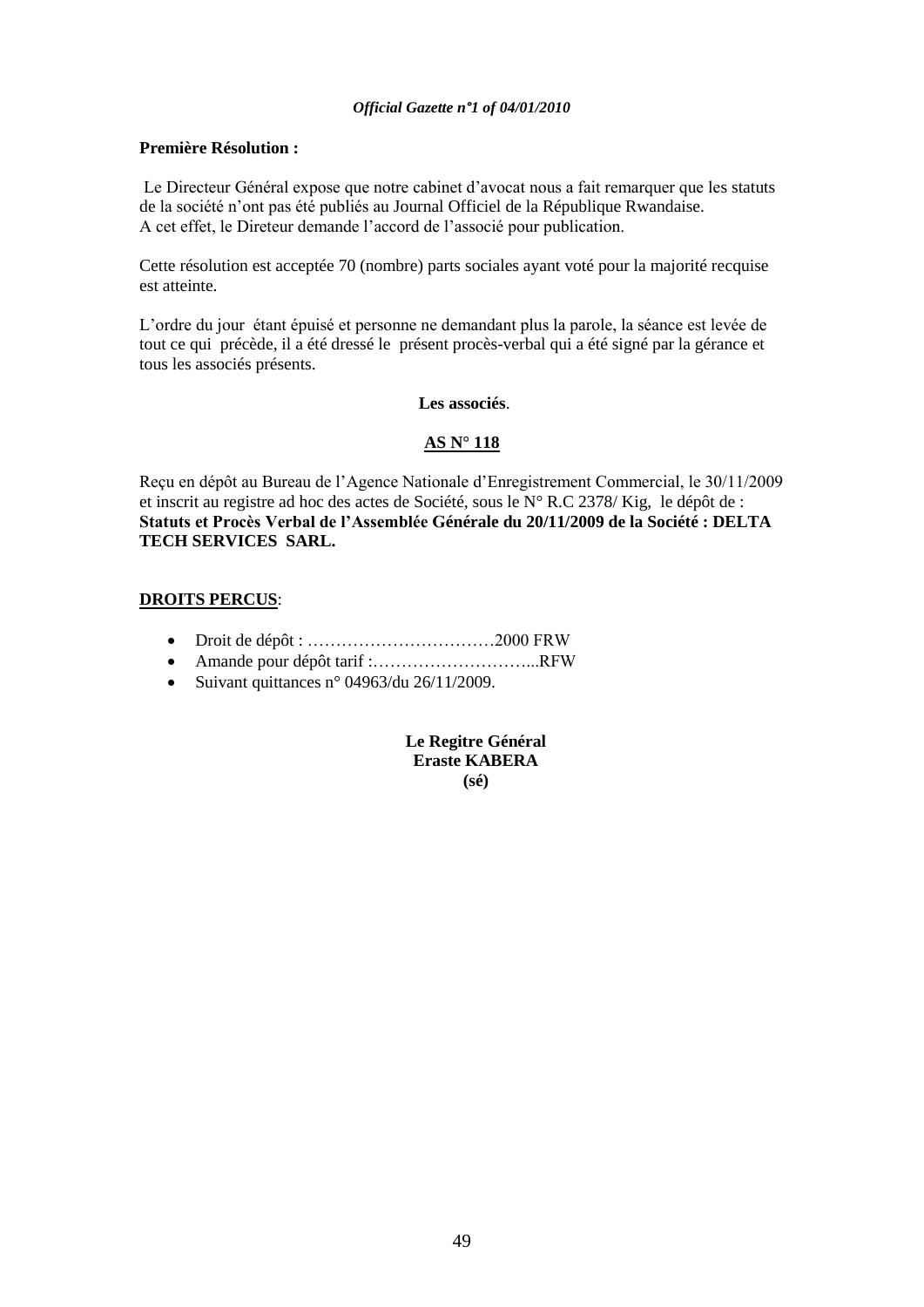# **TETELYS RWANDA LIMITED MEMORANDUM AND ARTICLES OF ASSOCIATION**

#### The undersigned:

- 1. **Clémentine MUREKATETE VERVELDE** of Rwandese Nationality, holding ID nº 73750 issued at Nyarugenge, City of Kigali and currently residing in the United States of America;
- 2. **Nicolaas Adrianus VERVELDE** of Dutch Nationality, currently residing in the USA, holding Passport n° NL1033256, issued in Dublin, Ireland on June  $07<sup>th</sup>$ , 2006 and expiring on June  $07<sup>th</sup>$ , 2011;
- 3. **Jean Luc ICYALIHO VERVELDE** of Dutch Nationality, born on March  $27<sup>th</sup>$ , 1988, currently residing in the Netherlands and holding Passport nº NH9782763, issued in Dublin, Ireland on April  $06<sup>th</sup>$ , 2005 and expiring on April  $06<sup>th</sup>$ , 2010;
- 4. Leonie VERVELDE of Dutch Nationality, born on May 04<sup>th</sup>, 1990 (Passport n° NF4205355, issued in Van Haren, the Netherlands, on December  $08<sup>th</sup>$ , 2003 and expiring on December  $08<sup>th</sup>$ , 2008) and represented by Nicolaas Adrianus VERVELDE;
- 5. **Matthijs VERVELDE** of Dutch Nationality, born on February 09<sup>th</sup>, 1992 (Passport nº NF4205342, issued in Van Haren, the Netherlands, on December 08<sup>th</sup>, 2003 and expiring on December  $08<sup>th</sup>$ , 2008) and hereby represented by Nicolaas Adrianus VERVELDE;
- 6. **Nikita VERVELDE** of Dutch Nationality, born on December 08<sup>th</sup>, 1992 (Passport n° NG7121440, issued in Dublin, Ireland, on July  $02<sup>nd</sup>$ , 2004 and expiring on July  $02<sup>nd</sup>$ , 2009) and hereby represented by Nicolaas Adrianus VERVELDE;
- 7. **Nicole VERVELDE** of Dutch Nationality, born on September 20<sup>th</sup>, 1999 (Passport n° NJ4476722, issued in Dublin, Ireland, on June  $16<sup>th</sup>$ , 2005 and expiring on June  $16<sup>th</sup>$ , 2010) and hereby represented by Clémentine MUREKATETE VERVELDE;
- 8. **Jennifer VERVELDE** of Dutch Nationality, born on October 31<sup>st</sup>, 2001 (Passport n<sup>o</sup> NXJ0CDJ71, issued in Miami, USA, on May  $29<sup>th</sup>$ , 2008 and expiring on May  $29<sup>th</sup>$ , 2013) and hereby represented by Clémentine MUREKATETE VERVELDE.

Do hereby agree on the following:

# **CHAPTER ONE: NAME, OBJECTIVES, HEAD OFFICE, DURATION**

#### **Article One:**

A limited liability Company to be known as **TETELYS RWANDA LIMITED** is hereby established. It shall be governed by the laws of the Republic of Rwanda and these Articles of Association.

# **Article 2:**

The objective for which the company is established is to invest in real estate and provide related professional services and consultancies in different areas such as but not limited to:

- 1. Real estate management,
- 2. Real estate construction and development,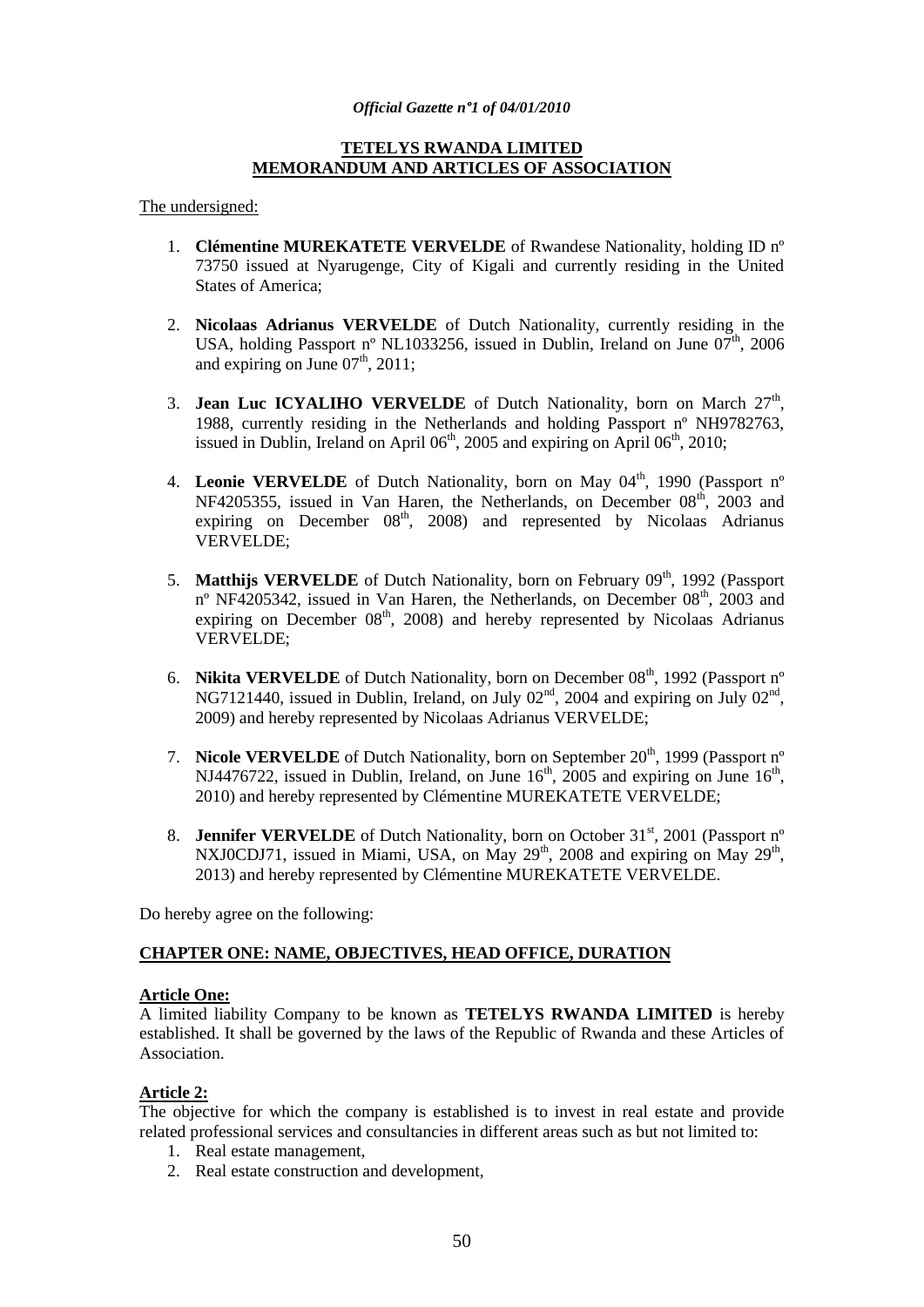- 3. Interior decoration and design,
- 4. Architectural design,
- 5. Import and trade of finishing construction and decoration materials.

The Company will also be entitled and authorized to:

- 6. do any or any of the above things in any part of the world either as principal agents, contractors, trustees or otherwise and either solely or in conjunction with others, either through managers, managing agents, sub-contractors, trustees or otherwise with the power to appoint a trustee or trustees personal or corporate, to hold any property on behalf of the company and to allow any property to remain outstanding in such trustee or trustees;
- 7. enter into partnership or amalgamate with any person or body for the purpose of carrying on any business or transaction within the objects of the Company, and to enter into such arrangements for co-operation, sharing profits, losses, mutual assistance, or other working arrangements as may seem desirable;
- 8. invest, lend or otherwise deal with unemployed money, in such manner, and upon such terms, as may thought fit, and to vary investments;
- 9. do all such other things as are incidental or may be deemed conducive to the attainment of the above objectives or any of them.

# **Article 3:**

The head-office of the Company shall be situated in Kigali the capital city of the Republic of Rwanda. It may be transferred to any other place in the Republic of Rwanda when the shareholders so decide.

# **Article 4:**

The Company may upon a decision by the shareholders during the General Meeting establish branches or subsidiaries in the Republic of Rwanda or elsewhere in the world.

# **Article 5:**

The registration of the Company shall be complete upon entering its name in the registry of companies. The Company shall continue to exist for an undetermined period of time. It may however be dissolved by decision of the General Meeting.

# **CHAPTER TWO: CAPITAL-SHARES**

#### **Article 6:**

The authorised share capital of the Company is Five Million Rwanda Francs (RWF 5,000,000) divided into Five Thousand Shares (5,000) of One Thousand Rwanda Francs (RWF 1,000) each.

The shares are fully paid for in the following manner:

# **Name of shareholder Number of Number of**

|                                   | shares | ge of<br><b>Shares</b> | <b>RWF</b>        |
|-----------------------------------|--------|------------------------|-------------------|
| <b>Clémentine VERVELDE</b>        | 2750   | 55                     | 2,750,000 RWF     |
| <b>MUREKATETE</b>                 | 1950   | 39                     | 1,950,000 RWF     |
| Nicolaas Adrianus VERVELDE        | 50     |                        | 50,000 RWF        |
| <b>Jean Luc ICYALIHO VERVELDE</b> | 50     |                        | 50,000 RWF        |
| <b>Leonie VERVELDE</b>            | 50     |                        | <b>50,000 RWF</b> |
|                                   |        |                        |                   |

**Percenta**

**Equivalent in**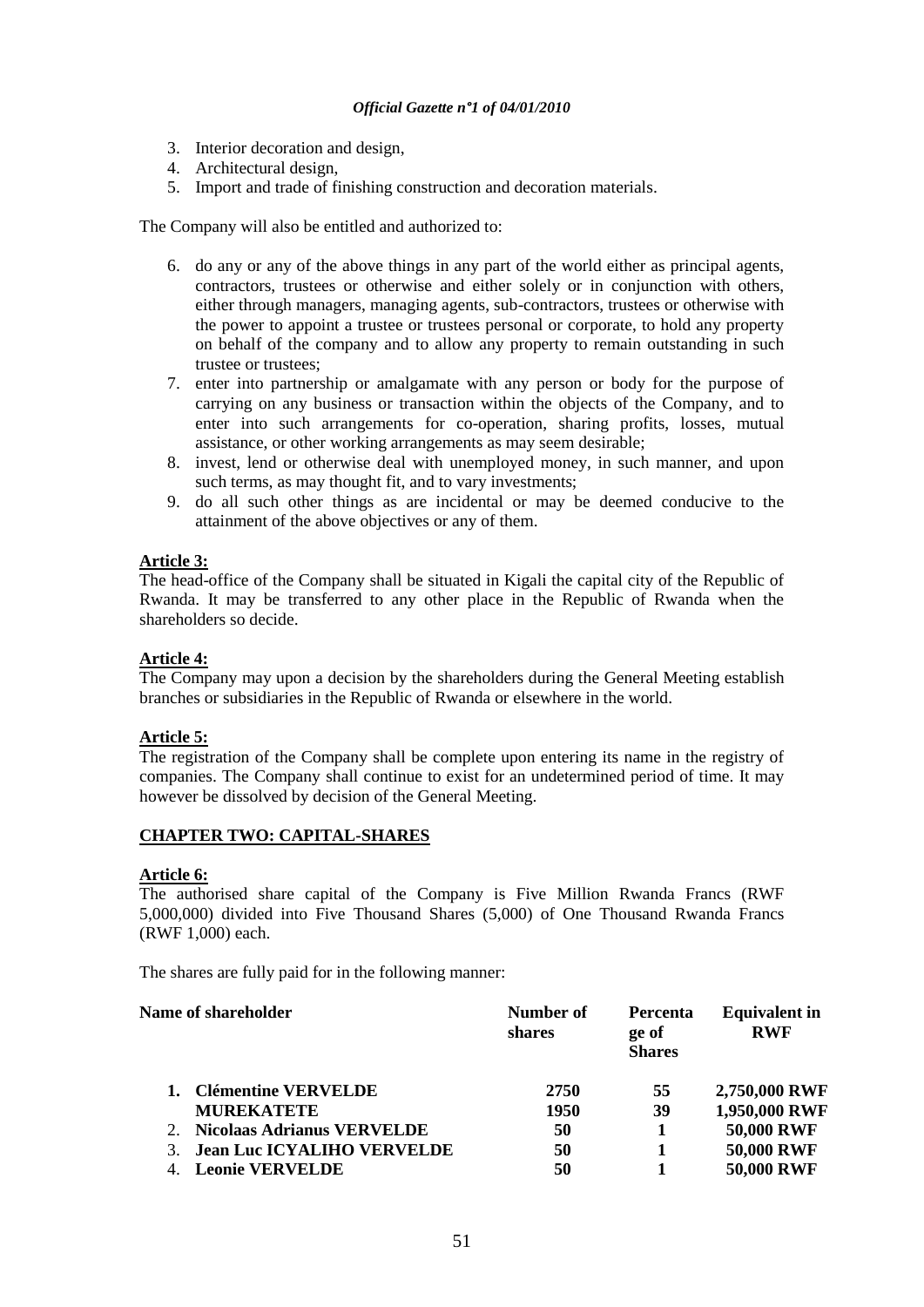| <b>TOTAL</b>           | 5,000 | 5,000,000 RWF     |
|------------------------|-------|-------------------|
| 8. Jennifer VERVELDE   |       |                   |
| <b>Nicole VERVELDE</b> | 50    | <b>50,000 RWF</b> |
| 6. Nikita VERVELDE     | 50    | <b>50,000 RWF</b> |
| 5. Matthijs VERVELDE   | 50    | <b>50,000 RWF</b> |
|                        |       |                   |

# **Article 7:**

The Company has the power from time to time to increase the authorised capital.

# **Article 8:**

The liability of the members is limited.

# **Article 9:**

In accordance with legal provisions, a register of shareholders shall be kept at the head-office. Any shareholder and any other interested party shall have access to the same. This access to the register shall not include its movement from the Head Office.

# **Article 10:**

Any Transfer of Shares shall be subject to the right of first refusal as described in this Clause:

# *2. Notification*

Any holder of shares desiring to effect a transfer (hereinafter the "Offering Shareholder"), must inform the Board thereof beforehand. The notification must be sent by registered mail, and state:

- (v) the number and the Shares the Transfer of which is proposed;
- (vi) the name and address of the candidate-transferee;
- (vii) the price offered per Share by the candidate-transferee (or in case the consideration does not consist of cash, the cash equivalent of the offered consideration), and
- (viii) all other terms and conditions of the planned Transfer

# *3. Right of first refusal*

Within five (5) business days from the receipt of the notification the Board will send a copy of this notification to the other Shareholders. As of the receipt of this Notification from the Board, the Other Shareholders shall have a period of twenty one (21) days to exercise their right of first refusal on the offered shares. Each of the other shareholders may exercise this right of first refusal on all or a part of the offered shares.

# **Article 11:**

The legal personal representative of a deceased shareholder or to any other person to whom he/she may have specifically bequeathed the same shall be the only person recognised by the company as having any title to the share of the deceased.

# **Article 12:**

Shares are indivisible. In case there are several claimants to one share, all rights arising from the share will be suspended until one person is decided upon as the rightfully owner of the share.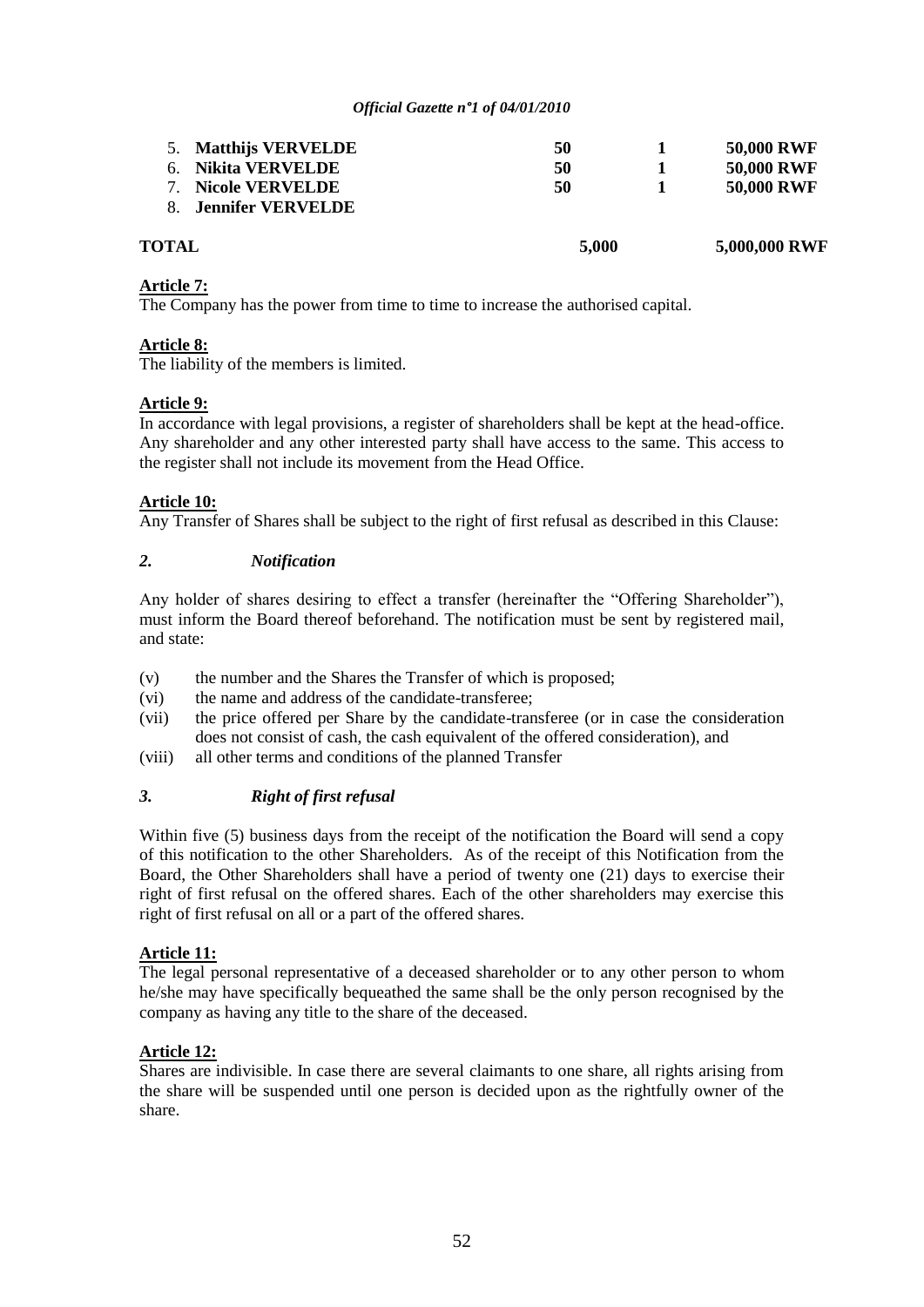# **CHAPTER THREE: MANAGEMENT**

# **Article 13:**

The Company shall be managed by a Board of Directors appointed by the shareholders. The day to day management of the company shall be managed by a Chief Executive Officer appointed by the Board of Directors on such terms and conditions as it deems fit. For the first 3 years, Ms. Clémentine Vervelde MUREKATETE is appointed as the Chief Executive Officer.

The Board of Directors shall appoint on terms and conditions as it deems appropriate, a General Manager/Country Manager directly reporting to the Chief Executive Officer. The Chief Executive Officer shall delegate some of his/her responsibilities and powers to the General/Country Manager.

# **Article 14:**

The Chief Executive Officer is in charge of the day to day management of the company. He/She shall have full powers to manage and administer assets and activities of the company within the limits of the company's objectives. It shall be within his/her powers to carry out all those duties which are not expressly reserved for the General Meeting either by the law or by these articles of association.

The Chief Executive Officer shall submit monthly performance reports to the Board of Directors and seek its input and/or authority for key decisions involving the Company's commitment to a bigger extent.

# **Article 15:**

The Chief Executive Officer shall receive remuneration (whether by way of salary, commission and/or participation in profits in one way or another) as the Board, in its meeting, may determine. He may be replaced at any time by decision of the Board of Directors

# **Article 16:**

The Chief Executive Officer may resign at any time from his position, with a 30 days notice to the Board of Directors.

# **Article 17 :**

The Chief Executive Officer is accountable before the General Meeting. He/She will deliver, on a basis to be determined by the General Meeting, a full report of all activities within the company and answer all questions asked by the other partners in regards with the management of the company.

# **Article 18:**

The Board of Directors shall be appointed by the shareholders for a term not exceeding 6 years and shall be eligible for re-election for a similar term. The Directors shall not be less than three and not more than twelve.

# **Article 19:**

The Board of Directors shall meet at least once every six months. At the last meeting of the Board of Directors of each financial year, the Board shall consider, review and approve the operating program and budget for the next financial year.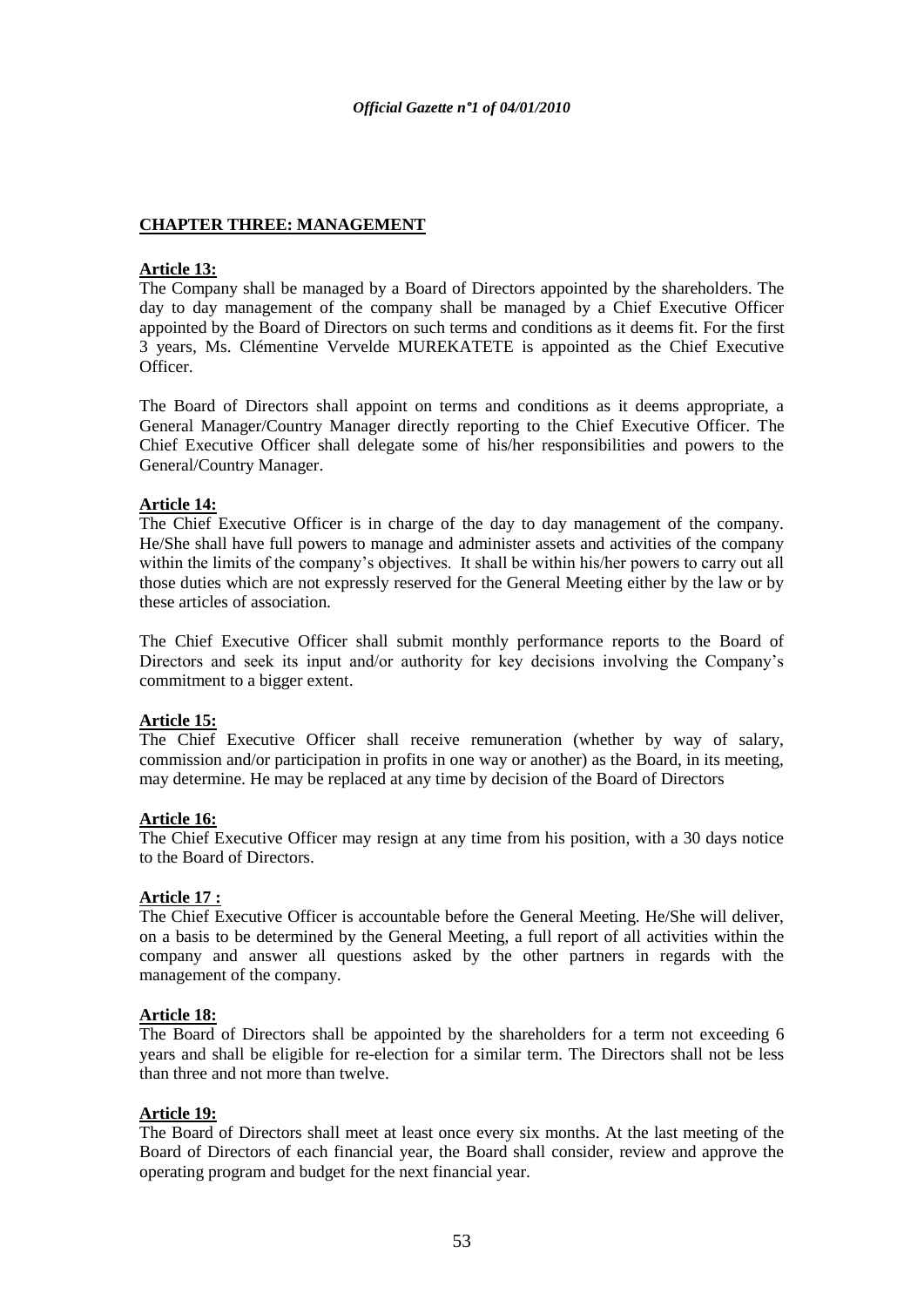# **CHAPTER FOUR: GENERAL MEETING**

# **Article 20:**

The General Meeting is constituted of all shareholders that hold at least 25 (twenty five) shares, issued up to fifteen (15) days prior to the meeting of the General Meeting or its continuation, and that is registered in the Company"s share register.

The General Meeting shall appoint for 2 renewable years a Chairperson and a Vice-Chairperson among the shareholders. The General Meeting is chaired by the Chairperson or the Vice-Chairperson in the absence of the Chairperson. The Chairperson and the Vice-Chairperson may be dismissed by the General Meeting. They are not entitled to any salary but may seek reimbursement of all fees engaged on behalf of the company.

# **Article 21:**

The General Meeting shall convene once a year at the head-office of the Company or any other location mentioned in the notice of the meeting when such location is convenient and in harmony with the interests of the company. Such general meeting shall be called « Ordinary meeting ».The Chairperson or the Vice-Chairperson shall cause the general meeting to convene.

The General Meeting is convened with at least thirty (30) days notice, or fifteen (15) days notice in the case of extra-ordinary meetings, in writing by means of regular mail, fax or electronic mail as well as by publication in a local newspaper. The notice can be waived by all shareholders either in writing or by appearing at the meeting.

All general meetings other than annual general meetings shall be called extraordinary meetings. An extraordinary meeting may be called each time the company deems it necessary, or at the request of shareholders representing at least 1/10 of the Capital share.

# **Article 22:**

The fully constituted general meeting shall be representative of all the shareholders" interests and all decisions taken there are in conformity with the law and the Company"s Articles of Association which shall be binding on all shareholders.

Any shareholder can be represented at the General Meeting by another shareholder, by a Board member, by a person given power of attorney or by participation by conference call, provided that all participants can hear and communicate with each other.

As an instrument of representation, a letter, telegram, telex, telefax or e-mail to the chairperson of the meeting will suffice, and must be received at least two days before the date fixed for the meeting. If the chairperson has any doubt as to the origin, authenticity of the signature, the letter can be notarized or/and the mandated person provide an identification document.

# **Article 23:**

When the number of shareholders reaches five (5) at least, the General Meeting shall appoint for three renewable years auditors to supervise the Company"s operations. The number of auditors and their remuneration will be decided by the General Meeting. The auditors shall have an unlimited right of supervision and control on all Company's operations. The shareholders agree that for the time being, it will not be necessary to appoint auditors, as they have extended powers of control and monitoring of the company"s operations.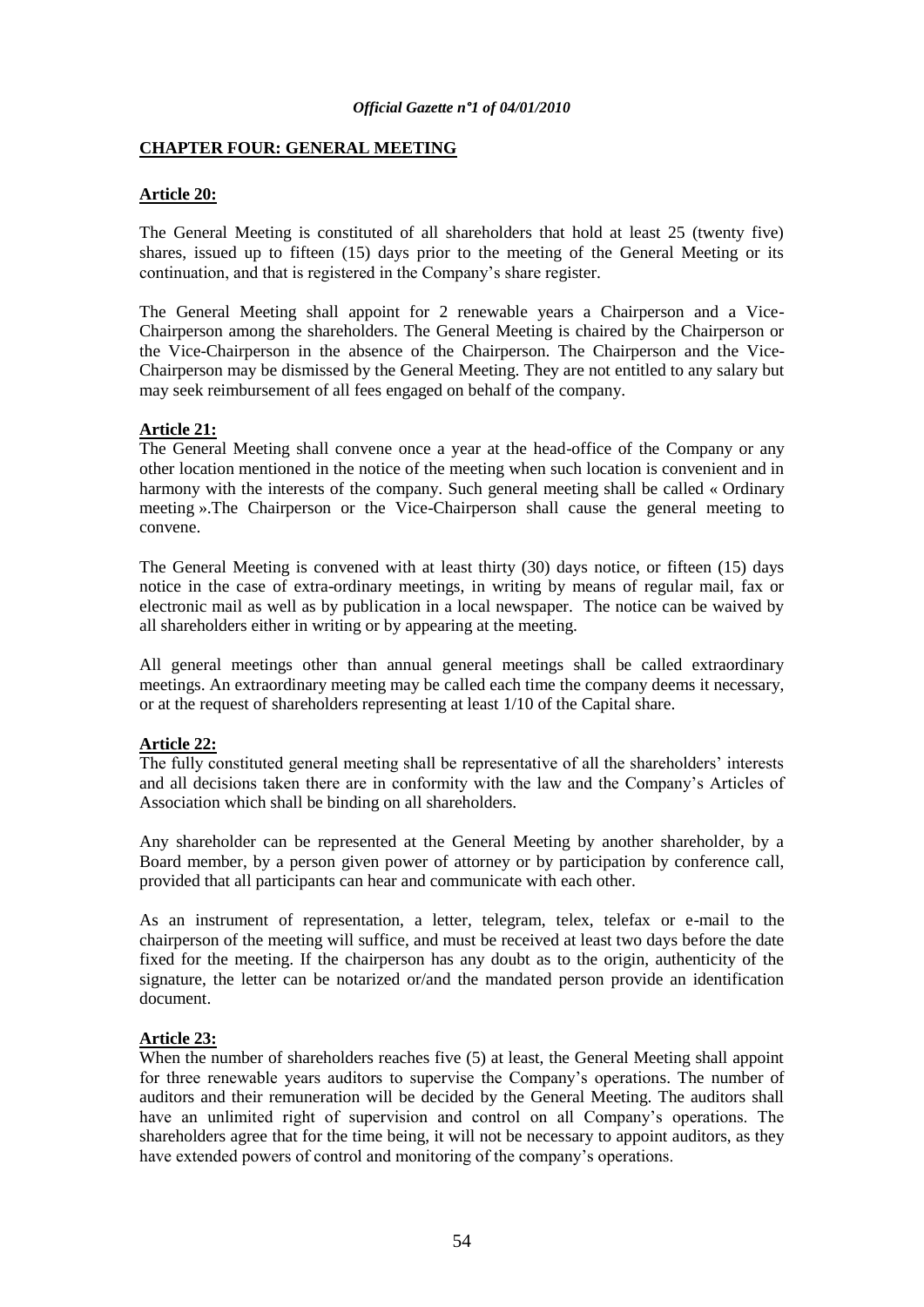# **Article 24:**

The resolutions of the General Meeting shall be taken on the basis of majority vote. They shall be signed by the Chairperson and in his absence, by the Vice-Chairperson of the Board or such other shareholder that the company may appoint and the Secretary. The resolutions shall be kept in a special register to be found at the company head-office.

# **CHAPTER FIVE: BALANCE SHEET-DIVIDENDS**

# **Article 25:**

The financial year starts on the  $1<sup>st</sup>$  January and ends on the  $31<sup>st</sup>$  of December of the same year. The first financial year starts on the day the company is entered into the register of companies and ends on  $31<sup>st</sup>$  December of the same year.

# **Article 26:**

The Management shall cause proper accounts to be kept with respect to:

- a) All sums of money received and expended by the company and the matters in respect of which the receipt and expenditure took place;
- b) All sales and purchase of goods by the company, and;
- c) The assets and liabilities of the company.

# **Article 27:**

At the end of each financial year, a complete inventory of the company"s assets will be carried out by the Chief Executive Officer. The company"s books will be balanced on a day to day basis and at the end of the financial year; the Chief Executive Officer will submit a full financial report to the General Meeting for approval.

# **Article 28:**

The Management shall from time to time cause to be prepared and to be laid before the company in a General meeting such profit and loss accounts, balance sheets and such other reports that shall be required by the general meeting.

# **Article 29:**

- 1. The profits of the company available for dividends and resolved for distribution shall be presented to the General meeting;
- 2. The company in a general meeting may determine the dividends to be paid;
- 3. No dividend shall be payable except out of profits of the company or in excess of the amount recommended by the general meeting.

# **CHAPTER SIX: WINDING UP**

# **Article 30:**

If the company's share capital shall for any reason be reduced by  $\frac{1}{2}$ , then the Chief Executive Officer shall cause the matter to be tabled before an extraordinary general meeting which decide on the winding up of the company.

# **Article 31:**

If the company shall be wound up, the General Meeting shall appoint one or several liquidators who with the authority of an extraordinary resolution shall divide among the shareholders in specie or in kind the whole or any part of the assets of the company.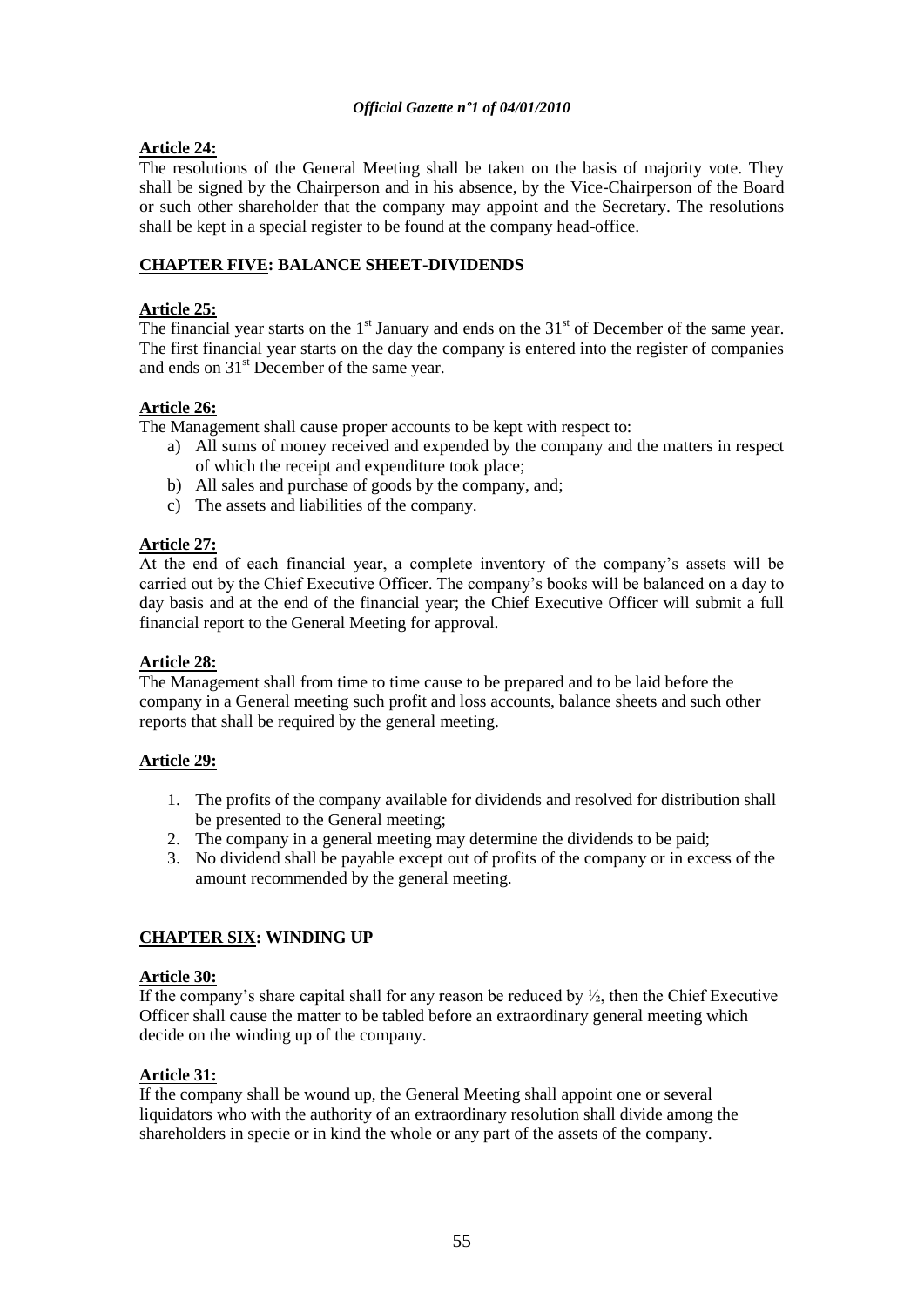# **Article 32**

The liquidator shall divide among the shareholders, on prorata of the shares held by them respectively, the assets remaining after payment of debts, liabilities of the company and the costs of liquidation.

# **CHAPTER SEVEN: FINAL PROVISIONS**

# **Article 33:**

For any matter not taken care of by articles of association, the members shall be bound by the laws governing companies in the Republic of RWANDA.

# **Article 34:**

Any disputes involving the company shall first be brought to the attention of the General meeting and when the General meeting fails to resolve the matter, it shall be referred to an arbitrator or panel of arbitrators agreed upon by the parties. The decision taken by the Arbitrator or panel of arbitrators shall be final and binding on all the parties involved.

# **Article 35:**

The members declare that the company"s incorporation charges are 700,000 RWF (Seven Hundred Thousand Rwandan Francs).

Done in Kigali on the  $23<sup>rd</sup>$  day of July 2008

# **THE SUBSCRIBERS**

 $(s\acute{e})$  (sé) **Clémentine MUREKATETE VERVELDE NicolaasAdrianus VERVELDE**

 **(sé) (sé) Jean Luc ICYALIHO VERVELDE Leonie VERVELDE**

 **(sé) (sé) Matthijs VERVELDE Nikita VERVELDE** 

 **(sé) (sé)**

**Nicole VERVELDE Jennifer VERVELDE**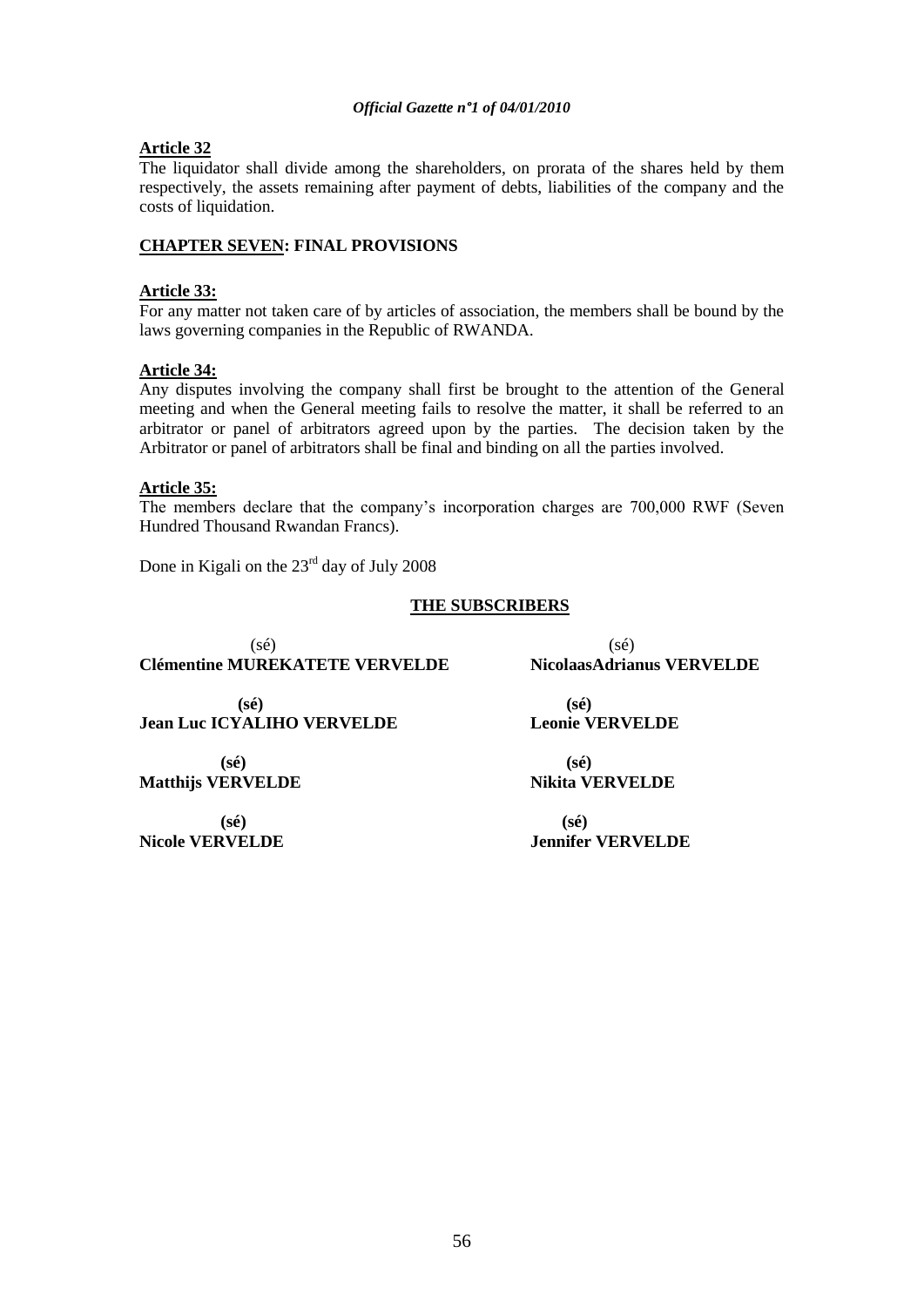# **AUTHENTIC DEED NUMBER FOUR THOUSAND ONE HUNDRED AND SEVENTY NINE, VOLUME XCI**

The year two thousand and eight, the twenty third day of July, We, **RUZINDANA Landrine**, KICUKIRO District Notary being and living in Kigali, certify that the deed, the clauses of which are here before reproduced were presented to us by:

- **1. Clémentine MUREKATETE VERVELDE**
- **2. Matthijs VERVELDE**
- **3. Nicolaas Adrianus VERVELDE**
- **4. Nikita VERVELDE**
- **5. Jean Luc ICYALIHO VERVELDE**
- **6. Nicole VERVELDE**
- **7. Leonie VERVELDE**
- 8. **Jennifer VERVELDE**

Were present Mr. Désiré KAMANZI and Mr. Benjamin NTAGANIRA all being in KIGALI as witnesses to the deed and fulfilling the legal requirements.

Having read to the subscribers and witnesses the content of the deed, the subscribers have declared before us and in the presence of the aforesaid witnesses that the deed, as it is written down, includes well their will.

In witness whereof, the hereby deed was signed by the shareholders and us, authenticated and imprinted of the seal of the KICUKIRO District's Notary office.

#### **THE SUBSCRIBERS**

- **1. Clémentine MUREKATETE VERVELDE (sé)**
- **2. Matthijs VERVELDE (sé)**
- **3. Nicolaas Adrianus VERVELDE (sé)**
- **4. Nikita VERVELDE (sé)**
- **5. Jean Luc ICYALIHO VERVELDE (sé)**
- **6. Nicole VERVELDE (sé)**
- **7. Leonie VERVELDE (sé)**
- 8. **Jennifer VERVELDE (sé)**

**(sé) (sé)**

**Désiré KAMANZI Benjamin NTAGANIRA**

#### **THE WITNESSES**

(sé)

RUZINDANA Landrine **The Notary**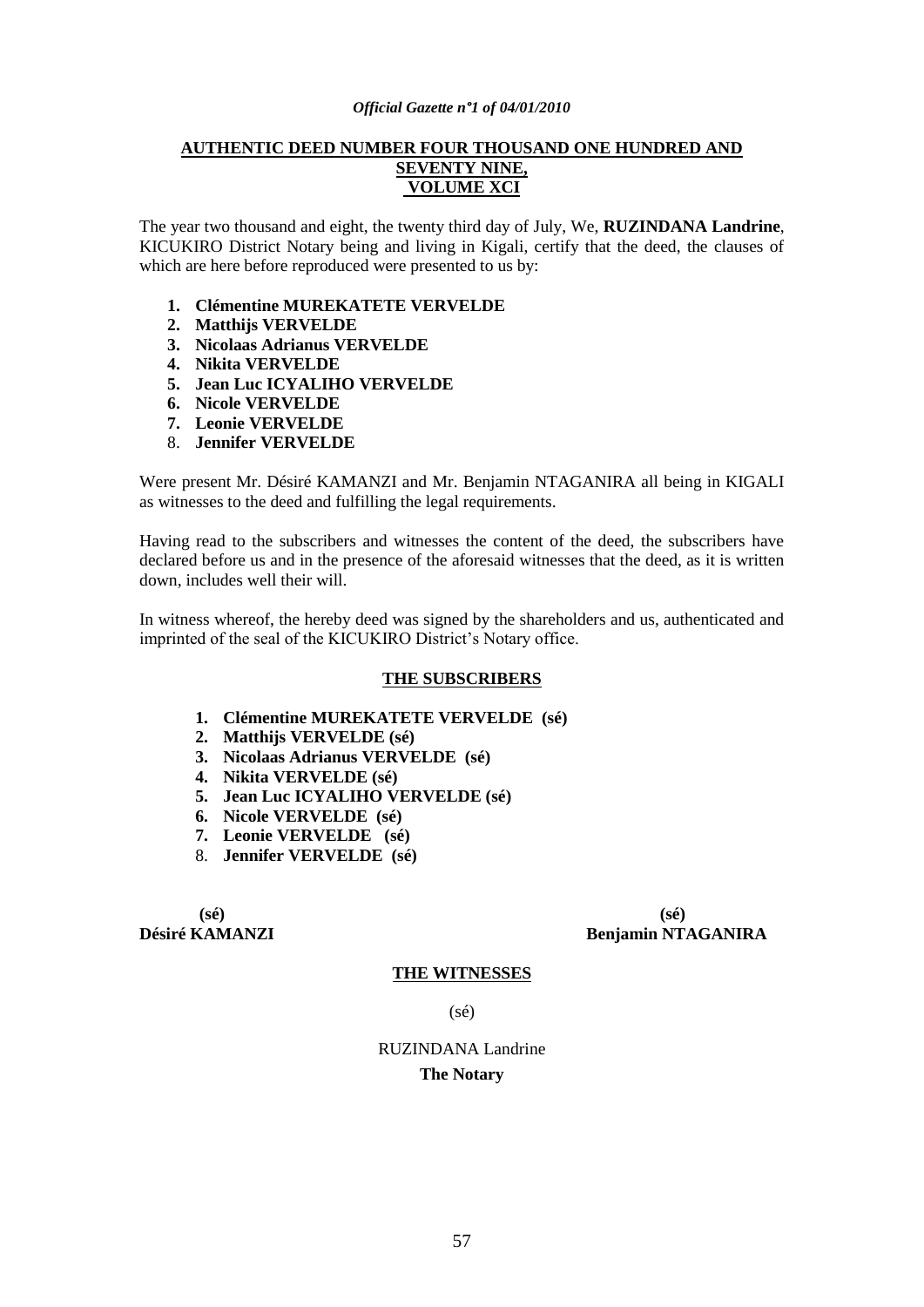# **DERIVED RIGHTS**

#### **The deed fees:**

The deed fees 2,500 FRW, registered by us, **RUZINDANA Landrine,** Kicukiro District Notary being and living in Kigali, under number 4179, Volume XCI, the price of which amounts to 2,500 FRW transferred to the account of the District of Kicukiro at ECOBANK and derived under receipt  $N^{\circ}$  CAR/11/919606 of July 23<sup>rd</sup>, 2008 and issued by ECOBANK, Head Office

### (sé) **RUZINDANA Landrine The Notary**

#### **The drawing up fees:**

For authentic drawing up the price of which amounts to Thirty Three Thousand Six Hundred Rwanda Francs derived from an authentic drawing up under the same receipt.

# **Kigali, the 23rd day of July 2008**

**(sé) RUZINDANA Landrine The Notary**

# **AGENCE NATIONALE D"ENREGISTREMENT COMMERCIAL (RCRSA) B .P 7265 KIGALI**

# **AS N0 229**

Reçu en dépôt au Bureau de l"Agence Nationale d"Enregistrement Commercial, le 24/7/2008 inscrit au registre ad hoc des actess de Société, sous le N° R.C 0185/NYR Kigali le dépôt de : **Statuts de TETELYS RWANDA LTD.**

#### **DROITS PERCUS:**

- Droit de dépôt ……………………………5000 FRW
- Amande pour dépôt tarif………………………...RFW
- Suivant quittances n° 2051 du  $23/7/2009$ .

**Le Registraire Général Eraste KABERA (sé)**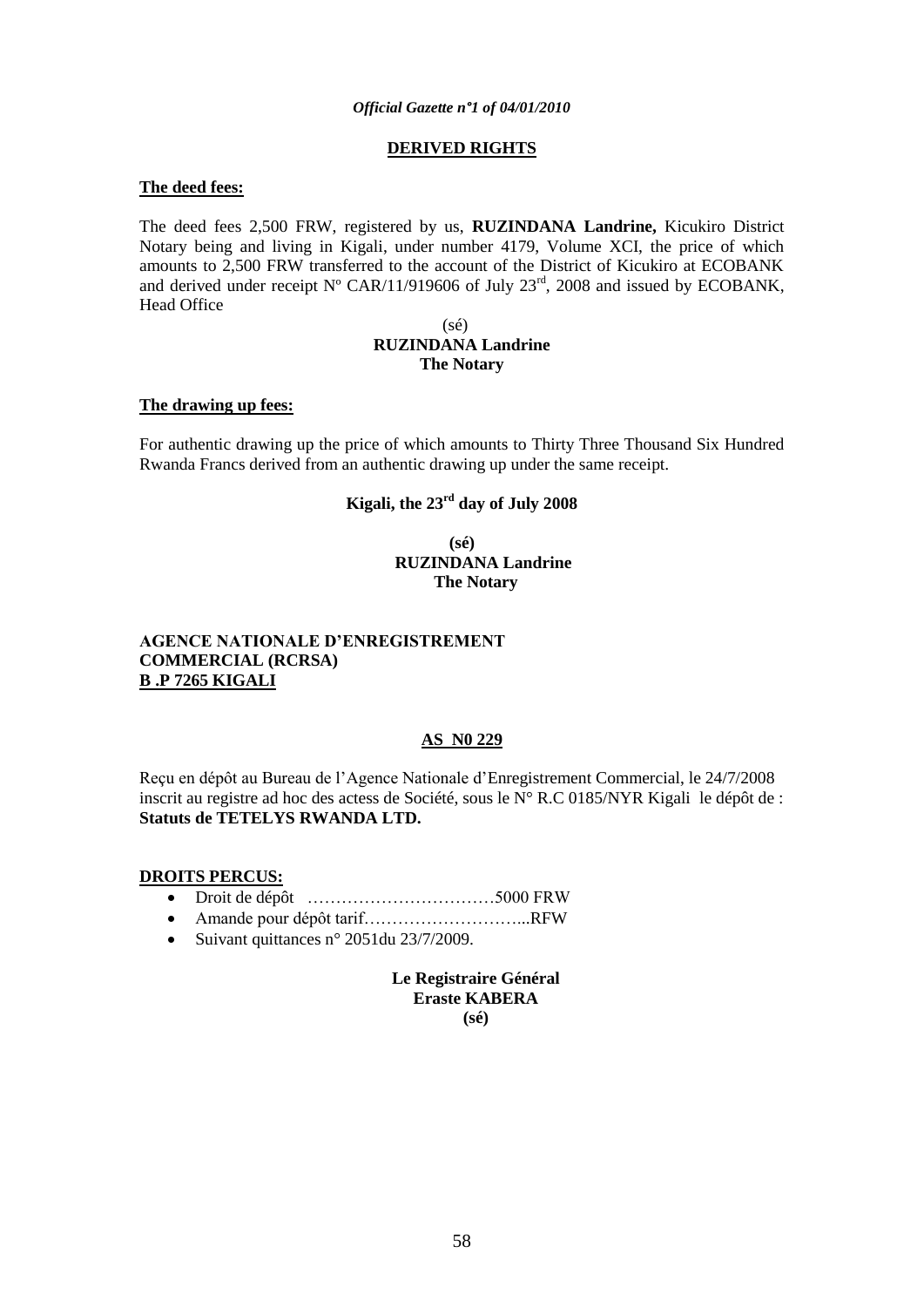# **ICYEMEZO N° RCA 1356 /2009 CYO KUWA 29/10/2009 GIHA UBUZIMAGATOZI KOPERATIVE "ABAHUJIMBARAGA »**

# **Umuyobozi w"Ikigo cy"Igihugu gishinzwe guteza imbere Amakoperative;**

Ashingiye ku Itegeko n° 50/2007 ryo kuwa 18 Nzeri 2007 rigena ishyirwaho, imiterere n"imikorere y"Amakoperative mu Rwanda, cyane cyane mu ngingo yaryo ya 23, igika cya 3;

Ashingiye ku Itegeko n° 16/2008 ryo kuwa 11/06/2008 rishyiraho Ikigo cy"Igihugu gishinzwe guteza imbere Amakoperative, cyane cyane mu ngingo yaryo ya 3, igika cya 2;

Abisabwe na Perezida wa Koperative "**ABAHUJIMBARAGA**", ifite icyicaro mu Murenge wa Kigarama, Akarere ka Kicukiro, Umujyi wa Kigali, mu rwandiko rwe rwo kuwa 22 Kamena 2009;

#### **YEMEJE:**

#### **Ingingo ya mbere**:

Koperative "**ABAHUJIMBARAGA**", ifite icyicaro mu Murenge wa Kigarama, Akarere ka Kicukiro, Umujyi wa Kigali, ihawe ubuzimagatozi.

#### **Ingingo ya 2**:

Koperative "**ABAHUJIMBARAGA**" igamije guteza imbere ubucuruzi bw"amakara n"ibindi bicanwa. Ntiyemerewe gukora indi mirimo inyuranye n"iyo iherewe ubuzimagatozi, keretse ibanje kubisaba ikanabiherwa uburenganzira.

# **Ingingo ya 3**:

Iki Cyemezo kigira agaciro guhera umunsi cyatangarijweho mu Igazeti ya Leta ya Repubulika y"u Rwanda.

Kigali, kuwa 29/10/2009

(**sé**)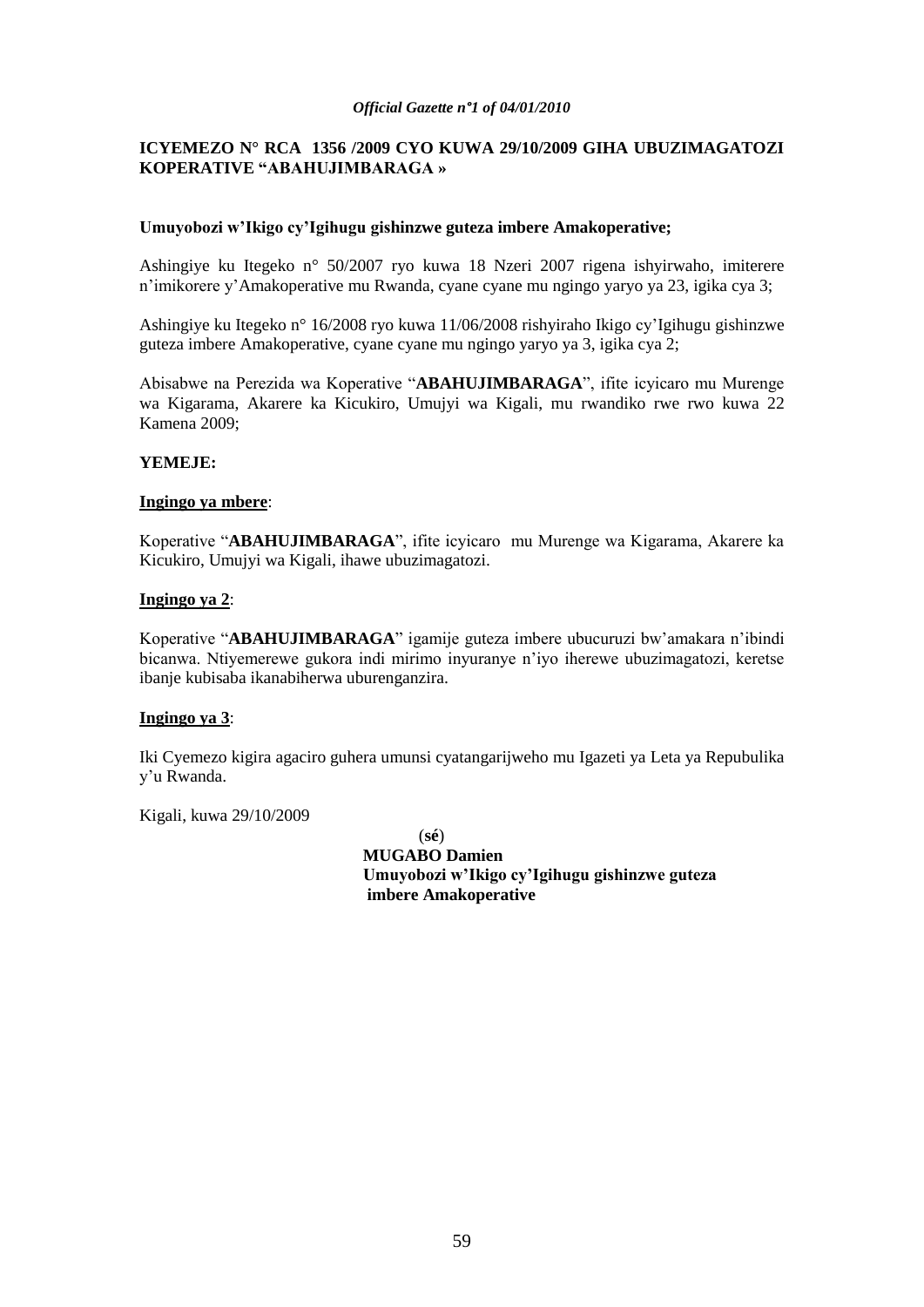# **ICYEMEZO N° RCA 1198 /2009 CYO KUWA 24/9/2009 GIHA UBUZIMAGATOZI "COOPERATIVE D"ACTIONS DE DEVELOPPEMENT RURAL (ABASANGIYUMURIMO-COPADERU)**

#### **Umuyobozi w"Ikigo cy"Igihugu gishinzwe guteza imbere Amakoperative;**

Ashingiye ku Itegeko n° 50/2007 ryo kuwa 18 Nzeri 2007 rigena ishyirwaho, imiterere n"imikorere y"Amakoperative mu Rwanda, cyane cyane mu ngingo yaryo ya 23, igika cya 3;

Ashingiye ku Itegeko n° 16/2008 ryo kuwa 11/06/2008 rishyiraho Ikigo cy"Igihugu gishinzwe guteza imbere Amakoperative, cyane cyane mu ngingo yaryo ya 3, igika cya 2;

Abisabwe na Perezida wa Koperative "**ABASANGIYUMURIMO-COPADERU**", ifite icyicaro i Nsanga-Nyundo, Umurenge wa Rugendabari, Akarere ka Muhanga, Intara y"Amajyepfo, mu rwandiko rwe rwo kuwa 08 Gashyantare 2009;

# **YEMEJE:**

#### **Ingingo ya mbere**:

Koperative "**ABASANGIYUMURIMO-COPADERU**", ifite icyicaro i Nsanga-Nyundo, Umurenge wa Rugendabari, Akarere ka Muhanga, Intara y"Amajyepfo, ihawe ubuzimagatozi.

#### **Ingingo ya 2**:

Koperative "**ABASANGIYUMURIMO-COPADERU**" igamije guteza imbere ubucuruzi bw"amatungo n"ibiyakomokaho. Ntiyemerewe gukora indi mirimo inyuranye n"iyo iherewe ubuzimagatozi, keretse ibanje kubisaba ikanabiherwa uburenganzira.

# **Ingingo ya 3**:

Iki Cyemezo kigira agaciro guhera umunsi cyatangarijweho mu Igazeti ya Leta ya Repubulika y" u Rwanda.

Kigali, kuwa 24/09/2009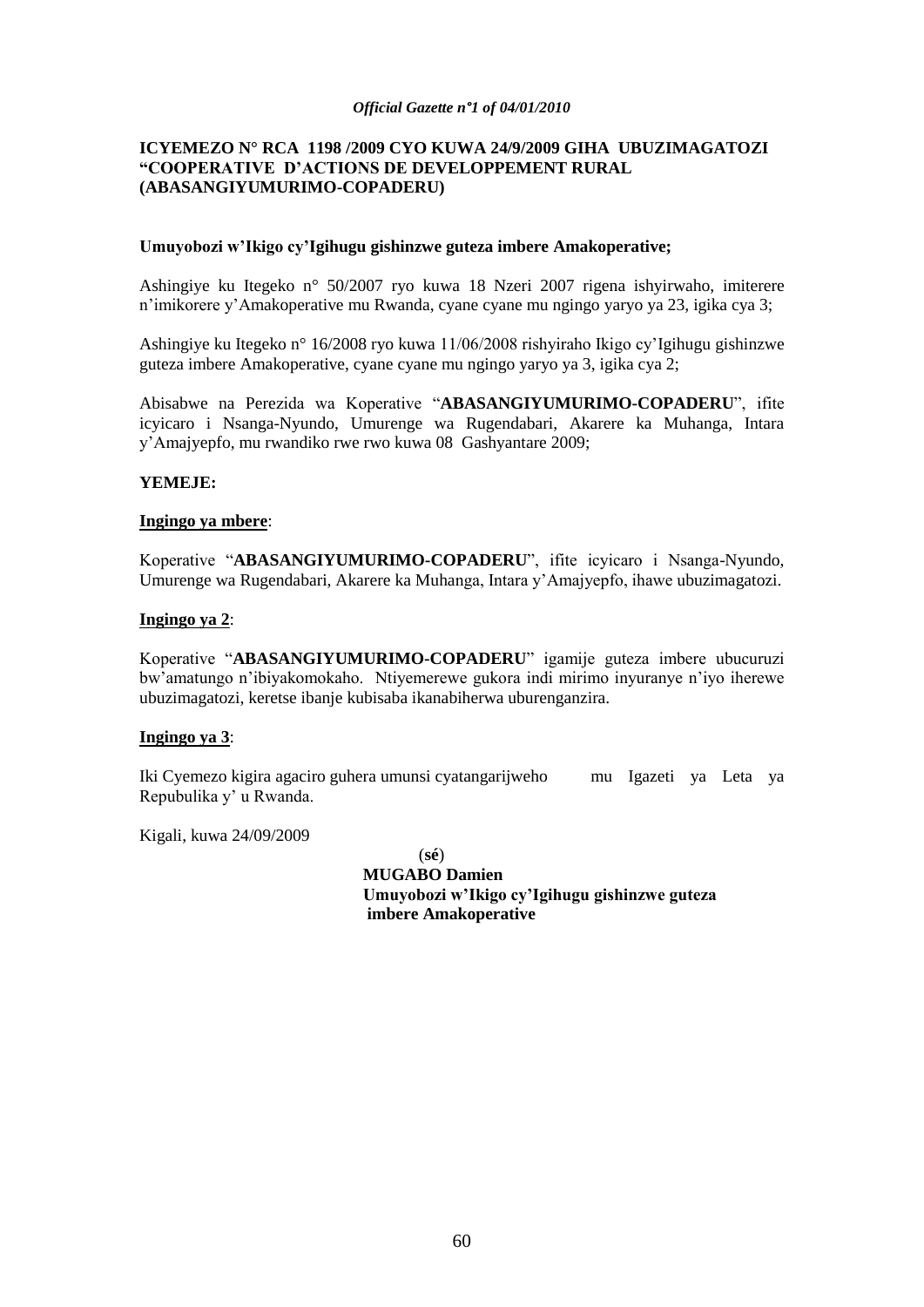# **ICYEMEZO N° RCA 1311 /2009 CYO KUWA 22/10/2009 GIHA UBUZIMAGATOZI KOPERATIVE "ABATANYURANYA"**

### **Umuyobozi w"Ikigo cy"Igihugu gishinzwe guteza imbere Amakoperative;**

Ashingiye ku Itegeko n° 50/2007 ryo kuwa 18 Nzeri 2007 rigena ishyirwaho, imiterere n"imikorere y"Amakoperative mu Rwanda, cyane cyane mu ngingo yaryo ya 23, igika cya 3;

Ashingiye ku Itegeko n° 16/2008 ryo kuwa 11/06/2008 rishyiraho Ikigo cy"Igihugu gishinzwe guteza imbere Amakoperative, cyane cyane mu ngingo yaryo ya 3, igika cya 2;

Abisabwe na Perezida wa Koperative "**ABATANYURANYA**", ifite icyicaro i Kibumbwe,Umurenge wa Kibumbwe, Akarere ka Nyamagabe, Intara y"Amajyepfo, mu rwandiko rwe rwo kuwa 02 Nzeri 2009;

#### **YEMEJE:**

#### **Ingingo ya mbere**:

Koperative "**ABATANYURANYA**", ifite icyicaro i Kibumbwe, Umurenge wa Kibumbwe, Akarere ka Nyamagabe, Intara y"Amajyepfo, ihawe ubuzimagatozi.

#### **Ingingo ya 2**:

Koperative "**ABATANYURANYA**" igamije guteza imbere ubuhinzi bwa kawa. Ntiyemerewe gukora indi mirimo inyuranye n"iyo iherewe ubuzimagatozi, keretse ibanje kubisaba ikanabiherwa uburenganzira.

# **Ingingo ya 3**:

Iki Cyemezo kigira agaciro guhera umunsi cyatangarijweho mu Igazeti ya Leta ya Repubulika y"u Rwanda.

Kigali, kuwa 22/10/2009.

(**sé**)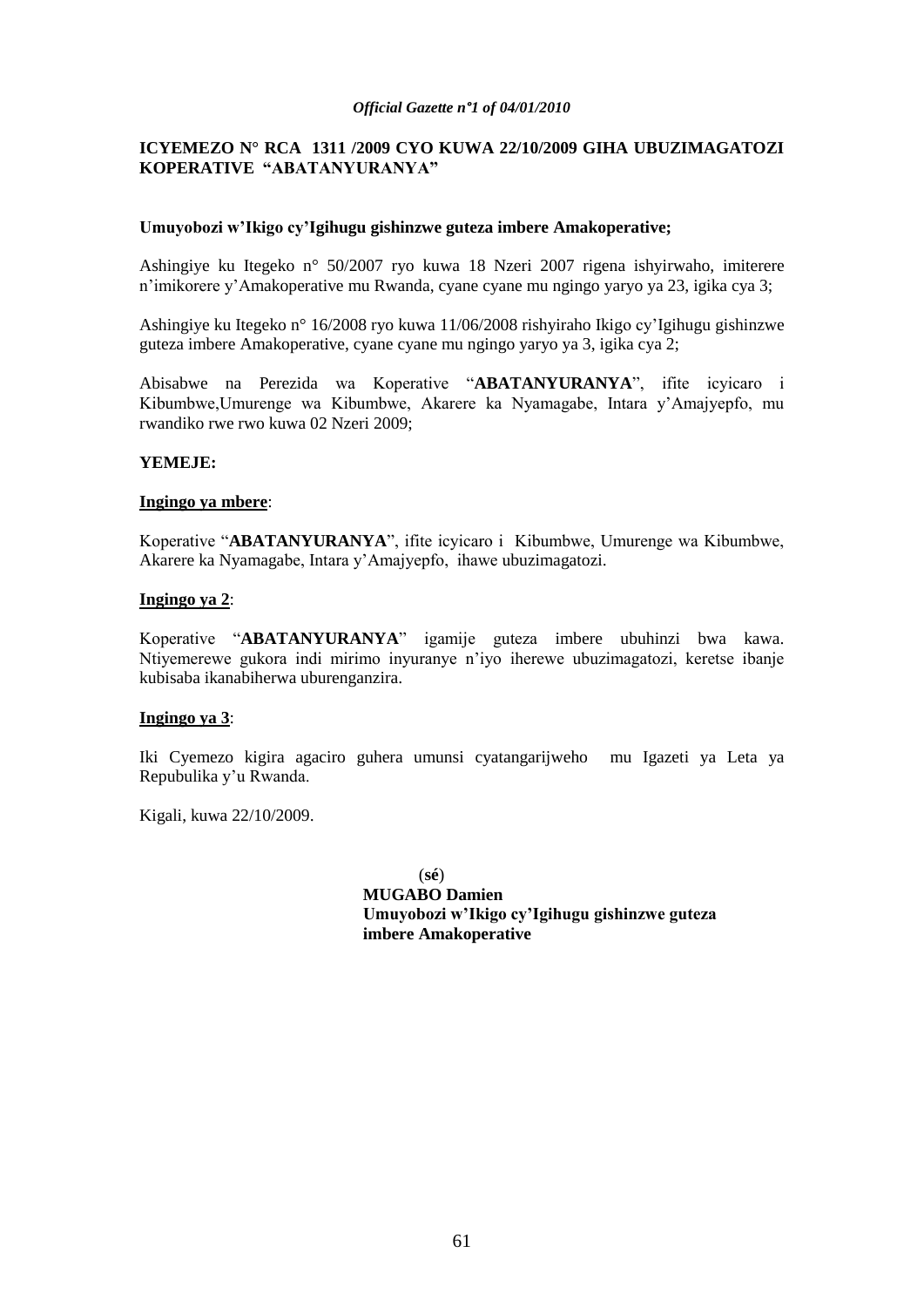# **ICYEMEZO N° RCA 1173 /2009 CYO KUWA 22/09/2009 GIHA UBUZIMAGATOZI KOPERATIVE "ABOGEZASUKA"**

### **Umuyobozi w"Ikigo cy"Igihugu gishinzwe guteza imbere Amakoperative;**

Ashingiye ku Itegeko n° 50/2007 ryo kuwa 18 Nzeri 2007 rigena ishyirwaho, imiterere n"imikorere y"Amakoperative mu Rwanda, cyane cyane mu ngingo yaryo ya 23, igika cya 3;

Ashingiye ku Itegeko n° 16/2008 ryo kuwa 11/06/2008 rishyiraho Ikigo cy"Igihugu gishinzwe guteza imbere Amakoperative, cyane cyane mu ngingo yaryo ya 3, igika cya 2;

Abisabwe na Perezida wa Koperative "**ABOGEZASUKA**", ifite icyicaro i Nkumbure, Umurenge wa Tare, Akarere ka Nyamagabe, Intara y"Amajyepfo; mu rwandiko rwe rwo kuwa 07 Nyakanga 2009;

#### **YEMEJE:**

#### **Ingingo ya mbere**:

Koperative "**ABOGEZASUKA**", ifite icyicaro i Nkumbure, Umurenge wa Tare, Akarere ka Nyamagabe, Intara y"Amajyepfo, ihawe ubuzimagatozi.

#### **Ingingo ya 2**:

Koperative "**ABOGEZASUKA**" igamije guteza imbere ubuhinzi bw"ibirayi n"ingano, n"ubworozi bw"inka. Ntiyemerewe gukora indi mirimo inyuranye n"iyo iherewe ubuzimagatozi, keretse ibanje kubisaba ikanabiherwa uburenganzira.

#### **Ingingo ya 3**:

Iki Cyemezo kigira agaciro guhera umunsi cyatangarijweho mu Igazeti ya Leta ya Repubulika y" u Rwanda.

Kigali, kuwa 22/9/2009.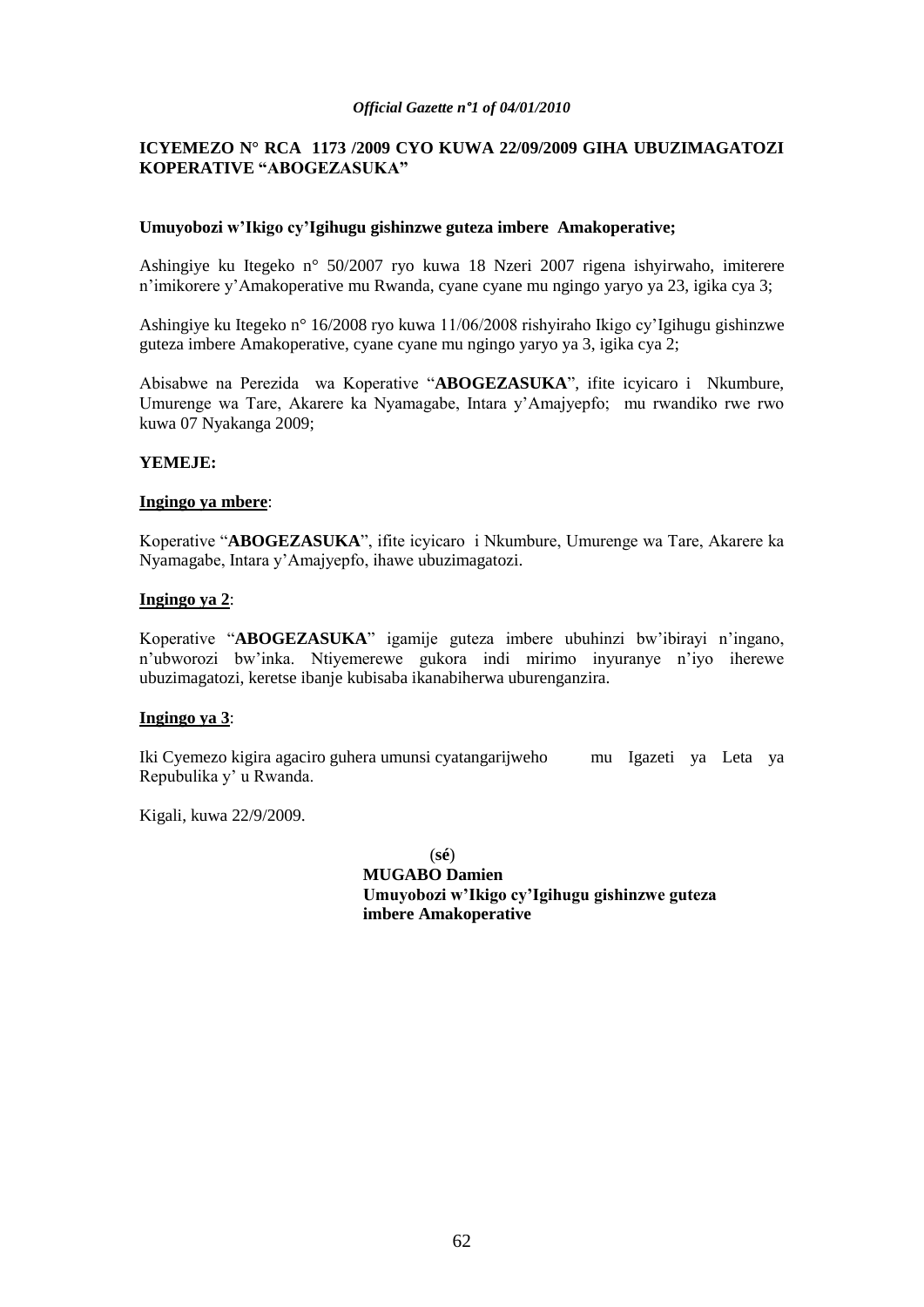# **ICYEMEZO N° RCA 0069 /2009 CYO KUWA 15/01/2009 GIHA UBUZIMAGATOZI KOPERATIVE YO KUZIGAMA NO KUGURIZANYA / COOPERATIVE LOCALE D"EPARGNE ET DE CREDIT-NYARUTOVU "CLECAM-NYARUTOVU"**

#### **Umuyobozi w"Ikigo cy"Igihugu gishinzwe guteza imbere Amakoperative;**

Ashingiye ku Itegeko n° 50/2007 ryo kuwa 18 Nzeri 2007 rigena ishyirwaho, imiterere n"imikorere y"Amakoperative mu Rwanda, cyane cyane mu ngingo yaryo ya 23, igika cya 3;

Ashingiye ku Itegeko n° 16/2008 ryo kuwa 11/06/2008 rishyiraho Ikigo cy"Igihugu gishinzwe guteza imbere Amakoperative, cyane cyane mu ngingo yaryo ya 3, igika cya 2;

Abisabwe na Perezida wa Koperative "**CLECAM-NYARUTOVU**", ifite icyicaro mu Murenge wa Gakenke, Akarere ka Gakenke, Intara y"Amajyaruguru, mu rwandiko rwe rwo kuwa 06 Kanama 2007;

#### **YEMEJE:**

#### **Ingingo ya mbere**:

Koperative "**CLECAM-NYARUTOVU**", ifite icyicaro mu Murenge wa Gakenke, Akarere ka Gakenke, Intara y"Amajyaruguru, ihawe ubuzimagatozi.

### **Ingingo ya 2**:

Koperative "**CLECAM-NYARUTOVU**" igamije guteza imbere abanyamuryango ibafasha kwizigamira no kubona inguzanyo. Ntiyemerewe gukora indi mirimo inyuranye n"iyo iherewe ubuzimagatozi, keretse ibanje kubisaba ikanabiherwa uburenganzira.

#### **Ingingo ya 3**:

Iki Cyemezo kigira agaciro guhera umunsi cyatangarijweho mu Igazeti ya Leta ya Repubulika y" u Rwanda.

Kigali, kuwa 15/01/2009.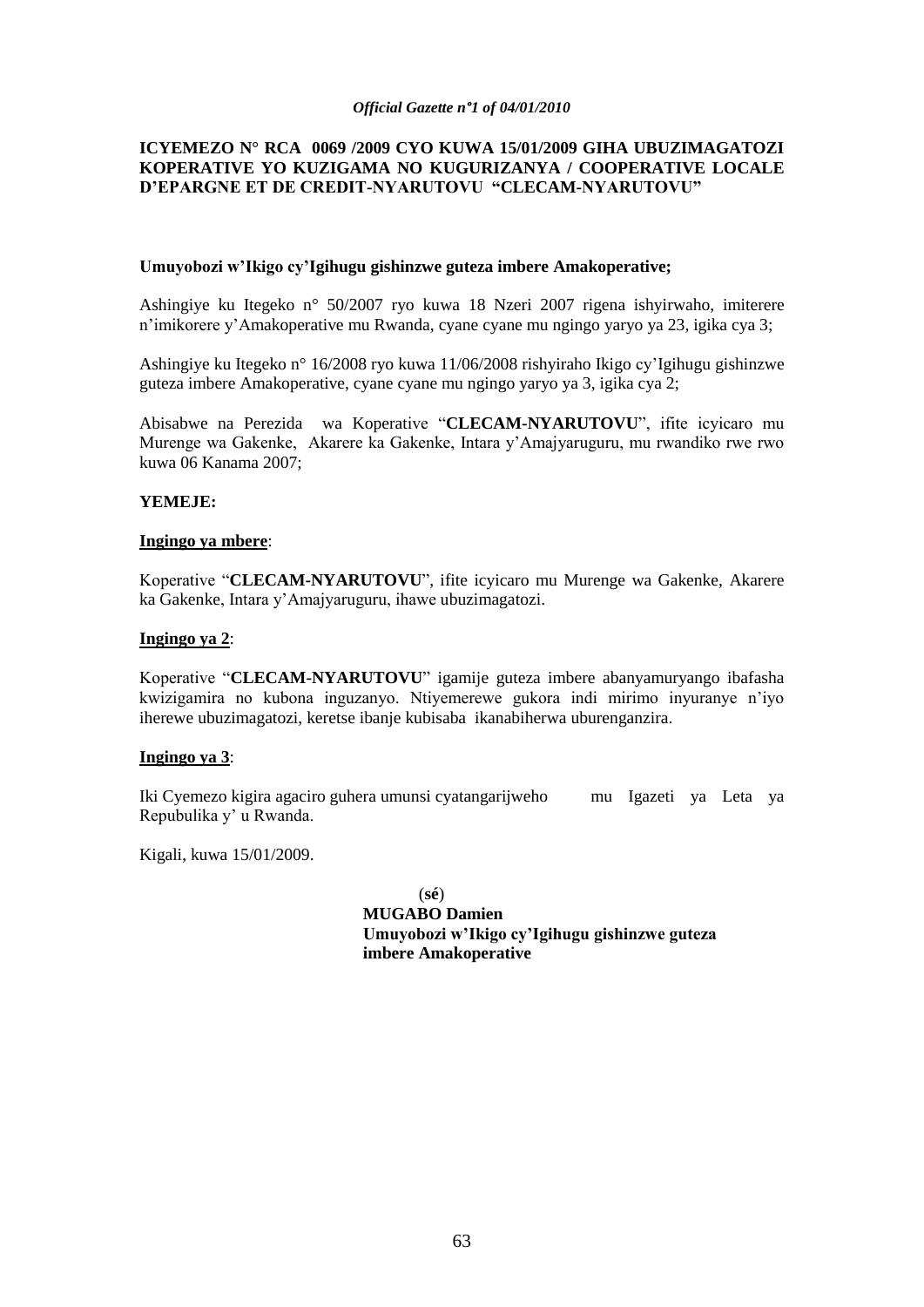# **ICYEMEZO N° RCA 0269 /2009 CYO KUWA 15/01/2009 GIHA UBUZIMAGATOZI "COOPERATIVE POUR L"HYGIENE ET L"ENVIRONNEMNT AU MARCHE DE RUSINE" (COHEMARU)**

#### **Umuyobozi w"Ikigo cy"Igihugu gishinzwe guteza imbere Amakoperative;**

Ashingiye ku Itegeko n° 50/2007 ryo kuwa 18 Nzeri 2007 rigena ishyirwaho, imiterere n"imikorere y"Amakoperative mu Rwanda, cyane cyane mu ngingo yaryo ya 23, igika cya 3;

Ashingiye ku Itegeko n° 16/2008 ryo kuwa 11/06/2008 rishyiraho Ikigo cy"Igihugu gishinzwe guteza imbere Amakoperative, cyane cyane mu ngingo yaryo ya 3, igika cya 2;

Abisabwe na Perezida wa Koperative "**COHEMARU**", ifite icyicaro i Kajevuba, Umurenge wa Ntarabana, Akarere ka Rulindo, Intara y"Amajyaruguru, mu rwandiko rwe rwo kuwa 28 Gicurasi 2008,

#### **YEMEJE:**

#### **Ingingo ya mbere**:

Koperative "**COHEMARU**", ifite icyicaro i Kajevuba, Umurenge wa Ntarabana, Akarere ka Rulindo, Intara y"Amajyaruguru, Umujyi wa Kigali, ihawe ubuzimagatozi.

#### **Ingingo ya 2**:

Koperative "**COHEMARU**" igamije gukora isuku mw"isoko rya Rusine, kubyaza ibishingwe ifumbire no gukora ubusitani. Ntiyemerewe gukora indi mirimo inyuranye n"iyo iherewe ubuzimagatozi, keretse ibanje kubisaba ikanabiherwa uburenganzira.

# **Ingingo ya 3**:

Iki Cyemezo kigira agaciro guhera umunsi cyatangarijweho mu Igazeti ya Leta ya Repubulika y" u Rwanda.

Kigali, kuwa 15/01//2009.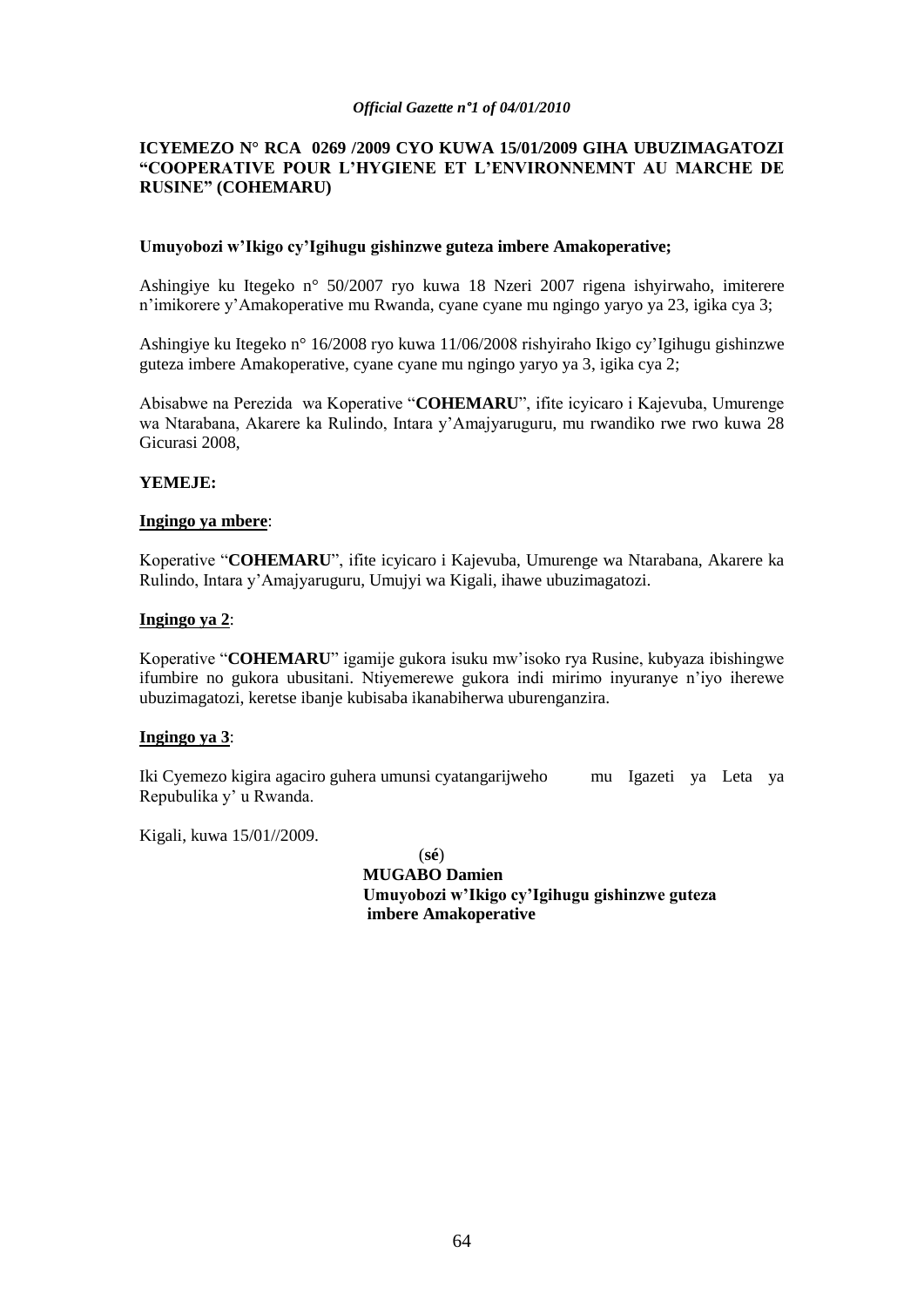# **ICYEMEZO N° RCA 1342 /2009 CYO KUWA 29/10/2009 GIHA UBUZIMAGATOZI "COOPERATIVE ORGANISANT LES MARCHES AGRICOLES" (COMAGRI)**

# **Umuyobozi w"Ikigo cy"Igihugu gishinzwe guteza imbere Amakoperative;**

Ashingiye ku Itegeko n° 50/2007 ryo kuwa 18 Nzeri 2007 rigena ishyirwaho, imiterere n"imikorere y"Amakoperative mu Rwanda, cyane cyane mu ngingo yaryo ya 23, igika cya 3;

Ashingiye ku Itegeko n° 16/2008 ryo kuwa 11/06/2008 rishyiraho Ikigo cy"Igihugu gishinzwe guteza imbere Amakoperative, cyane cyane mu ngingo yaryo ya 3, igika cya 2;

Abisabwe na Perezida wa Koperative "**COMAGRI**", ifite icyicaro i Nyamiyaga, Umurenge wa Kaduha, Akarere ka Nyamagabe, Intara y"Amajyepfo, mu rwandiko rwe rwo kuwa 30 Kamena 2009;

#### **YEMEJE:**

#### **Ingingo ya mbere**:

Koperative "**COMAGRI**", ifite icyicaro i Nyamiyaga, Umurenge wa Kaduha, Akarere ka Nyamagabe, Intara y"Amajyepfo, ihawe ubuzimagatozi.

#### **Ingingo ya 2**:

Koperative "**COMAGRI**" igamije guteza imbere ubucuruzi bw"ibirayi, ingano n"inyongeramusaruro. Ntiyemerewe gukora indi mirimo inyuranye n"iyo iherewe ubuzimagatozi, keretse ibanje kubisaba ikanabiherwa uburenganzira.

# **Ingingo ya 3**:

Iki Cyemezo kigira agaciro guhera umunsi cyatangarijweho mu Igazeti ya Leta ya Repubulika y" u Rwanda.

Kigali, kuwa 29/10/2009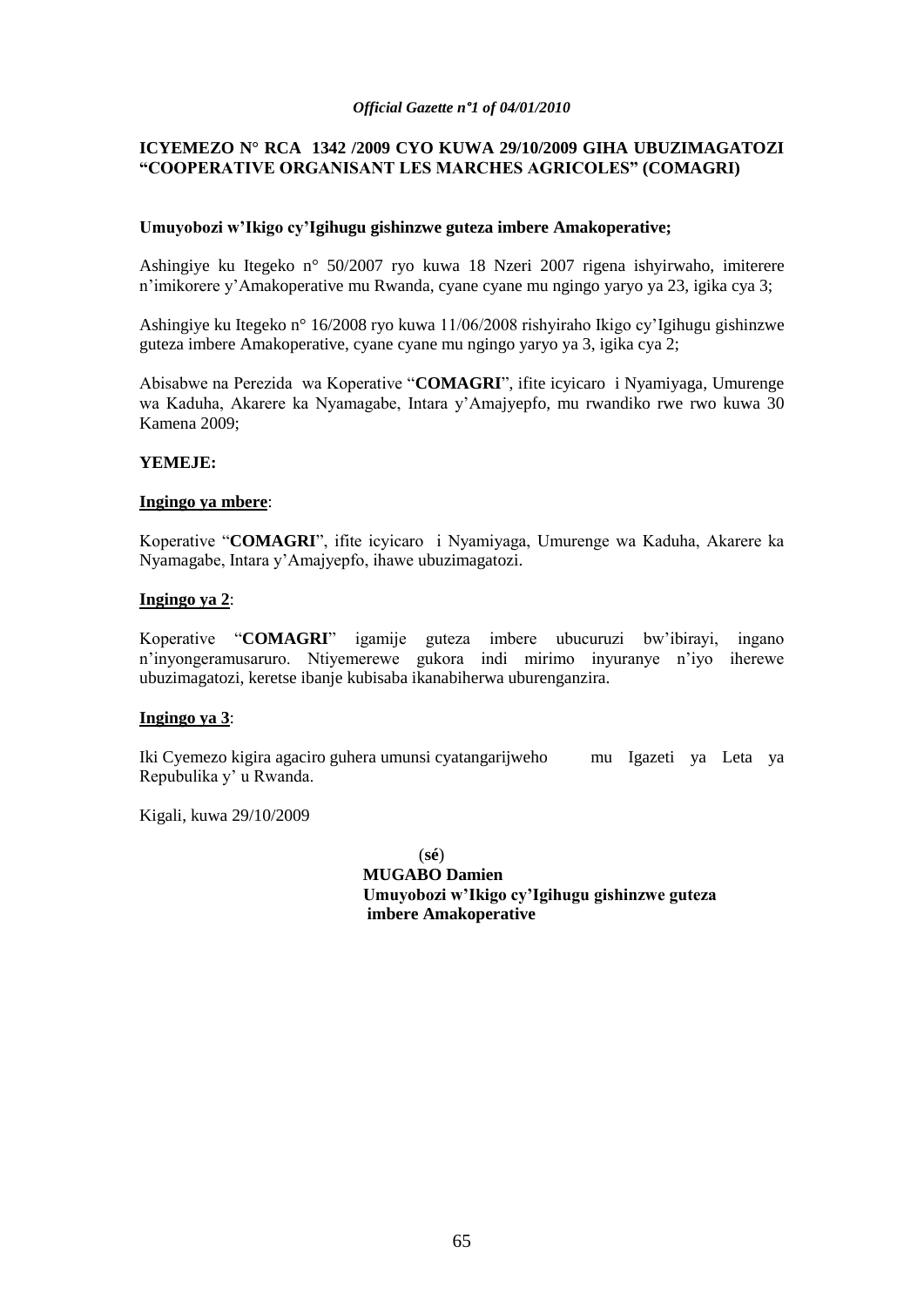# **ICYEMEZO N° RCA 1222 /2009 CYO KUWA 06/10/2009 GIHA UBUZIMAGATOZI "COOPERATIVE POUR LA PROMOTION ET LE DEVELOPPEMENT DE L"ELEVAGE DANS GISHWATI "COPDEGI"**

#### **Umuyobozi w"Ikigo cy"Igihugu gishinzwe guteza imbere Amakoperative;**

Ashingiye ku Itegeko n° 50/2007 ryo kuwa 18 Nzeri 2007 rigena ishyirwaho, imiterere n"imikorere y"Amakoperative mu Rwanda, cyane cyane mu ngingo yaryo ya 23, igika cya 3;

Ashingiye ku Itegeko n° 16/2008 ryo kuwa 11/06/2008 rishyiraho Ikigo cy"Igihugu gishinzwe guteza imbere Amakoperative, cyane cyane mu ngingo yaryo ya 3, igika cya 2;

Abisabwe na Perezida wa Koperative "**COPDEGI**", ifite icyicaro i Rubavu, Umurenge wa Gisenyi, Akarere ka Rubavu, Intara y"Iburengerazuba, mu rwandiko rwe rwo kuwa 29 Kamena 2009;

#### **YEMEJE:**

#### **Ingingo ya mbere**:

Koperative "**COPDEGI**", ifite icyicaro i Rubavu, Umurenge wa Gisenyi, Akarere ka Rubavu, Intara y"Iburengerazuba, ihawe ubuzimagatozi.

#### **Ingingo ya 2**:

Koperative "**COPDEGI**" igamije guteza imbere ubworozi bw"inka za kijyambere. Ntiyemerewe gukora indi mirimo inyuranye n"iyo iherewe ubuzimagatozi, keretse ibanje kubisaba ikanabiherwa uburenganzira.

# **Ingingo ya 3**:

Iki Cyemezo kigira agaciro guhera umunsi cyatangarijweho mu Igazeti ya Leta ya Repubulika y" u Rwanda.

Kigali, kuwa 6/10/2009.

(**sé**)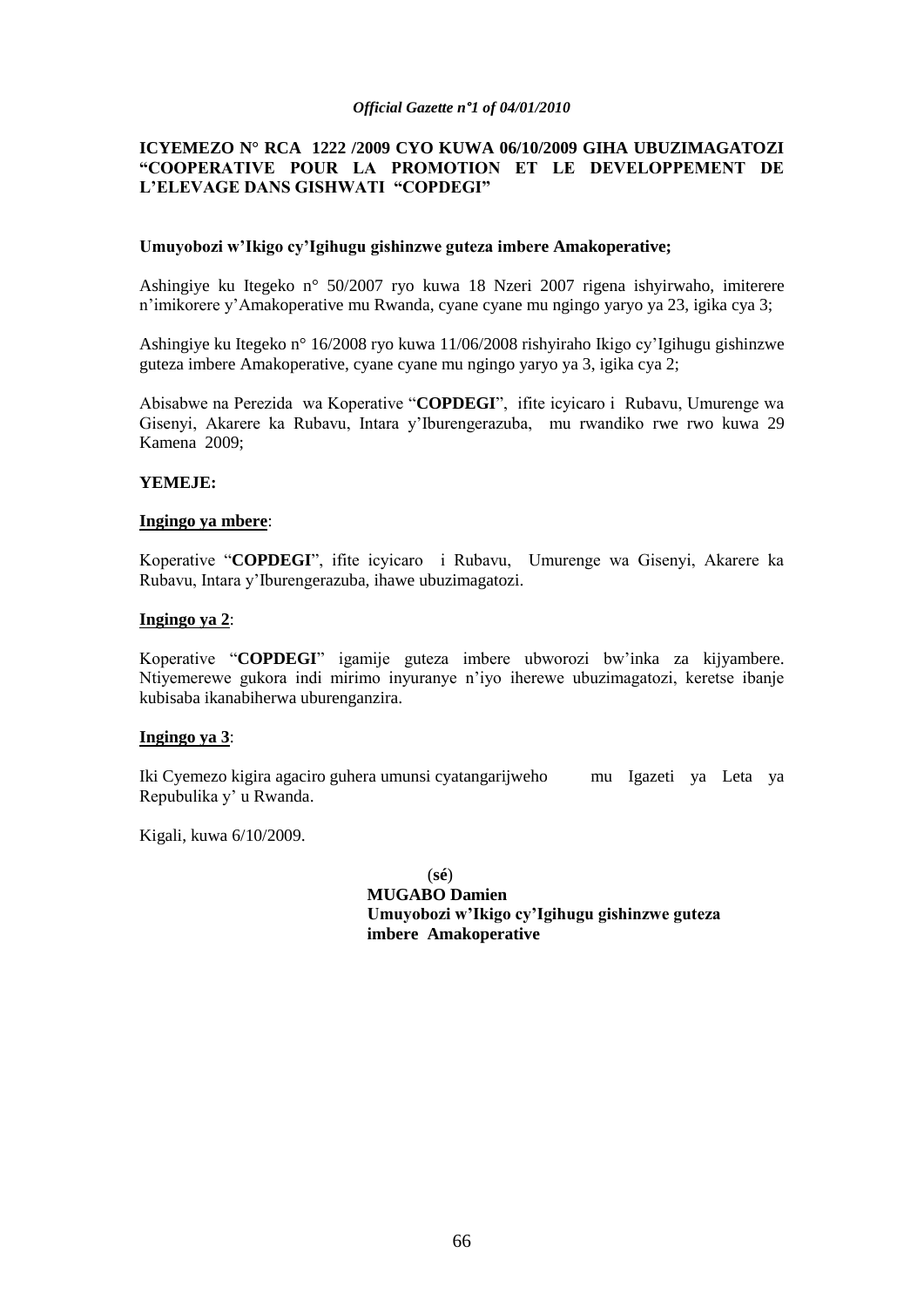# **ICYEMEZO N° RCA 1574 /2009 CYO KUWA 21/12/2009 GIHA UBUZIMAGATOZI «COOPERATIVE DES TAXIMEN-VOTURES AU RWANDA » (COOPETAVORWA)**

# **Umuyobozi w"Ikigo cy"Igihugu gishinzwe guteza imbere Amakoperative;**

Ashingiye ku Itegeko n° 50/2007 ryo kuwa 18 Nzeri 2007 rigena ishyirwaho, imiterere n"imikorere y"Amakoperative mu Rwanda, cyane cyane mu ngingo yaryo ya 23, igika cya 3;

Ashingiye ku Itegeko n° 16/2008 ryo kuwa 11/06/2008 rishyiraho Ikigo cy"Igihugu gishinzwe guteza imbere Amakoperative, cyane cyane mu ngingo yaryo ya 3, igika cya 2;

Abisabwe na Perezida wa Koperative " **COOPETAVORWA** ", ifite icyicaro i Kigali, Umurenge wa Kimisagara, Akarere ka Nyarugenge, Umujyi wa Kigali, mu rwandiko rwe rwo kuwa 17 Ugushyingo 2009;

#### **YEMEJE:**

#### **Ingingo ya mbere**:

Koperative "**COOPETAVORWA**", ifite icyicaro i Kigali, Umurenge wa Kimisagara, Akarere ka Nyarugenge, Umujyi wa Kigali, ihawe ubuzimagatozi.

#### **Ingingo ya 2**:

Koperative "**COOPETAVORWA**" igamije gutanga serivisi zijyanye no gutwara abantu hakoreshejwe Taxis voitures. Ntiyemerewe gukora indi mirimo inyuranye n"iyo iherewe ubuzimagatozi, keretse ibanje kubisaba ikanabiherwa uburenganzira

#### **Ingingo ya 3**:

Iki Cyemezo kigira agaciro guhera umunsi cyatangarijweho mu Igazeti ya Leta ya Repubulika y" u Rwanda.

Kigali, kuwa 21/12/2009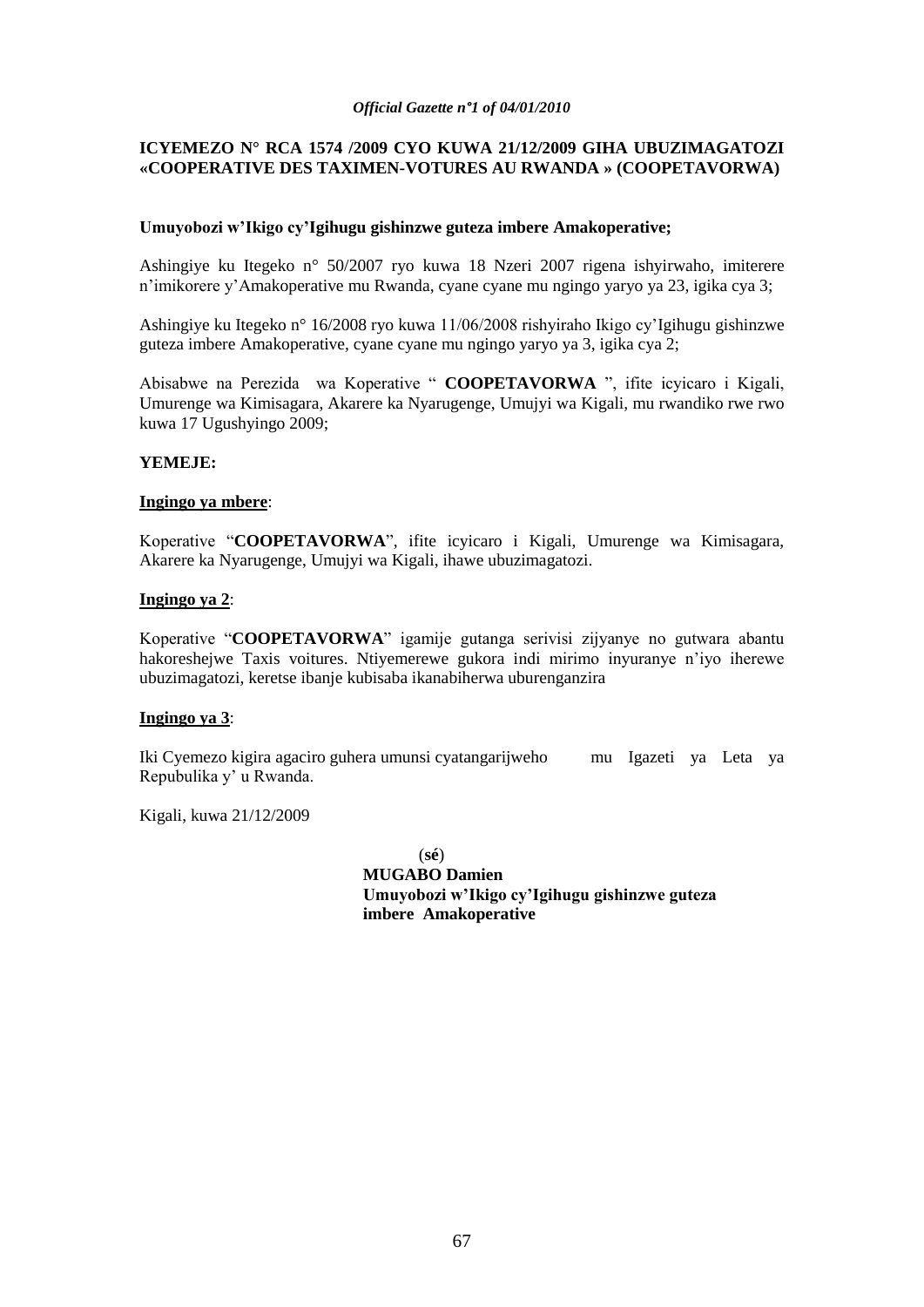# **ICYEMEZO N° RCA 0011 /2009 CYO KUWA 15/1/2009 GIHA UBUZIMAGATOZI "COOPERATIVE DE TRANSPORT DES PERSONNES AU MOYEN DE VELOS A MOTEUR-MUSANZE » (COOTRAVEMO-MUSANZE)**

#### **Umuyobozi w"Ikigo cy"Igihugu gishinzwe guteza imbere Amakoperative;**

Ashingiye ku Itegeko n° 50/2007 ryo kuwa 18 Nzeri 2007 rigena ishyirwaho, imiterere n"imikorere y"Amakoperative mu Rwanda, cyane cyane mu ngingo yaryo ya 23, igika cya 3;

Ashingiye ku Itegeko n° 16/2008 ryo kuwa 11/06/2008 rishyiraho Ikigo cy"Igihugu gishinzwe guteza imbere Amakoperative, cyane cyane mu ngingo yaryo ya 3, igika cya 2;

Abisabwe na Perezida wa Koperative "**COOTRAVEMO-MUSANZE** ", ifite icyicaro i Muhoza, Umurenge wa Muhoza, Akarere ka Musanze, Intara y"Amajyaruguru, mu rwandiko rwe rwo kuwa 01 Ugushyingo 2007;

# **YEMEJE:**

#### **Ingingo ya 1**:

Koperative **"COOTRAVEMO-MUSANZE**", ifite icyicaro i Muhoza, Umurenge wa Muhoza, Akarere ka Musanze, Intara y"Amajyaruguru, ihawe ubuzimagatozi.

#### **Ingingo ya 2**:

Koperative "**COOTRAVEMO-MUSANZE**" igamije guteza imbere umwuga wo gutwara abantu n"ibintu ku magare ya moteri. Ntiyemerewe gukora indi mirimo inyuranye n"iyo iherewe ubuzimagatozi, keretse ibanje kubisaba ikanabiherwa uburenganzira.

# **Ingingo ya 3**:

Iki Cyemezo kigira agaciro guhera umunsi cyatangarijweho mu Igazeti ya Leta ya Repubulika y" u Rwanda.

Kigali, kuwa 15/1/2009.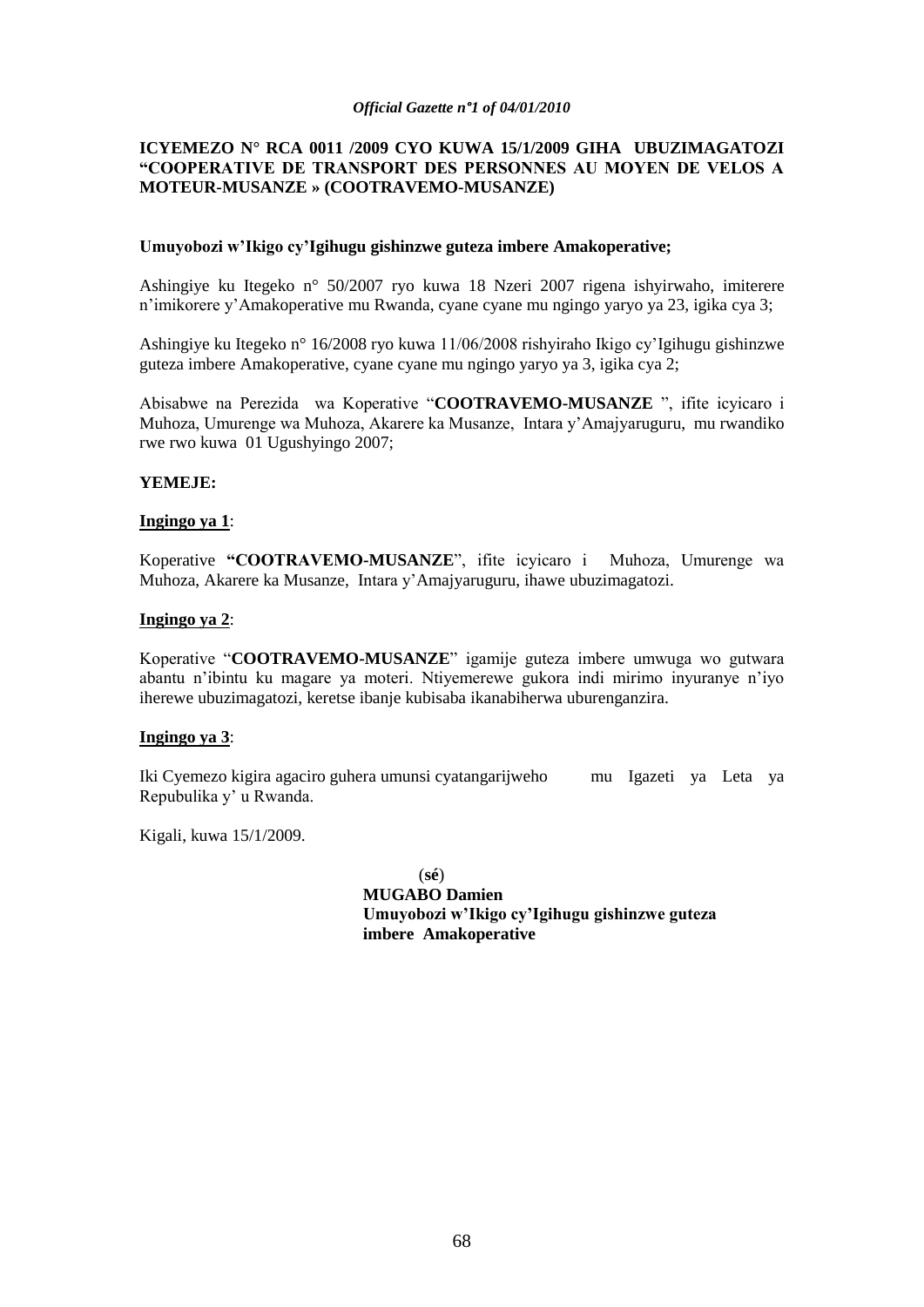# **ICYEMEZO N° RCA 1477 /2009 CYO KUWA 27/11/2009 GIHA UBUZIMAGATOZI KOPERATIVE "DUFATANYENSHUTI"**

### **Umuyobozi w"Ikigo cy"Igihugu gishinzwe guteza imbere Amakoperative;**

Ashingiye ku Itegeko n° 50/2007 ryo kuwa 18 Nzeri 2007 rigena ishyirwaho, imiterere n"imikorere y"Amakoperative mu Rwanda, cyane cyane mu ngingo yaryo ya 23, igika cya 3;

Ashingiye ku Itegeko n° 16/2008 ryo kuwa 11/06/2008 rishyiraho Ikigo cy"Igihugu gishinzwe guteza imbere Amakoperative, cyane cyane mu ngingo yaryo ya 3, igika cya 2;

Abisabwe na Perezida wa Koperative "**DUFATANYE NSHUTI**", ifite icyicaro i Tare, Umurenge wa Tare, Akarere ka Nyamagabe, Intara y"Amajyepfo, mu rwandiko rwe rwo ku wa 18 Nzeri 2009;

# **YEMEJE:**

#### **Ingingo ya 1**:

Koperative "**DUFATANYE NSHUTI**", ifite icyicaro i Tare, Umurenge wa Tare, Akarere ka Nyamagabe, Intara y"Amajyepfo, ihawe ubuzimagatozi.

### **Ingingo ya 2**:

Koperative "**DUFATANYE NSHUTI**" igamije guteza imbere ubuhinzi bw"ibirayi n"ingano, n"ubworozi bw"inka. Ntiyemerewe gukora indi mirimo inyuranye n"iyo iherewe ubuzimagatozi, keretse ibanje kubisaba ikanabiherwa uburenganzira.

#### **Ingingo ya 3**:

Iki Cyemezo kigira agaciro guhera umunsi cyatangarijweho mu Igazeti ya Leta ya Repubulika y" u Rwanda.

Kigali, kuwa 27/11/2009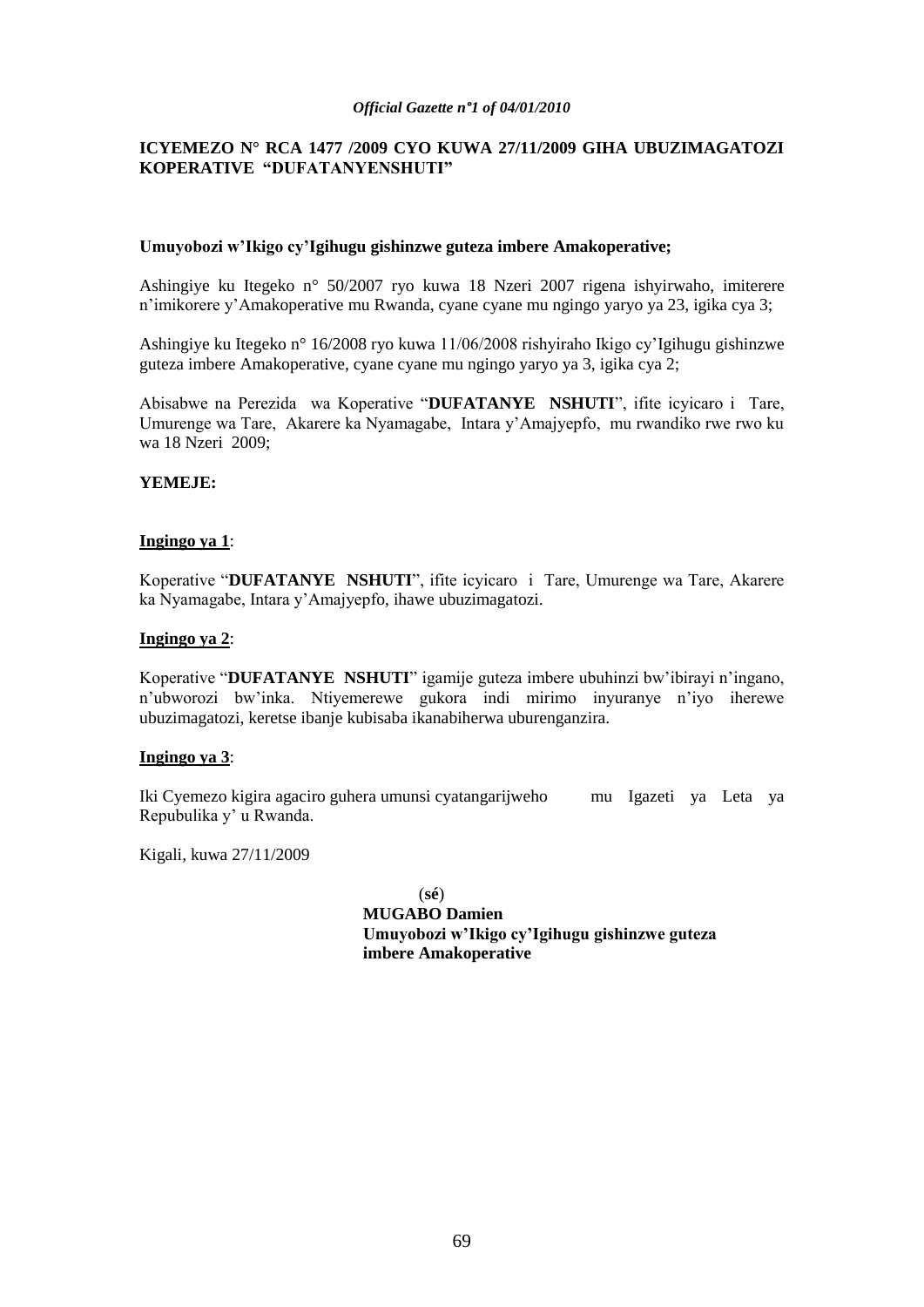# **ICYEMEZO N° RCA 1488 /2009 CYO KUWA 30/11/2009 GIHA UBUZIMAGATOZI KOPERATIVE" (DUTERANIMBARAGA**)

# **Umuyobozi w"Ikigo cy"Igihugu gishinzwe guteza imbere Amakoperative;**

Ashingiye ku Itegeko n° 50/2007 ryo kuwa 18 Nzeri 2007 rigena ishyirwaho, imiterere n"imikorere y"Amakoperative mu Rwanda, cyane cyane mu ngingo yaryo ya 23, igika cya 3;

Ashingiye ku Itegeko n° 16/2008 ryo kuwa 11/06/2008 rishyiraho Ikigo cy"Igihugu gishinzwe guteza imbere Amakoperative, cyane cyane mu ngingo yaryo ya 3, igika cya 2;

Abisabwe na Perezida wa Koperative "**DUTERANIMBARAGA**", ifite icyicaro i Rukeli, Umurenge wa Buruhukiro, Akarere ka Nyamagabe, Intara y"Amajyepfo, mu rwandiko rwe rwakiriwe kuwa 26 Ugushyingo 2009.

#### **YEMEJE:**

#### **Ingingo ya 1**:

Koperative "**DUTERANIMBARAGA**", ifite icyicaro i Rukeli, Umurenge wa Buruhukiro, Akarere ka Nyamagabe, Intara y"Amajyepfo, ihawe ubuzimagatozi.

#### **Ingingo ya 2**:

Koperative "**DUTERANIMBARAGA**" igamije guteza imbere ubuhinzi bw"ibirayi n"ingano, n"ubworozi bw"inka. Ntiyemerewe gukora indi mirimo inyuranye n"iyo iherewe ubuzimagatozi, keretse ibanje kubisaba ikanabiherwa uburenganzira.

# **Ingingo ya 3**:

Iki Cyemezo kigira agaciro guhera umunsi cyatangarijweho mu Igazeti ya Leta ya Repubulika y" u Rwanda.

Kigali, kuwa 30/11//2009

(**sé**)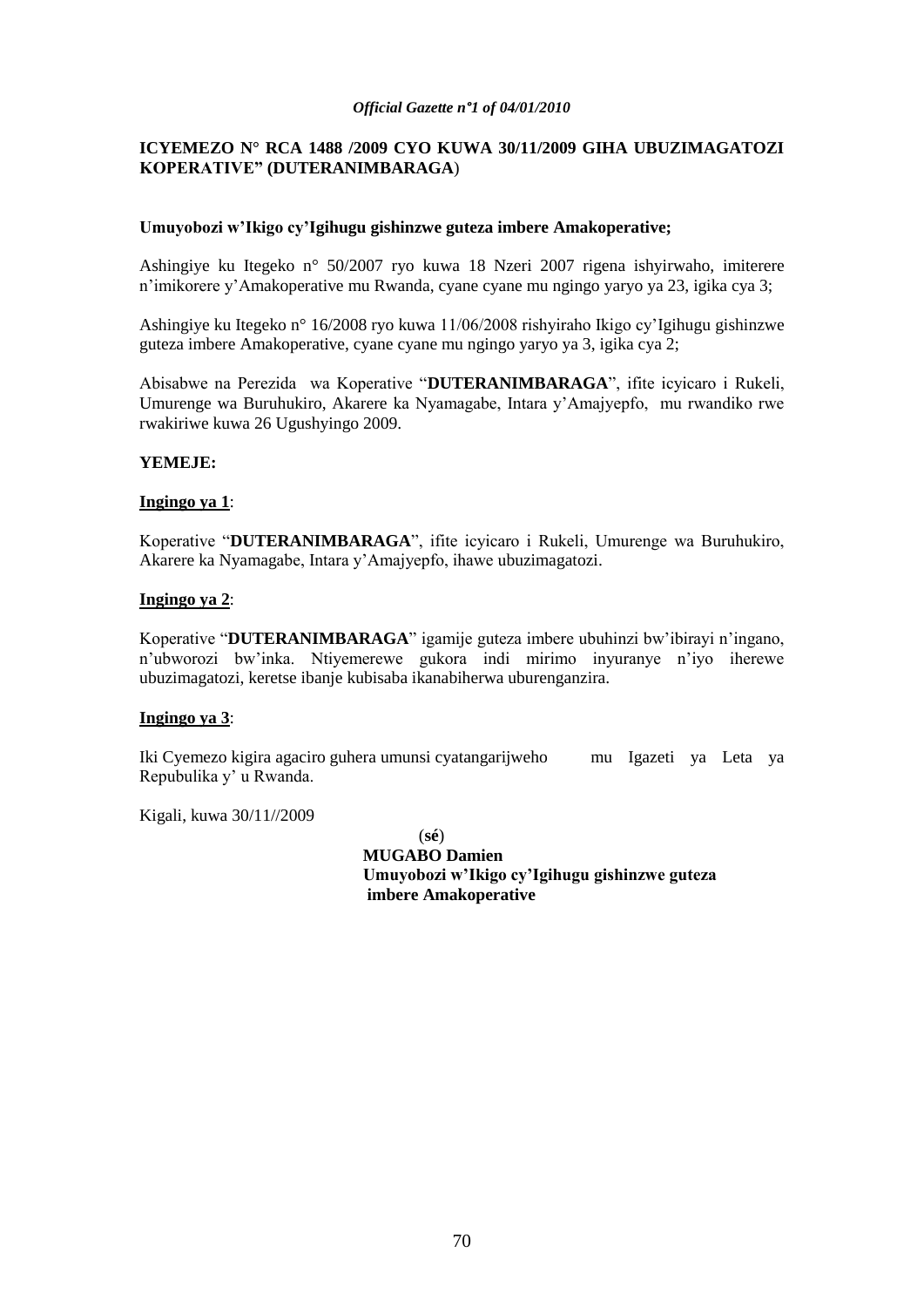# **ICYEMEZO N° RCA 1456 /2009 CYO KUWA 18/11/2009 GIHA UBUZIMAGATOZI KOPERATIVE « IREBERO DEVELOPEMENT NETWORK » (IREBERO DN)**

### **Umuyobozi w"Ikigo cy"Igihugu gishinzwe guteza imbere Amakoperative;**

Ashingiye ku Itegeko n° 50/2007 ryo kuwa 18 Nzeri 2007 rigena ishyirwaho, imiterere n"imikorere y"Amakoperative mu Rwanda, cyane cyane mu ngingo yaryo ya 23, igika cya 3;

Ashingiye ku Itegeko n° 16/2008 ryo kuwa 11/06/2008 rishyiraho Ikigo cy"Igihugu gishinzwe guteza imbere Amakoperative, cyane cyane mu ngingo yaryo ya 3, igika cya 2;

Abisabwe na Perezida wa Koperative **" IREBERO DN** ", ifite icyicaro mu Murenge, wa Kimisagara, Akarere ka nyarugenge, Umujyi wa Kigali, mu rwandiko rwe rwakiriwe kuwa 12 Ukwakira 2009.

#### **YEMEJE:**

#### **Ingingo ya 1**:

Koperative "**IREBERO DN**", ifite icyicaro mu Murenge, wa Kimisagara, Akarere ka Nyarugenge, Umujyi wa Kigali, ihawe ubuzimagatozi.

#### **Ingingo ya 2**:

Koperative "**IREBERO DN**" igamije guteza imbere ubuhinzi bw"ikawa n"ubworozi bw"inkoko. Ntiyemerewe gukora indi mirimo inyuranye n"iyo iherewe ubuzimagatozi, keretse ibanje kubisaba ikanabiherwa uburenganzira.

#### **Ingingo ya 3**:

Iki Cyemezo kigira agaciro guhera umunsi cyatangarijweho mu Igazeti ya Leta ya Repubulika y" u Rwanda.

Kigali, kuwa 18/11//2009

(**sé**)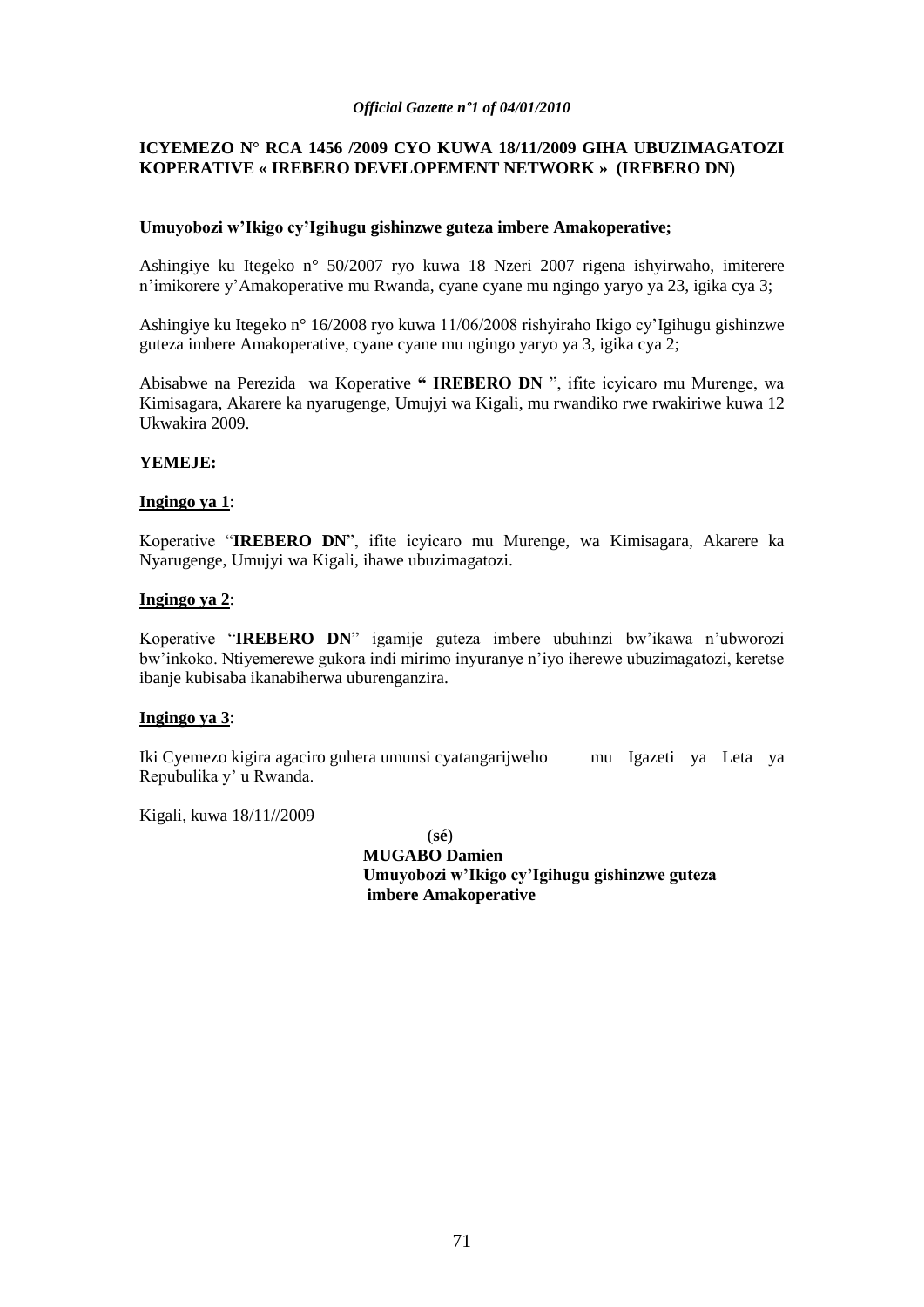# **ICYEMEZO N° RCA 1250 /2009 CYO KUWA 13/10/2009 GIHA UBUZIMAGATOZI KOPERATIVE "ABAKUNDA KAWA NYAKIZU » (KABAKANYA)**

#### **Umuyobozi w"Ikigo cy"Igihugu gishinzwe guteza imbere Amakoperative;**

Ashingiye ku Itegeko n° 50/2007 ryo kuwa 18 Nzeri 2007 rigena ishyirwaho, imiterere n"imikorere y"Amakoperative mu Rwanda, cyane cyane mu ngingo yaryo ya 23, igika cya 3;

Ashingiye ku Itegeko n° 16/2008 ryo kuwa 11/06/2008 rishyiraho Ikigo cy"Igihugu gishinzwe guteza imbere Amakoperative, cyane cyane mu ngingo yaryo ya 3, igika cya 2;

Abisabwe na Perezida wa Koperative " **KABAKANYA** ", ifite icyicaro mu Murenge wa Nyagisozi, Akarere ka Nyaruguru, Intara y"Amajyepfo, mu rwandiko rwe rwo kuwa 20 Nyakanga 2009;

# **YEMEJE:**

#### **Ingingo ya 1**:

Koperative "**KABAKANYA**", ifite icyicaro mu Murenge wa Nyagisozi, Akarere ka Nyaruguru, Intara y"Amajyepfo, ihawe ubuzimagatozi.

#### **Ingingo ya 2**:

Koperative "**KABAKANYA**" igamije guteza imbere ubuhinzi bwa kawa no kongera umusaruro wayo mu bwinshi no mu bwiza. Ntiyemerewe gukora indi mirimo inyuranye n"iyo iherewe ubuzimagatozi, keretse ibanje kubisaba ikanabiherwa uburenganzira.

# **Ingingo ya 3**:

Iki Cyemezo kigira agaciro guhera umunsi cyatangarijweho mu Igazeti ya Leta ya Repubulika y" u Rwanda.

Kigali, kuwa 13/10/2009

(**sé**)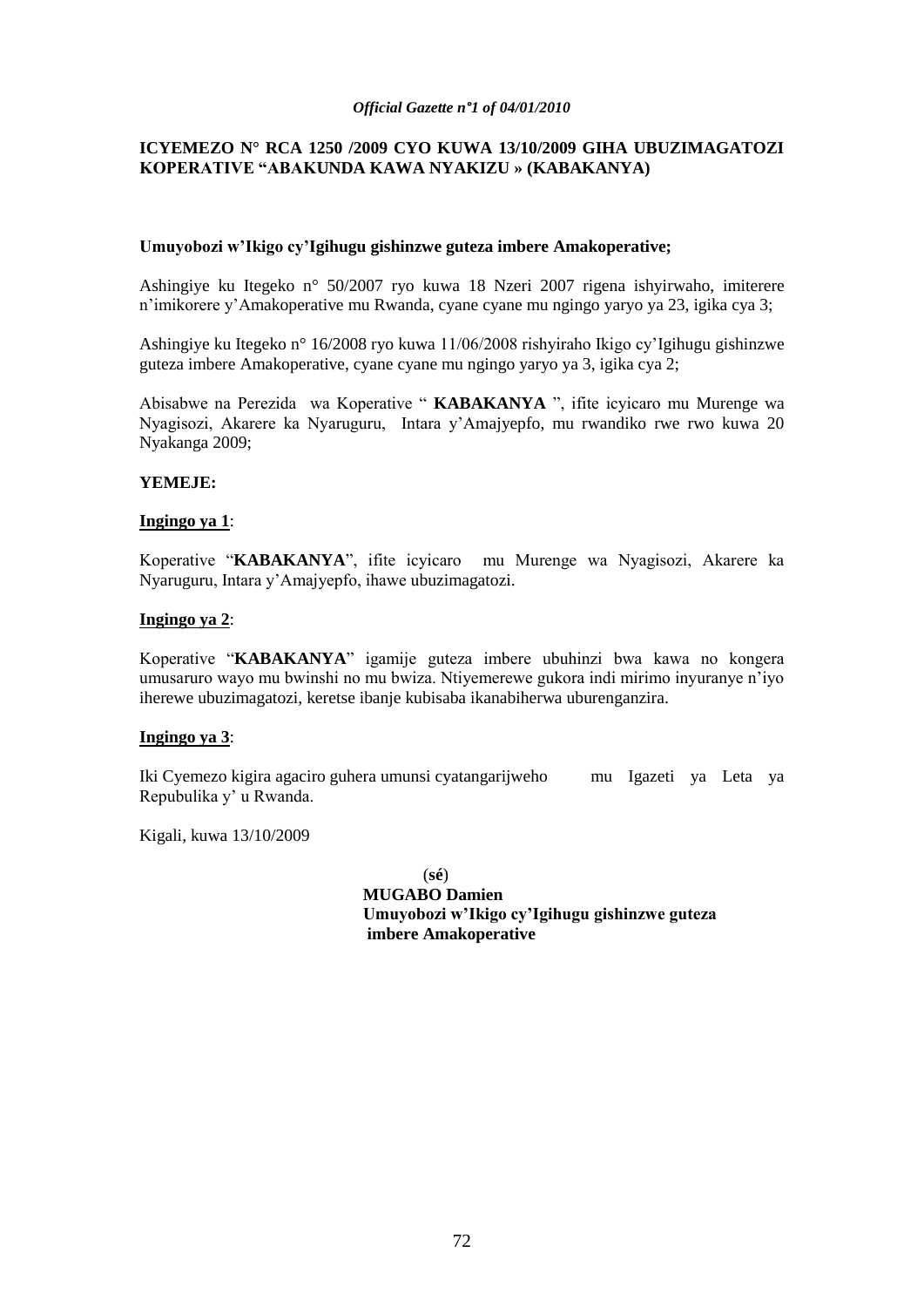## **ICYEMEZO N° RCA 0695 /2009 CYO KUWA 06/4/2009 GIHA UBUZIMAGATOZI KOPERATIVE IHARANIRA AMAJYAMBERE Y"UMUMURENGE WA KIVU "KIAKI"**

## **Umuyobozi w"Ikigo cy"Igihugu gishinzwe guteza imbere Amakoperative;**

Ashingiye ku Itegeko n° 50/2007 ryo kuwa 18 Nzeri 2007 rigena ishyirwaho, imiterere n"imikorere y"Amakoperative mu Rwanda, cyane cyane mu ngingo yaryo ya 23, igika cya 3;

Ashingiye ku Itegeko n° 16/2008 ryo kuwa 11/06/2008 rishyiraho Ikigo cy"Igihugu gishinzwe guteza imbere Amakoperative, cyane cyane mu ngingo yaryo ya 3, igika cya 2;

Abisabwe na Perezida wa Koperative " **KIAKI** ", ifite icyicaro i Gahira, Umurenge wa Kivu, Akarere ka Nyaruguru, Intara y"Amajyepfo, mu rwandiko rwe rwo kuwa 16 Kamena 2008;

## **YEMEJE:**

## **Ingingo ya 1**:

Koperative "**KIAKI**", ifite icyicaro i Gahira, Umurenge wa Kivu, Akarere ka Nyaruguru, Intara y"Amajyepfo, ihawe ubuzimagatozi.

#### **Ingingo ya 2**:

Koperative "**KIAKI**" igamije guteza imbere ubuhinzi bw"ibirayi, ingano n"ibigori n"ubworozi bw"inka. Ntiyemerewe gukora indi mirimo inyuranye n"iyo iherewe ubuzimagatozi, keretse ibanje kubisaba ikanabiherwa uburenganzira.

#### **Ingingo ya 3**:

Iki Cyemezo kigira agaciro guhera umunsi cyatangarijweho mu Igazeti ya Leta ya Repubulika y" u Rwanda.

Kigali, kuwa 06/4/2009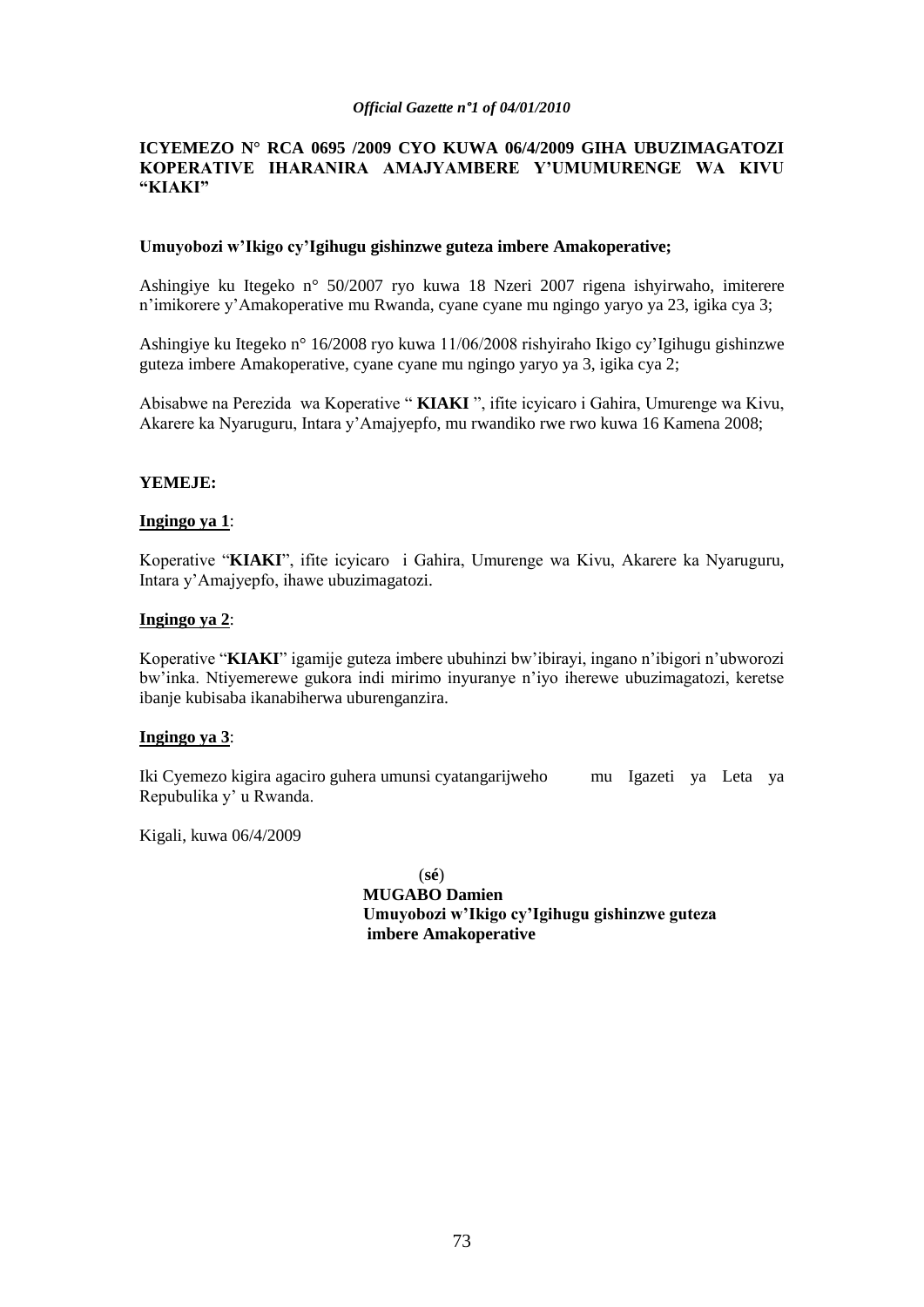## **ICYEMEZO N° RCA 1391 /2009 CYO KUWA 5/11/2009 GIHA UBUZIMAGATOZI KOPERATIVE «ABAHINZI BA KAWA BA KAYENZI » (KOBAKAKA)**

## **Umuyobozi w"Ikigo cy"Igihugu gishinzwe guteza imbere Amakoperative;**

Ashingiye ku Itegeko n° 50/2007 ryo kuwa 18 Nzeri 2007 rigena ishyirwaho, imiterere n"imikorere y"Amakoperative mu Rwanda, cyane cyane mu ngingo yaryo ya 23, igika cya 3;

Ashingiye ku Itegeko n° 16/2008 ryo kuwa 11/06/2008 rishyiraho Ikigo cy"Igihugu gishinzwe guteza imbere Amakoperative, cyane cyane mu ngingo yaryo ya 3, igika cya 2;

Abisabwe na Perezida wa Koperative "**KOBAKAKA**", ifite icyicaro i Mataba , Umurenge wa Kayenzi, Akarere ka Kamonyi, Intara y"Amajyepfo, mu rwandiko rwe rwo kuwa 02/9/2009 ;

## **YEMEJE:**

#### **Ingingo ya mbere**:

Koperative "**KOBAKAKA**", ifite icyicaro i Mataba , Umurenge wa Kayenzi, Akarere ka Kamonyi, Intara y"Amajyepfo, ihawe ubuzimagatozi.

## **Ingingo ya 2**:

Koperative "**KOBAKAKA**" igamije guteza imbere ubuhinzi bwa kawa. Ntiyemerewe gukora indi mirimo inyuranye n"iyo iherewe ubuzimagatozi, keretse ibanje kubisaba ikanabiherwa uburenganzira

## **Ingingo ya 3**:

Iki Cyemezo kigira agaciro guhera umunsi cyatangarijweho mu Igazeti ya Leta ya Repubulika y" u Rwanda.

Kigali, kuwa 05/11/2009

(**sé**)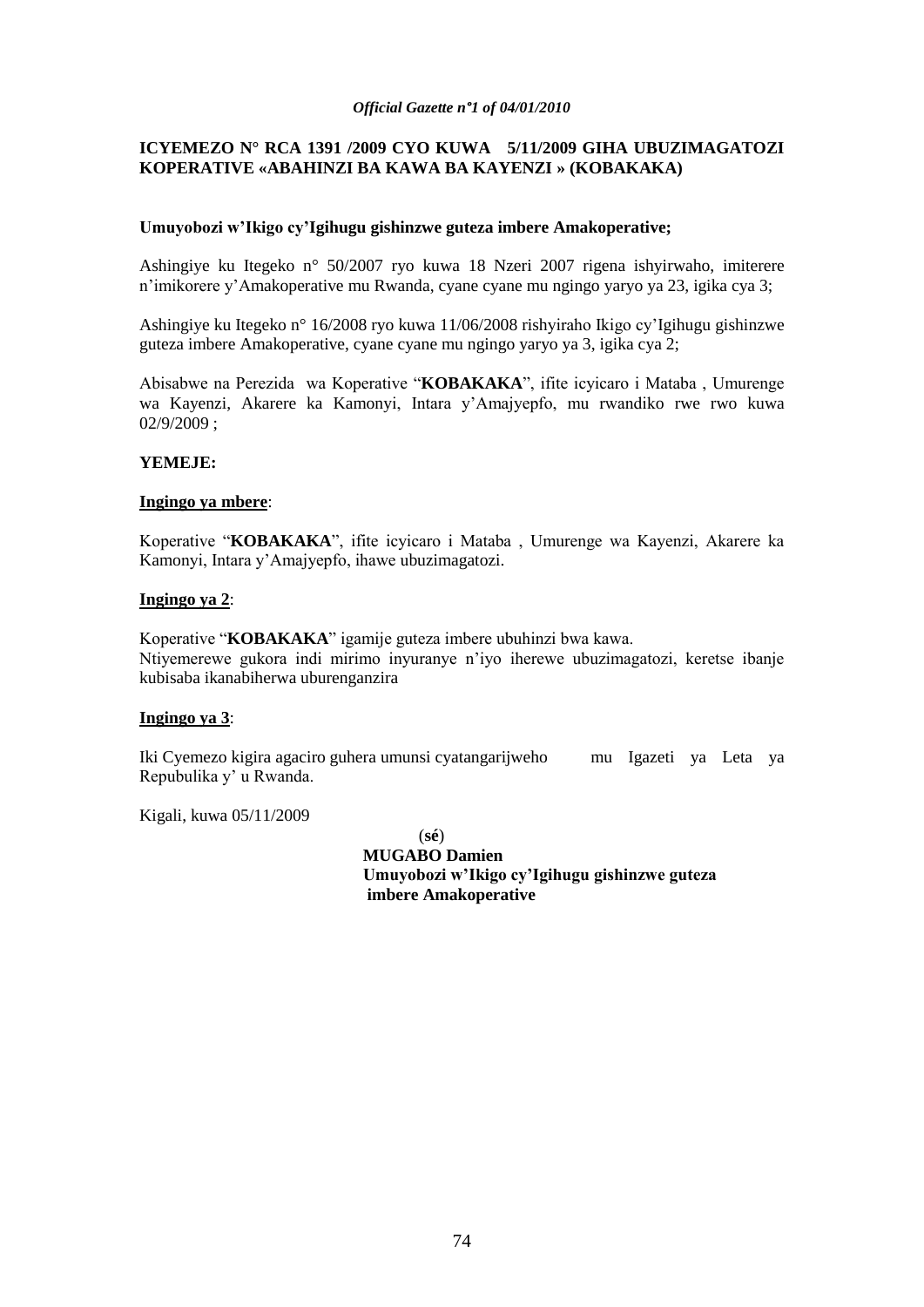## **ICYEMEZO N° RCA1402 /2009 CYO KUWA 05/11/2009 GIHA UBUZIMAGATOZI KOPERATIVE Y"ABAHINZI–BOROZI TURWANYISURI UWINKINGI "KOABTU"**

## **Umuyobozi w"Ikigo cy"Igihugu gishinzwe guteza imbere Amakoperative;**

Ashingiye ku Itegeko n° 50/2007 ryo kuwa 18 Nzeri 2007 rigena ishyirwaho, imiterere n"imikorere y"Amakoperative mu Rwanda, cyane cyane mu ngingo yaryo ya 23, igika cya 3;

Ashingiye ku Itegeko n° 16/2008 ryo kuwa 11/06/2008 rishyiraho Ikigo cy"Igihugu gishinzwe guteza imbere Amakoperative, cyane cyane mu ngingo yaryo ya 3, igika cya 2;

Abisabwe na Perezida wa Koperative "**KOABTU**", ifite icyicaro i Kibyagira, Umurenge w"Uwinkingi, Akarere ka Nyamagabe, Intara y"Amajyepfo, mu rwandiko rwe rwakiriwe kuwa 28 Nyakanga 2009.

## **YEMEJE:**

## **Ingingo ya 1**:

Koperative "**KOABTU**", ifite icyicaro i Kibyagira, Umurenge w"Uwinkingi, Akarere ka Nyamagabe, Intara y"Amajyepfo, ihawe ubuzimagatozi.

## **Ingingo ya 2**:

Koperative "**KOABTU**" igamije guteza imbere ubuhinzi bw"ibirayi, ingano n"ibigori n"ubworozi bw"inka, ihene n"ingurube. Ntiyemerewe gukora indi mirimo inyuranye n"iyo iherewe ubuzimagatozi, keretse ibanje kubisaba ikanabiherwa uburenganzira.

## **Ingingo ya 3**:

Iki Cyemezo kigira agaciro guhera umunsi cyatangarijweho mu Igazeti ya Leta ya Repubulika y" u Rwanda.

Kigali, kuwa 05/11//2009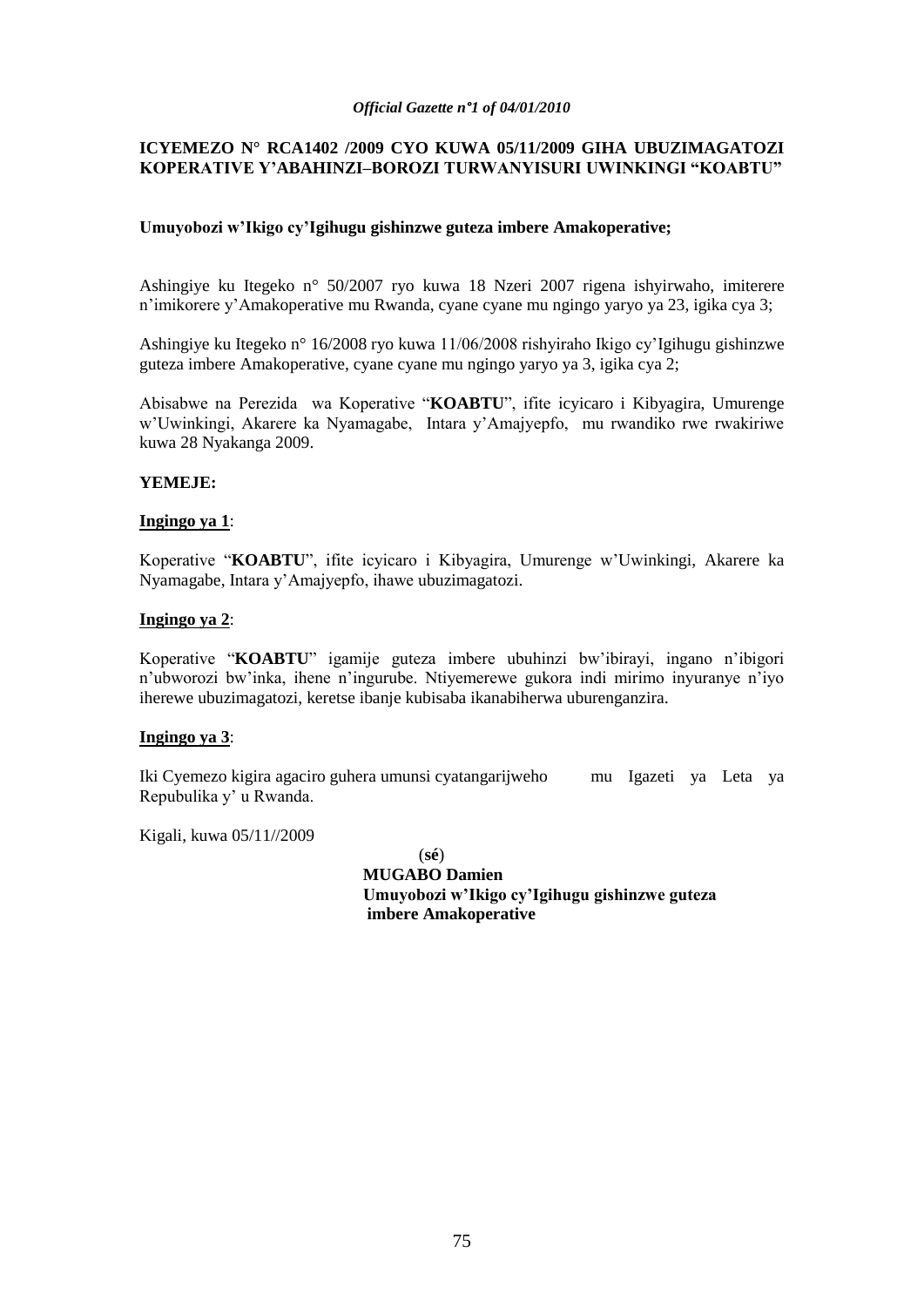## **ICYEMEZO N° RCA 1153 /2009 CYO KUWA 14/09/2009 GIHA UBUZIMAGATOZI KOPERATIVE "DUHARANIRE AMAJYAMBERE MU BUHINZI » (KODAMABU)**

## **Umuyobozi w"Ikigo cy"Igihugu gishinzwe guteza imbere Amakoperative;**

Ashingiye ku Itegeko n° 50/2007 ryo kuwa 18 Nzeri 2007 rigena ishyirwaho, imiterere n"imikorere y"Amakoperative mu Rwanda, cyane cyane mu ngingo yaryo ya 23, igika cya 3;

Ashingiye ku Itegeko n° 16/2008 ryo kuwa 11/06/2008 rishyiraho Ikigo cy"Igihugu gishinzwe guteza imbere Amakoperative, cyane cyane mu ngingo yaryo ya 3, igika cya 2;

Abisabwe na Perezida wa Koperative "**KODAMABU** ", ifite icyicaro i Rugogwe, Umurenge wa Ruramba, Akarere ka Nyaruguru, Intara y"Amajyepfo, mu rwandiko rwe rwo kuwa 22 Kamena 2009;

## **YEMEJE:**

## **Ingingo ya 1**:

Koperative "**KODAMABU**", ifite icyicaro i Rugogwe, Umurenge wa Ruramba, Akarere ka Nyaruguru, Intara y"Amajyepfo, ihawe ubuzimagatozi.

## **Ingingo ya 2**:

Koperative "**KODAMABU**" igamije guteza imbere ubuhinzi bw"ibirayi, ibigori n"ingano. Ntiyemerewe gukora indi mirimo inyuranye n"iyo iherewe ubuzimagatozi, keretse ibanje kubisaba ikanabiherwa uburenganzira.

## **Ingingo ya 3**:

Iki Cyemezo kigira agaciro guhera umunsi cyatangarijweho mu Igazeti ya Leta ya Repubulika y" u Rwanda.

Kigali, kuwa 14/09/2009.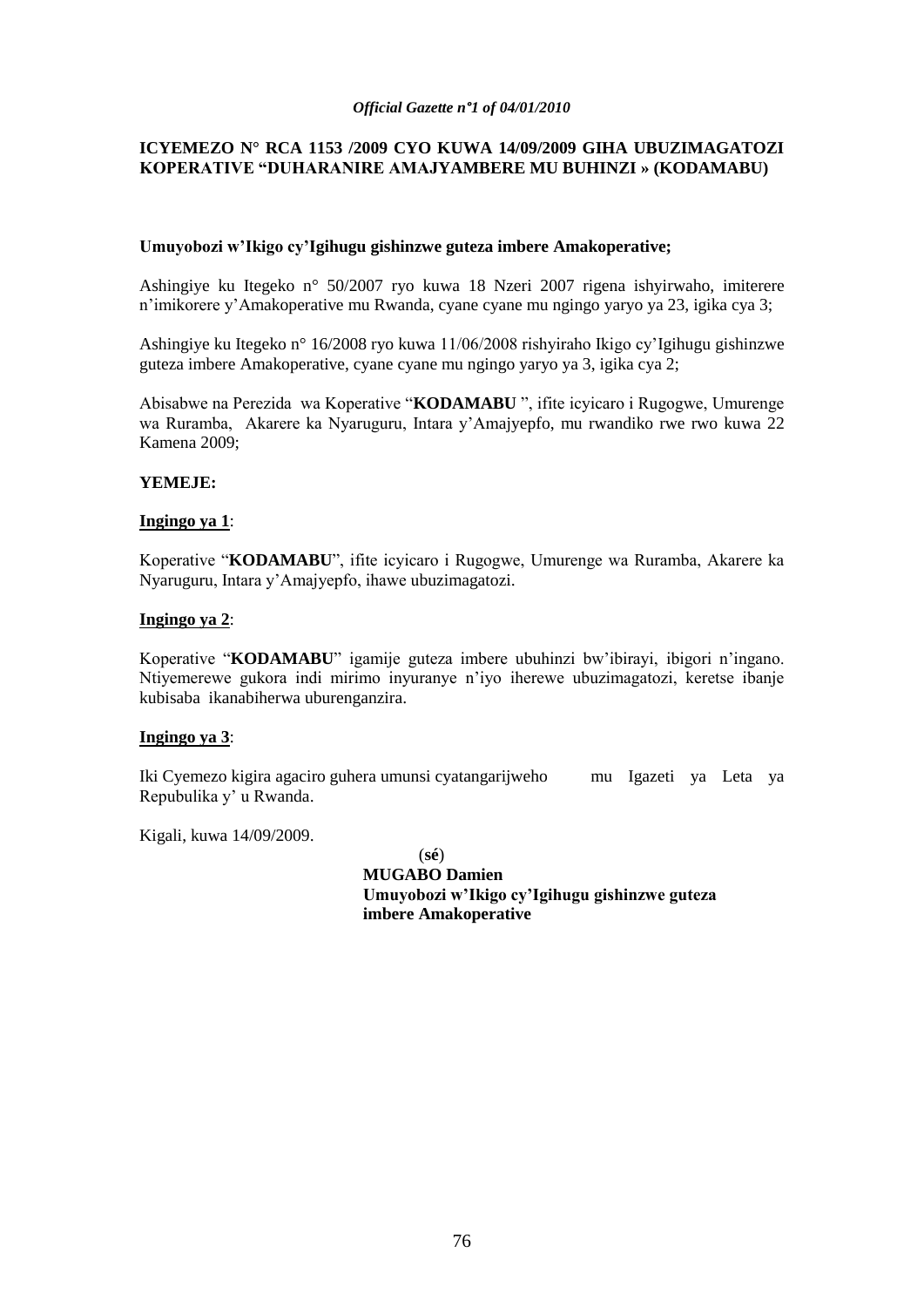## **ICYEMEZO N° RCA 1340 /2009 CYO KUWA 23/10/2009 GIHA UBUZIMAGATOZI KOPERATIVE"TWISUNGANE DUSHINGIYE KU BUMWE N"UBWIYUNGE" (KOTWIDUBU)**

## **Umuyobozi w"Ikigo cy"Igihugu gishinzwe guteza imbere Amakoperative;**

Ashingiye ku Itegeko n° 50/2007 ryo kuwa 18 Nzeri 2007 rigena ishyirwaho, imiterere n"imikorere y"Amakoperative mu Rwanda, cyane cyane mu ngingo yaryo ya 23, igika cya 3;

Ashingiye ku Itegeko n° 16/2008 ryo kuwa 11/06/2008 rishyiraho Ikigo cy"Igihugu gishinzwe guteza imbere Amakoperative, cyane cyane mu ngingo yaryo ya 3, igika cya 2;

Abisabwe na Perezida wa Koperative **"KOTWIDUBU** ", ifite icyicaro i Gifurwe,Umurenge wa Buruhukiro, Akarere ka Nyamagabe, Intara y"Amajyepfo, mu rwandiko rwe rwo kuwa 12 Nyakanga 2009;

## **YEMEJE:**

## **Ingingo ya 1**:

Koperative "**KOTWIDUBU**", ifite icyicaro i Gifurwe, Umurenge wa Buruhukiro, Akarere ka Nyamagabe, Intara y"Amajyepfo, ihawe ubuzimagatozi.

## **Ingingo ya 2**:

Koperative "**KOTWIDUBU**" igamije guteza imbere ububumbyi bw"amategura n"amatafari. Ntiyemerewe gukora indi mirimo inyuranye n"iyo iherewe ubuzimagatozi, keretse ibanje kubisaba ikanabiherwa uburenganzira.

#### **Ingingo ya 3**:

Iki Cyemezo kigira agaciro guhera umunsi cyatangarijweho mu Igazeti ya Leta ya Repubulika y" u Rwanda.

Kigali, kuwa 23/10/2009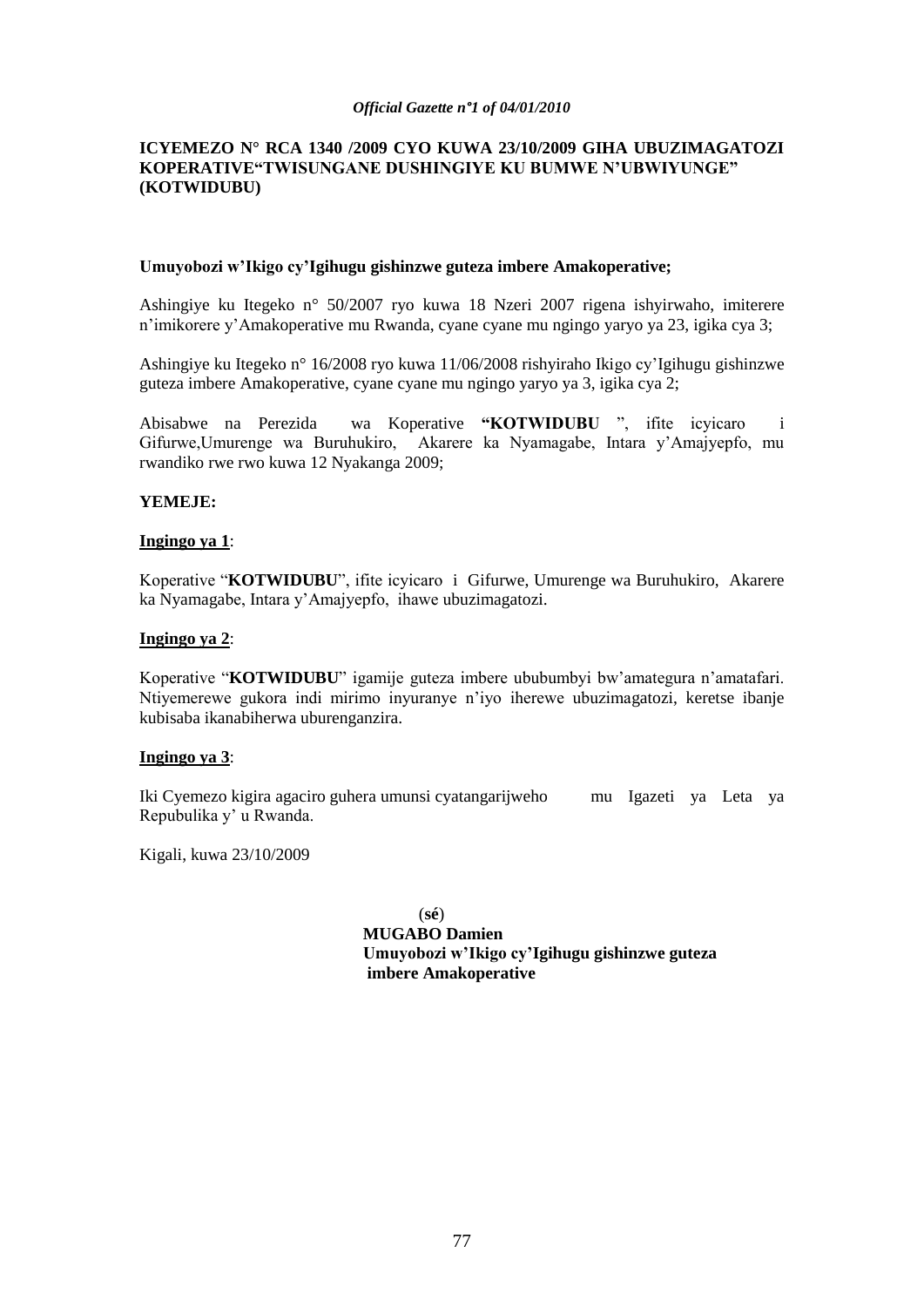## **ICYEMEZO N° RCA 024 /2010 CYO KUWA 08/1/2010 GIHA UBUZIMAGATOZI IHURIRO RY"AMAKOPERATIVE Y"ABAHINZI B"IBIGORI/MAIZE PRODUCTION AND PROMOTION COOPERATIVES UNION IN GATSIBO DISTRICT «MAPROCUGA »**

## **Umuyobozi w"Ikigo cy"Igihugu gishinzwe guteza imbere Amakoperative;**

Ashingiye ku Itegeko n° 50/2007 ryo kuwa 18 Nzeri 2007 rigena ishyirwaho, imiterere n"imikorere y"Amakoperative mu Rwanda, cyane cyane mu ngingo yaryo ya 23, igika cya 3;

Ashingiye ku Itegeko n° 16/2008 ryo kuwa 11/06/2008 rishyiraho Ikigo cy"Igihugu gishinzwe guteza imbere Amakoperative, cyane cyane mu ngingo yaryo ya 3, igika cya 2;

Abisabwe na Perezida w"Ihuriro " **MAPROCUGA** ", ifite icyicaro i Nyakibiri, Umurenge wa Kabarore, Akarere ka Gatsibo, Intara y"Iburasirazuba, mu rwandiko rwe rwo kuwa 10/12/2009 ;

## **YEMEJE:**

## **Ingingo ya 1**:

Ihuriro "**MAPROCUGA**", ifite icyicaro i Nyakibiri, Umurenge wa Kabarore, Akarere ka Gatsibo, Intara y"Iburasirazuba, ihawe ubuzimagatozi.

#### **Ingingo ya 2**:

Ihuriro "**MAPROCUGA**" igamije guteza imbere ubuhinzi bw"ibigori. Ntiyemerewe gukora indi mirimo inyuranye n"iyo iherewe ubuzimagatozi, keretse ibanje kubisaba ikanabiherwa uburenganzira

#### **Ingingo ya 3**:

Iki Cyemezo kigira agaciro guhera umunsi cyatangarijweho mu Igazeti ya Leta ya Repubulika y" u Rwanda.

Kigali, kuwa 08/1/2009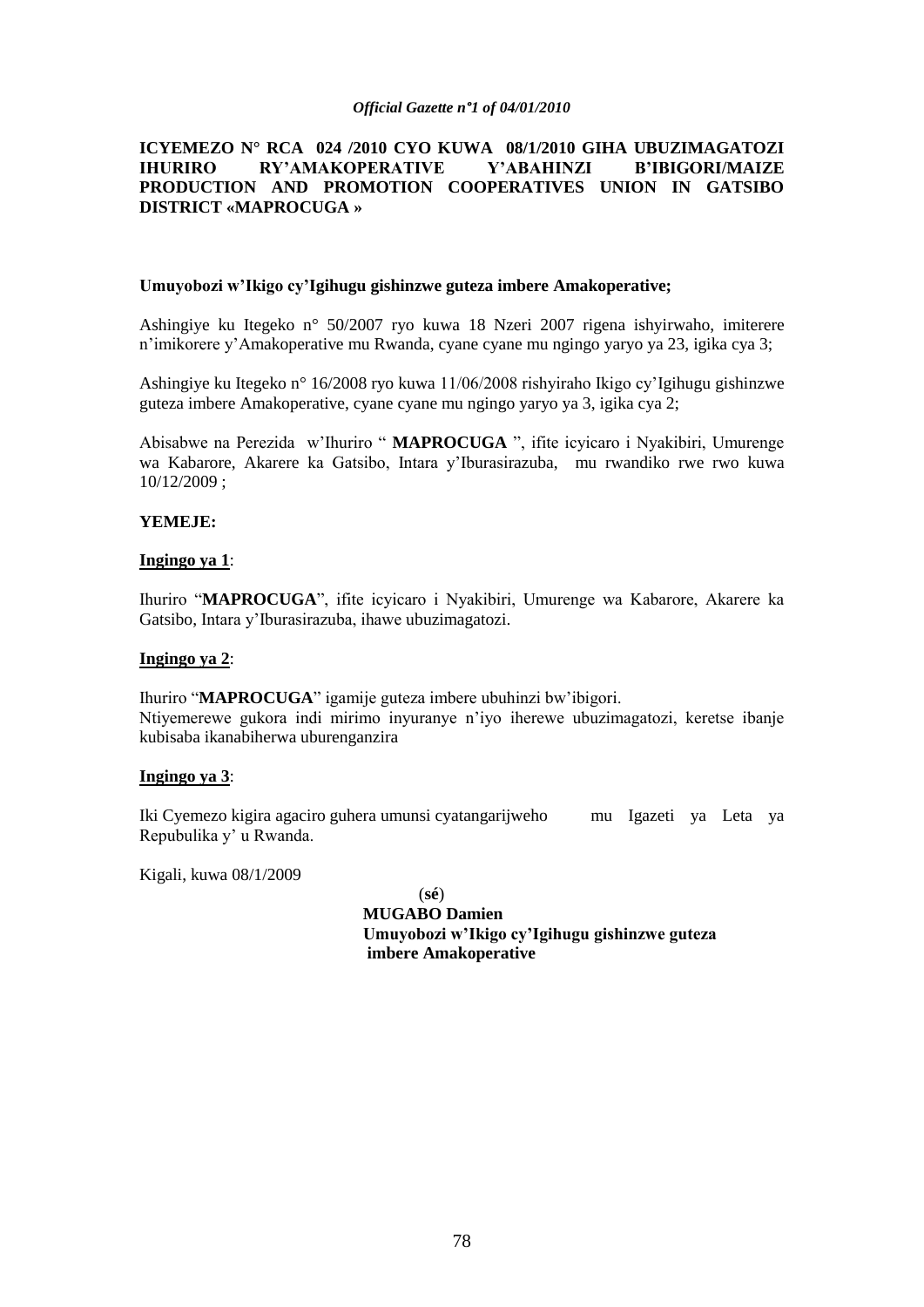## **ICYEMEZO N° RCA 1461 /2009 CYO KUWA 23/11/2009 GIHA UBUZIMAGATOZI KOPERATIVE" (TUJYIMBERE)**

## **Umuyobozi w"Ikigo cy"Igihugu gishinzwe guteza imbere Amakoperative;**

Ashingiye ku Itegeko n° 50/2007 ryo kuwa 18 Nzeri 2007 rigena ishyirwaho, imiterere n"imikorere y"Amakoperative mu Rwanda, cyane cyane mu ngingo yaryo ya 23, igika cya 3;

Ashingiye ku Itegeko n° 16/2008 ryo kuwa 11/06/2008 rishyiraho Ikigo cy"Igihugu gishinzwe guteza imbere Amakoperative, cyane cyane mu ngingo yaryo ya 3, igika cya 2;

Abisabwe na Perezida wa Koperative "**TUJYIMBERE**", ifite icyicaro mu Kiyovu, Umurenge wa Nyarugenge, Akarere ka Nyarugenge, Umujyi wa Kigali, mu rwandiko rwe rwakiriwe kuwa 12 Kanama 2009.

## **YEMEJE:**

## **Ingingo ya mbere**:

Koperative "**TUJYIMBERE**", ifite icyicaro mu Kiyovu, Umurenge wa Nyarugenge, Akarere ka Nyarugenge, Umujyi wa Kigali, ihawe ubuzimagatozi.

## **Ingingo ya 2**:

Koperative "**TUJYIMBERE**" igamije gutanga serivisi zijyanye no gukora isuku mu bigo bya Leta no mu by"abikorera, no gutunganya ubusitani.. Ntiyemerewe gukora indi mirimo inyuranye n"iyo iherewe ubuzimagatozi, keretse ibanje kubisaba ikanabiherwa uburenganzira.

## **Ingingo ya 3**:

Iki Cyemezo kigira agaciro guhera umunsi cyatangarijweho mu Igazeti ya Leta ya Repubulika y" u Rwanda.

Kigali, kuwa 23/11//2009

(**sé**)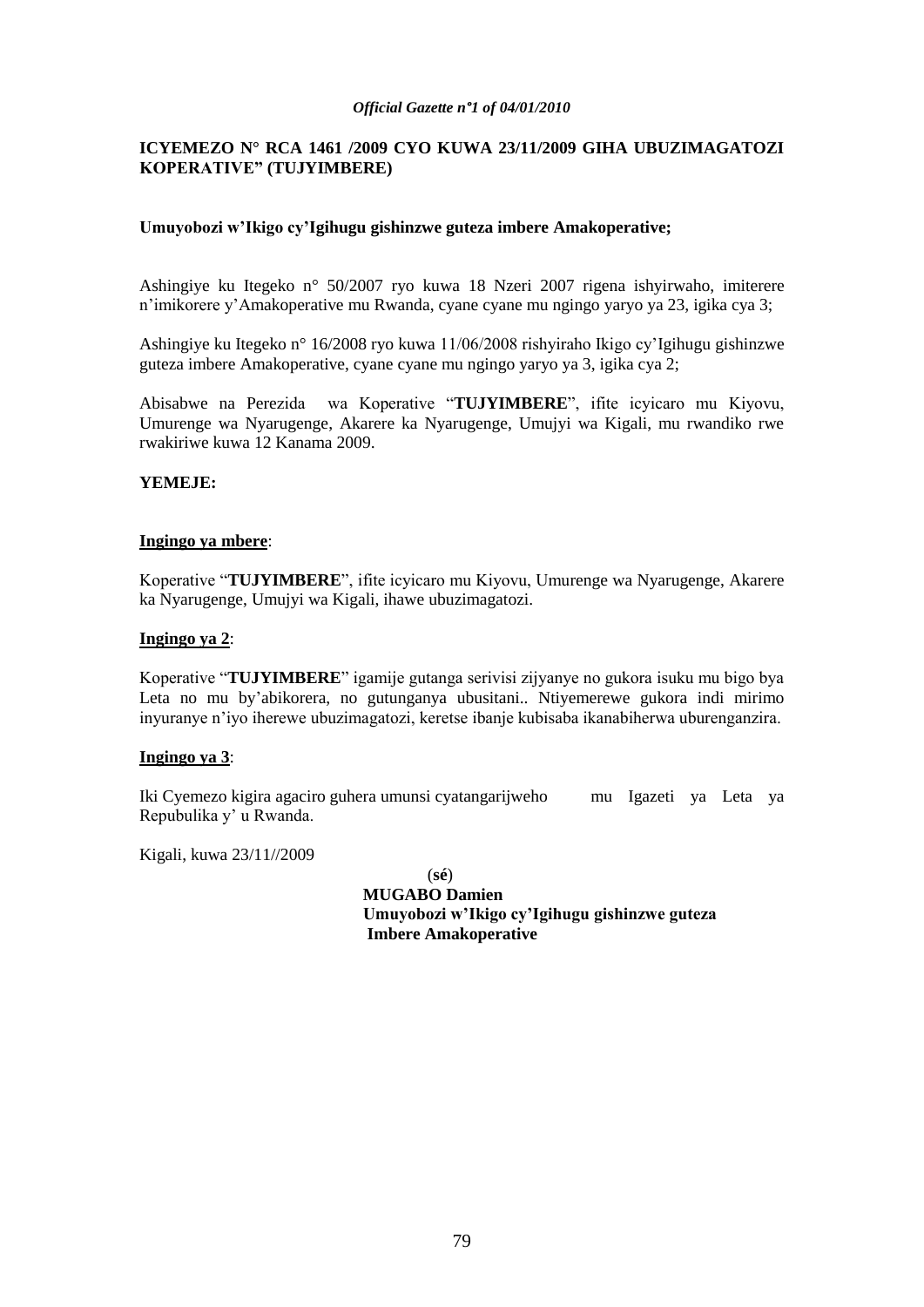## **ICYEMEZO N° RCA 1421 /2009 CYO KUWA 13/11/2009 GIHA UBUZIMAGATOZI KOPERATIVE "ZAMUKA MUNYARWANDA CLANING COOPERATIVE » (ZMCCO)**

## **Umuyobozi w"Ikigo cy"Igihugu gishinzwe guteza imbere Amakoperative;**

Ashingiye ku Itegeko n° 50/2007 ryo kuwa 18 Nzeri 2007 rigena ishyirwaho, imiterere n"imikorere y"Amakoperative mu Rwanda, cyane cyane mu ngingo yaryo ya 23, igika cya 3;

Ashingiye ku Itegeko n° 16/2008 ryo kuwa 11/06/2008 rishyiraho Ikigo cy"Igihugu gishinzwe guteza imbere Amakoperative, cyane cyane mu ngingo yaryo ya 3, igika cya 2;

Abisabwe na Perezida wa Koperative "**ZMCCO** ", ifite icyicaro i Kamashashi,Umurenge wa Nyarugunga, Akarere ka Kicukiro, Umujyi wa Kigali, mu rwandiko rwe rwo kuwa 06 Ukwakira 2009;

## **YEMEJE:**

## **Ingingo ya 1**:

Koperative "**ZMCCO**", ifite icyicaro i Kamashashi, Umurenge wa Nyarugunga, Akarere ka Kicukiro, Umujyi wa Kigali, ihawe ubuzimagatozi.

## **Ingingo ya 2**:

Koperative "**ZMCCO**" igamije gutanga serivisi zijyanye no gukora isuku mu Murenge wa Nyarugunga mu rwego rwo kurengera ibidukikije. Ntiyemerewe gukora indi mirimo inyuranye n"iyo iherewe ubuzimagatozi, keretse ibanje kubisaba ikanabiherwa uburenganzira.

## **Ingingo ya 3**:

Iki Cyemezo kigira agaciro guhera umunsi cyatangarijweho mu Igazeti ya Leta ya Repubulika y" u Rwanda.

Kigali, kuwa 13/11/2009

(**sé**)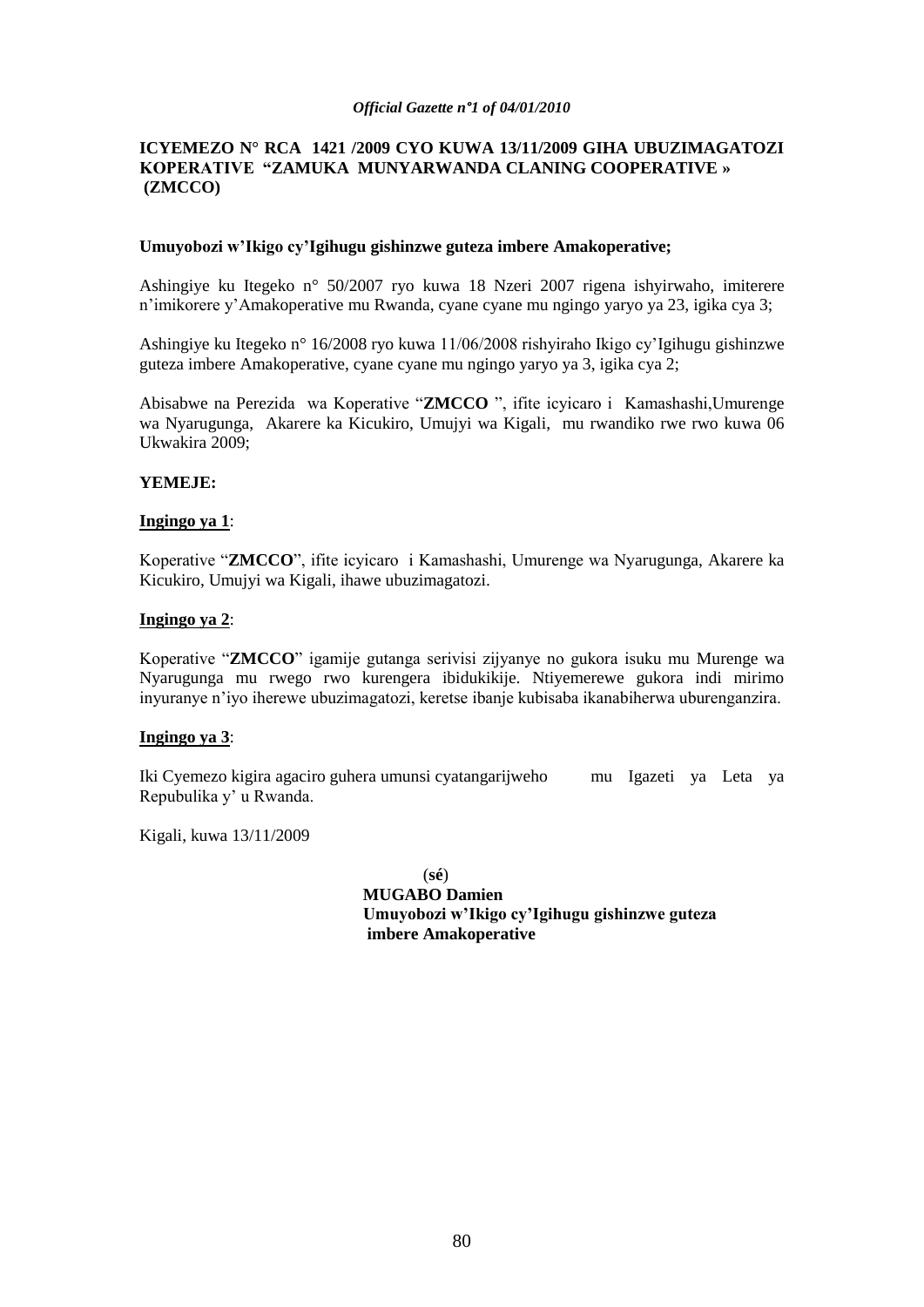#### **IKIGUZI CY"IGAZETI YA LETA YA REPUBULIKA Y"U RWANDA N"ICY"INYANDIKO ZIYITANGARIZWAMO SUBSCRIPTION AND ADVERTISING RATES INSERTIONS**

Hakurikijwe Iteka rya Perezida n° 62/01 ryo kuwa By Presidential Order n° 62/01 of 05/12/2008 and Référence faite à l'Arrêté Présidentiel n° 62/01 05/12/2008 n'Iteka rya Minisitiri n° 01/03.04 ryo Ministerial Order n° 01/03.04 of 01/01/2009 du 05/12/2008 et à l'Arrêté Ministériel n° kuwa 01/01/2009 ashyiraho ikiguzi cy"Igazeti ya concerning subscription and advertising rates for the 01/03.04 du 01/01/2009 portant fixation du Leta ya Repubulika y'u Rwanda n'icy'inyandiko Official Gazette of the Republic of Rwanda; ziyitangarizwamo ;

Ikiguzi cy'Igazeti ya Leta ya Repubulika y'u The Subscription and advertising rates for the Le tarif des abonnements et insertions au Rwanda n'icy'inyandiko ziyitangarizwamo Official Gazette of the Republic of Rwanda shall be Journal Officiel de la République du Rwanda gishyizweho ku buryo bukurikira :

## **A. Ikiguzi cy"umwaka wose**

| -Mu Rwanda                   | 50 000 Frs |
|------------------------------|------------|
| -Mu bihugu bidukikije        | 60 000 Frs |
| -Mu bindi bihugu by' Afurika | 61 000 Frs |
| -Mu Burayi                   | 65 000 Frs |
| -Muri Amerika na Aziya       | 68 000 Frs |
| -Muri Oseyaniya              | 72 000 Frs |
|                              |            |

**B. Ikiguzi cya buri numero: 1000 FRW**

#### **C. Ikiguzi cy"inyandiko ziyitangarizwamo**

Amafaranga ibihumbi cumi na bine (14.000 Frw) kuri buri rupapuro rwandikishije imashini cyangwa page typed, whether by computer or typewriter. orudinateri.

uburyo bwo kubara imirongo: umurongo umwe ni amafaranga y'u Rwanda magana atanu na one-line. makumyabiri n"atanu (525).

# **A. Annual subscription:**

| - Rwanda                                   | 50,000 Frw |
|--------------------------------------------|------------|
| - Bordering Countries                      | 60,000 Frw |
| - Other Countries in Africa                | 61,000 Frw |
| - European Countries                       | 65,000 Frw |
| - American and Asian Countries 68, 000 Frw |            |
| - Oceania                                  | 72,000 Frw |
|                                            |            |

- **B. Retail price per copy : 1000 FRW**
- **C. Advertising rates:**

Ku nyandiko ituzuye urupapuro rumwe, hakoreshwa For inserts of less than one page, the price shall be Pour l'insertion d'un texte de moins d'une five hundred twenty five (525) Rwanda Francs for page, le prix est de cinq cent vingt-cinq (525)

#### **A. Abonnement annuel :**

est fixé comme suit :

| 50 000 Frw |
|------------|
| 60 000 Frw |
| 61 000 Frw |
| 65 000 Frw |
| 68 000 Frw |
| 72 000 Frw |
|            |

#### **B. Prix de détail au numéro : 1000 FRW**

#### **B. Prix des insertions :**

Fourteen Thousand (14,000) Rwandan Francs per Quatorze mille (14 000) Francs chaque page de texte dactylographié ou écrit à l"ordinateur.

francs rwandais par ligne.

fixed as follows:

**TARIF DES ABONNEMENTS ET DES** 

tarif des abonnements et d"insertions au Journal Officiel de la République du Rwanda ;